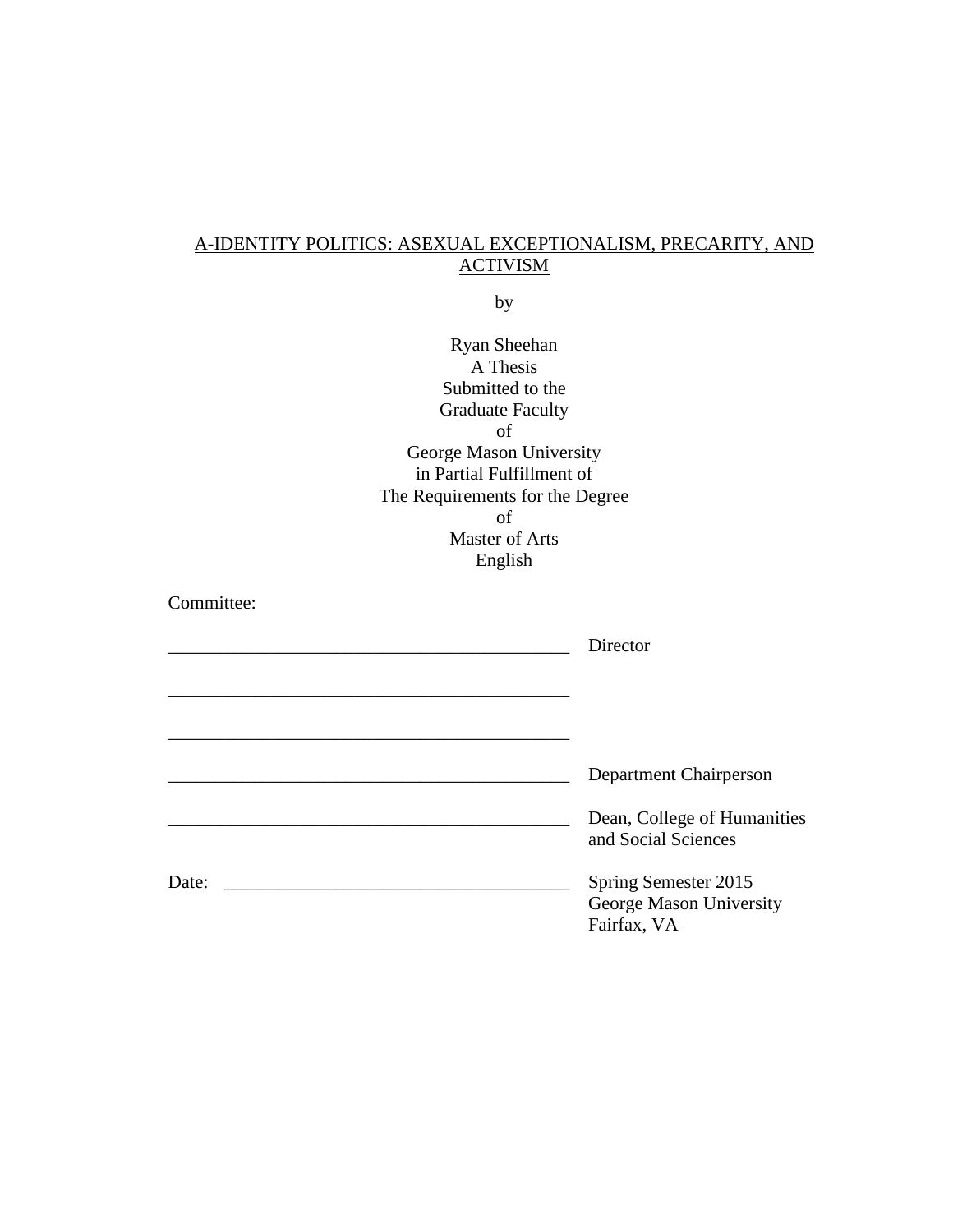A-Identity Politics: Asexual Exceptionalism, Precarity, and Activism

A Thesis submitted in partial fulfillment of the requirements for the degree of Master of Arts at George Mason University

by

## Ryan Sheehan Bachelor of Arts The University of New Hampshire, 2007

### Director: Dr. Paul Rogers, Associate Director/Associate Professor Department of English

Spring Semester 2015 George Mason University Fairfax, VA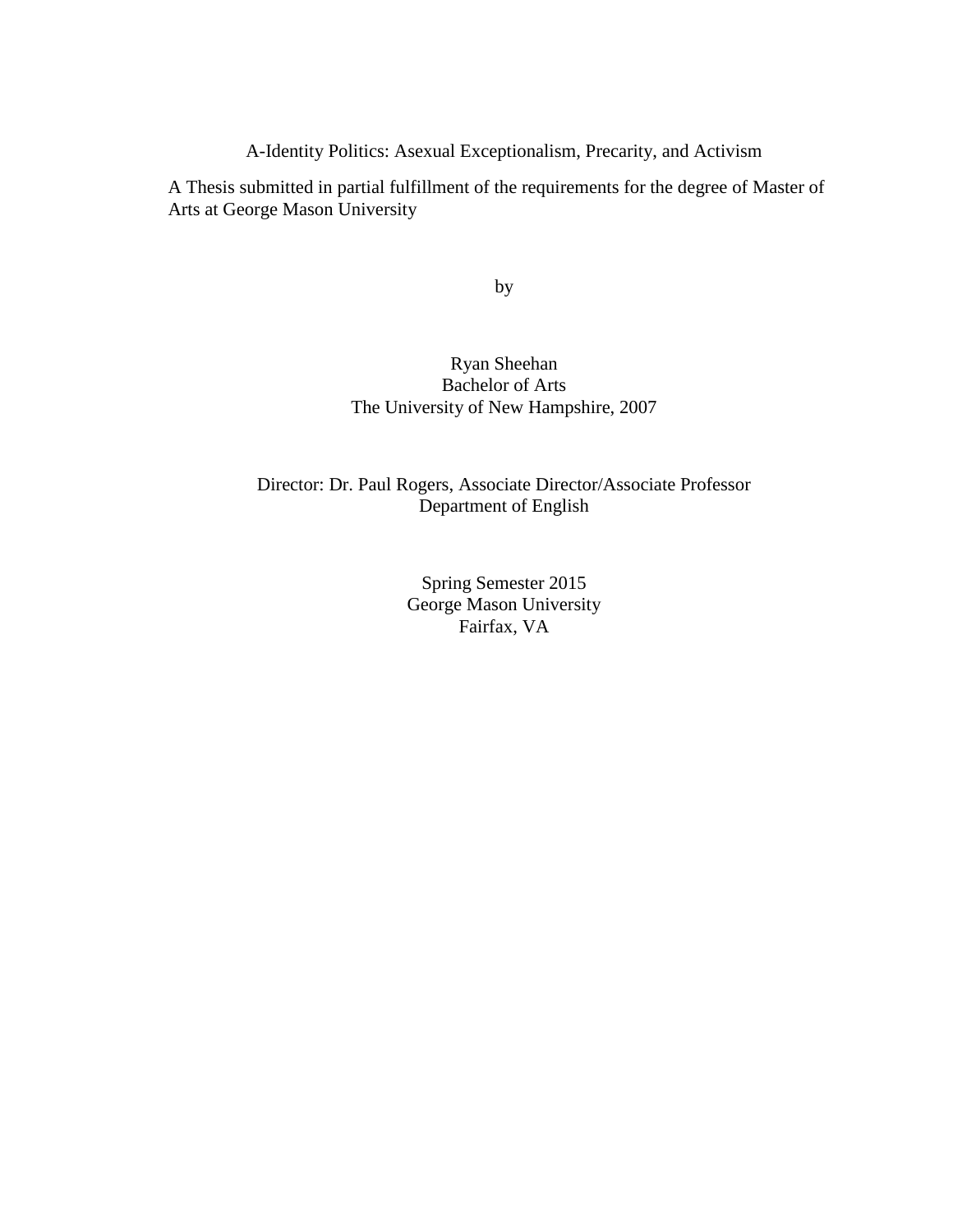### **DEDICATION**

To my mother and father, Clara and Michael, whose undying support has taught me the importance of dependability and human connection. And to Geoffrey, for introducing me to the asexual community, and without whom this thesis would not have been possible.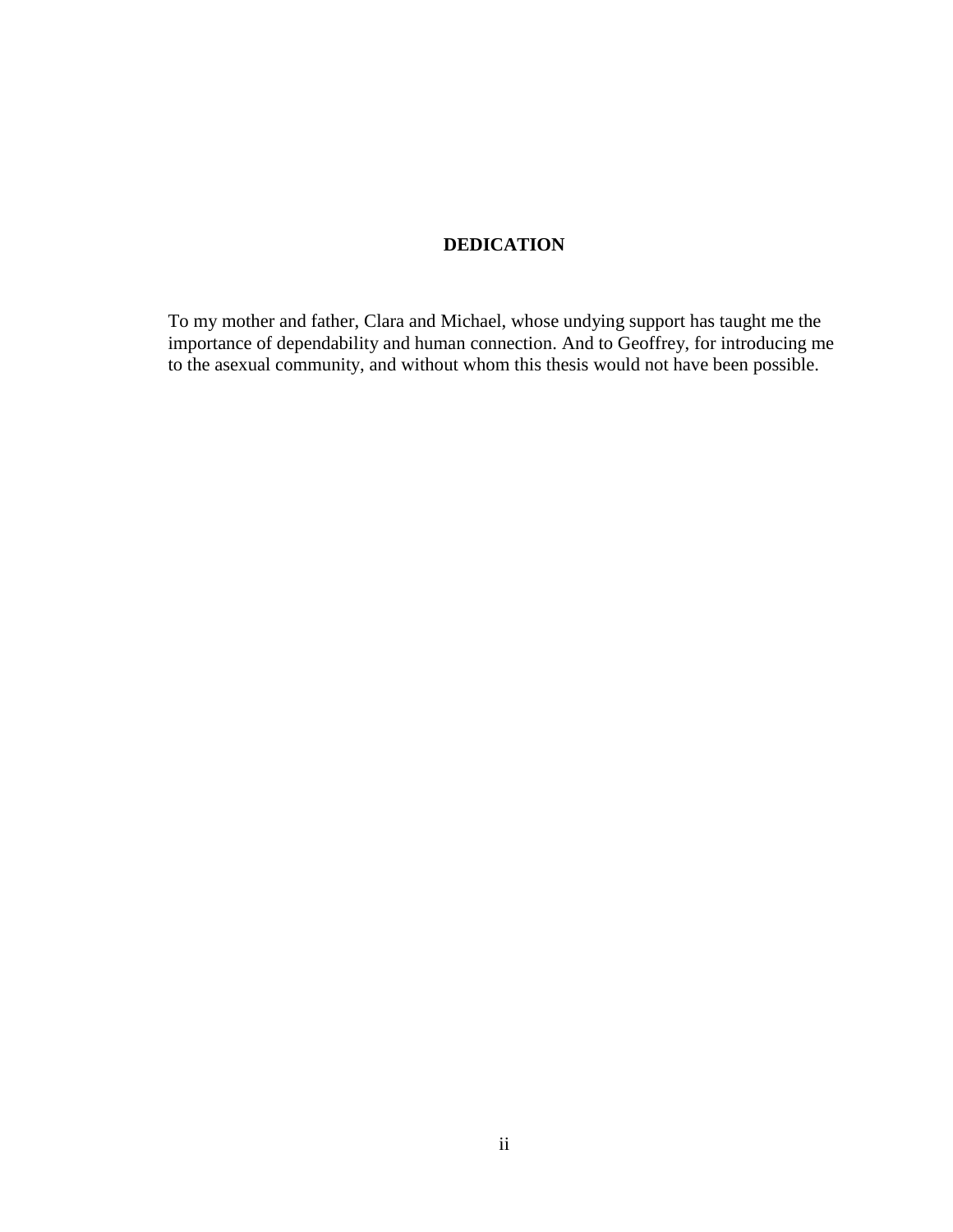#### **ACKNOWLEDGEMENTS**

Many individuals, both personal and professional, were instrumental in the creation of this thesis. I would like to thank my thesis committee, Dr. Paul Rogers, Dr. Samaine Lockwood, and Dr. Rachel Lewis, for their support for my project and their indispensable feedback. Each member of my committee also provided me with unique opportunities that fostered my growth throughout my career at George Mason University. Therefore, I wish to thank Dr. Rachel Lewis for allowing me many opportunities to present aspects of Chapter One to her classes and as her TA, which helped me reconsider and reframe my analysis; Dr. Samaine Lockwood, for taking me on as her research assistant, thus broadening my understanding of foundational texts in queer theory; and Dr. Paul Rogers, as well as the other faculty with whom I worked with in the Writing Across the Curriculum Program (Sarah Baker, Dr. Terry Zawacki, and Dr. Michelle LaFrance), for their guidance on the thesis writing process.

I also wish to acknowledge many of the faculty/staff members at GMU. This includes the Women and Gender Studies and the LGBTQ Resource Offices here at George Mason University—particularly Dr. Angela Hattery, Tashia Harris, Nancy Xiong, David Corwin, Andi Johnson, Marisa Allison, Ric Chollar, and Dr. Amena Johnson--whose guidance during my graduate education and/or feedback on my ideas helped shape many of the analytical directions of this thesis, and whose resource offices provided me with the space and opportunity to write in a safe, social, and productive atmosphere. In addition, I wish to thank the faculty and staff from the English department who aided me in the logistical aspects of this thesis and my degree or encouraged me to pursue a thesis, especially Jay Patel and Dr. Tamara Harvey.

My love goes out to many of my family, friends, and peers who aided me throughout the writing process. This includes the feminist and LGBTQ student organizations, as well as their executive committees, throughout my tenure as a graduate student (Pride Alliance, TQ Mason, Feminist Student Organization), whose activist and educational initiatives helped shape my discussions of the politics of transgression and subversion in this thesis' analytical framework. Additionally, Chapter One of this thesis began as a final paper for Dr. Rachel Lewis' Queer Theory course; thus, I would like to thank the students who took the time to read my paper in its early iterations and provide feedback (Andrew Jones, Kellie White, Emily Arnold, Em Eichelberger, and Sarah Metcalfe). I extend my love and gratitude to my family (Clara Sheehan, Michael Sheehan, Patrick Sheehan, Mikayla Sheehan, and Nana), my roommates throughout my time in graduate school (Allison Rich, Cass Mercer, Alex Gant, Nicole Leister, and Cheech Pan), and my boyfriend (Paul Wells), all of whom were incredibly supportive even in the most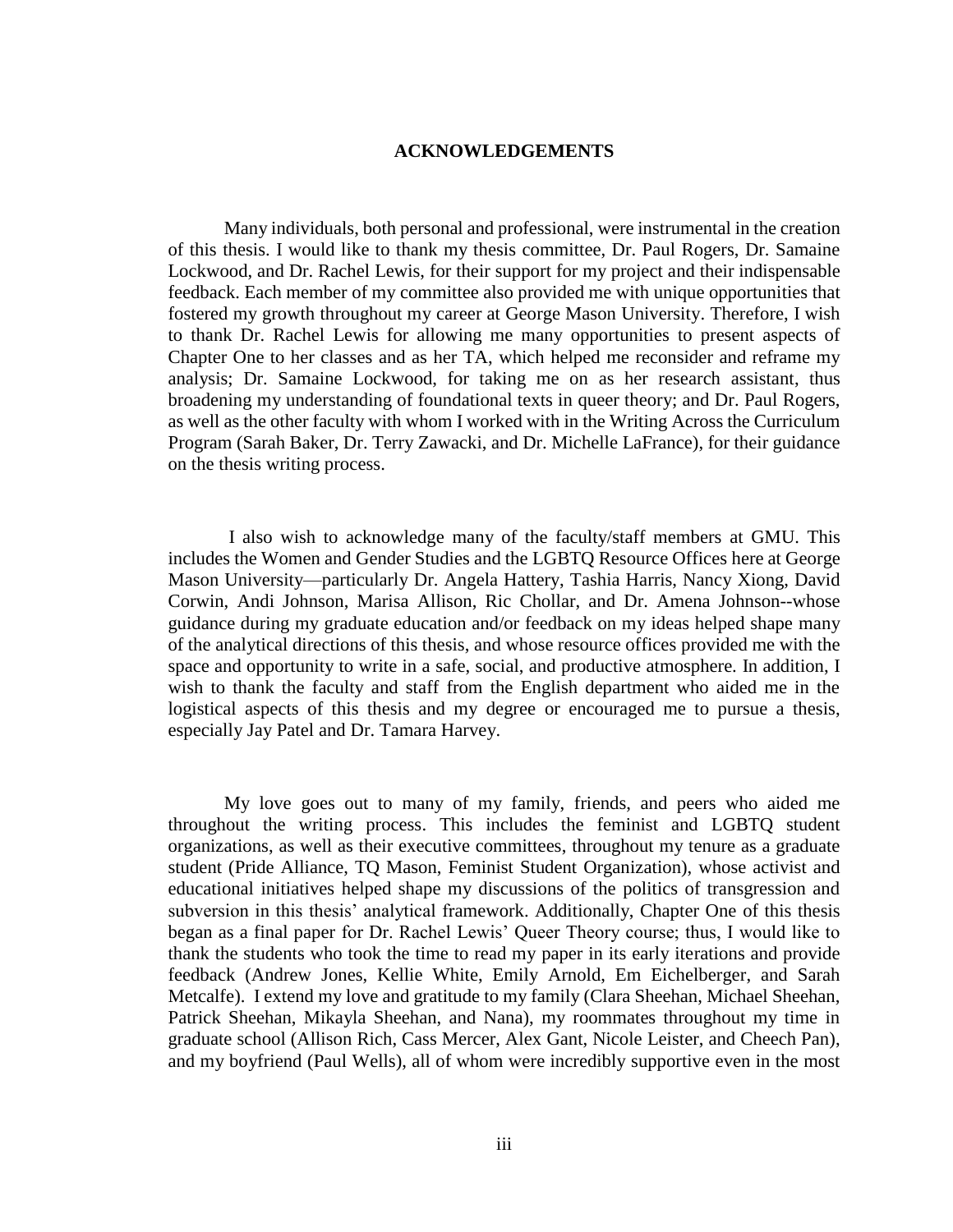stressful portions of this writing process. Finally, this thesis would not have happened without the asexual community members and advocates at George Mason University, particularly Geoffrey Payne; as my identification within the community varies on context, it was important for me to have others in the asexual and aromantic communities to hear about my work and to provide feedback on its conceptualization. I thank them for their time and energy, and hope that this analysis does justice in helping to make this exciting new community more intelligible and recognized.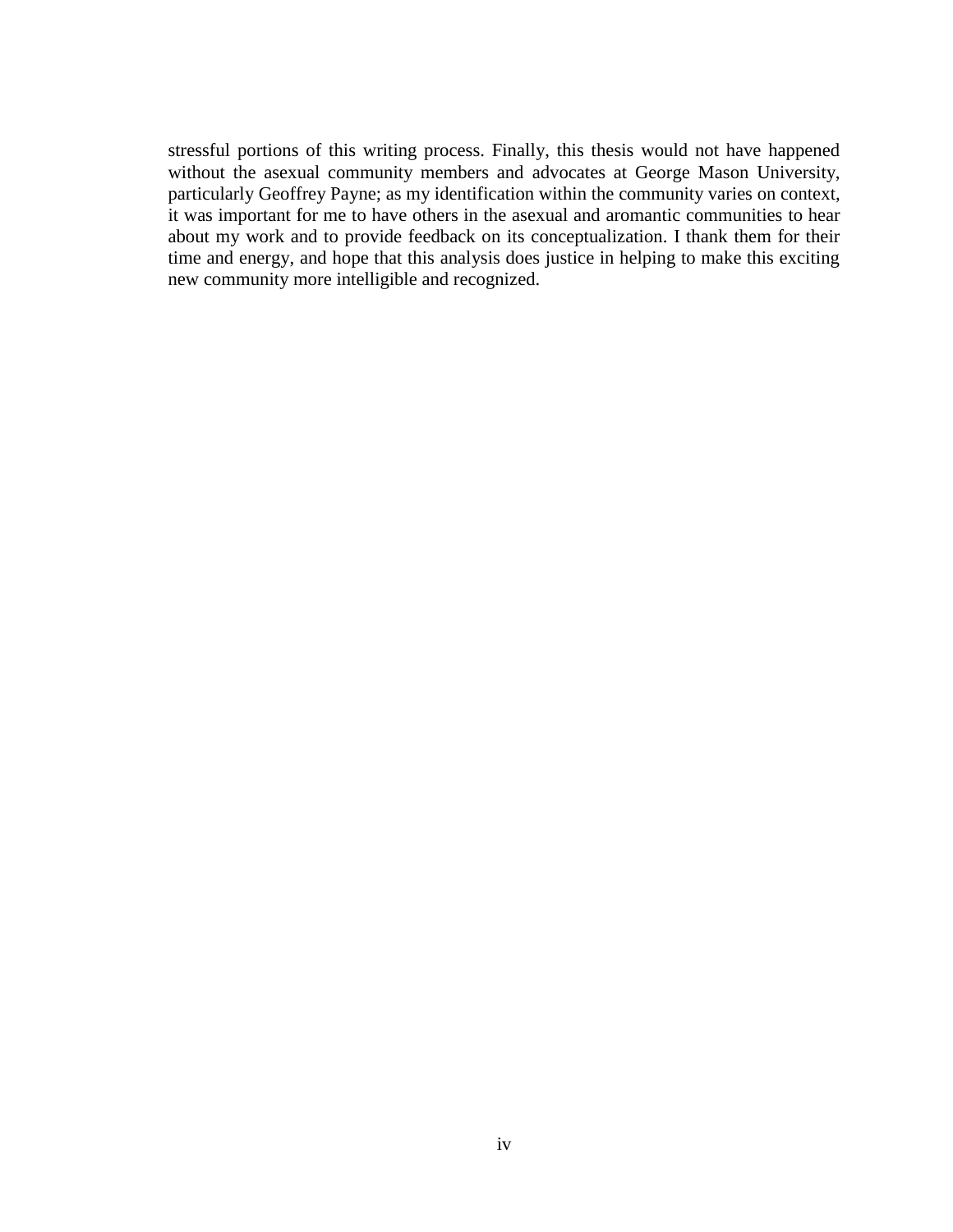# **TABLE OF CONTENTS**

|                                                                                        | Page |
|----------------------------------------------------------------------------------------|------|
|                                                                                        |      |
|                                                                                        |      |
|                                                                                        |      |
|                                                                                        |      |
| Chapter 1: "No one forms intimacy totally on their own terms:" Precarity as Failure in |      |
| Chapter 2: "I know what I feel:" Precarity and Feeling in the Work of Julie Sondra     |      |
|                                                                                        |      |
|                                                                                        |      |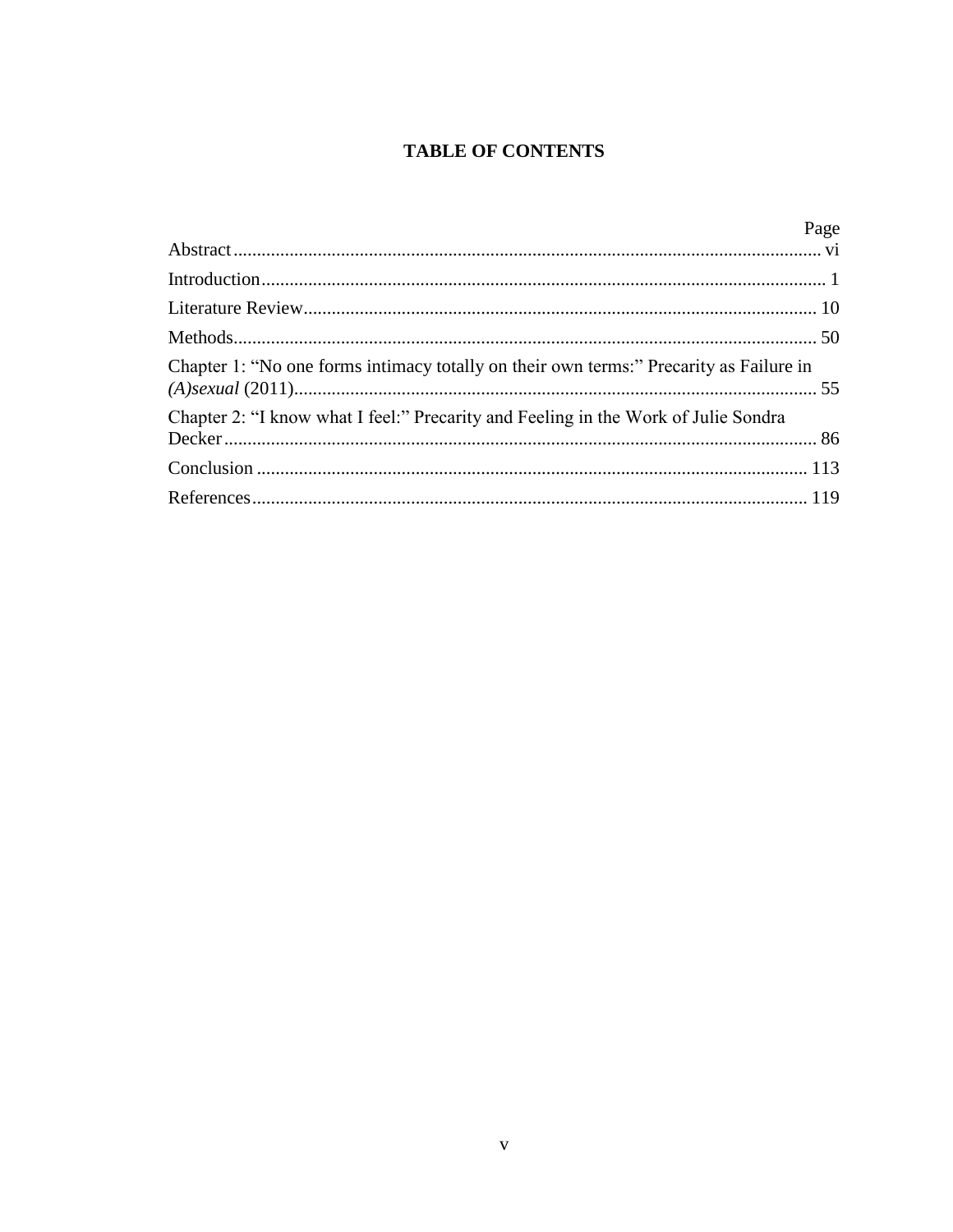### **ABSTRACT**

### <span id="page-6-0"></span>A-IDENTITY POLITICS: ASEXUAL EXCEPTIONALISM, PRECARITY, AND ACTIVISM

Ryan Sheehan, M.A.

George Mason University, 2015

Thesis Director: Dr. Paul Rogers

This thesis explores the rhetoric of asexual awareness activists, specifically in regards to recent formulations within queer and post-structural feminist theory regarding precarity, vulnerability, and affect. An asexual is broadly defined as one who does not experience sexual attraction to others. While the term has existed throughout the history of sexology, the community and identity were formed in 2001 when David Jay created the Asexual Visibility and Education Network (AVEN). Queer and post-structural feminist analyses of have worked to elucidate asexuality's cultural and discursive contingencies. This thesis builds upon much of this scholarship, but considers recent trends in queer and feminist theory towards conceptualizations of precarity: institutional discourses that maximize one's sense of vulnerability. Precarity, I contend, creates a need for individuals to render their narrative recognizable by relying on discourses of cultural exceptionality along intersectional axes of identity. In considering the propensity for awareness activist to utilize exceptional narratives, I provide close readings of asexual awareness activist materials: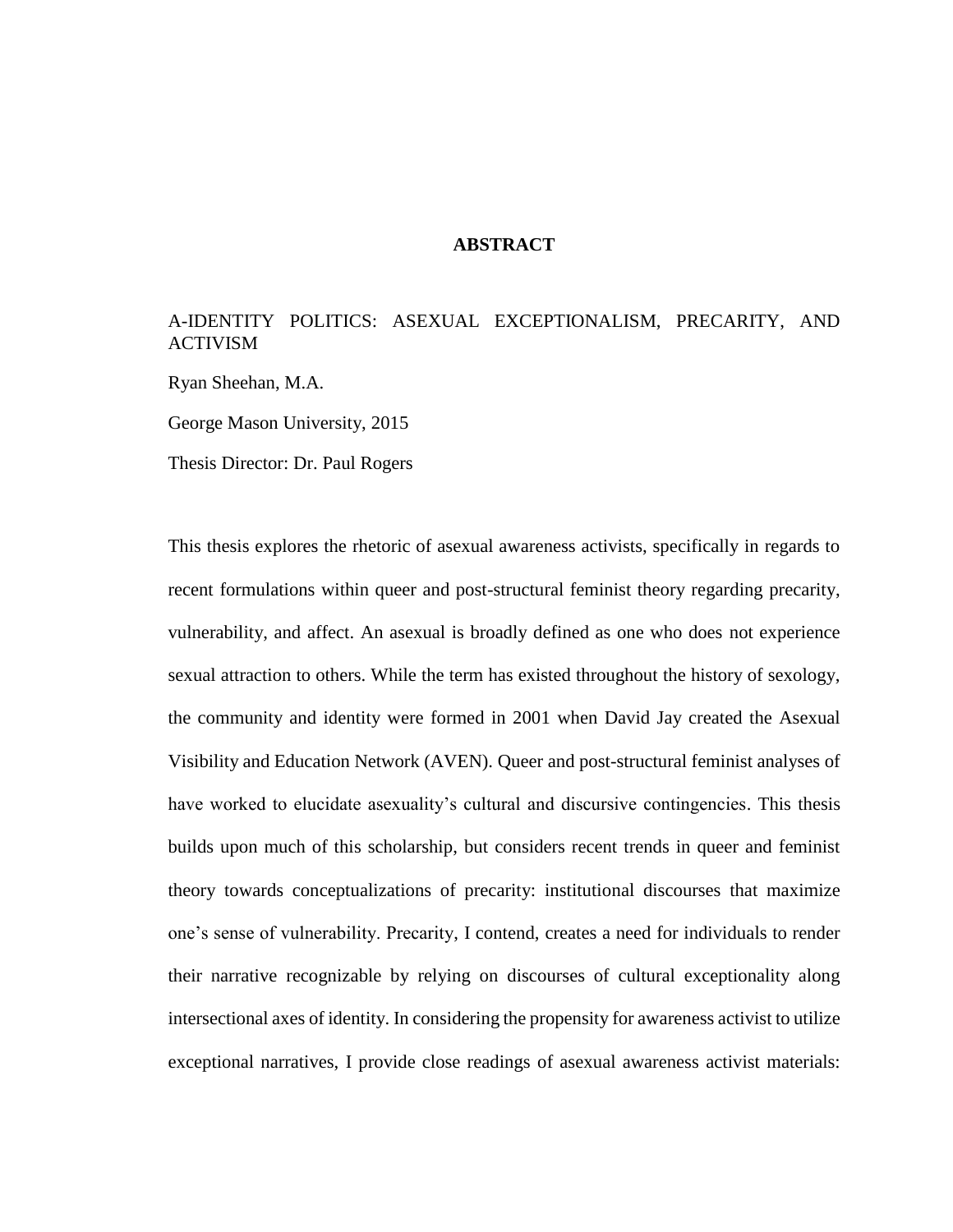Angela Tucker's (2011) documentary *(A)sexual*, which features David Jay; along with *The Invisible Orientation* and "The Asexuality Top Ten" by Julie Sondra Decker. I conclude that while both of these texts offer important critiques of Western society's conceptualization of intimacy and recognition, they are also predicated upon normative discourses in order to exceptionalize their subjects. I conclude by considering future possibilities for asexuality studies that could reconceptualize the politics of recognition and consider new directions for discussions of the affective and discursive elements of asexuality.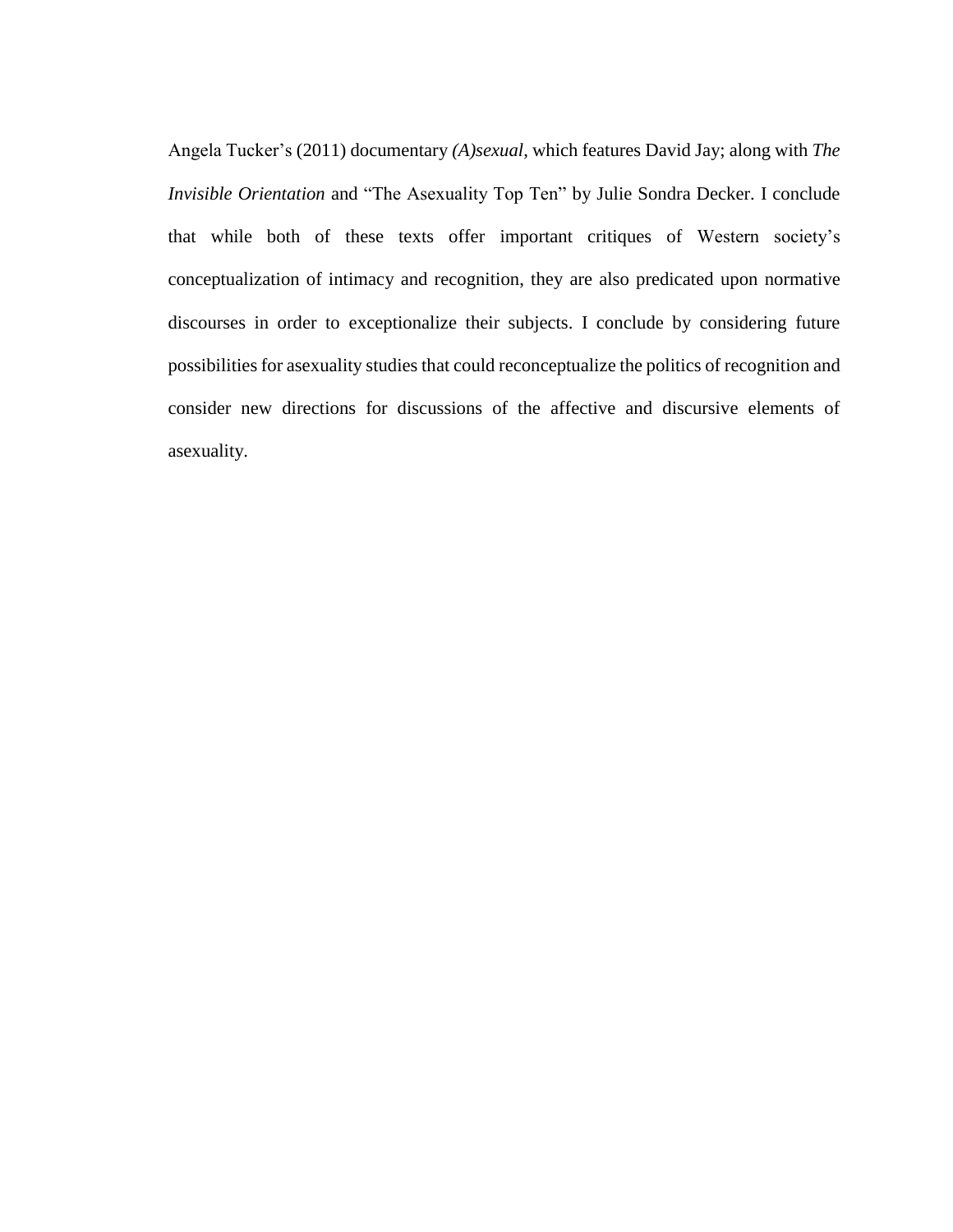### **INTRODUCTION**

<span id="page-8-0"></span>*And sometimes, it's rough, like bone-to-bone, like your insides clean kind of love; sometimes it's candlewax on torsos, or moonbeams on eyelashes; sometimes there's no skin involved at all. It's just being to being. "Here, let me hold that soul for you. You've been drowning in labels for so long you've grown tired of survival. Here's a moment of bliss, a moment of aliveness…*

Lauren Zuniga, "Submissive"

In her spoken word poem "Submissive," Lauren Zuniga (Speakeasynyc, 2012) deconstructs the stability of sexuality labels through recounting her first experience as a lesbian "sub:" a term in BDSM communities indicating a more receptive partner. Here, Zuniga contextualizes intimate connections as multifaceted and differential, ranging from physically visceral (i.e. "bone-to-bone") to psychic reprieves from constricting cultural labels (i.e. "sometimes there's no skin involved at all"). I deeply resonate with Zuniga's framing of intimacy, in that I too can experience it both in the moments of sexually physical contact with other men, and/or in situations where there is "no skin involved at all." I am a cisgender gay male who is relatively privileged (I am also white, middle-class, and physically able-bodied, to name a few); however, it has been difficult to explain to others how I occasionally desire nonsexual intimate connections while identifying as part of a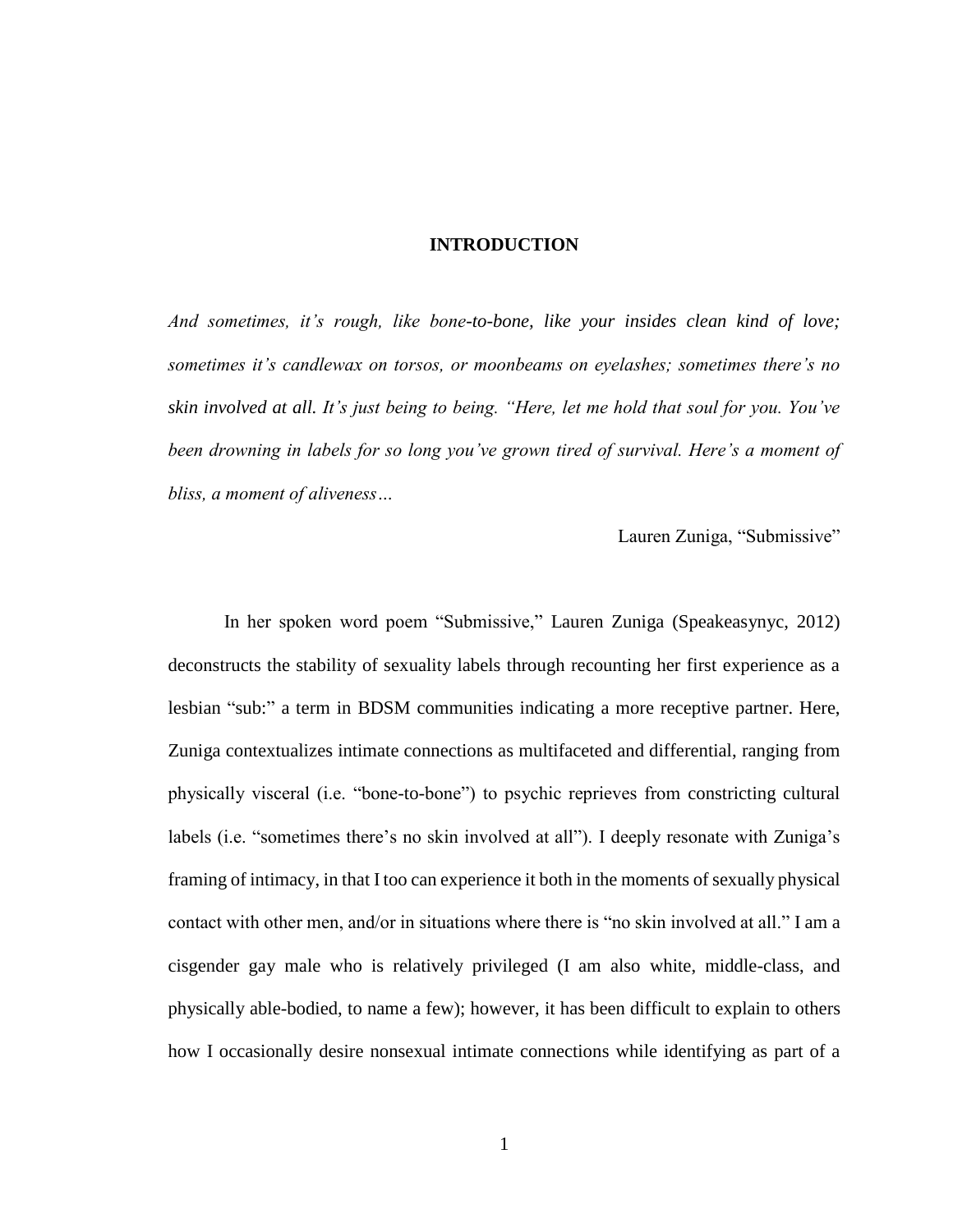community that is habitually valorized as hypersexual. From my perspective, it is not hard to see why such a perception of the gay male community exists: mobile applications such as Grindr have permitted my generation the privilege to ascertain a casual one night stand within minutes. And most media targeted toward gay men tout spectacularized sex scenes, or humor that revolves around one's sex positions (i.e. caricaturizing "tops" and "bottoms"). This is not to say there aren't gay men other than myself who feel constrained by these stereotypes; nor am I saying that one is incapable of experiencing intimacy through so-called "casual" sex. However, these cultural norms have made it difficult to voice my perspective of intimacy, considering that to identify as gay not only describes one's preferred sex partner(s), but indicates one who is perceived as a participant in gay culture and mores (Halperin, 2012).

I love sex; but for me, it is usually a way for deepening pre-existing bonds with another man, a physical manifestation of feeling. Thus, my ideal forms of sexual intimacy typically occurs after I have taken the time to get to know someone and form a bond. When I attempt to explain this to other gay men, I am met with surprise, and often directed to be "less selective" in choosing sexual partners. Such norms are also prevalent throughout queer culture more generally, which seems to pride itself on embracing sex as a form of health and liberation (Chu, 2014; Glick, 2000). The only community that has provided me with a space to discuss my ideals of intimacy is the growing asexual community, who boasts a spectrum of identities embodying the principal that sexual attraction is not an intrinsic human default or constitutive of intimacy. I ultimately choose to continue identifying as gay for a variety of reasons, though I have realized through my time with the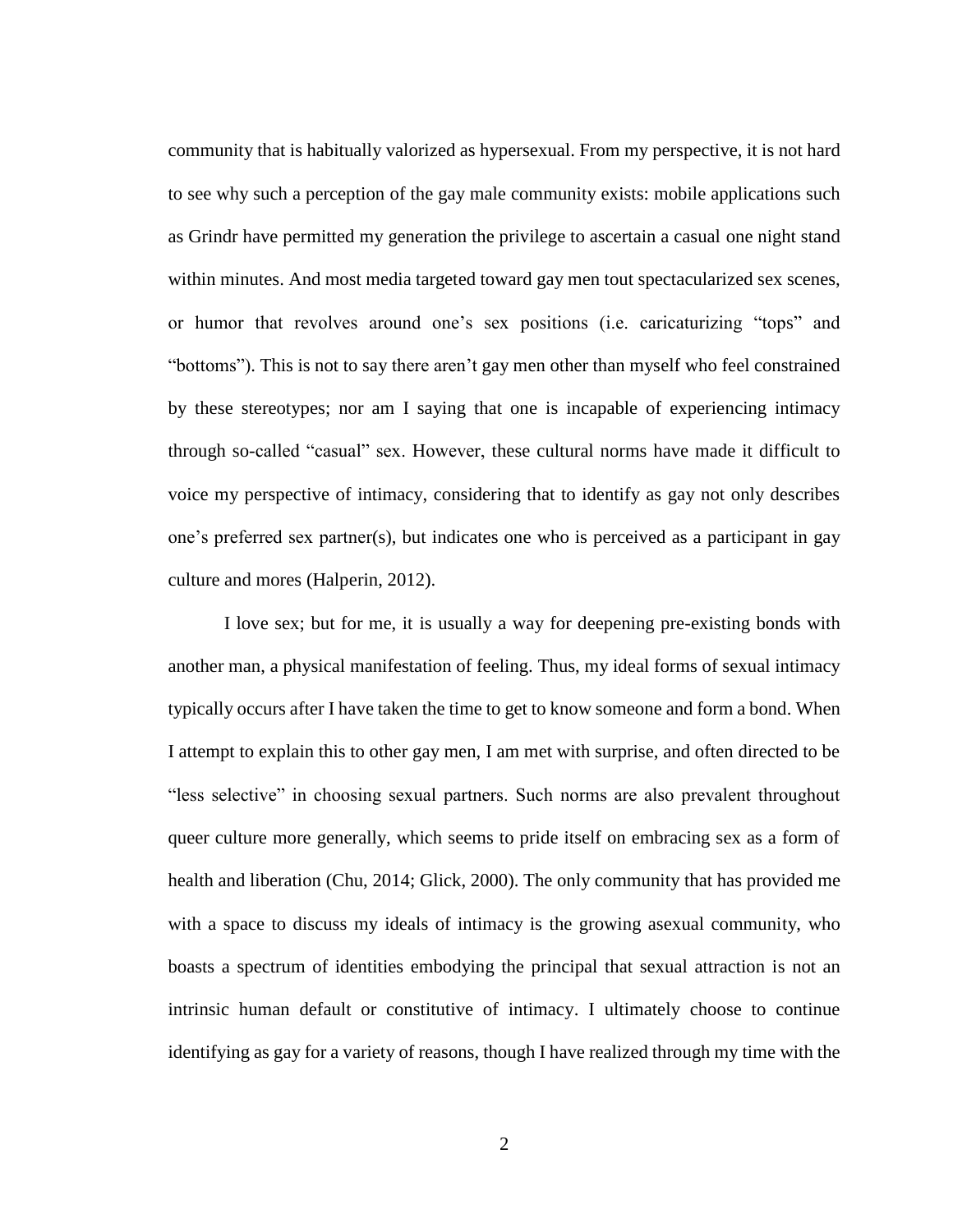asexual community that my intimate desires align with notions of demi- or gray-asexuality. Yet when I mention to others outside of asexual circles "I could identify somewhere on the asexual spectrum," I am met with a tired, though well-meaning, response: "I don't think you're asexual. Your feelings don't sound like the typical asexual experience." Such a reaction, I believe, is not entirely representative of a cultural misunderstanding of asexuality. Rather, I see it as evidence that asexuality is beginning to stabilize, perceived as a homogenous community within the mainstream public imagination.

The concept of asexuality has existed throughout the tenure of modern sexology, and possibly prior; indeed, the earliest use of the term to describe humans can be traced to 1833, and seminal sexologist Richard von Krafft-Ebing discussed it in his 1886 work, *Psychopathia Sexualis* (Kim, 2014). However, the current asexual community and identity were popularized when then-college student David Jay formed the "Asexual Visibility and Education Network" (AVEN) website in 2001. While the term embodies an array of identities, AVEN—and much of the scholarship regarding asexuality—broadly defines it as describing one who does not experience sexual attraction to others. Asexuality has been introduced to mainstream audiences through various media outlets, both in nonfiction media (i.e. *The Montel Williams Show, The View, Tucker, The Huffington Post*) and popular narrative television (i.e. *Sirens, House M.D.*). While still largely under-discussed in scholarly literature, what work does exist regarding asexuality has assembled under the moniker of "asexuality studies." The earlier works in this field were focused on psychological analyses, but the past four years have shown a shift towards social constructionist critiques rooted in post-structural feminist and queer analyses of identity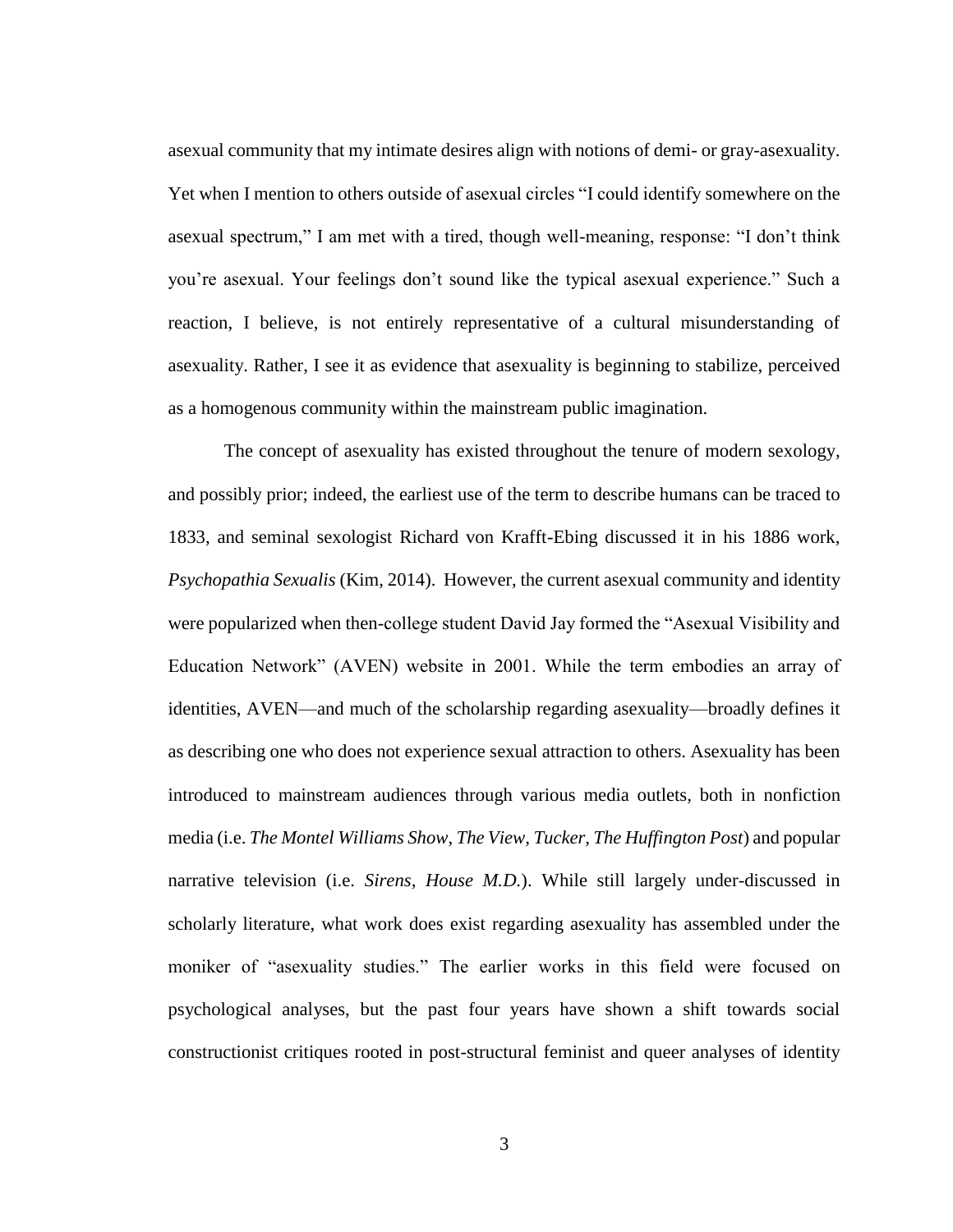and identity politics. By post-structural feminism, I am referring to projects that seek to deconstruct essentialist discursive norms regarding sex and gender (Butler, 1990; Fausto-Sterling, 2000); queer theory, though similarly deconstructionist, also incorporates more vigorous explications of sexuality (Sedgwick, 1990; Warner, 2000). Importantly, both fields also consider their analyses alongside other institutional intersections, including race, gender, class, ability, socioeconomic status, citizenship, etc.

Queer and post-structural feminist interventions into asexuality generally aim to position its historical, cultural, and discursive contingencies, thus destabilizing the category of asexual. Such work is timely and vital, yet these analyses predominately utilize texts foundational to queer theory, like those of Michel Foucault (1978/1990) and Judith Butler (1990), to launch a largely discursive analysis of asexuality's cultural formation; much of this work, therefore, seldom engages with the recent trend with queer and feminist theories regarding the affective *and* discursive dimensions of identity, particularly regarding vulnerability and precarity. By precarity, I mean the social, cultural, and/or economic institutional discourses that maximize an individual's sense of vulnerability—a trait that is intrinsic, though differentially realized, to the human condition—thus rendering one precarious. Such a gap in the research of asexuality is, in some ways, understandable: while asexuals experience discrimination, there is a tacit understanding that most community members do not suffer from the egregious life or death circumstances mostly discussed in scholarship on precarity (Bishop, 2013/2014; Decker, 2014). Yet when theorized in regards to rights and politics, precarity not only gives way to personal distress, but also has discursive representational effects upon activism; certain members of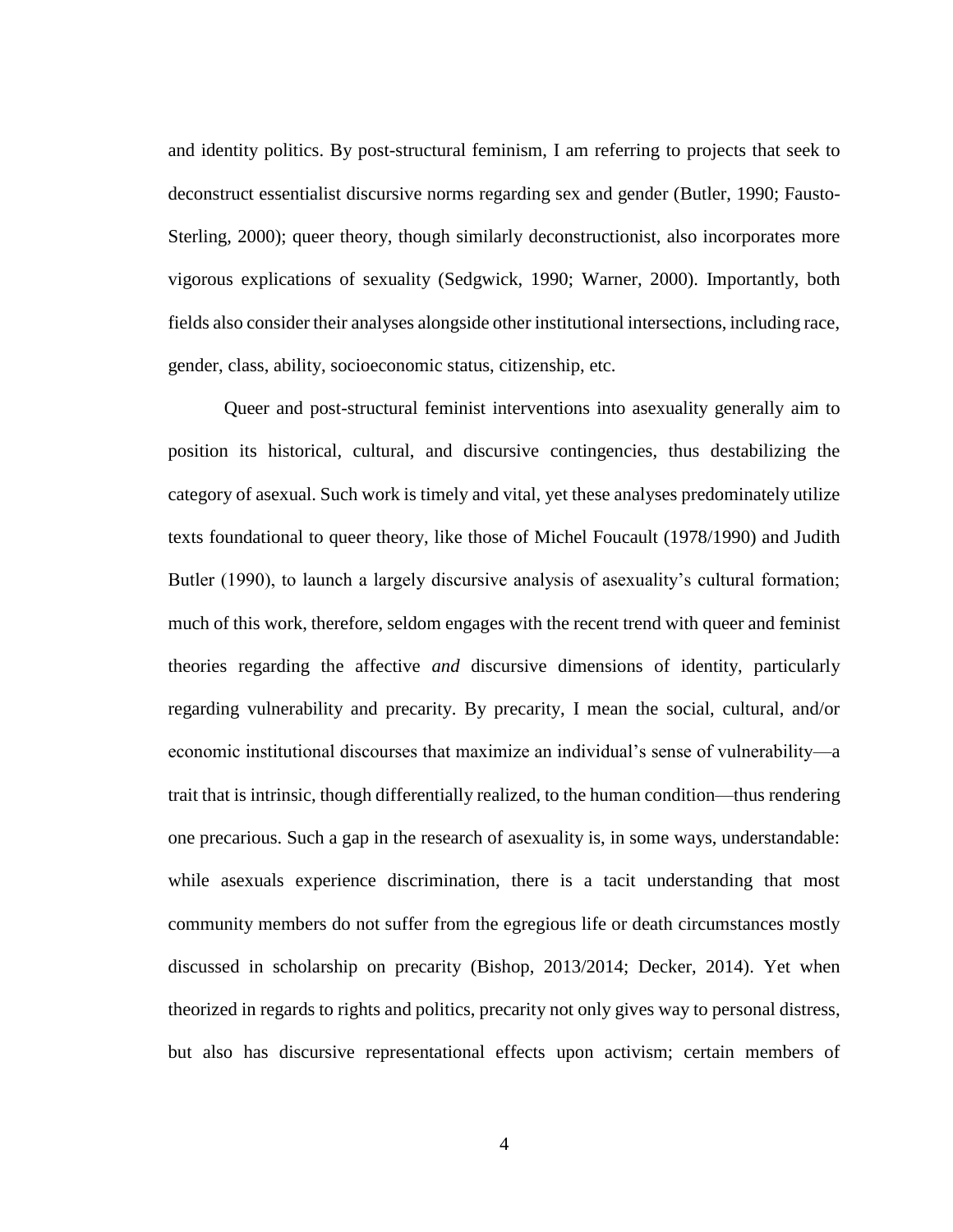populations become "exceptionalized" in public discourse as the most representative for human rights and social justice interventions, and thus are centralized in awareness projects (Ahmed, 2000; Hesford, 2011). Such a trend forces populations to adhere to normative notions of vulnerability, conforming to cultural narratives of oppression while potentially eliding their personal conceptualization of selfhood. Thus, while these analyses of asexuality and their awareness efforts provide important interventions into how visibility normalizes asexuality, they do not account for the ways individual advocates may or may not negotiate normative systems of oppression in order to make rhetorical claims for their identity—nor does it necessarily work to understand which discourses and strategies are responsible for such negotiations in the first place.

Rhetorical analysis offers an opportunity to discern both the affective and discursive mechanisms that shape asexual appeals to visibility and awareness. I will offer a more in-depth discussion of the modern definition of "rhetorical analysis" later in the methods section, but I ultimately invoke the term to characterize an analytical consideration for how cultural discourses contextualize arguments (Campbell, 2006). Rhetorical analysis, when taken this way, places an emphasis not only on textual and discursive mechanisms that permit appeals to recognition, but the context to which such appeals are possible, thus rendering clear the ways individual actors may or may not work to argue their perception of selfhood in relation to cultural norms. In other words, a rhetorical analysis allows us to understand what discourses asexual awareness activists perceive to be the source of their precarity. In this light, this thesis seeks to contribute to the field of asexuality studies by explicating contextual cultural discourses of asexual awareness activism in conjunction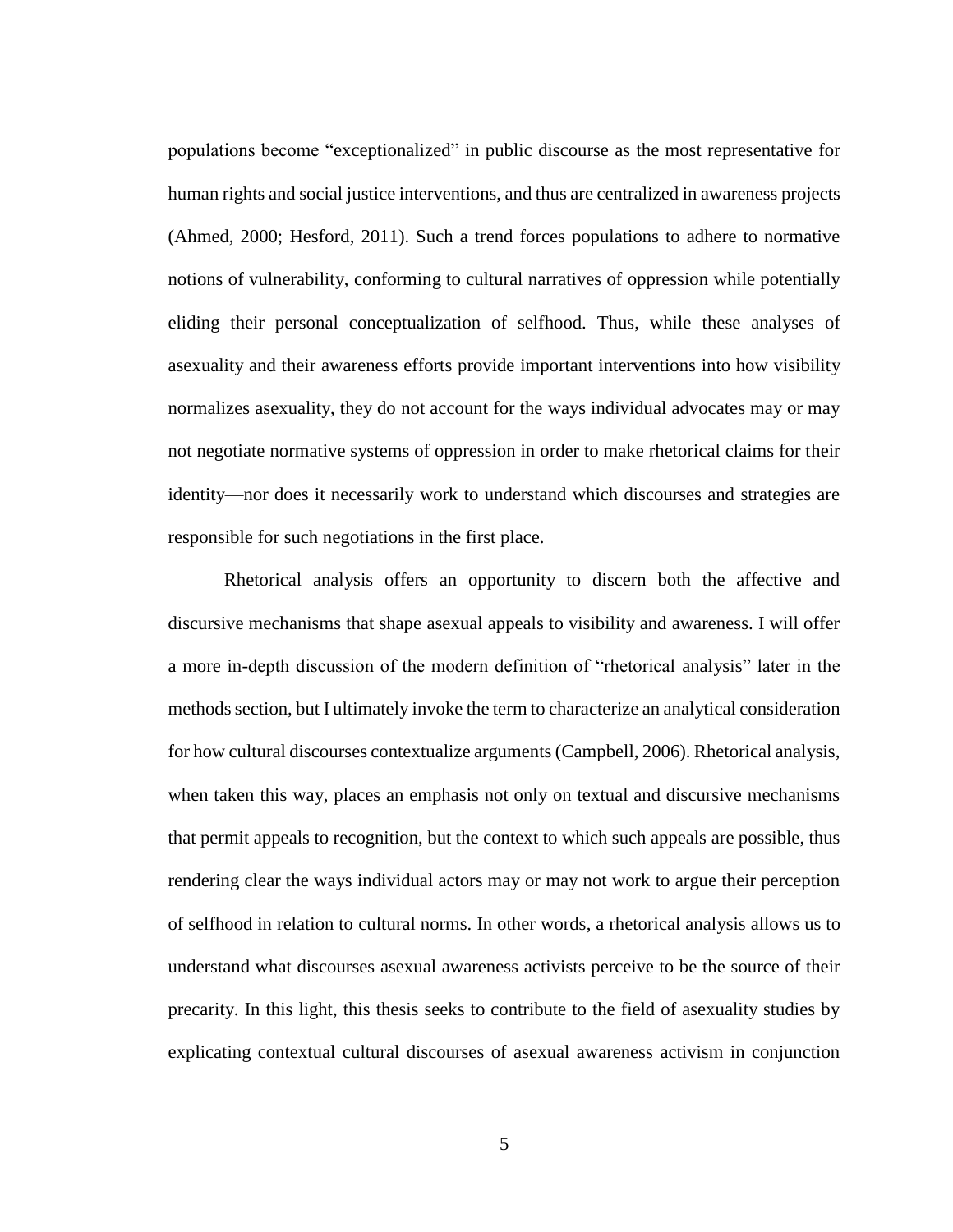with queer and post-structuralist feminist formulations of vulnerability and precarity. As such, I am predominately interested in two questions: 1) how might theoretical understandings of precarity and vulnerability elucidate the framing of asexual awareness activists' discussions of discrimination? 2) Do these framings come at the expense of "exceptionalizing" the activists' identity?

This study considers observations made by several other asexuality studies scholars. Sociologists, like Kristen Schererr (2008, 2010), Mark Carrigan (2011, 2012) and Susie Scott & Matt Dawson (2015) have similarly worked to understand how asexuals navigate the "sexual world" utilizing qualitative data analysis and/or various sociological conceptualizations of agency. CJ. Deluzio Chasin (2011, 2013) and Megan Milks (2014) have also sought to provide the ways scholarly investigations of asexuality have crafted perceptions of the community as homogenous in their motivations for visibility. What distinguishes my study, through its focus on rhetoric and activist materials, is in its discernment of how certain discursive superstructures influence and permit appeals to asexual agency, precarity, and vulnerability. Indeed, my analyses rely heavily upon poststructuralist notions of discourse and sexuality, while at the same time tampering with the notion that the discursive notions of identity can wholly account for the lived experiences of asexuals, and those who represent them. Thus, my methodology is rooted in rhetorical analyses of mainstream asexual awareness texts and activists, rather than attempting to explicitly qualify individual asexual perceptions of selfhood and identity; nor am I working to situate asexuality as actively seeking to perpetuate sociocultural norms. I have opted, therefore, to examine texts that feature oft-cited asexual awareness activists: Angela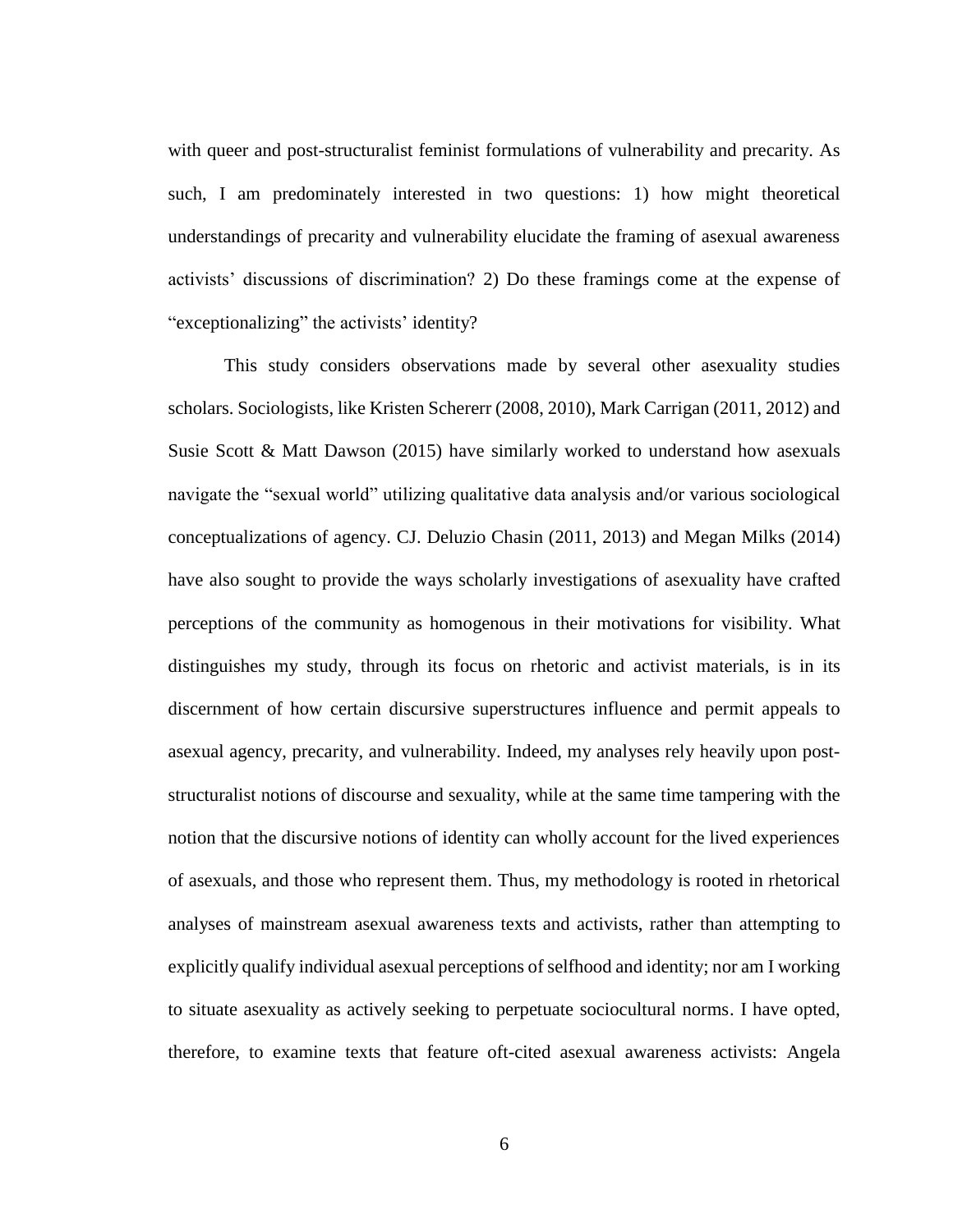Tucker's (2011) documentary *(A)sexual,* which features David Jay*;* and Julie Sondra Decker's (2008a-l, 2014) YouTube series "The Asexuality Top Ten," and monograph *The Invisible Orientation.* I argue that both of these texts resonate with theoretical notions of vulnerability and precarity in relation to the politics of recognition. That is, asexuals iterate that they are maximally vulnerable in social, cultural, and psychological contexts (therefore rendering them what we might see as relatively precarious) when their identity is perceived as unintelligible by others. However, this comes at the expense of rhetorically positioning the activists' subjectivity as exceptional, aligning asexuality as intelligible only in relation to normative Western ideologies of identity. Here, I wish to emphasize that working to understand rhetorical framing, even with its focus on context, is not inherently indicative of the real thoughts and ideas of the asexual awareness activists in question; rather, the discursive inconsistencies of these asexual awareness activists, I argue, demonstrates a potential level of contextual flexibility in the light of their perceived precarity, making them complex figures who may tactically and critically deploy normative discourses for the sake of recognition.

Importantly, David Jay and Julie Sondra Decker (presumably) are white, cisgender, middle class, and able bodied (aka. relatively privileged); thus, this thesis does not seek to render conceptual connections to vulnerability and precarity in these texts as universally equivalent to the struggles of other communities. Rather, the very notion that these concepts can be connected within the context of privileged Western discourse, I argue, demonstrates that asexuality can exist as precarious in a variety of already tenuous circumstances. Therefore, if these relatively privileged activists demonstrate precarity and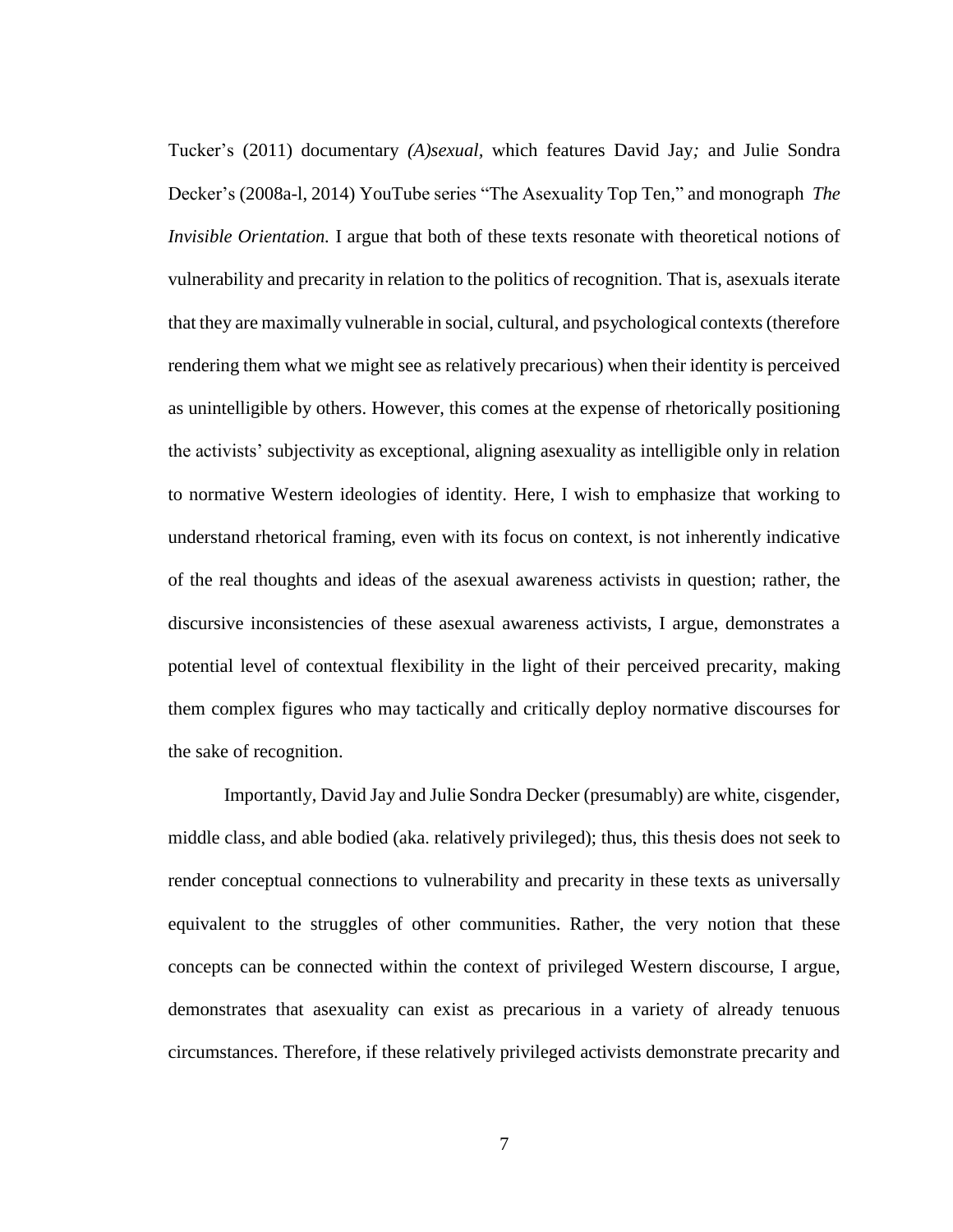vulnerability in their narratives, then perhaps it exists in a variety of even more precarious contexts. But by turning to exceptionalization here, I am also working to understand how (and if) the privileged position of these activists allot them access to certain Western normative discourses of rights and awareness. By reading asexual awareness activist texts this way, we move closer to understanding how "asexuality," in a variety of contexts, may be rendered "intelligible' by the Western world. Indeed, as I will explore in the literature review, even the most innocuous norms bred throughout social justice endeavors can serve as the catalyst of policy in broader human rights claims, potentially exacerbating precarity in others contexts. Therefore, this intervention is timely and crucial we begin to see vies towards asexual inclusion in LGBTQ legal initiatives (Decker, 2014; Emens, 2014).

This thesis, therefore, avoids positioning certain asexual subjects as more "subversive" or "transgressive" than others. As some scholars have argued, queer and poststructural feminist theories occasionally glorify certain forms of resistance to norms as more effective than others, especially in regards to notions of "subversion" and "transgression" (Chu, 2014; Glick, 2000; Milks, 2014; Puar, 2007; Scott & Dawson, 2015). Indeed, the title of this thesis is representative of my intentions: the "A" in "A-Identity Politics" not only stands for asexuality, but also for the prefix "a-," meaning "without" (A- , 2008). Therefore, my analysis seeks to contextualize the activists in question not as mere reproducers of normative discourse. Rather, I believe these individuals, as a result of their perceived precarity, may have been placed in a position where their rhetorical appeals are only necessary under the established practices of recognition and visibility. I do not mean to challenge that recognition is unnecessary for subjectification; however, I am working to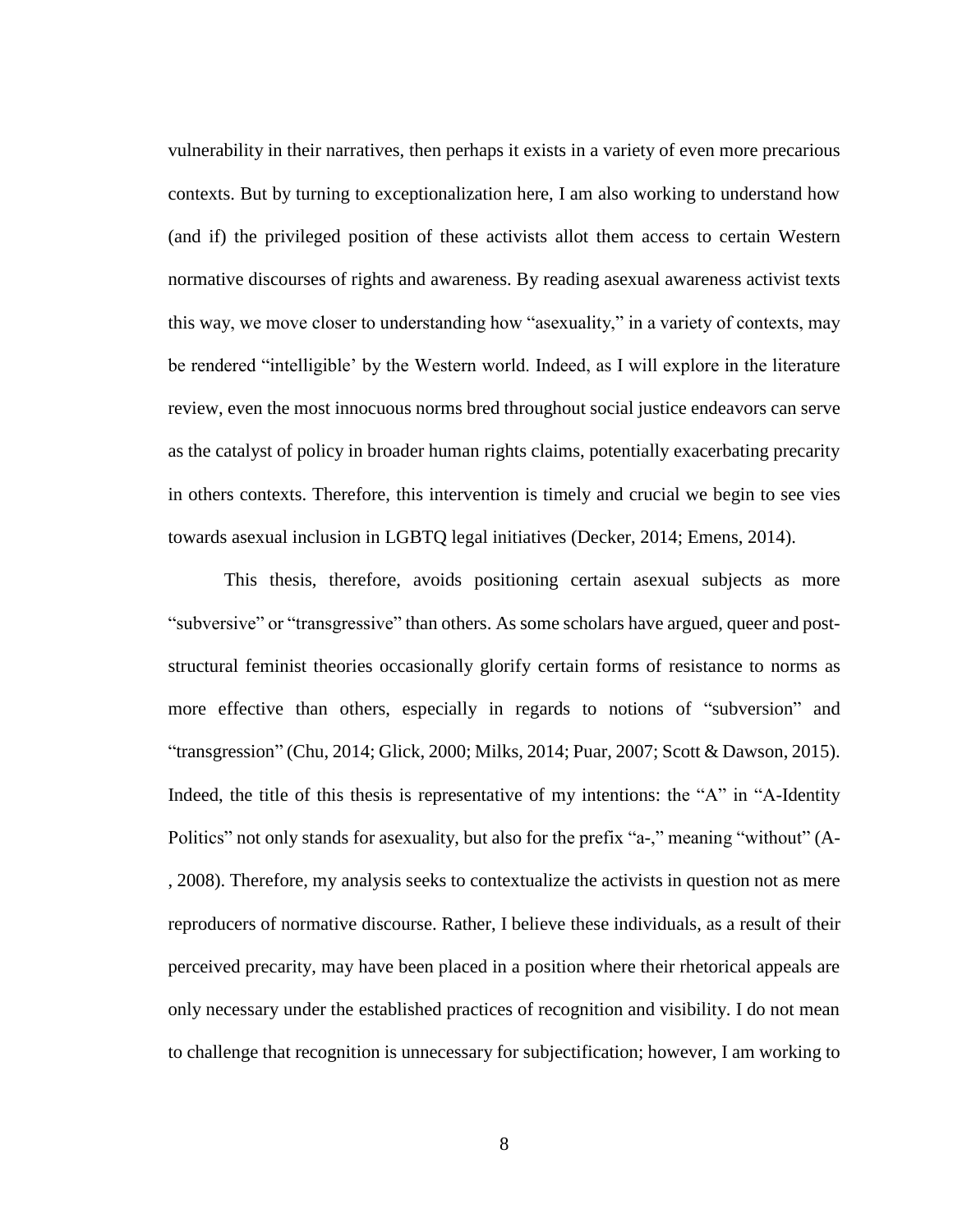unravel the (ironically) normative ways queer and post-structural feminist theories may render only certain transgressive and subversive behaviors as pathways to recognition. Moreover, while I do not believe that we should excuse any harmful normative discourses recapitulated throughout asexual awareness activism, I do believe we owe it to those who identify as asexual to understand that their perception of selfhood is borne from a variety of institutional discourses, including those from some queer and feminist politics of sexual liberation and sexuality. I therefore focus upon determining any discursive dissonances that occur in one's bid for recognition, working to untangle the exceptional rhetoric of an individual political and/or social advocate from the circumstances that facilitate such exceptionality. Such a reading strategy, as I will further argue throughout the literature review and within the conclusion, can begin destabilizing asexual identity, while simultaneously establishing its conceptual importance in queer and feminist analyses of intimacy and affect.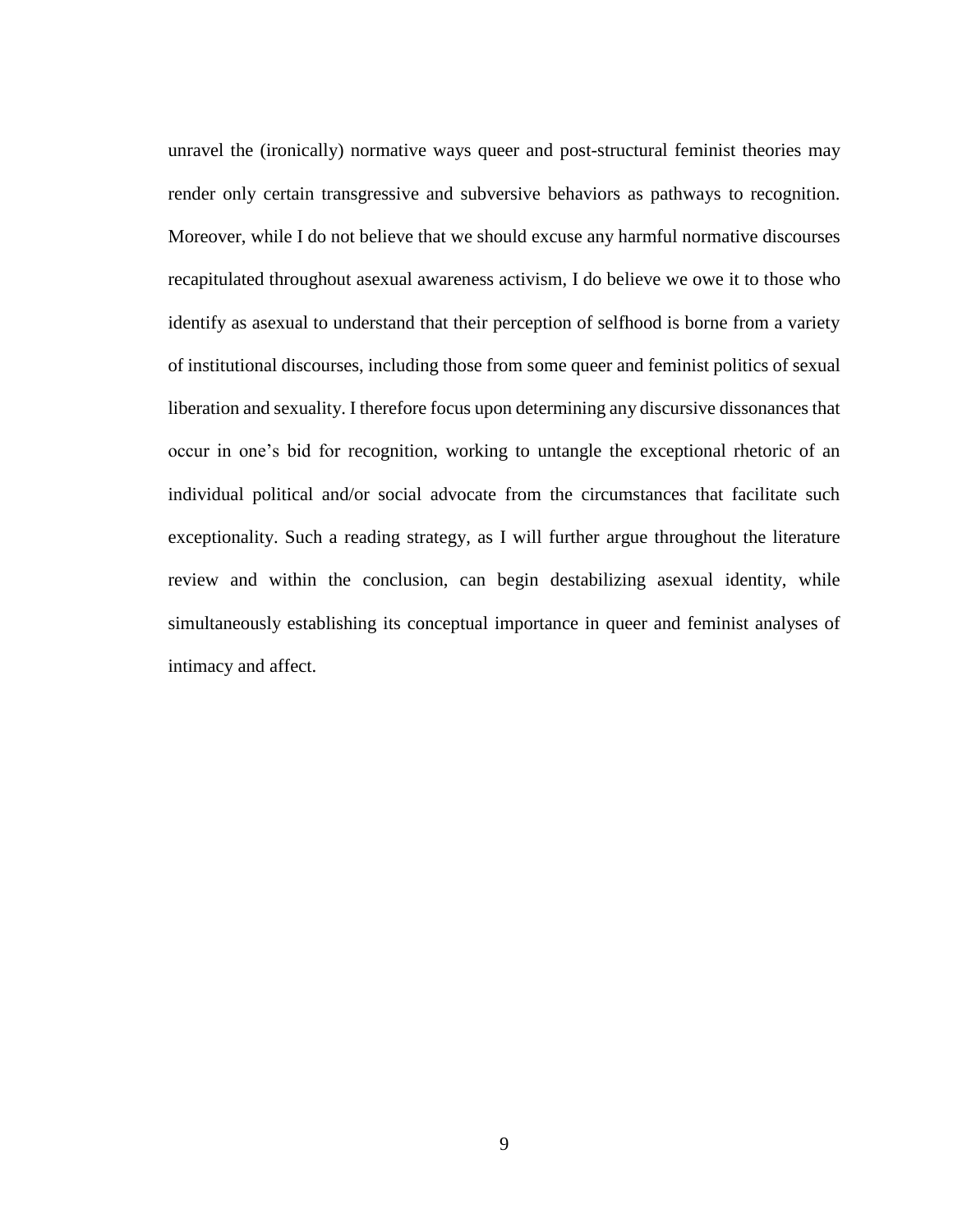#### **LITERATURE REVIEW**

### <span id="page-17-0"></span>ASEXUALITY STUDIES

 $\overline{a}$ 

Psychologists and sociologists were to the first to explore asexuality and the culture of AVEN. While this thesis is focused on those viewpoints conducive to queer, poststructural feminist, and/or social constructionist perspectives of asexuality, a cursory understanding of the scholarship from psychology and mainstream works is necessary in order to explain the cultural and/or medical conceptualizations of asexuality, as they will be discussed throughout the course of this thesis.

As previously stated, an asexual is broadly defined as one that does not experience sexual attraction to others (Asexuality, n.d.; Bogaert, 2004, 2006, 2012; Brotto et al 2010; Decker, 2014; Gazzola and Morrison, 2012; Horstman, Chapter 3, 2012; Prause and Graham 2007; Scherrer 2008,  $2010$ <sup>1</sup>. Many sites of asexual community building, therefore, explicitly differentiate asexuality from those practicing celibacy or abstinence, as asexuals see their disengagement with sex as inherent rather than chosen (Bogaert 2004, 2012; Horstman, Chapter 3, 2012; Scherer  $2008$ <sup>2</sup>. Moreover, many asexuals differentiate

<sup>&</sup>lt;sup>1</sup> I will rely on this general definition throughout the thesis for the sake of clarity, as this is the one invoked throughout the activist texts I am exploring. However, I have also structured my analysis in ways that tamper with this broader conceptualization of asexuality. For an apt critique of the problematics of this definition, see Chasin (2013), whose analysis will be discussed in this section of the literature review.

<sup>&</sup>lt;sup>2</sup> While this rhetoric is prevalent in many asexual communities, I acknowledge that it is not unproblematic. Representations of celibacy could very well be conducive to asexual discourse and identity. For an extended discussion of the relationship between celibacy and asexuality/aromanticism, see Benjamin Kahan's (2013) conclusion to his monograph *Celibacies: American Modernism and Sexual Life.*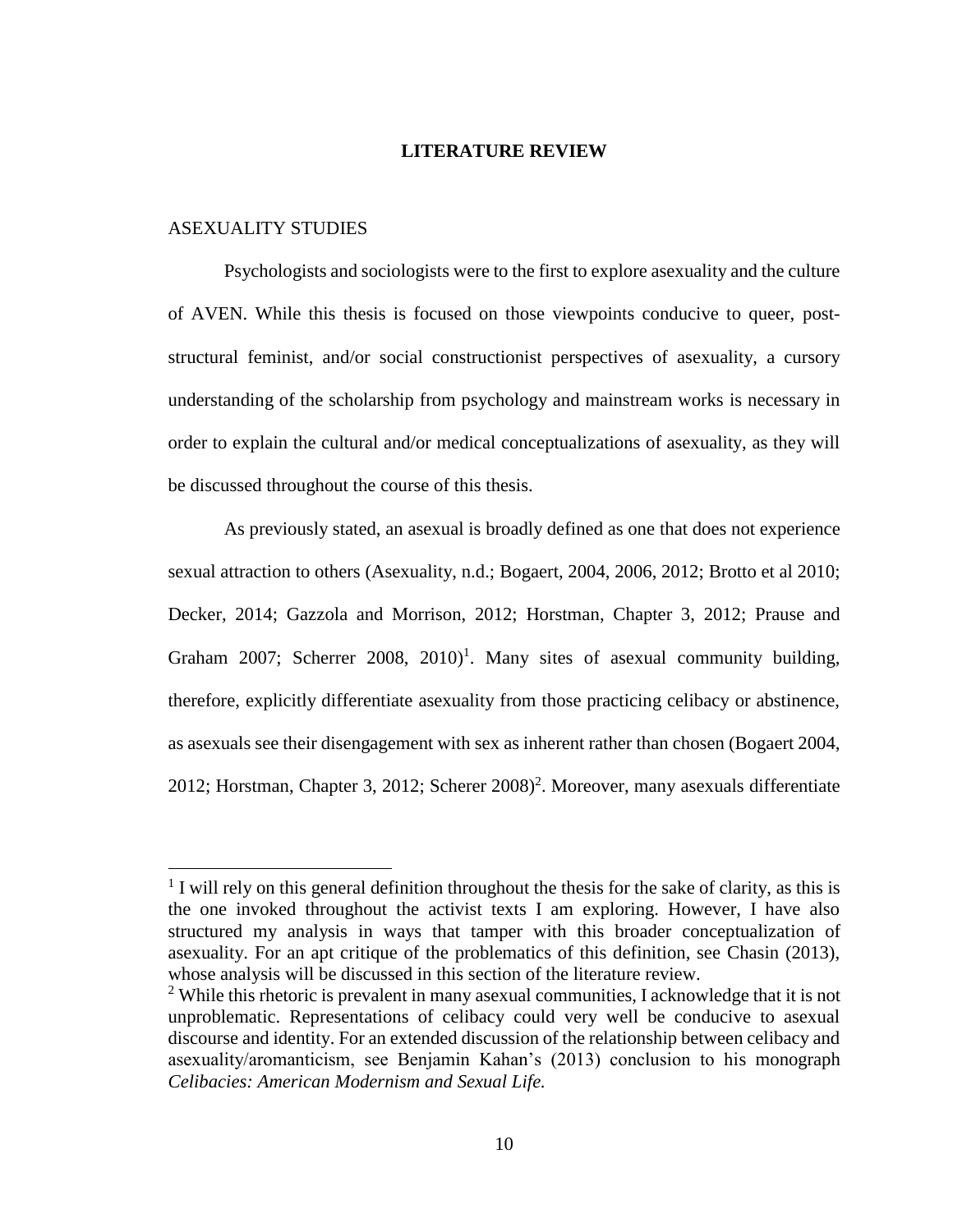themselves from those who with Hypoactive Sexual Dysfunction Disorder (HSDD), as unlike those diagnosed—these asexuals do not see themselves as distressed by their lack of sexual attraction (Bogaert 2006, 2012; Brotto 2010; Prause and Graham 2007). The earliest scholarship of the contemporary manifestation on asexuality has been attributed to Anthony Bogaert's (2004) investigation of a British National Probability Survey, wherein one percent of respondents reported to having never felt sexually attracted to anyone. Since AVEN's inception and inclusion in the scholarly literature, the term "asexual" has come to encompass a wide variety of constituents.

Some asexuals identify themselves as "romantic"—those who are romantically attracted to others and may engage in physical acts such as kissing or cuddling--or "aromantic"—those who see their ideal relationships as similar to those of platonic friendships (Bogaert 2006, 2012; Brotto et al 2010; Decker, 2014; Scherrer 2008). Romantic asexuals may also affix prefixes such as "homo/hetero/bi/pan-"to their identity in order to qualify what gender(s) they find most romantically attractive (i.e. a "homoromantic asexual" lacks sexual attraction, but is romantically attracted to people of the same gender) (Decker, 2014). Furthermore, despite lacking sexual attraction, to call oneself "asexual" does not necessarily mean that one is "*not* sexual," as some individuals don't mind pleasuring their sexually inclined significant other(s) (Bogeart 2004, 2006, 2012; Brotto et al 2010; Decker, 2014; Prause and Graham 2007). There are those asexuals, for instance, who engage in masturbation, which they explain as a need to relax or as the act of having sex with oneself (Brotto et al 2010; Decker, 2014). Many in the asexual community also differentiate the concepts of "libido" and "sexual attraction;" it is entirely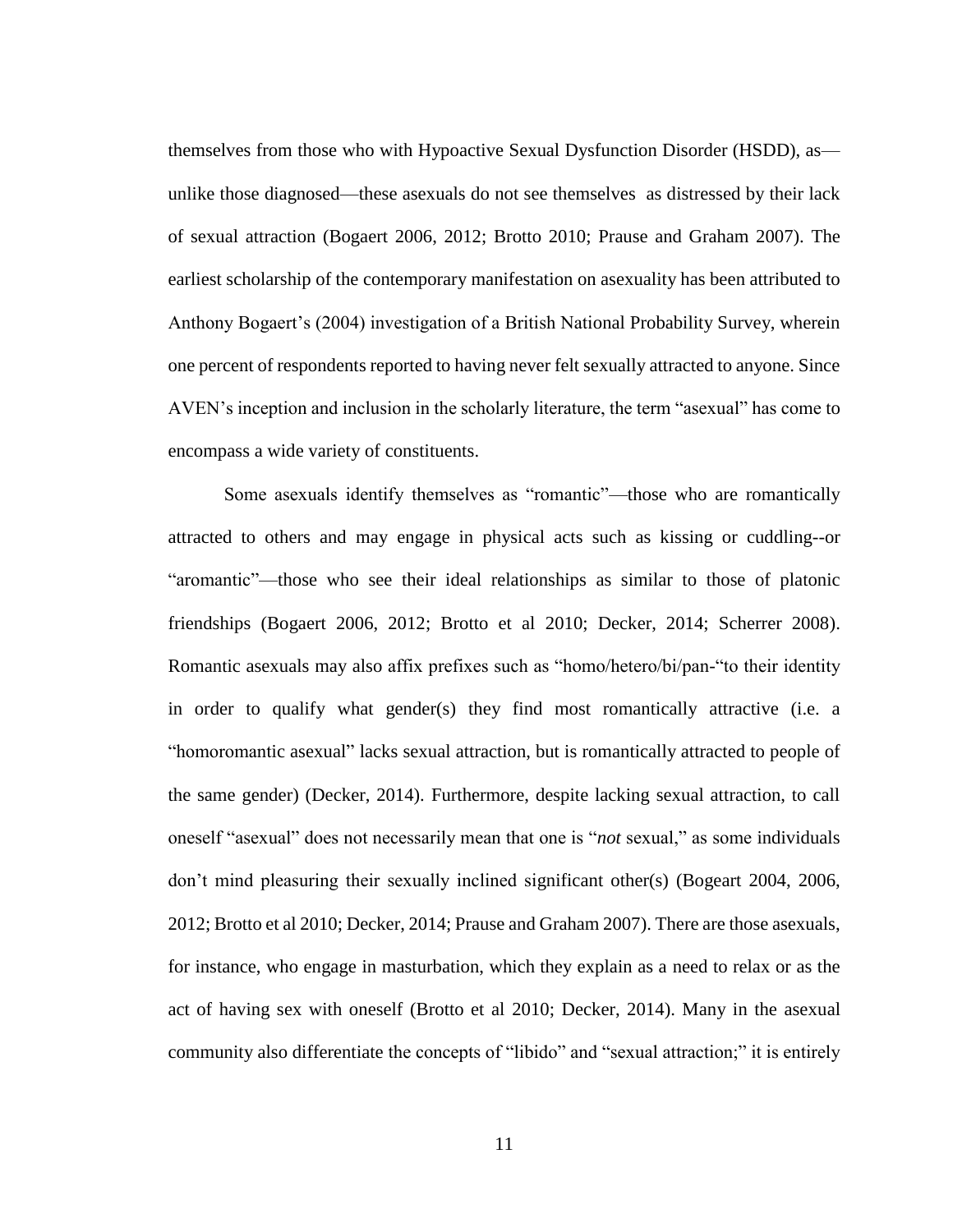possible for one to be sexually aroused in the absence of external stimuli (Decker, 2014). Finally, there also exists a subset of the asexual community known as "demisexuals" and/or "gray-As;" the former eventually experiences sexual attraction after forming a deep emotional bond, the latter experiences sexual attraction seldomly (Decker, 2014; Gazzola and Morrison, 2012). The prefix "demi-" or "gray-" can also be used to describe romantic preferences; for example, a "demiromantic asexual" is not sexually attracted to anyone, but has the propensity for romantic attraction after they formed a deep emotional bond with their partners. The term "allosexual" has generally been used in opposition to asexuals- that is, an "allosexual" experiences sexual attraction at a rate that coincides with the norm  $(Sexual, n.d.)<sup>3</sup>$ .

Many of these works are useful for understanding asexual culture, yet asexuality studies scholars who integrate a social constructionist view of identity have criticized aspects of the psychological and early sociological inquiries. For some, the methods of the psychologists do not account for both the lived and bodily experiences of asexuality, as well as the discursive mechanisms that construct asexuality along with other social categories. Andrew Hinderliter (2009) offers an analysis of the methodology across the then-contemporary studies on asexuality regarding its inattention to intersectionality: for example, he cites scholars such as Brotto et al's (2010) use of survey instruments that

 $\overline{a}$ 

<sup>&</sup>lt;sup>3</sup> It is important to note here that while the concept of romantic orientation was borne out of asexual discourse (and subsequently discussed by scholars in relation to asexuality), one needn't identify as asexual in order to identify as aromantic. For instance, an "aromantic allosexual" would not experience romantic attraction, but would experience sexual attraction. See Siggy (2015), writing for the blog *The Asexual Agenda,* for an interview unpacking the differences/similarities between asexuality and aromanticism.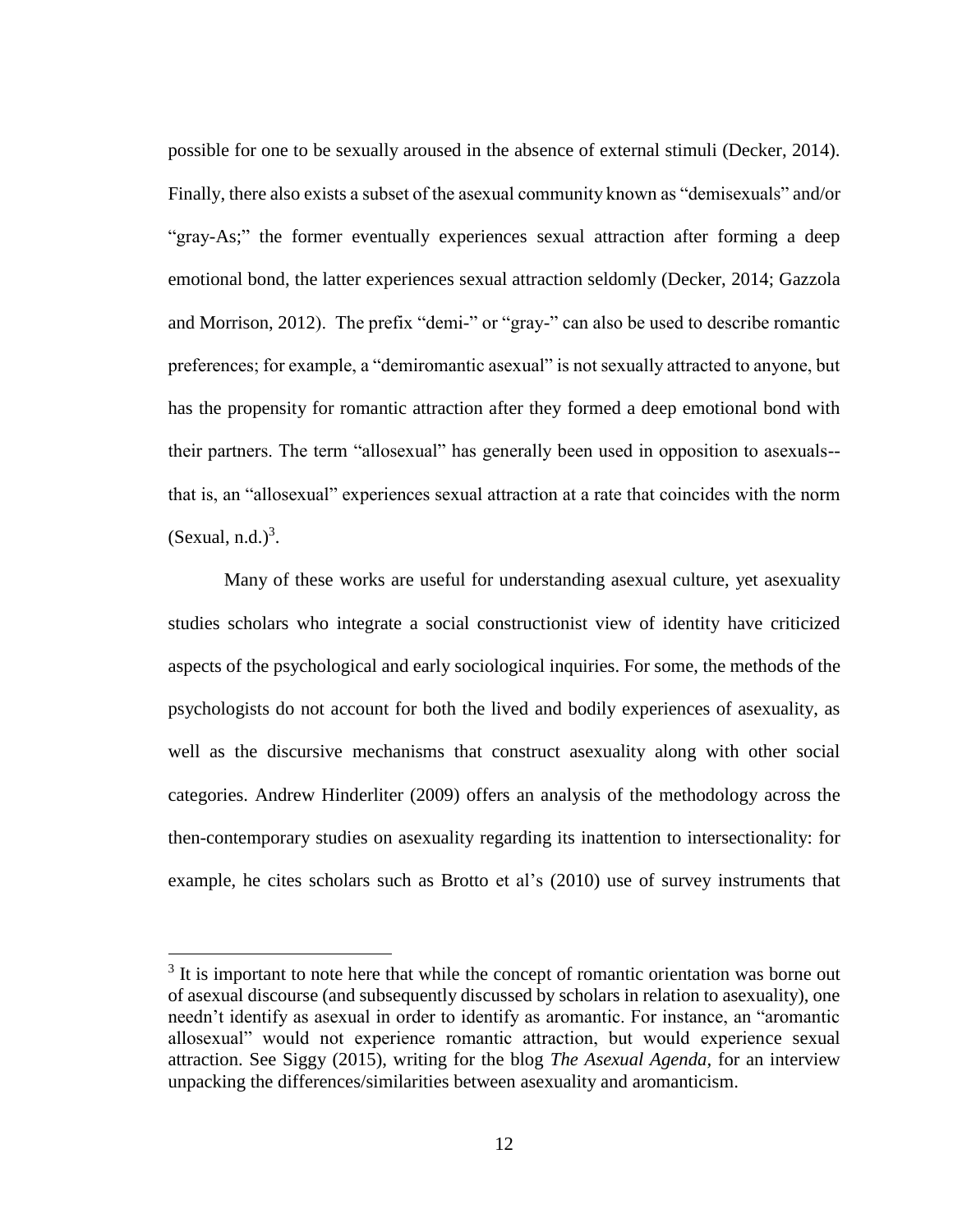forced asexual participants from choosing a gender either than "male" or "female." This, as Hinderliter (2009) contends, excluded gender non-conforming individuals from being represented in their data analysis. CJ. DeLuzio Chasin (2011) has commented on psychologists and sociologists' reliance on drawing samples from AVEN, noting that the website does not encapsulate the entire scope of the asexual community. Chasin (2013) has further critiqued the definition of asexuality as a lack of sexual attraction, especially in relation to psychologists such as Bogaert (2006) who define it as a life-long state of being. For Chasin (2013), this conceptualization of asexuality does not realize its gendered sexual implications, and fails to recognize asexuality's radical aspects. In imagining a new paradigm, Chasin (2013) writes:

This would be a world where being sexual is no longer mandated as a prerequisite of normalcy or intimacy and where nonsexual relationships are recognized and valued…where no level of sexual desire is pathological and where the social emphasis is on sexuality being self-affirming in whatever unique form it takes (p. 416)

Jacinthe Flore (2014) has further criticized psychological inquiry into asexuality for its reliance on medical tools and bodily response. As Flore (2014) concludes:

The meanings and implications of asexuality are not found purely in biology, especially when biology is indubitably fraught with social, political, and moral maneuvering. Theories on/of asexuality are less about opposing sexuality completely than problematizing concepts further and delineating spaces of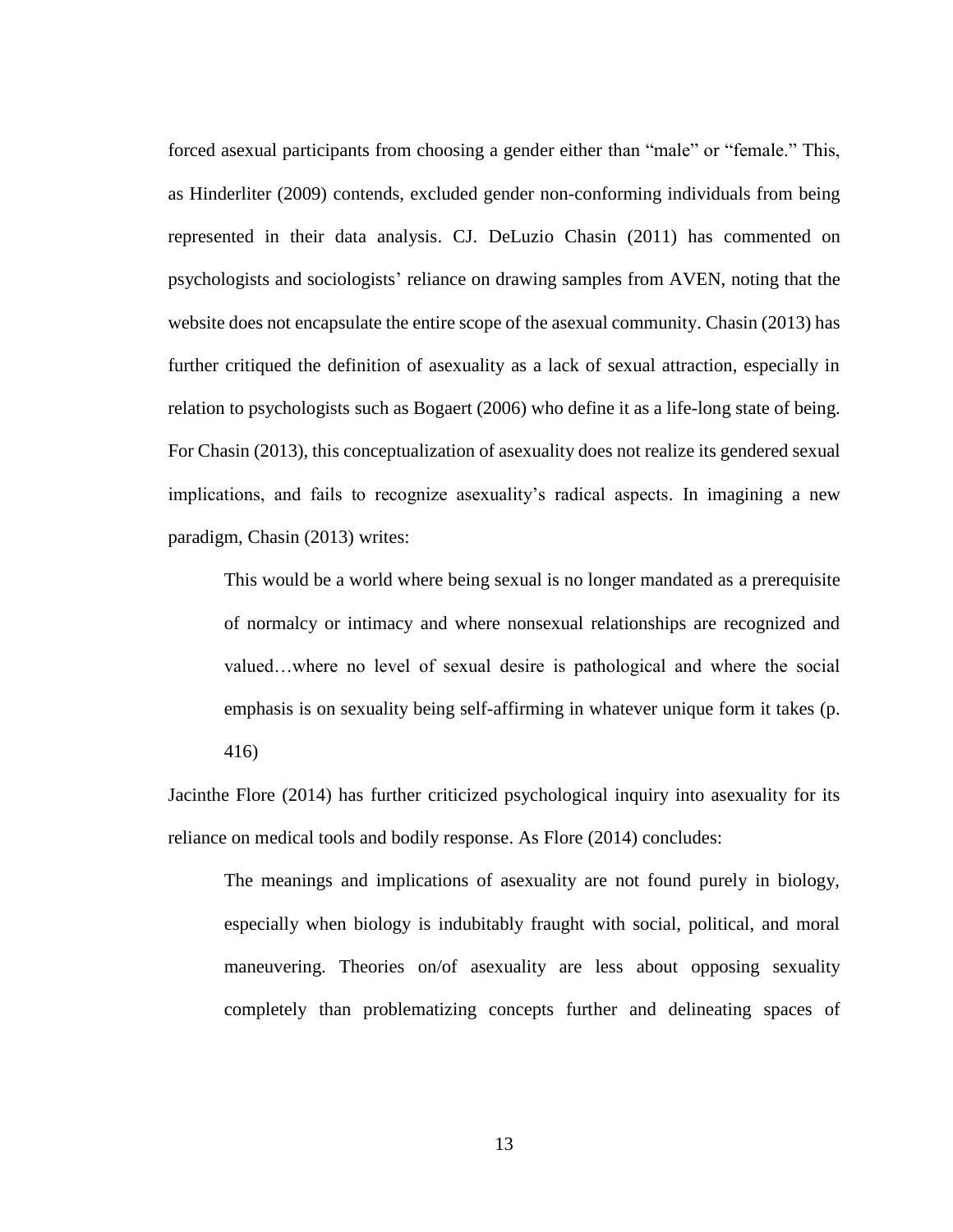intelligibility. Asexuality hence offers a location, both discursive and material, from which to refresh "known" realities about intimate life (p. 30).

Mark Carrigan's (2011, 2012) qualitative research analyses have similarly advocated against purely "scientific" explanations of asexuality. Instead, he advances methodological approaches that respect asexual agency, wherein "asexual individuals and the asexual community [are] agents, engaged in negotiating a path through social and cultural circumstances not of their choosing" (Carrigan, 2012, p. 4). Finally, Susie Scott and Matt Dawson (2015) argue for the integration of Symbolic Interactionism into sociological analyses of asexuality. In this regard, scholarship should look away from individual notions of asexual experience, but rather focus on "…the relational aspects of becoming asexual, which emerge out of social interaction and are negotiated in relationships" (Scott  $\&$ Dawson, 2015). Thus, for these scholars, inquiries into an underlying psychological and sociological nature of asexuality must be considered with the ability to account for the discursive and material conditions that aid in the social construction of (a)sexuality and identity.

Ela Przybylo (2012) and Eunjung Kim (2014) have also both provided conceptual understandings of how asexuality has been constructed through the history of the medical literature. However, their work is distinct in that it focuses almost solely on the historically discursive aspects of asexual identity. Przybylo (2012) focuses her attention on texts that AVEN activists have used to qualify their asexuality as "healthy." In particular, she focuses on the work of Michal Storms and Paula Nurius, as well as the recent work of Anthony Bogaert and Lori Brotto. Przybylo (2012) thus argues that the latter two scholars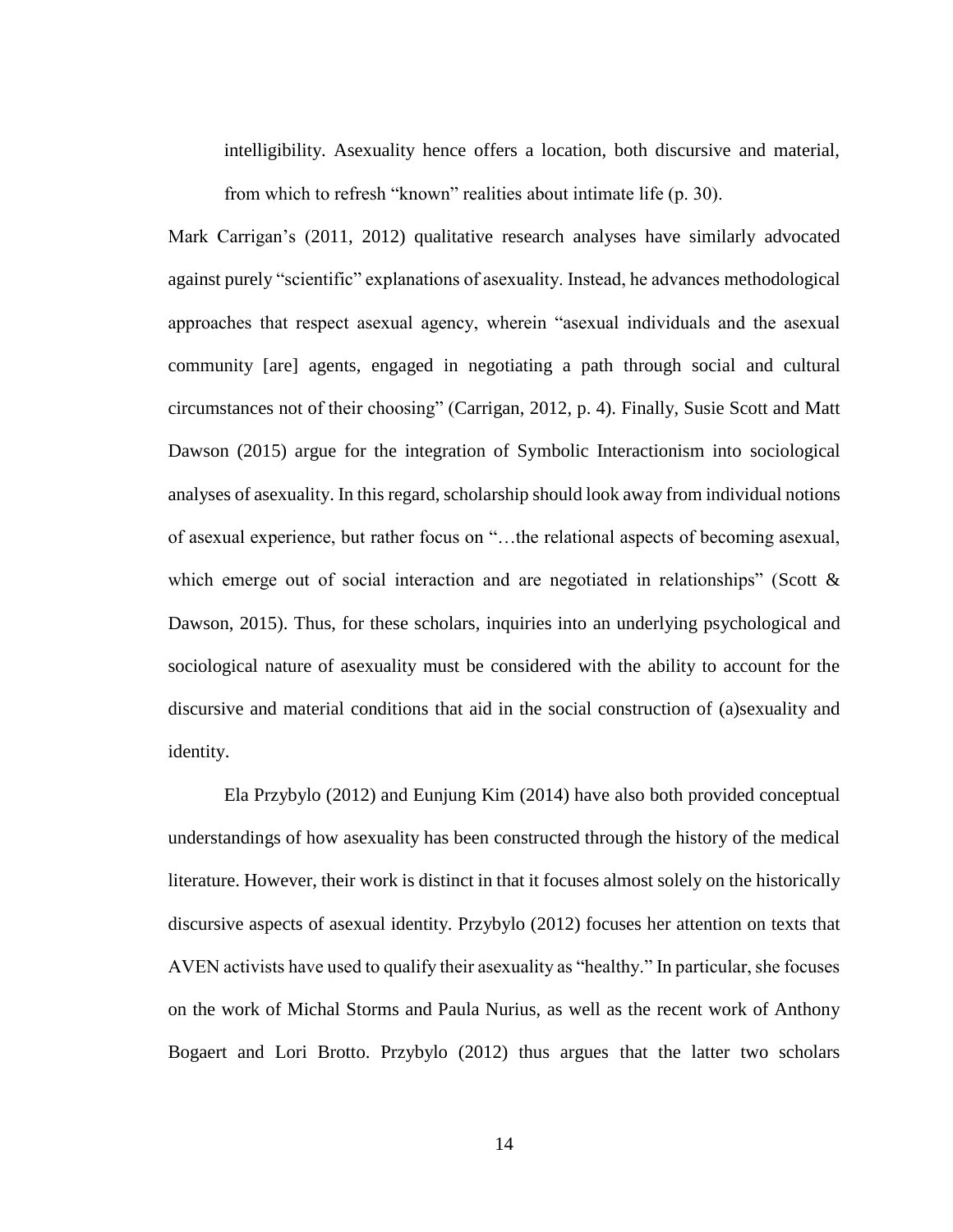"…ultimately assigned the status of nonpathology to asexuality…at the same time…by simultaneously rehearsing harmful and myopic ideas of sexuality and sexual-gendered difference" (p. 16). Przybylo (2012) therefore hopes that asexual individuals and activists will not uncritically accept psychological inquiry as proof of their existence; rather, psychological interventions seeking to "discover" asexuality as a concept should be thoroughly scrutinized for their potentially normative assumptions, and thus the problematic discourse they may distill. Similarly, Kim's (2014) analysis spans from the early sexology texts and throughout the sexual revolution of the 1970s in order to elucidate the complex web between medical stigmatization (as felt through the disability community) and the conceptual assemblage of "healthy" sexual attitudes derived from normative beliefs that everyone has an intrinsic sex drive (as felt through asexual individuals, and exemplified throughout the literature in terms of asexuality as a concept).

### ASEXUALITY AND QUEER POLITICS: THE GOOD, THE BAD, AND THE UGLY

Scholarly reactions to AVEN can be bifurcated into two strains of thought. On the one hand, asexuality as a concept and the community of AVEN are seen as sites of radical queer potential to challenge hegemonic sexuality norms. Scherrer's (2008) initial investigation concluded that AVEN offered people the language and space necessary to communicate their non-normative senses of attraction; in fact, many did not begin identifying as asexual until *after* they had found AVEN, making it a very important resource. Cerankowski & Milks (2010), in introducing the potential for an "asexuality studies," suggest that it could challenge queer and feminist politics that position sex as an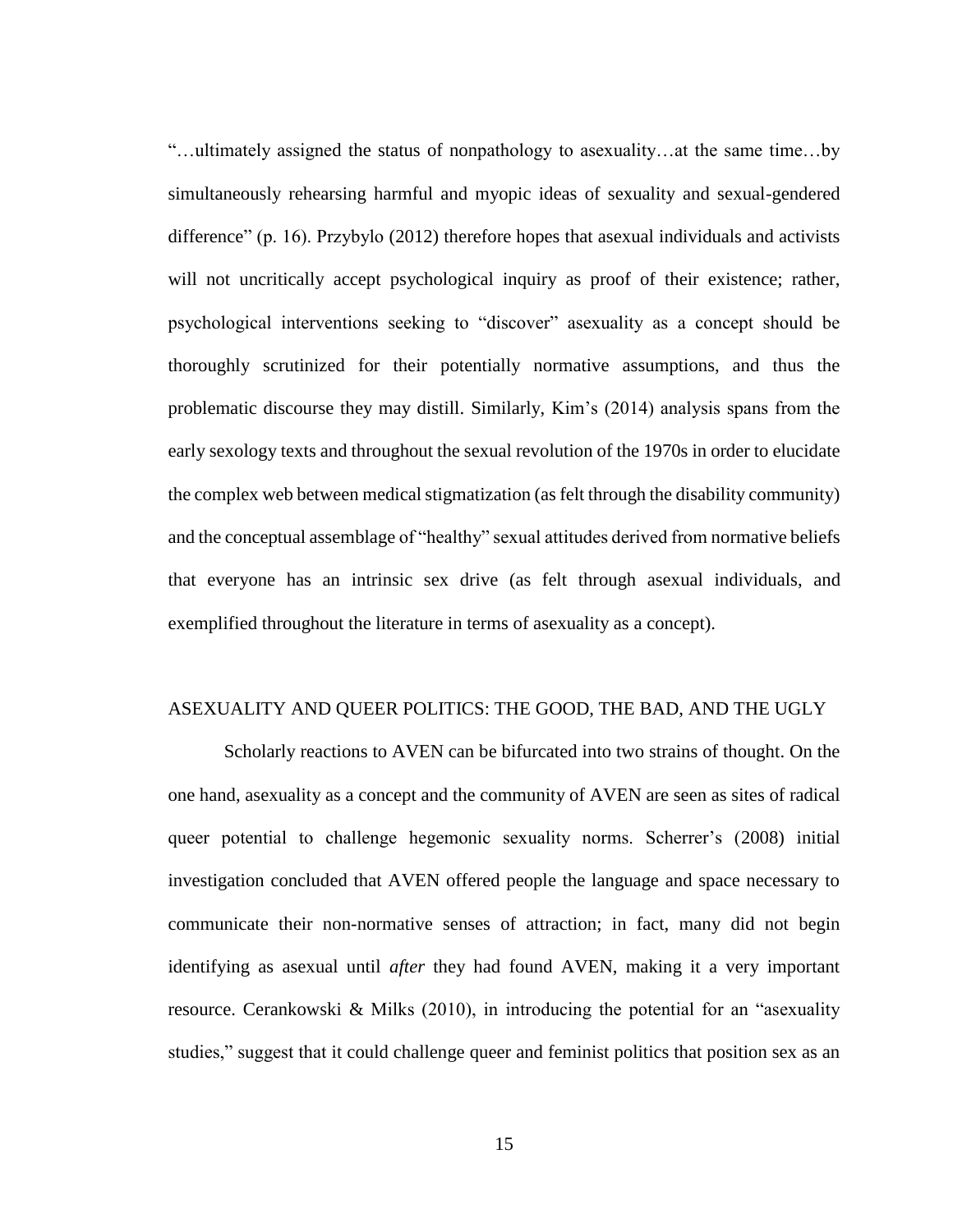inherently radical act. Ela Przybylo (2011) has written on asexuality's capacity to disrupt what she coins "sexusociety:" a performative social apparatus wherein certain sexual deeds become hierarchized as more desirable and privileged than others, with asexuality constituting a less privileged position. Furthermore, Erica Chu (2014) has further noted that while AVEN as a standalone organization is bound to have problems, it…

…has succeeded in creating an environment of transparency and plurality that the dominant institutions involved in the theoretical development of other identity groups were not able to replicate when their concerns began to reach potential allies, coalitional partners, and he mainstream public (p. 88).

For Chu, then, AVEN represents a pluralistic space wherein individual understanding of identity can flourish, and its robust lexicon of terminology (i.e. sensual attraction, romantic attraction, sexual attraction, etc.) could supplement queer theory immensely.

On the other hand, many scholars criticize AVEN and its brand of visibility politics. Karli June Cerankowski (2014) has critiqued AVEN's focus on visibility, noting that it "…remains committed to a strain of identity and visibility politics invested in the expectation that visibility is always instructive and empowering" (p. 140). Cerankowski's analysis thus seeks to demonstrate how asexuality can be problematically spectacularized when exhibited in visual media, and works to broaden the scope of asexuality's rhetorical effects and affects. Przybylo (2011) is also highly critical of the asexual community's visibility rhetoric, noting its overreliance on a binary between "sexual" and "non-sexual." As Przybylo (2011) argues, asexuality in its current state lacks the transgressive potential possible to overturn sexusociety. Randi Gressgård (2013/2014) follows a similar critique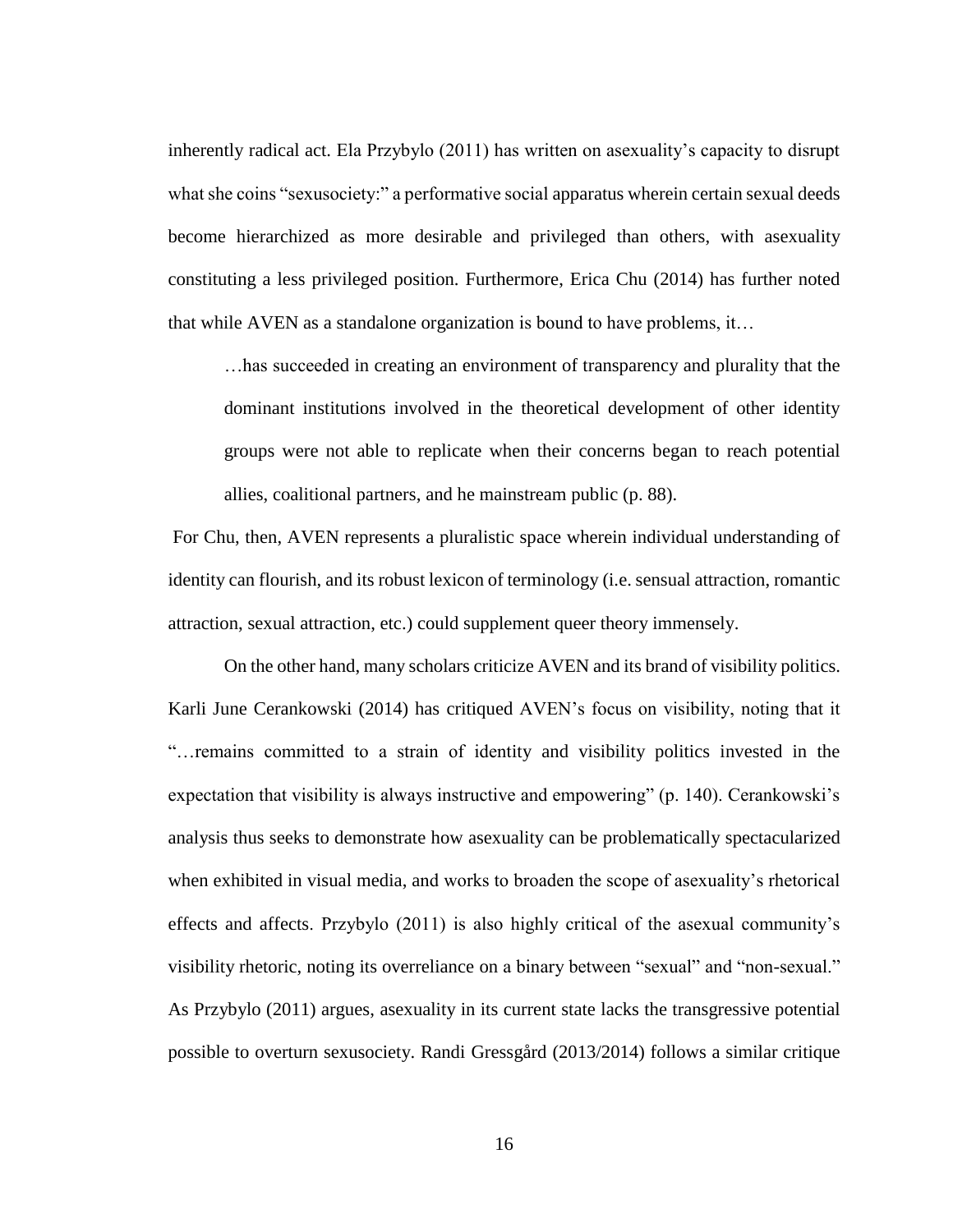to Przybylo (2011), wherein the current conceptualization of asexuality—both in psychology and awareness activism—works to reinforce a sexual/non-sexual binary that "…(re)configures asexuality in accord with liberal-humanist values…" (p. 74). For Gressgård, however, asexuality holds the radical potential to disrupt normative neoliberal ideologies. Important to understanding Gressgård's argument is a socio-cultural understanding of neoliberalism. While neoliberalism is predominately understood as an economic theory advocating for radically free market politics, scholars such as Wendy Brown (2005, Chapter 3) have explored its effects on society; namely, that the resulting values of exchange and return saturate every aspect of human interactions. This, for Brown, results in an ideal citizen that is seemingly autonomous, independent, invulnerable, and adept at managing themselves through self-care. In terms of identity (such as asexuality), the individual is able to recognize and conform to the cultural norms of asexual identity while continuing to be productive citizens in the economic market. In regards to Gressgård's argument, then, the concept of asexuality can undo neoliberal notions of intimacy, in that it forces individuals to confront their own conceptualizations of what counts as "sexual" versus "non-sexual," revealing the limits of self-regulation in relation to normative understandings of identity as intrinsic and immutable.

Some scholars—writing within a similar analytic vein--have focused on how both asexuality awareness rhetoric (not necessarily limited to AVEN) and scholarship can recapitulate normative discourses, often at the expense of other marginalized groups. Ianna Hawkins Owen (2014), for example, notes that scholars' characterizations of asexuality as a new concept ignores its long standing invocation in the discursive construction of race.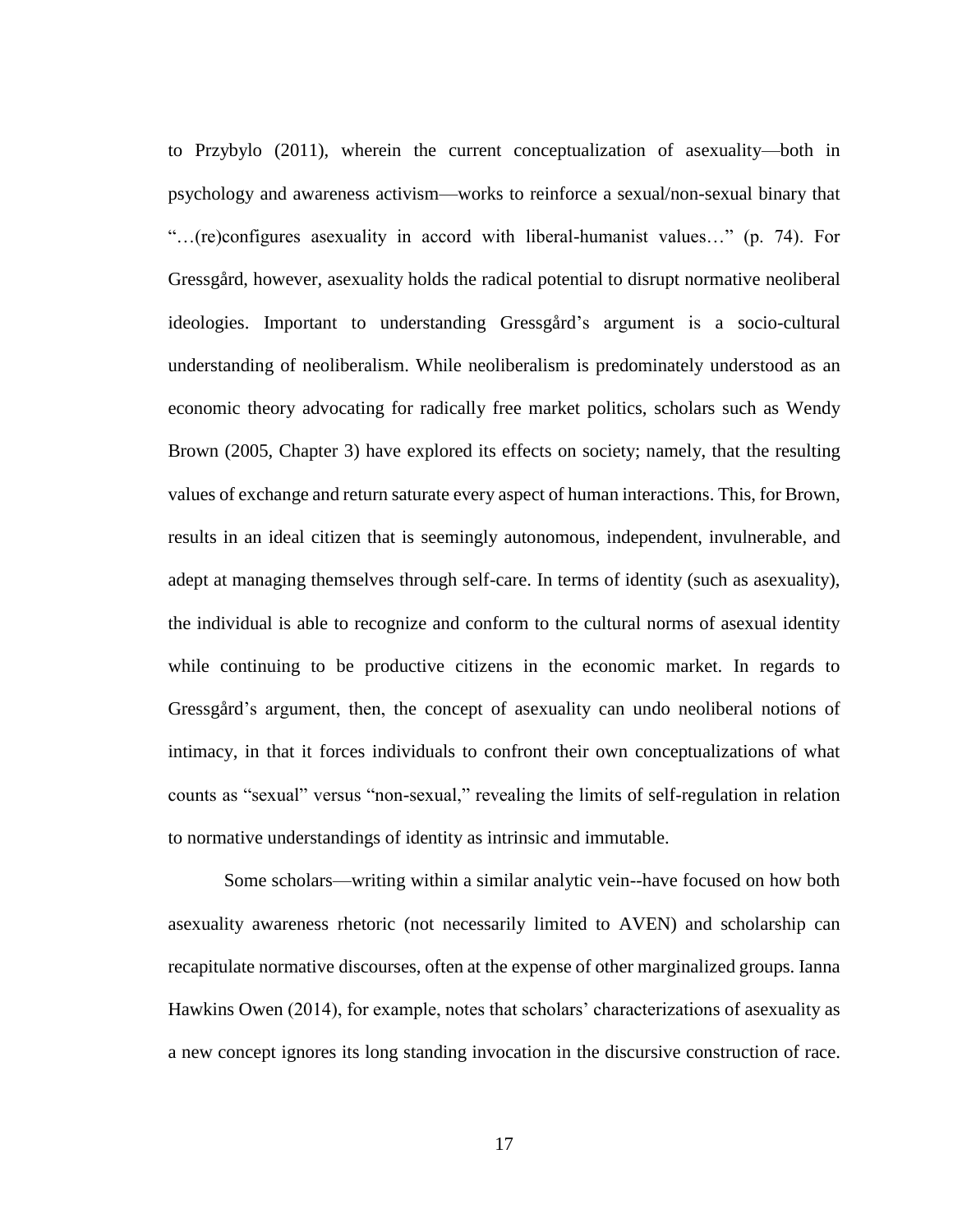Owen (2014) also contends that asexuality serves to scaffold whiteness as a dominate and pure ideology: "whiteness desires to relocate in asexuality the success of its own historical endeavors to achieve self-mastery, claiming sexual superiority as an aid to racial superiority, vice versa" (p. 126). Due to the whiteness of asexuality, then, Owen (2014) opines that "…it is recognized by the popular discourse as not deviant, but as deserving of grief, care, support, and rehabilitation (p. 126). Additionally, Kim (2011, 2014) has worked in both of her pieces to demonstrate the exclusionary and/or conflationary rhetoric of disability and asexual activists. For Kim (2011), the asexual awareness activists' attempts to destigmatize themselves from disability, in tandem with disability advocates' attempts to divorce themselves from asexuality, forecloses disabled individuals in claiming asexuality, and vice versa. Kim (2014) later characterizes this discursive impasse as "mutual negation," or "…the ways in which both disability and asexuality communities each negate the validity or presence of the other by denying any association or overlap with either group" (p. 273). Kim (2014) believes that this conflict could be assuaged by both groups "…emphasizing the entanglement of their stigmatization [by articulating] the various meanings of asexuality as well as its historical role in the construction of disability" (p. 274). Kristina Gupta (2014), moreover, reiterates the importance of coalition building for asexual and disability activists by utilizing Kim's (2014) concept of "mutual negation" in exploring reactions to the "Adams v. Rice" verdict. Taken together, then, many scholars have worked within their analyses to demonstrate how AVEN and asexual awareness activists may, inadvertently, perpetuate dominate institutional norms through vies for visibility.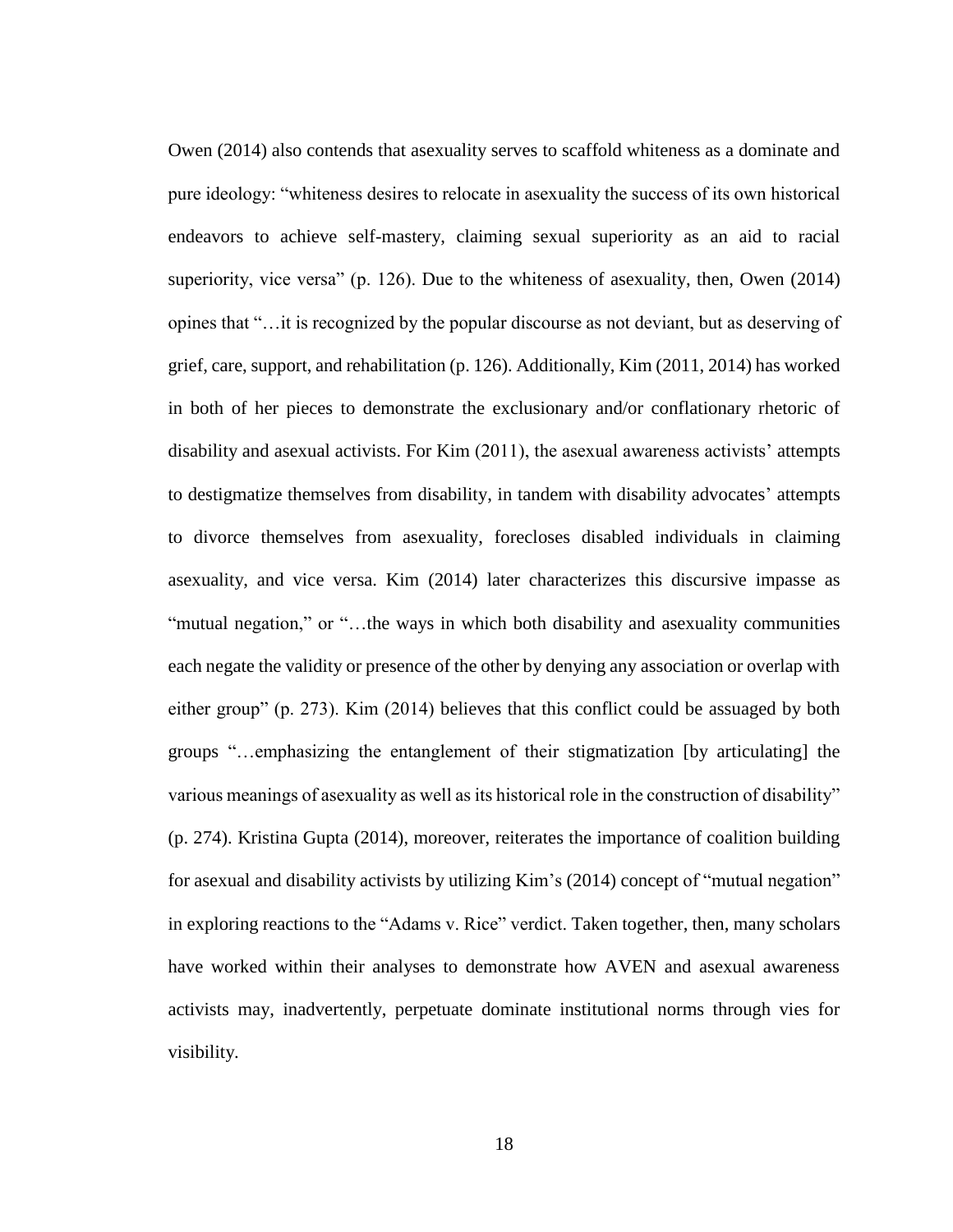However, others have reminded scholars, in working to relate asexuality to normative discourses, to avoid using queerness to justify the current iteration of asexuality as unconducive for radical sexual politics. In this vein, Kristina Gupta (2013) has chronicled the reactions by lesbian critics regarding the film *The Kids are Alright*. In particular, Gupta (2013) advances these reactions as demonstrative of a lack of tolerance for lesbian relationships that may be perceived as asexual, and perpetuates certain sexual acts as more "legitimate" or "transgressive" than others. Megan Milks (2014) also contends that we must abstain from the longstanding tendency in queer and feminist theory to elevate certain sexual (or, in this case, asexual) practices as political. For Milks (2014), "constructed as inherently sex negative, repressive, or just not real, asexuality is understood within sex-positive discourse as a form of immature sexuality and an alarming remnant of sexual repression" (p. 109). Yet notably for Milks, this prospection is present within queer analyses of asexuality in some scholars' attempts to qualify the asexual movement as "immature," prescribing it as lacking transgressive properties. Following Jasbir Puar's (2007) examinations of queerness as a regulatory analytic (discussed further in this literature review), Milks implores scholars and advocates to avoid inscribing certain asexual acts as political while others regressive.

The observations from Gupta (2013) and Milks (2014) are perhaps all the more important when we consider the ways asexuals face discrimination, either/both on a personal or socio-cultural level. Indeed, the notion that asexuality might be perceived as lacking transgression does not account for the ways broader understandings of asexuality may already be seen as deviating from institutional norms. Elizabeth F. Emens (2014) has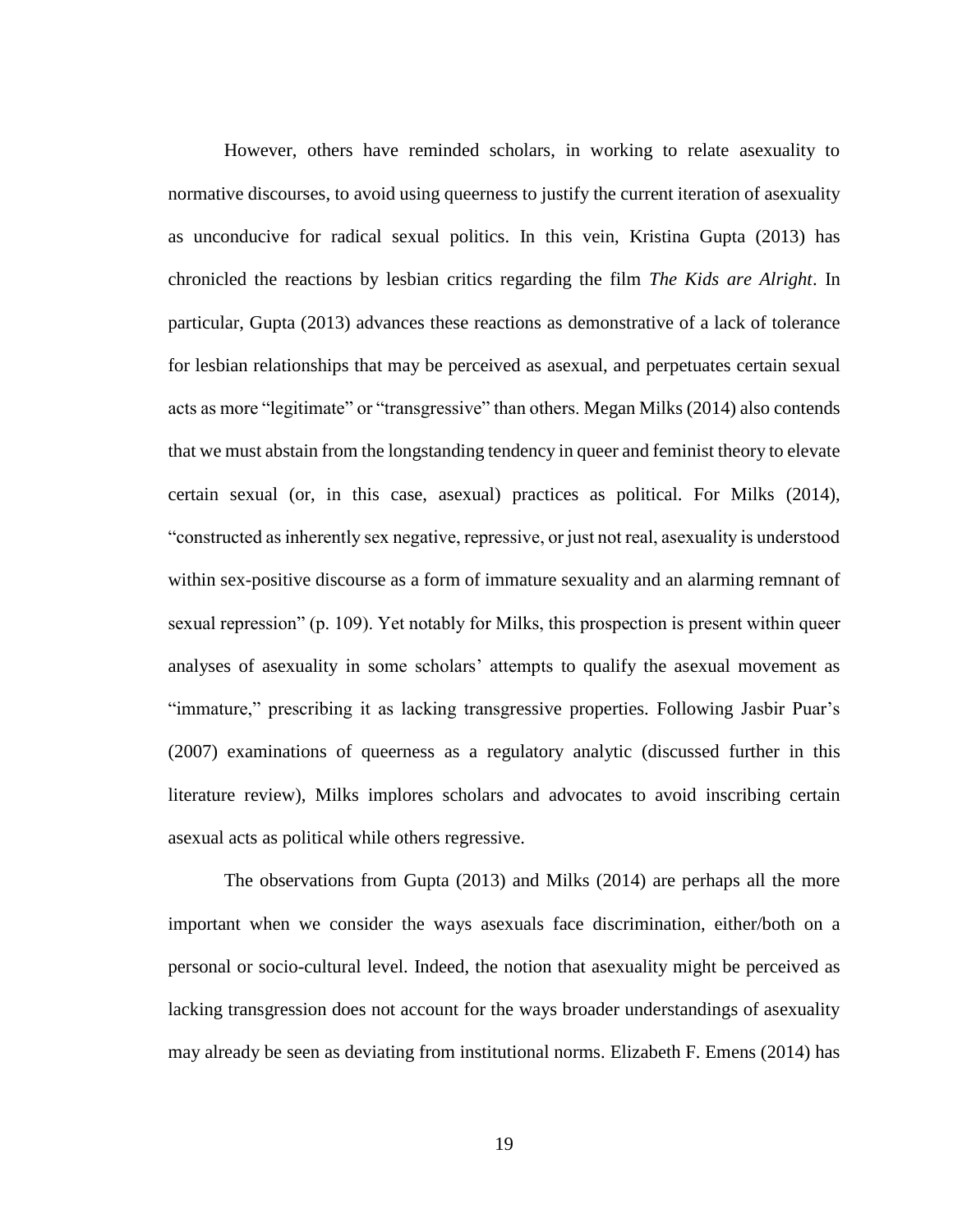written an extensive survey of areas within Western legal discourse that asexual and/or aromantic individuals might seek to amend. While I do not have the space to recount all of Emens' (2014) analysis here, her discussion of marriage law provides a general sense of how she argues legal discourse as constructed on premises of compulsory sexuality:

…in some states, nonconsummation of a marriage is a ground for voiding a marriage. And while fraud is not generally grounds for voiding the marriage, fraudulent intent 'not to consummate the marriage or not have intercourse likely to produce progeny' can be (p. 350).

Emens thus explains how asexual individuals—due to the non-normative and occasionally polyamorous nature of their relationships—might be implicated in debates about marriage as-an-institution. Emens also cites various nondiscrimination laws that could be amended to include asexual identified individuals, noting its inclusion in New York's Sexual Orientation Non-Discrimination Act, as well as how asexuality may change discussions surrounding sex work.

While Emens (2014) works to discern the legalistic effects upon asexuality, others have concluded that asexuals face egregious interpersonal discrimination that can affect their mental health and well-being, even if asexuality does not in-and-of-itself "cause" mental distress (Bishop, 2013/2014). Arguably the most telling investigation was by MacInnis & Hodson (2012): in their two studies—one of 148 Canadian undergraduate students, another of 101 online participants—asexuals were shown to receive more negative reactions than heterosexual, homosexual, and bisexual individuals. In the first study, "asexuals were attributed significantly lower uniquely human traits than any other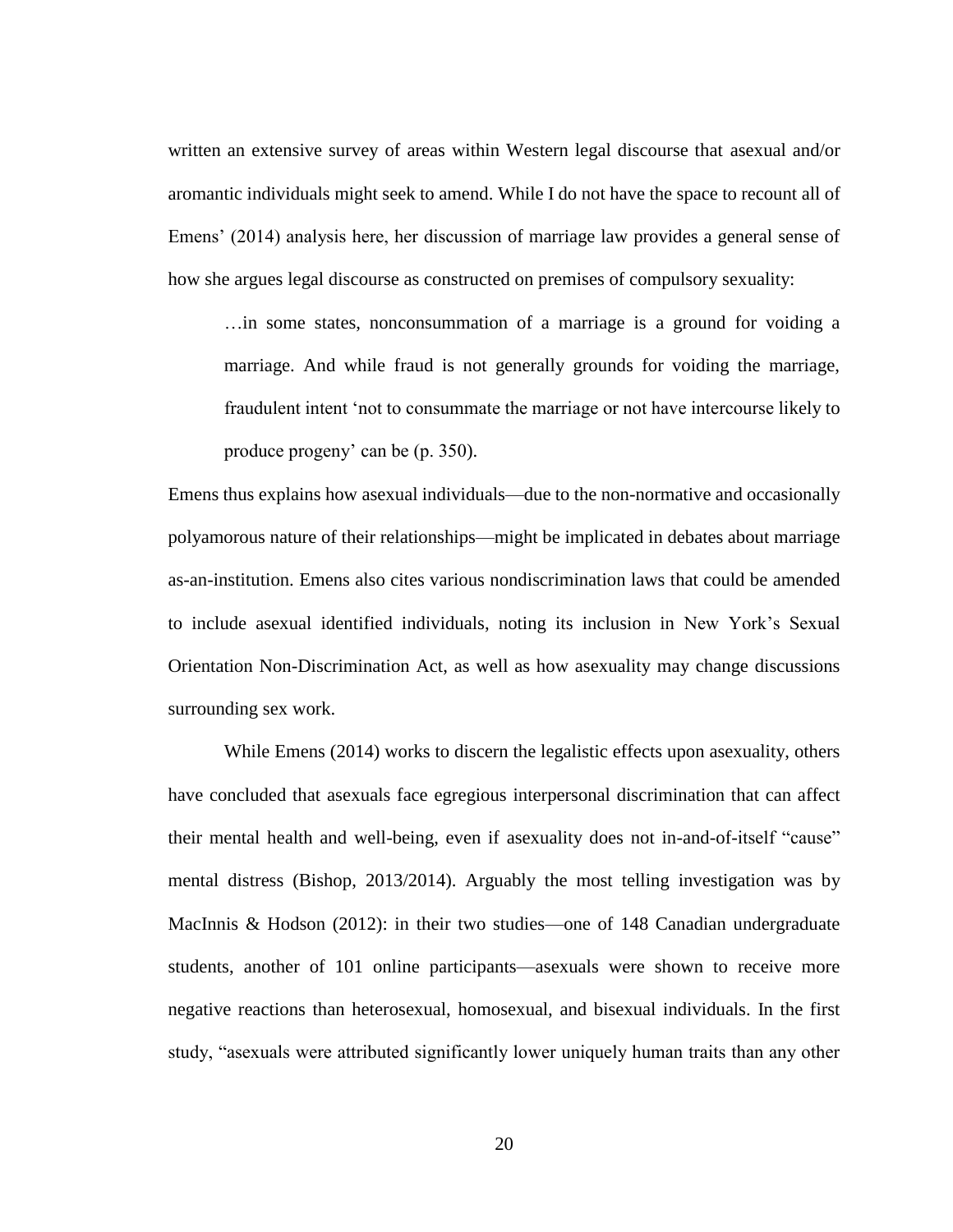sexual orientation" (MacInnis & Hodson, 2012, p. 731), and "uniquely human emotions were perceived to be significantly least experienced by asexuals relative to all other targets" (MacInnis & Hodson, 2012, p. 733). Similar results were found in the second study, with asexuals disproportionally seen as lacking human characteristics. MacInnis & Hodson, therefore, ultimately concluded an intergroup bias towards asexual individuals. When considered together, then, while asexual awareness activism certainly has the propensity to perpetuate normative discourses, scholars that focus on asexuality's need for transgression could potentially be disregarding the ways asexuals may or may not face discrimination in a variety of contexts.

#### VULNERABILITY, PRECARITY, AND EXCEPTIONALISM

As of 1990, scholarly inquiries into sexuality and gender began to embrace poststructuralist ideology, questioning immutable and essentialist characterizations of identity such as "man," "woman," "gay," "straight," etc. Feminist scholars in the United States notably Eve Kosofsky Sedgwick (1990) and Judith Butler (1990)—began to deploy French philosopher Michel Foucault's (1978/1990) theorizations of discourse to argue that sexuality and gender were culturally constructed categories requiring deconstruction and interrogation. Such a mode of inquiry was eventually coined "queer theory," characterized aptly by scholars such as Marc Epprecht (2013) as a critical stance towards claims of selfevident and essentialist identity, including the term "queerness" itself.

The past two decades have shown an additional shift in cultural and critical theory—and, as a result, feminist and queer theories—in addressing phenomena known as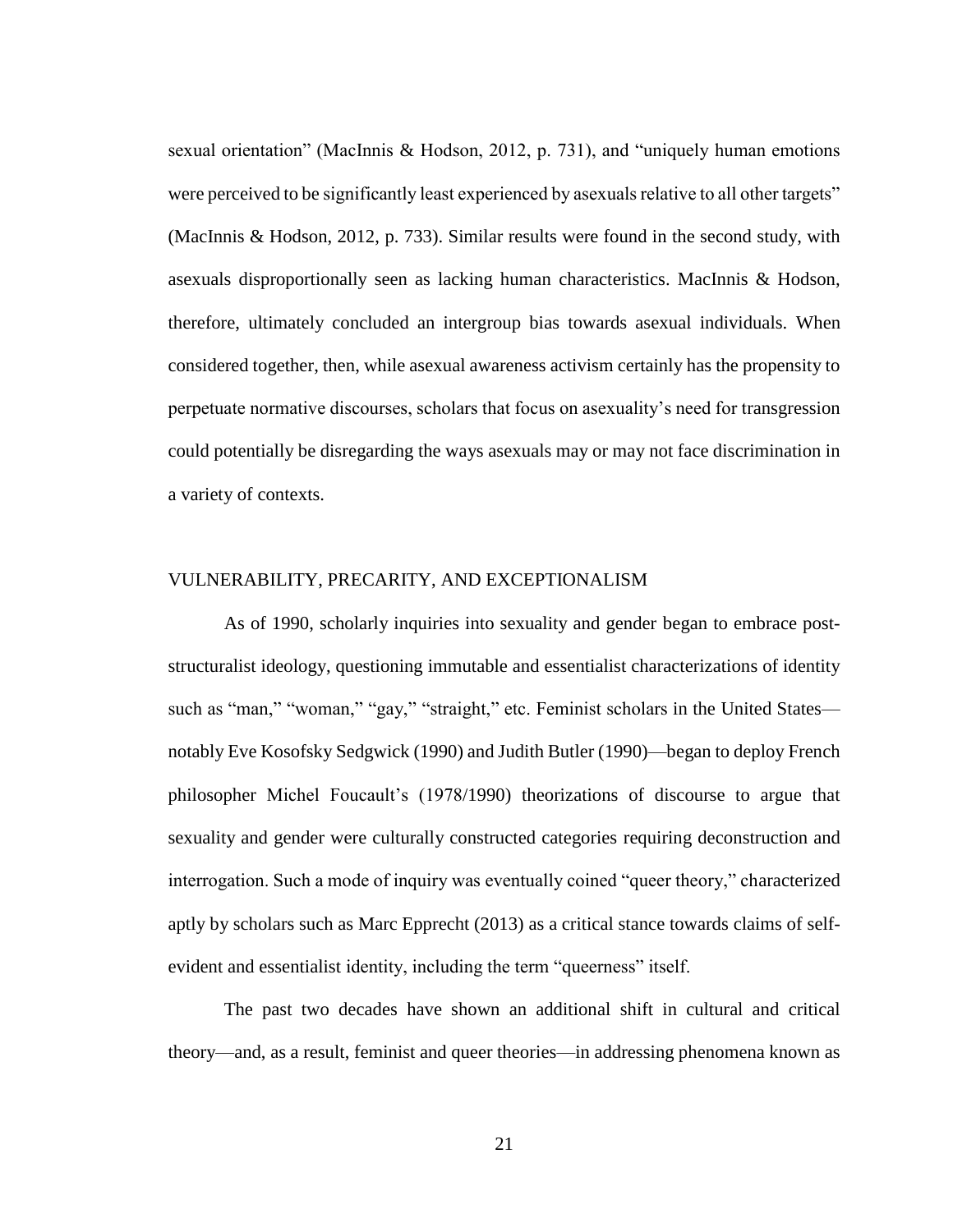"affects." For Michael Hardt (2007), this shift was characterized by the increasing amount of scholarship focused on the body (predominately in feminism) and emotions (predominately in queer theory) by the analytical reconciliation between the two:

…affects refer equally to the body and the mind; and…they involve both reason and the passions. Affects require us, as the term suggests, to enter the realm of causality, but they offer a complex view of causality because affects belong simultaneously to both sides of the casual relationship. They illuminate, in other words, both our power to affect the world around us and our power to be affected by it, along with the relationship between those two powers (p. ix).

A strain of queer and feminist theory has followed along the affective turn. Indeed, much of this affective turn has also been attributed to the later works of queer and feminist theorist Eve Kosofsky Sedgwick & Adam Frank (2003). For Sedgwick & Frank, the fear of essentialism in relation to identity resulted in an overreliance on solely discursive analyses that overlooked the ways individuals conceptualize feeling on the basis of biology and emotional response. Sedgwick & Frank argue, through a reading of psychologist Silvan Tomkins, that the affective dimension of the body needn't be solely understood through discourse—rather, the body plays an important role in distinguishing emotions and their affective sources.

Following Sedgwick and Frank's (2003) analysis, some works in queer and poststructural feminist theories have worked to demonstrate the affective embodiments within larger institutions of power. Lauren Berlant (2011) is perhaps the most recognizable scholar in this regard, particularly in relation to her notion of "cruel optimism:" "when something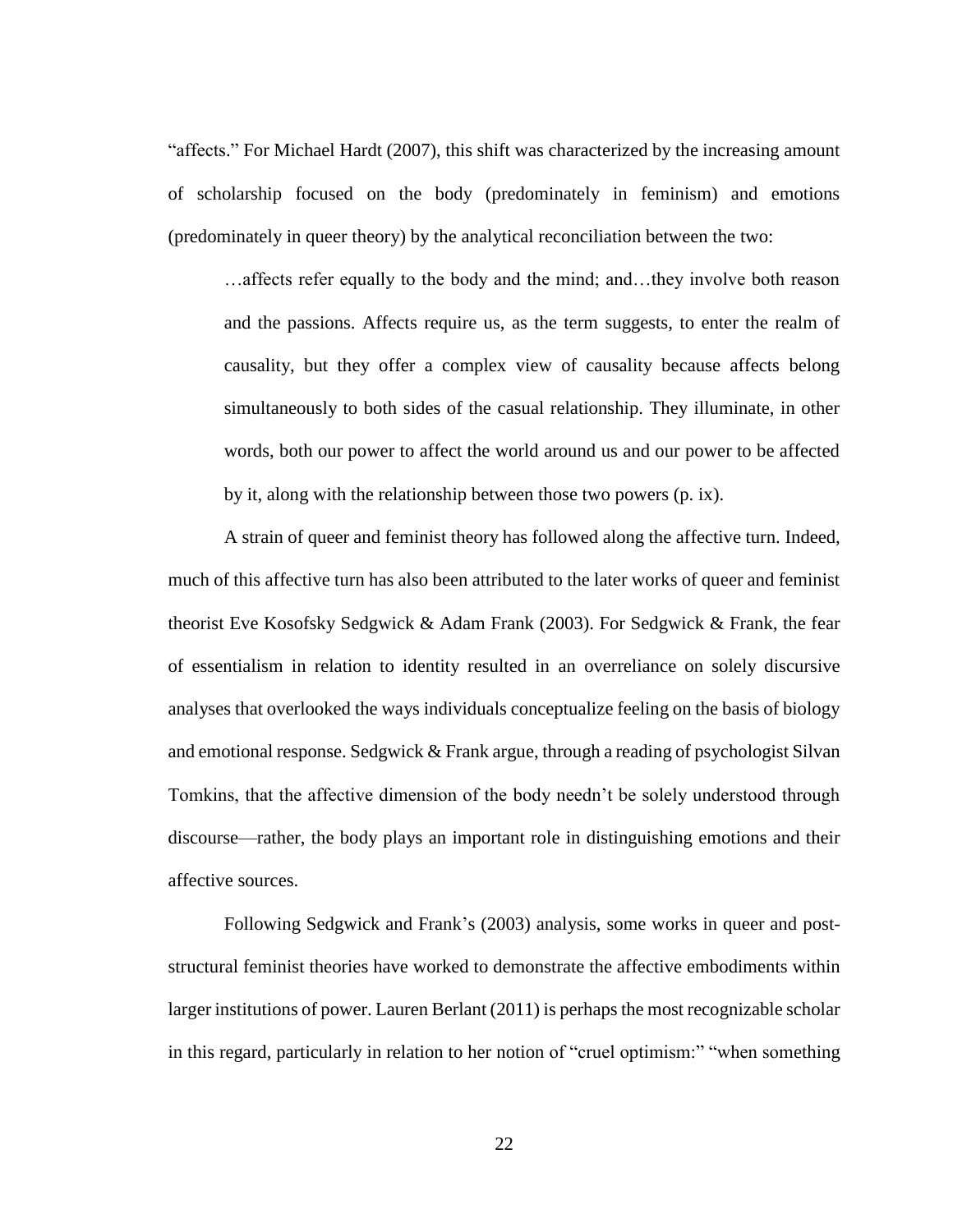you desire is actually an obstacle to your flourishing" (p. 1). Similarly, Sarah Ahmed (2004) has importantly theorized a "political economy of affect," a system wherein certain affects are circulated through some populations, either at the expense or benefit of others.

Other queer and/or feminist projects engaged in affect have focused upon individualistic and community based conceptualizations of identity in relation to discursive mechanisms of power. Ahmed's (2006) later work in *Queer Phenomenology: Orientation, Objects, and Others* seeks to unpack the affective dimensions of sexual orientation, particularly in regards to positionality in relation to objects of desire. Judith Halberstam (2011), also, has used the personal dimensions of affect to queer the concept of failure, situating it as an escape from…

…the punishing norms that discipline behavior and manage human development with the goal of delivering us from unruly childhoods to order and predictable adulthoods…and while failure certainly comes accompanied by a host of negative affects, such as disappointment, disillusionment, and despair, it also provides the opportunity to use these negative affects to poke holes in the toxic positivity of contemporary life (p. 3).

Finally, Jose Esteban Munoz (2009), centers hope as a key component to his analysis by offering queerness as a rejection of the present and a reaching towards a utopic future.

These works are demonstrative of the ways that some queer and feminist scholars have centralized or deployed affect in their analyses; yet the affective turn is perhaps one of the key reasons for the recent considerations of precarity. The definition of precarity can vary slightly depending on the context in which it is discussed, but is generally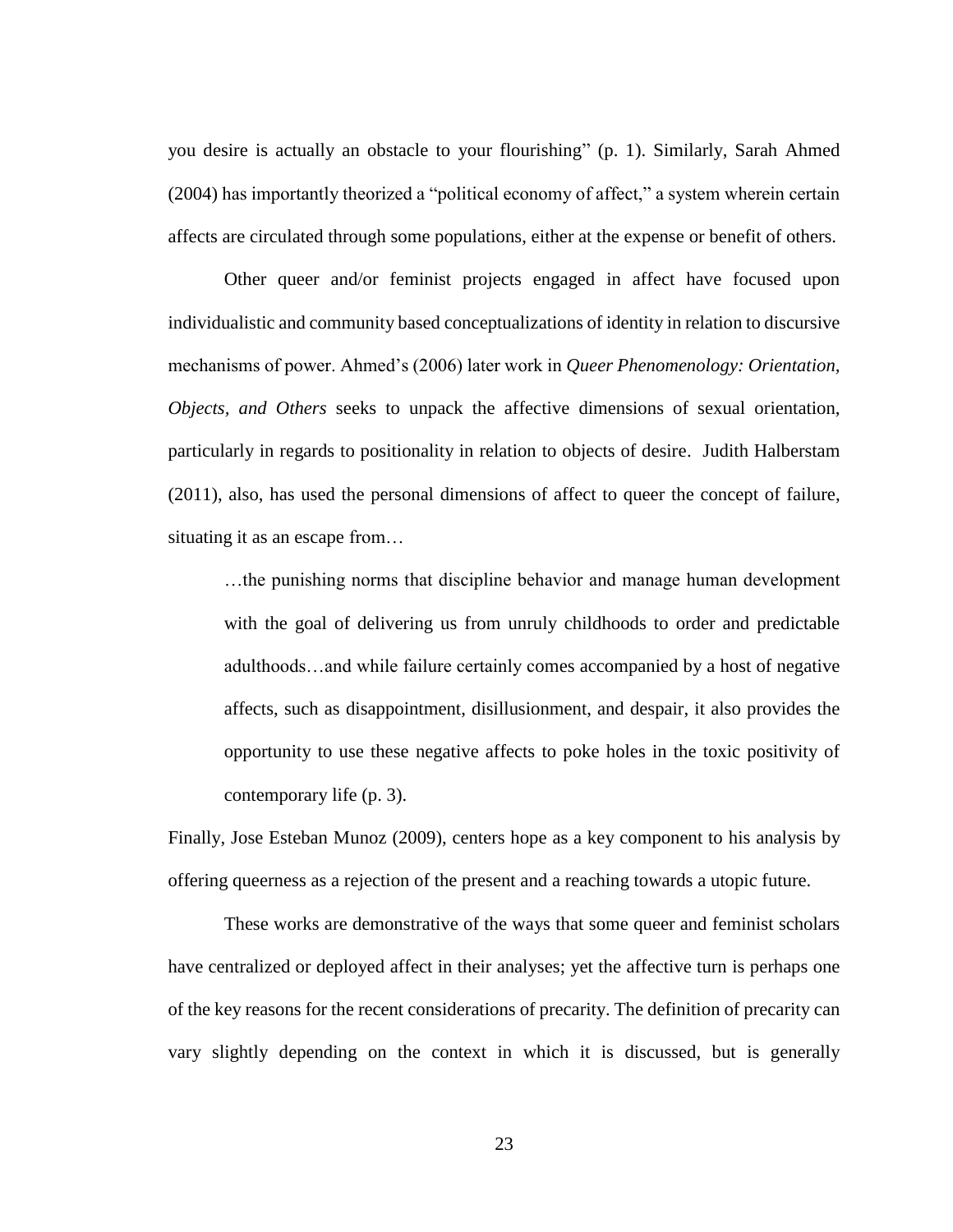characterized by its etymological root in *precarious*, or "dependent on chance or circumstance; uncertain; liable to fail; exposed to risk, hazardous; insecure, unstable." (Precarious*,* 2007). Similarly, precarity, in the theoretical sense, encapsulates the political, economic, and/or social conditions that exacerbate the intrinsic vulnerability of a person and/or population.

Precarity is mostly associated with economics, particularly in critiques of neoliberalism and globalization, and their resulting disparate inequalities. Guy Standing (2011) provides such an analysis in defining a new socio-economic bracket he calls "the precariat:" members of the lowest class who lack all forms of labor related security. Other theorists utilize precarity not necessarily to characterize human vulnerability, but the precarious nature of social structures (Turner, 2006). However, precarity as a concept has extended beyond economic analysis, mobilized in recent scholarship within queer and feminist theory.

As the definition implies, vulnerability plays a central role in scholarship pertaining to precarity. Vulnerability as a concept has been progressively more discussed in feminist theories, both in "normative" and post-structuralist contexts. Unlike the post-structuralist theories, which work to deconstruct dominate paradigms, "normative theories" consider institutions in relation to what they should do (Calhoun, 2002) 4 . As I am predominately approaching my analysis from queer and post-structural feminist perspectives of

 $\overline{a}$ 

<sup>&</sup>lt;sup>4</sup> To be clear, my invocation of the term "normative theory" is not meant to be a critique, per se. Rather, I use the term in relation to scholars who have specifically identified their work as contributing to "normative theories" of moral institutions. I will address this discrepancy by distinguishing "normative theory" in quotation marks throughout this section.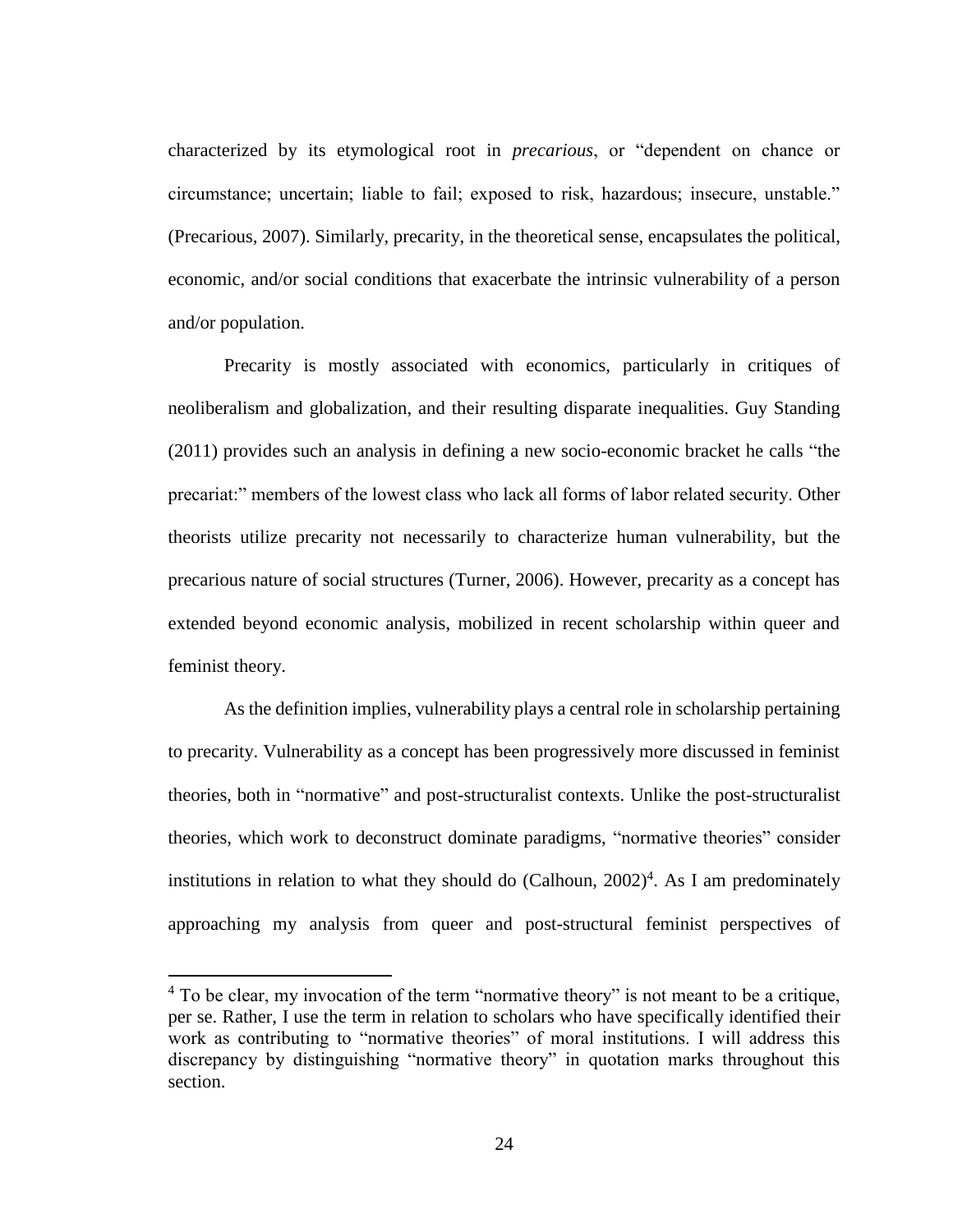vulnerability and precarity, I am only liminally engaged in the "normative" accounts of these topics. However, I will briefly explore the definitional commonalities of vulnerability between both schools of thought.

For both "normative" and post-structuralist theorists, vulnerability is seen as an intrinsic aspect of personhood. Mackenzi, Rogers, & Dodds (2014) have identified two patterns throughout the scholarship regarding vulnerability. In the first, vulnerability alludes to the inherently fragile condition of humanness, "…to be susceptible to wounding and to suffering; this susceptibility is an ontological condition of our humanity…" (p. 4). In the second, other theorists emphasize "…the fundamentally social or relational character of vulnerability, but rather than understanding vulnerability as ontological, it focuses on the contingent susceptibility of particular persons or groups to specific kinds of harm or threat by others" (Mackenzi et al, 2014, p.6). While both themes play a role throughout the literature, the first has created a bevy of frameworks within "normative" moral theory that work to centralize universal vulnerability as a politics of action, as vulnerability elucidates our inherent sense of dependency upon others (Miller, 2012; Nussbaum, 2006; Turner, 2006).

While post-structuralist theorists also maintain vulnerability as an intrinsic aspect of the human condition, "normative" theorists maintain that institutions must work to account for vulnerability's notion of dependency in line with universalistic assumptions of individual agency. Nussbaum (2006) is perhaps the most recognizable philosopher in this regard, in advocating for a capabilities approach to social justice. This relies upon institutions' realizations of a set of "central human capabilities." These include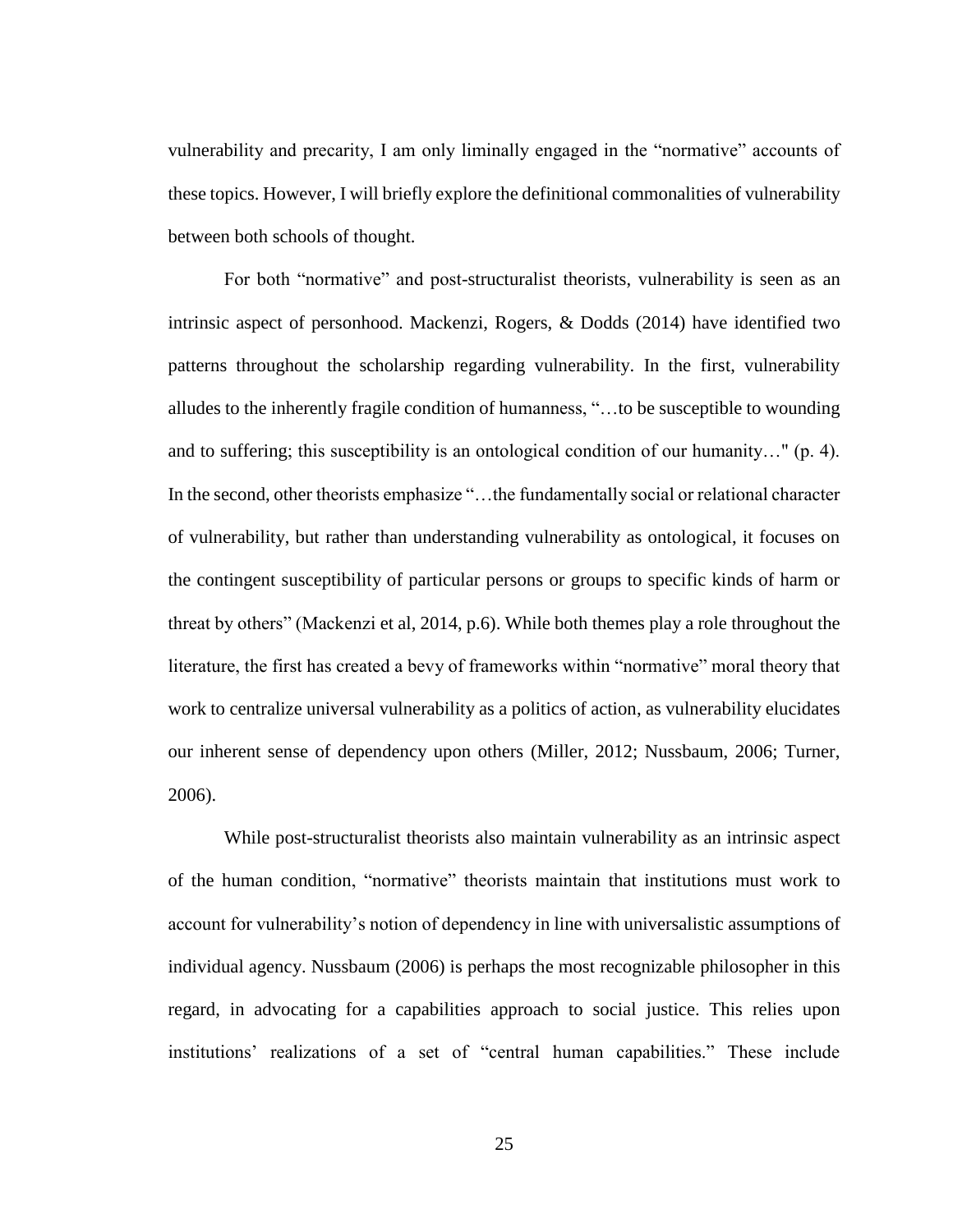"life…bodily health…bodily integrity…senses, imagination, and thought…emotions…practical reason…affiliation…other species…play…control over one's environment…" (Nussbaum, 2006, p. 76-77). What makes Nussbuam's (2006) theorization demonstrative of "normative theory" is her characterization of each of these traits within a global framework: "the capabilities approach is fully universal: the capabilities in question are held to be important for each and every citizen, in each and every nation, and each person is to be treated as an end" (p. 78). Thus, while Nussbaum notes that each capability can be pluralistic, some iteration of them is assumed to exist in every culture, regardless of context. These individualistic notions of capability are considered the basis for seemingly essential notions of socially institutional justice on the basis of a "normative" understanding of vulnerability.

Yet post-structuralist inquiries, in line with queer and some feminist perspectives, consider the conditions that craft certain populations as more vulnerable and precarious than others. Judith Butler (2009) embodies this dichotomy when she writes:

The difference between a structuralism (even a structuralist psychoanalysis) and a post-structuralism embedded in the dynamics of power is that the former would simply dismiss all claims of recognition as impossible (and make of that a timeless pathos or a perennial joke). The latter, however, would have to ask why some forms of sexual life are so much more possible than others, and why some seem to embody the unthinkable and even the unlivable (p. iii-iv).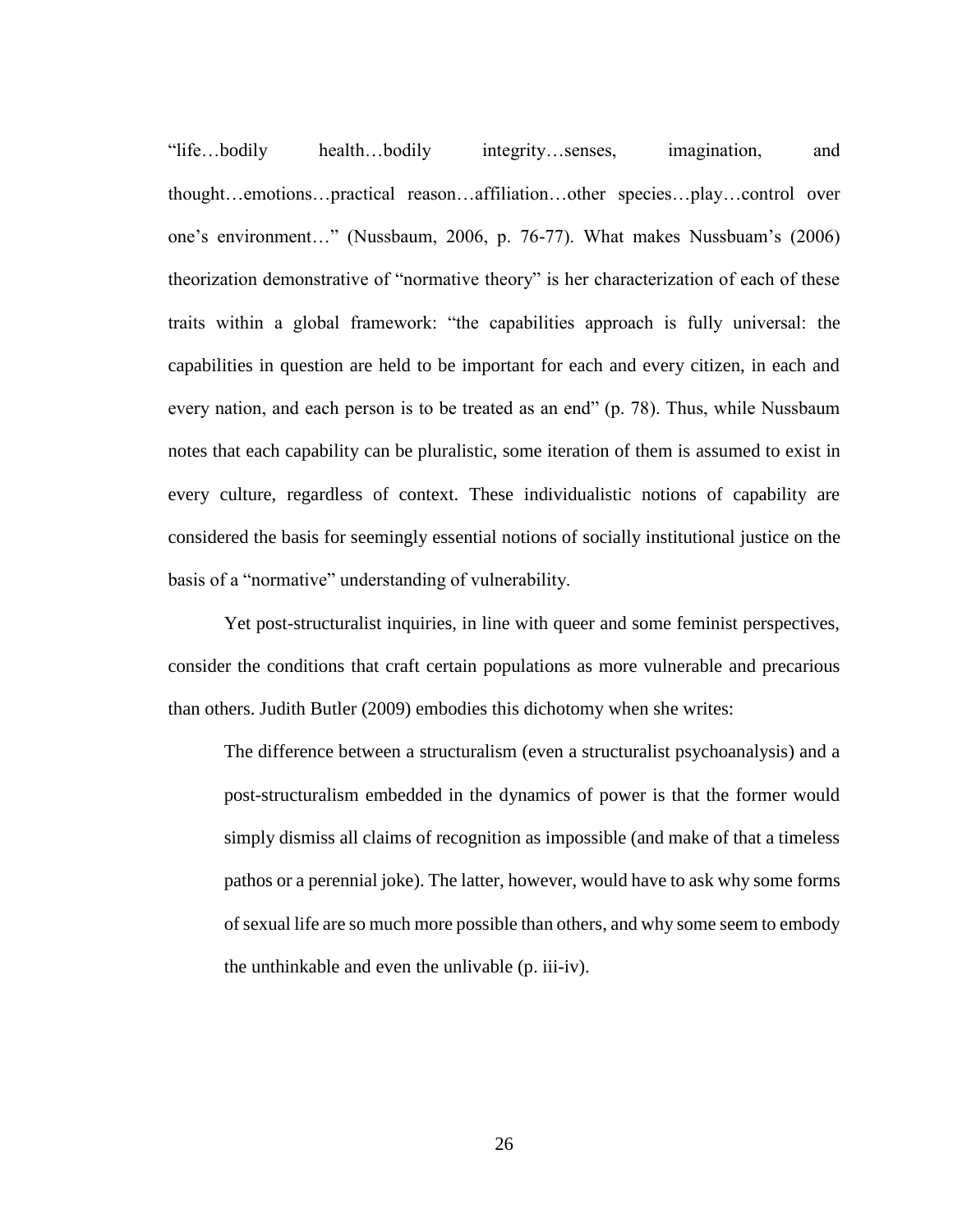It is within these power dynamics outlined by Butler (2009) that queer and post-structural feminist theories of vulnerability and precarity are situated: precarity is seen as a differential distribution that maximizes vulnerability for some individuals and populations.

Butler (2004, Chapter 1) first began to address the political implications of vulnerability and precarity in her essay "Beside Oneself: On the Limits of Sexual Autonomy." Butler (2004, Chapter 1) posits the conditions that facilitate grief over the loss of another as demonstrative of the relationship between sexuality and human rights. For Butler (2004, Chapter 1), "grievability" is the affective mechanism constitutive of humanness, and grieving is the process wherein one realizes that they are dependent on others to live. Thus, according to Butler (2004, Chapter 1), grief reveals the inherent vulnerability of the human condition and our dependency upon others: in other words, we are not autonomous, but willed into living by our relations and desires for others.

However, Butler (2004, Chapter 1) notes that in social and political discourse, some sexualities and genders are seen as "unreal" and "ungrievable." Therefore, "…certain lives are not considered lives at all, they cannot be humanized; they fit no dominant frame for the human…" (Butler, 2004, Chapter 1, p. 25), resulting in violence. In turn, a "silent and melancholic" discourse develops regarding the death of ungrievable populations, "…in which there have been no lives, and no losses, and there has been no common physical condition, no vulnerability that serves as the basis for an apprehension of our commonality, and there has been no sundering of that commonality" (Butler, 2004, Chapter 1, p. 25). Thus, for Butler (2004, Chapter 1), human rights initiatives should not exclusively aim for individual sexual autonomy, but understand that some cultural and social policies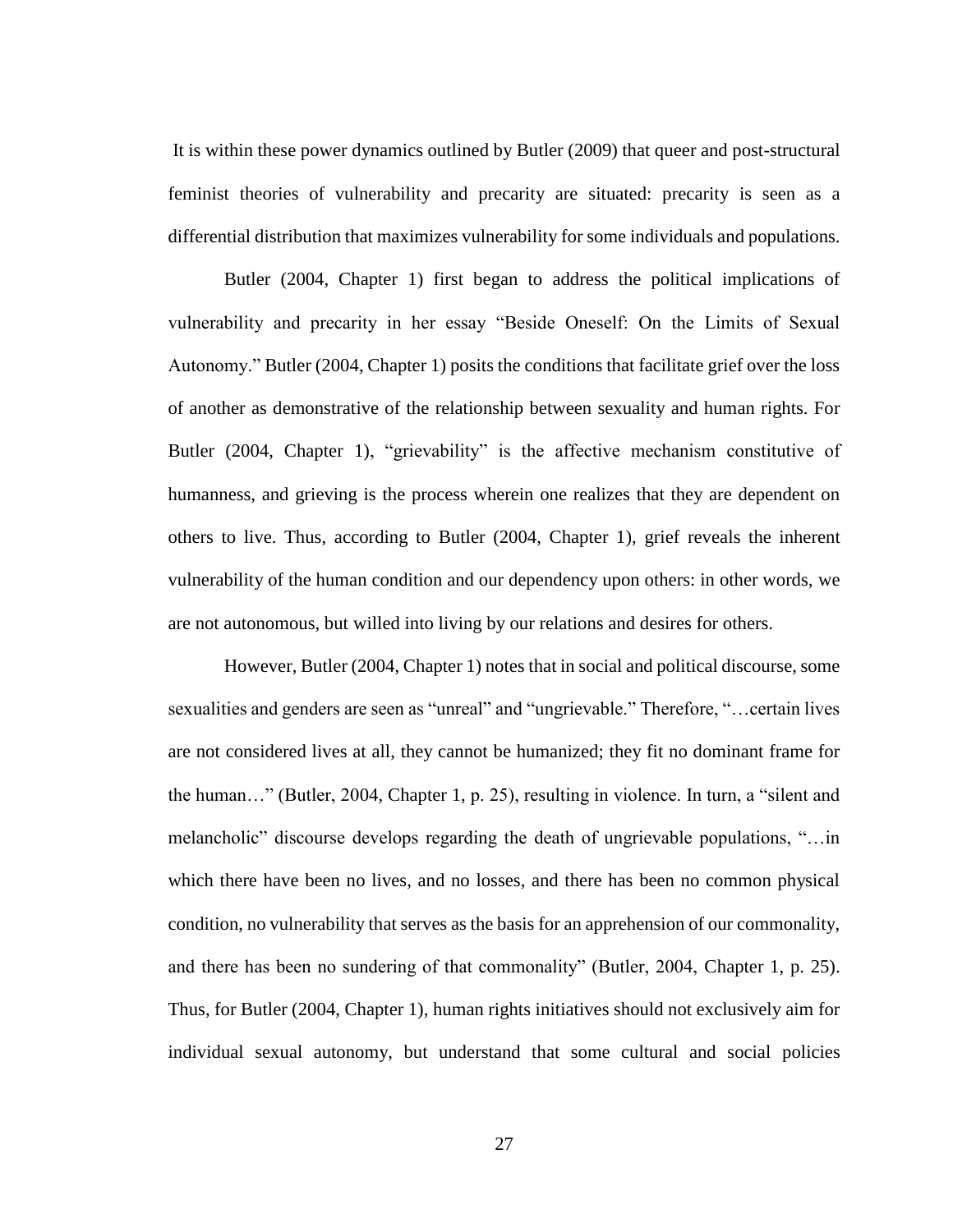differentially render some populations more vulnerable than others. Thus, we must fold into humanness populations that have been perceived as "ungrievable" by providing the proper sanctions necessary for them to have livable lives.

Butler's (2009) essay "Performativity, Precarity and Sexual Politics," expands upon the notions of vulnerability to define precarity:

…a politically induced condition in which certain populations suffer from failing social and economic networks of support and become differentially exposed to injury, violence, and death. Such populations are at heightened risk of disease, poverty, starvation, displacement, and of exposure to violence without protection. Precarity also characterizes that politically induced condition of maximized vulnerability and exposure for populations exposed to arbitrary state violence and other forms of aggression that are not enacted by states and against which states do not offer adequate protection (p. ii)

Importantly, Butler (2009) frames precarity not only in relation to violence, but as state of personal and cultural negotiation: precarity operates in the context of institutional discourses that may or not be in our own control—a power that "precedes the I" (iii). As such, Butler (2009) conceptually links her theory of gender performativity with precarity, for a precarious subject must work within the dominant framework of norms in order to be "recognizable,"—much in the same way that performativity outlines one's inability to conceptualize their own gender outside of the discursive norms. In relation to subversion, therefore, Butler (2009) reminds us that even seemingly normative embodiments might come as a result of various discourses converging upon a subject, forcing them to act, on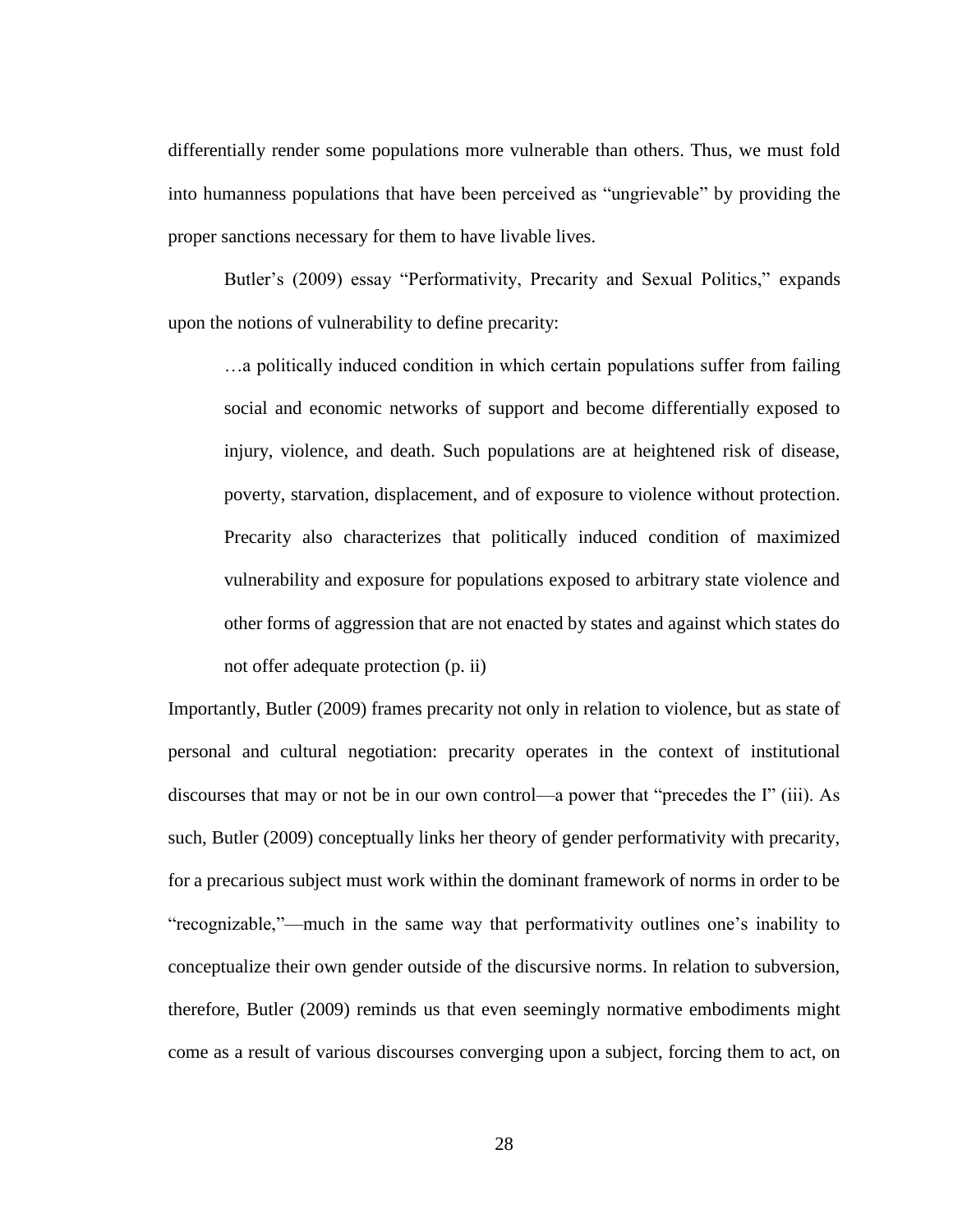the one hand, within their conceptualization of themselves, and, on the other hand, what institutional norms expects of them to be seen as recognizable. As Butler (2009) iterates:

When we act, and act politically, it is already within a set of norms that are acting upon us, and in ways that we cannot always know about. When and if subversion becomes possible, it does so not because I am a sovereign subject, but because a certain historical convergence of norms at the site of my embodied personhood opens up possibilities for action (p. xi-xii).

While Butler (2009) frames precarity in relation to social institutions and dominate discourses, Lauren Berlant (2011) unpacks the affective dimensions of precarity through her conceptualization of "cruel optimism." As previously mentioned, "cruel optimism" is a condition wherein the very source of one's attachments paradoxically signals one's optimistic desire, while simultaneously impeding the realization of said desire. While Berlant's monograph, *Cruel Optimism,* provides a variety of areas where precarity facilitates this affective state, it is her notion of "slow death" that is perhaps the most cited among feminists and queer theorists. Berlant (2011) defines "slow death" as "…the physical wearing out of a population in a way that points to its deterioration as a defining condition of its experience and historical existence" (p. 95). For Berlant, this is manifested in the recent turn to the "obesity epidemic" in the U.S. Through an analysis of the systemic lack of accessible, healthy food—alongside discourses that one's weight and health is a "personal responsibility"—Berlant defines one's relationship to food and health as a cruel optimism: one needs food to survive, but one's precarious access to healthy food—as mediated through institutional policy—impedes them from being able to achieve a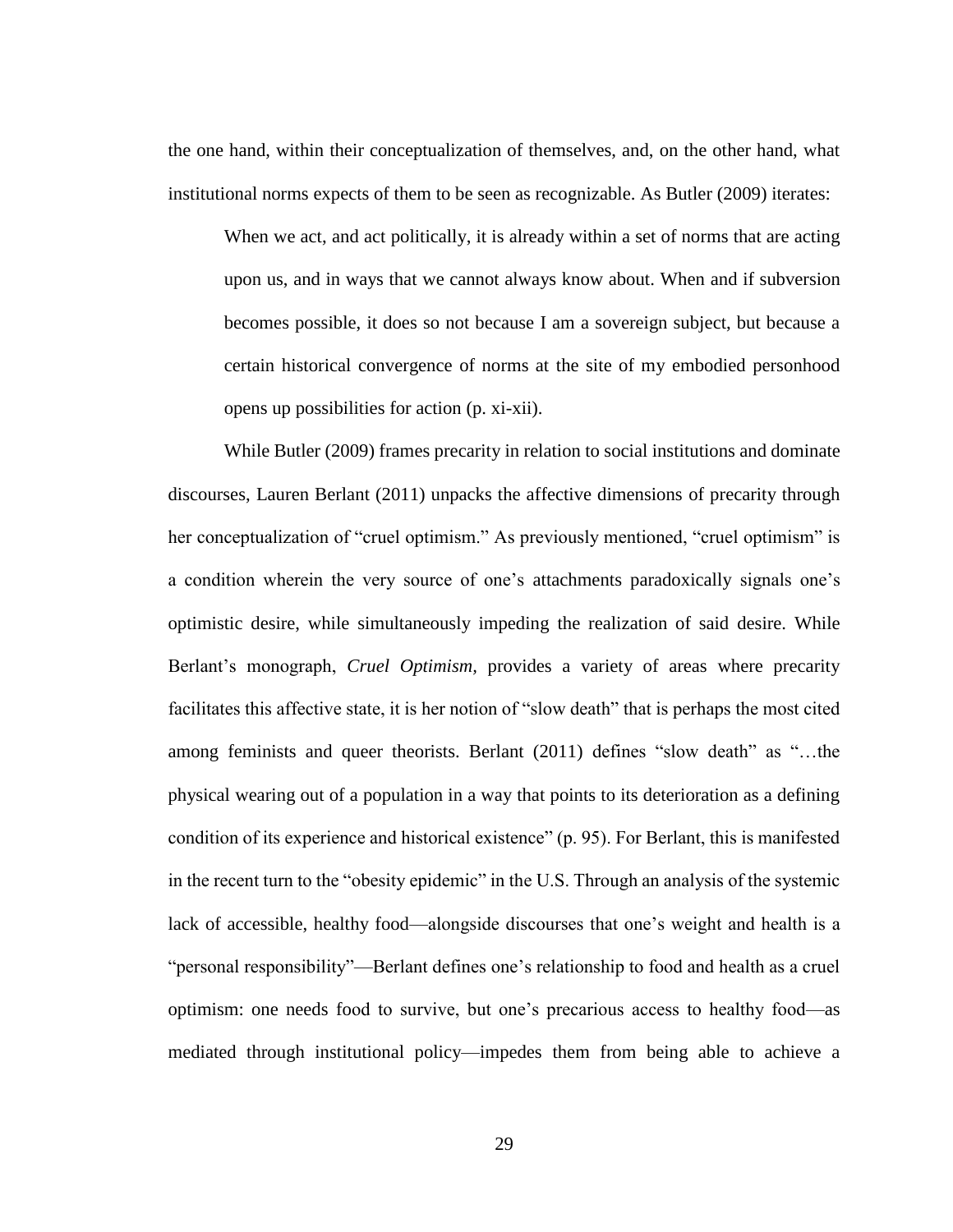"healthy" state. This relationship, thus, allows for certain populations, whose access to healthy food is hindered and/or expedited through their institutional privilege, to live while others slowly die.

Jasbir Puar's (2007) seminal text *Terrorist Assemblages: Homonationalism in Queer Times*, offers a chance to situate the nationalistic discourses that could be seen as exacerbating precarity and vulnerability in certain contexts within representations of sexuality*.* Puar (2007) traces the linkage of various normative mores surrounding sexuality in Western LGBTQ human rights discourse regarding the Middle East post-9/11. Central to Puar's (2007) argument is the recent conceptualization of "homonormativity," coined by Lisa Duggan (2003) as "…a politics that does not contest heteronormative assumptions and institutions, but upholds and sustains them, while promising the possibility of a demobilized gay constituency and a privatized, depoliticized gay culture anchored in domesticity and consumption" (p. 50). Puar's (2007) titular term, homonationalism, reflects the conceptual conjoining of hetero-/homonormativity, and is maintained through three overlapping discourses: the upholding of institutional whiteness as reflective of queerness; the use of "queer" as a regulatory analytical device; and the upholding of the U.S. cultural and political doctrine (and the Western doctrine more generally) as exceptional modes of sexual liberation and identity. Thus, homonationalism discursively produces a queer constituency that upholds Western sexual orthodoxies predicated on secularism, "outness," and access to consumer capital, while situating the West as a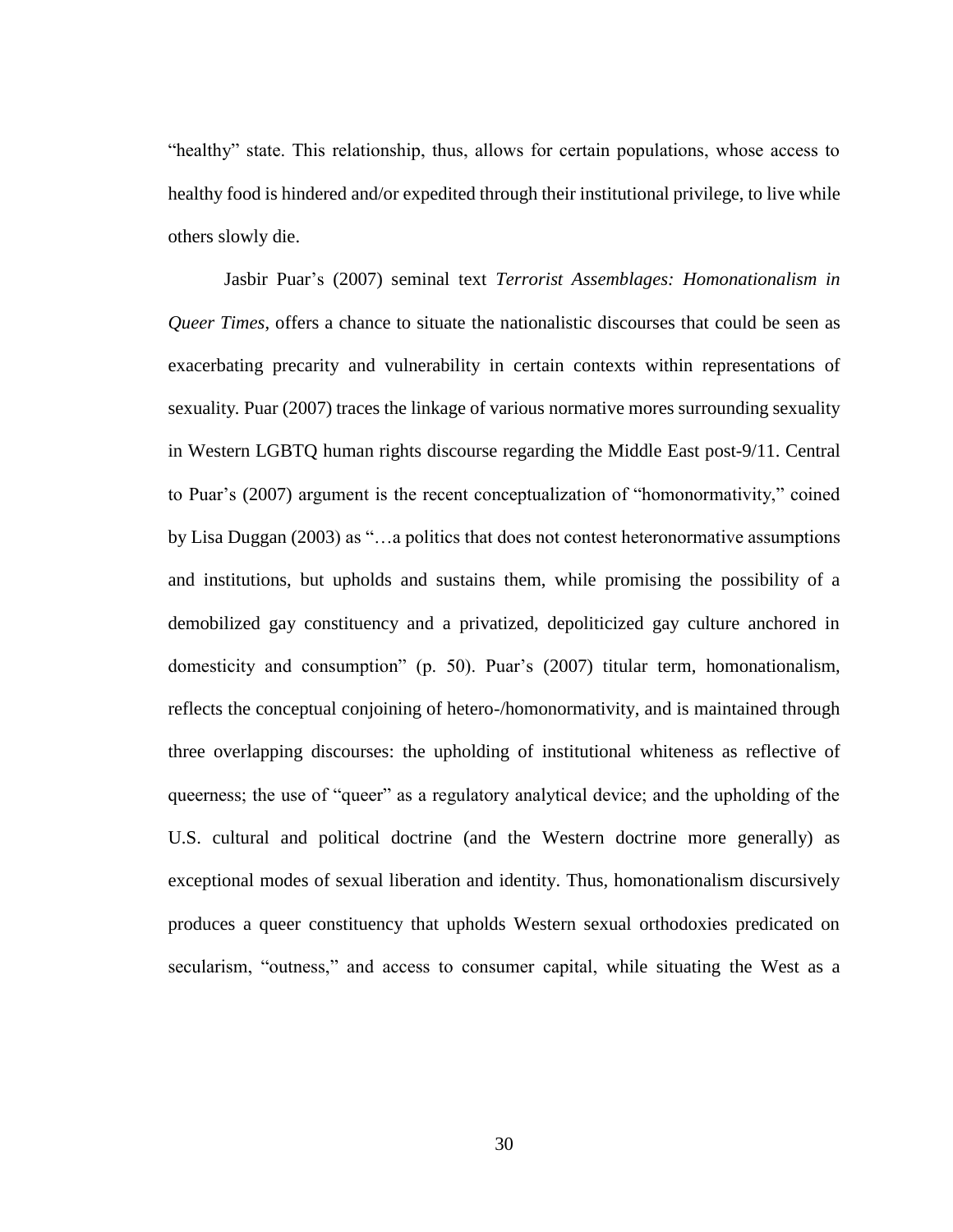sovereign power and bearer of these rights; as such, those who do not comply with such discursive norms could be seen as being institutionally precarious<sup>5</sup>.

## PRECARITY AND REPRESENTATIONAL EFFECTS: UNPACKING EXCEPTIONALISM

So what are the effects of such discursively mediated structures of precarity? More specifically, this thesis is focused on understanding the complex ways the asexual community is represented. Thus, how do discourses that mediate precarity regarding gender and sexuality affect representation and interpretations of human rights/social justice violations? The works of Wendy Hesford (2011, 2014), Rachel Lewis (2014), and Carol Bohmer & Amy Shuman (2008), I contend, demonstrate that the effects are narratives of exceptionalism<sup>6</sup>. There are various ways we can define and interpret exceptionalism: as outlined by Puar (2007), "exceptionalism paradoxically signals distinction from (to be unlike, dissimilar) as well as excellence (imminence, superiority), suggesting a departure from yet mastery of linear teleologies of progress" (p. 3). It is this paradoxical tension that

 $\overline{a}$ 

 $5$  Puar (2007) does not explicitly formulate her analyses within the notions of precarity and vulnerability. Rather, I include her at this stage in the literature review (rather than the subsequent section) both to act as a conceptual bridge between these two sections, but also because of her engagement with a very much related mode of inquiry coined "queer necropolitics," which demonstrates how sovereign powers manage death over certain populations. Much of Puar (2007), Butler (2004, 2009), and Berlant's (2011) work are featured as seminal to queer necropolitics; therefore, *Terrorist Assemblages* is very much conceptually linked to their discussions. Moreover, it is clear that Puar (2007) is invested in the notion of precarity in her work, as evidenced by her moderation of a round table discussion on the subject, featuring Berlant and Butler (Puar, 2012).

<sup>&</sup>lt;sup>6</sup> To be clear, the texts themselves do not necessarily use the terms "vulnerability," "precarity," and/or "exceptionalism" in their formulations, but the representational effects of the discourses they explore resonate with these concepts.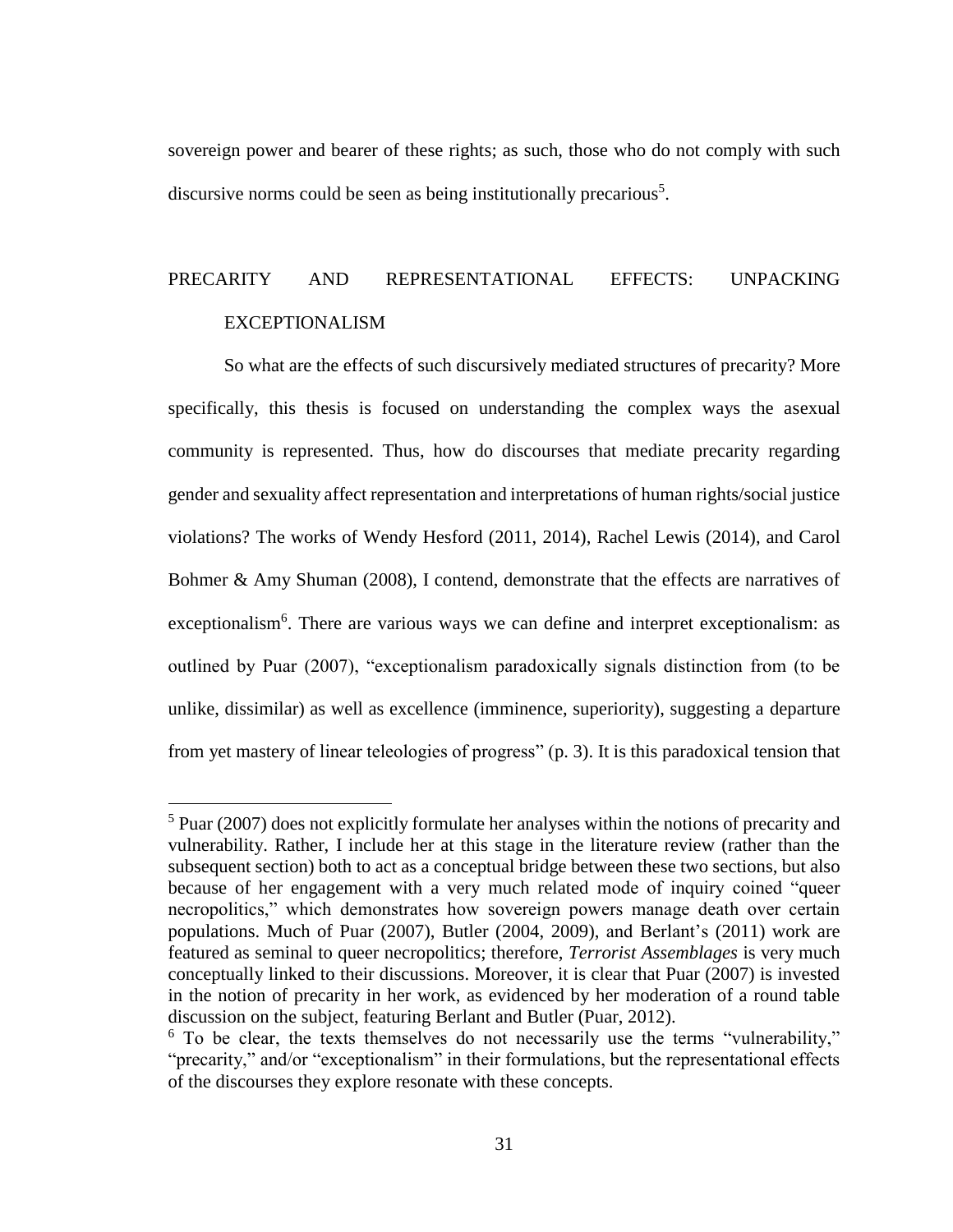I conceptualize as "exceptionalism" in this scholarship, while paying distinct attention to the representational and narrative effects of precarity.

For Wendy Hesford (2011, 2014), human rights discourse in the West are positioned upon very specific narratives of liberation. As Hesford (2011) explores in *Spectacular Rhetorics: Human Rights Visions, Recognitions, Feminisms,* the visual representation of human rights violations on the basis of gender are predicated upon Westernized narratives of progress and modernity. Hesford (2011) demonstrates this through an investigation of visual representations on the basis of gender: "…the visual field of human rights internationalism often functions as a site of power for the normative expression of American nationalism, cosmopolitanisms, and neoliberal global projects" (p.3). Thus, the reliance on Westernized notions of liberation and identity, specifically in regards to gender, craft certain narratives of vulnerability and precarity as exceptional examples of injustice, thus resulting in a rhetorical appeal to the Western viewer to "care" about the subject on screen. For, as Hesford (2011) contends, viewers rely on contextually relevant cultural narratives to interpret texts—as such, documentary filmmaker's and other visual artists situate their rhetorical appeals within these cultural norms. Hesford (2014) later offers Malala Yousafzai—recent Nobel Peace Prize winner and Pakistani education reformer—as an example of how to best navigate these exceptional rhetorics. As Hesford (2014) writes, "in the Western liberal imagination, Malala is perceived as exceptional because she is 'different than' fundamentalist Muslim women with whom she is compared because she is 'more' like us…" (p. 141). Yet for Hesford (2014), to merely concede that Malala is a Westernized actor ignores her as a precarious agent navigating the complex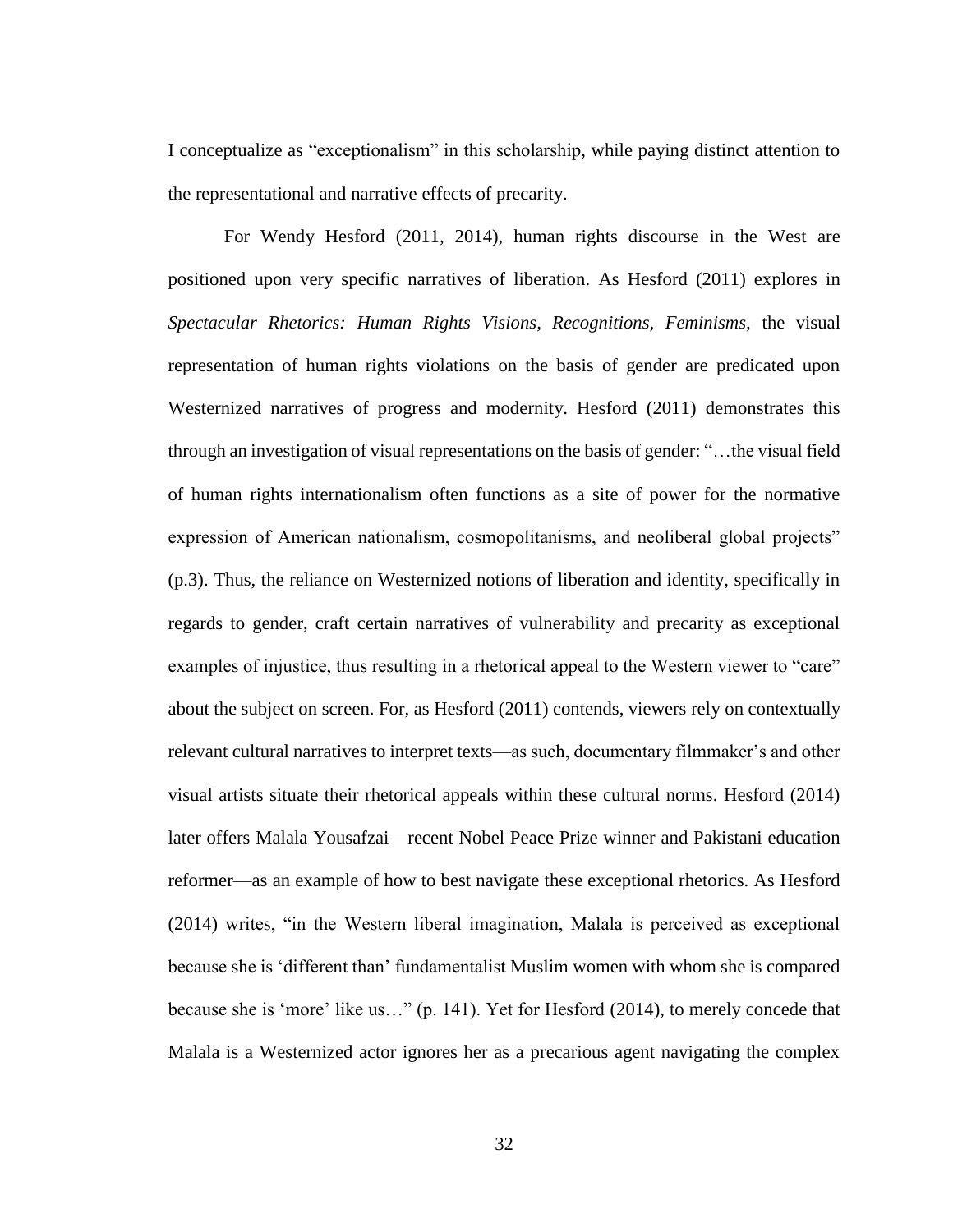webs of human rights discourses; as such, Hesford (2014) offers a "responsive reading" (p. 143) of Malala that explores the impact of her rhetoric for advocacy in Pakistan and the West, revealing the ways in which she pivots and shifts her appeals in various contexts.

There are many other sites in which we can come to understand exceptionalism as it relates to advocacy; however, the works of Carol Bohmer & Amy Shuman (2008), and Rachel Lewis (2014) provide a case study in how exceptionalism functions in relation to queer claims of political asylum. All of these scholars could be seen situated within transnational sexuality studies, which have worked to identify the hegemonic effects of international human rights discourse upon non-Western communities in the rise of neoliberal globalization, development projects, and Western military initiatives. According to many scholars within this field, sexuality and gender expressions are constructed through culturally specific practices and norms (Akanji & Epprecht, 2013; Decena, 2008; Lewis, 2014; Najmabadi, 2014; Padilla, 2007). Yet Western-based international human rights advocates appear ambivalent to differential constructions of sexuality, reinforcing homonational discourse. Indeed, through the spread of global capitalism and development initiatives, cultures who do not comply with homonational discourses are often denied financial assistance or are subject to public scrutiny; this results in the need for LGBTQ subjects in non-Western contexts to adopt Western narratives of victimization to be rendered culturally intelligible (Lind, 2010).

For those applying for political asylum in the West on the basis of their sexuality or gender, precarity manifests in working to render their non-Western constructions of identity intelligible in a Western context. Bohmer & Shuman (2008)—a lawyer and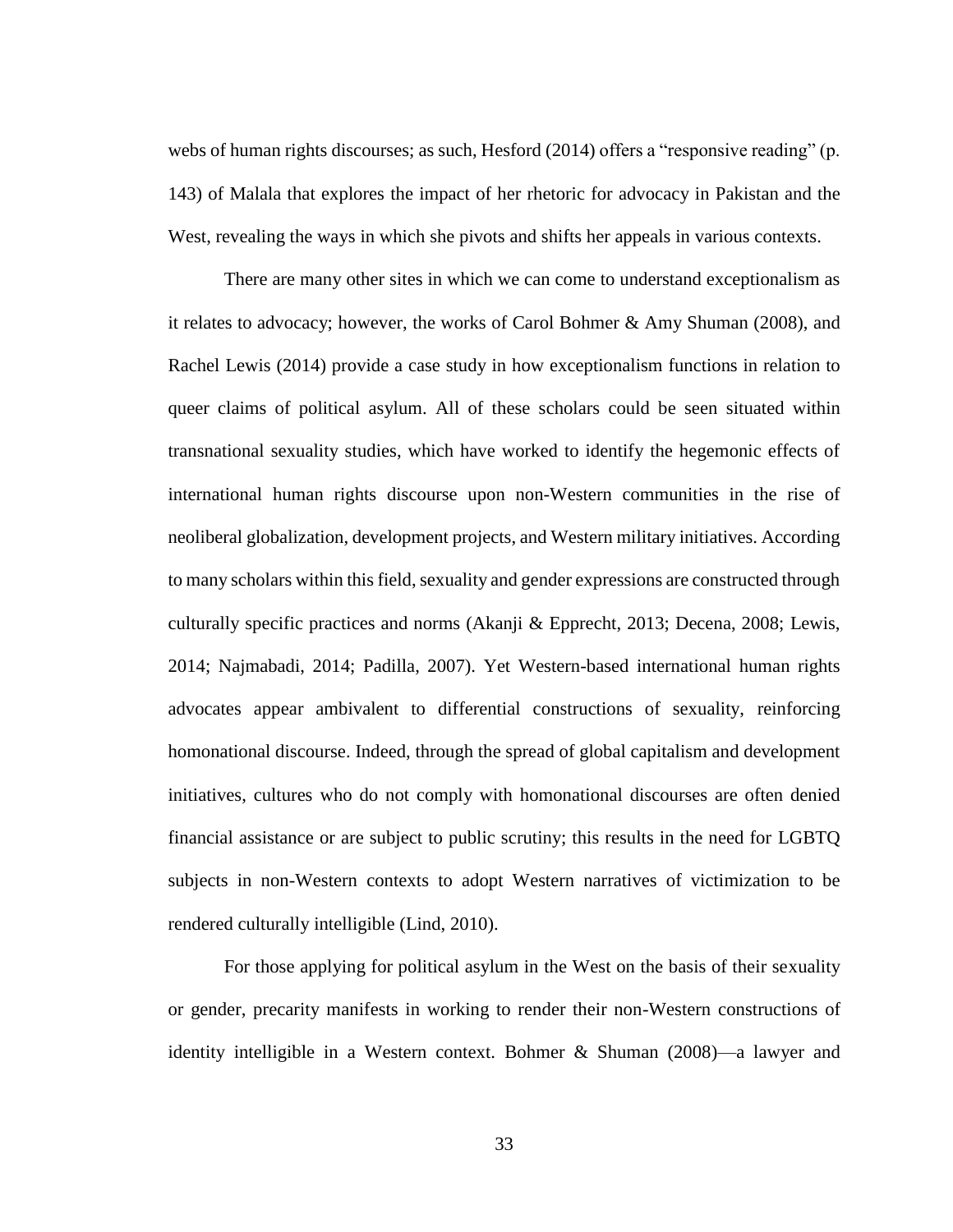folklorist, respectively—combine their disciplinary expertise in crafting a comprehensive guide to the inner workings of the asylum process. In their chapter on sexuality, political asylum seekers claiming sexuality and/or gender identity "exceptionalize" their case by aligning their culturally-relevant narratives with Westernized constructions of identity. This is seen in Bohmer & Shuman's (2008) following observation:

To prove persecution based on sexual orientation, applicants must present a case that describes the vulnerability they face as members of a social group in a particular society. Further, they need to describe how they are recognized as gay and whether the persecution is based on being openly gay or because someone "looks" gay (p. 239).

This, in turn, thrusts the asylee into a precarious position where they must communicate their sexuality in terms that are intelligible in a Western context. Rachel Lewis (2014) has explored specific instances where asylum cases rely on Westernized, exceptional narratives. For Lewis (2014), the precarity of the asylum seeker also comes in their ability to adapt their culturally relative construction of sexuality in accordance to Western views. Oftentimes, this requires the asylee to rehearse reductive stereotypes of gender and sexuality derived from media representation and social norms (i.e. gay men are expected to act effeminately, frequent bars, etc). This often comes at the expense of providing "proof" of their sexuality; this has recently manifested in the suggestion from lawyers for asylum seekers to provide sex tapes to validate their sexual preferences.

This scholarship not only elucidates precarity's effects on populations in institutional discursive frameworks, but also on a personal level: for those in the political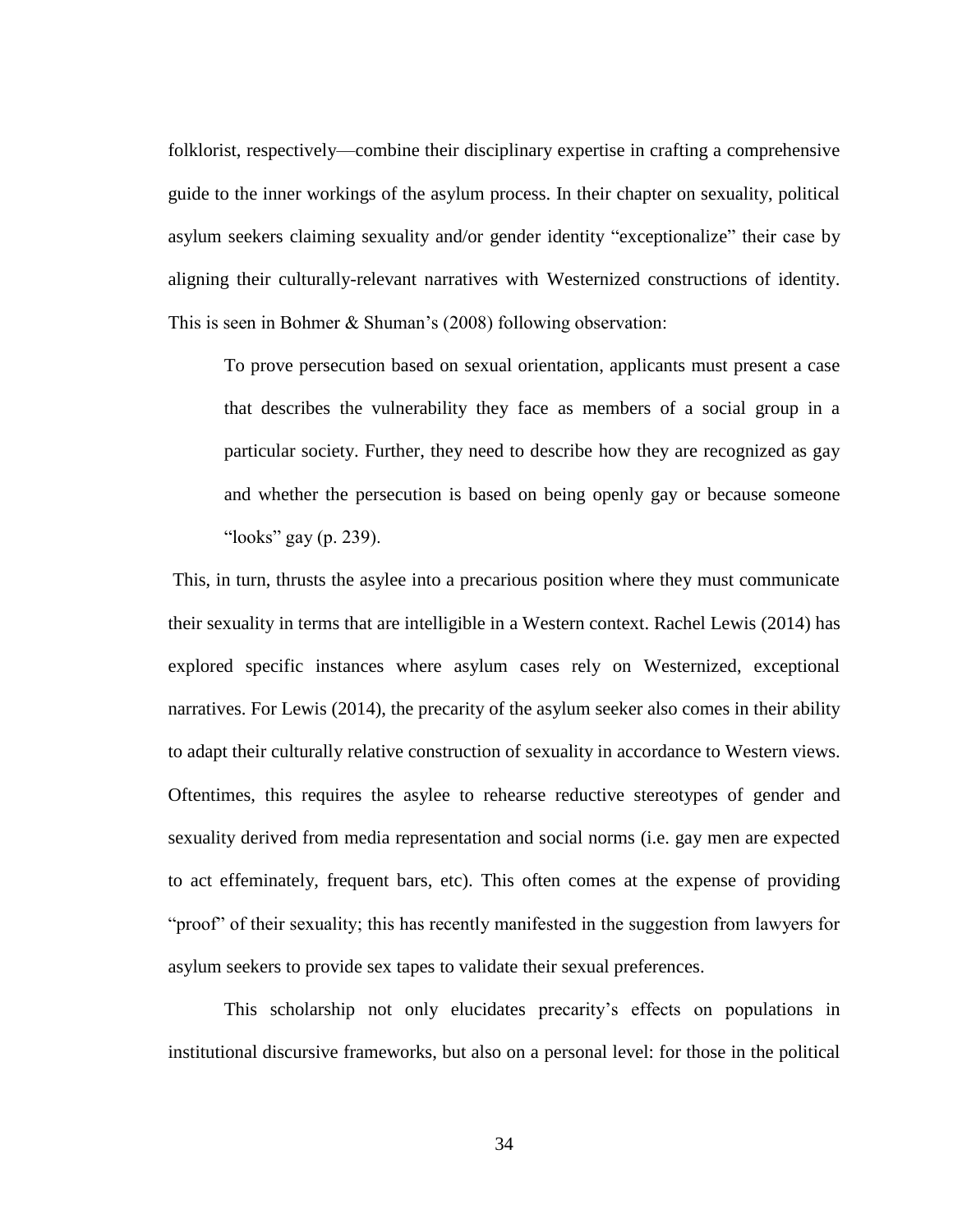asylum system, precarity must be mediated through the subject's negotiation of their culturally disparate narratives of sexuality and/or gender identity. Thus, precarity forces subjects to adapt and shift their narratives in relationship to 1) what they desire and 2) what the institutions desire to render their case "exceptional." In Bohmer & Shuman (2008) and Lewis' (2014) investigations, this manifests in political asylum seekers needing to adjust their culturally relative narratives to fit a Western model of sexuality and gender. For Hesford (2014), this can result in large-scale actors, such as Malala, to reposition their narratives based on context. This renders the task of discerning narrative structures of individual actors radically complex, and can make seemingly normative rhetoric of an activist or actor subversive and multifaceted.

### DISCUSSION: ASEXUAL EXCEPTIONALISM

 $\overline{a}$ 

Asexual individuals, generally speaking, are often characterized as less discriminated against than their LGBTQ counterparts, by both scholars and activists alike (Bishop, 2013/2014; Decker, 2014; Przybylo, 2011). Furthermore, asexuality awareness activists have made limited efforts to amend laws and/or policy, rendering them more easily characterized as a "social justice" initiative than one linked to "human rights<sup>7</sup>." Yet as I have hoped to demonstrate throughout this literature review, scholarship addressing human rights initiatives from a queer and/or feminist perspective have explored how social

<sup>&</sup>lt;sup>7</sup> While I do not have the space here to theorize the distinct differences between "human" rights" and "social justice," I invoke the former in instances that focus on legal sanctions as outlined by the United Declaration of Human Rights (Hertel and Libal, 2011), while the latter deals with creating social and cultural change for a particular issue.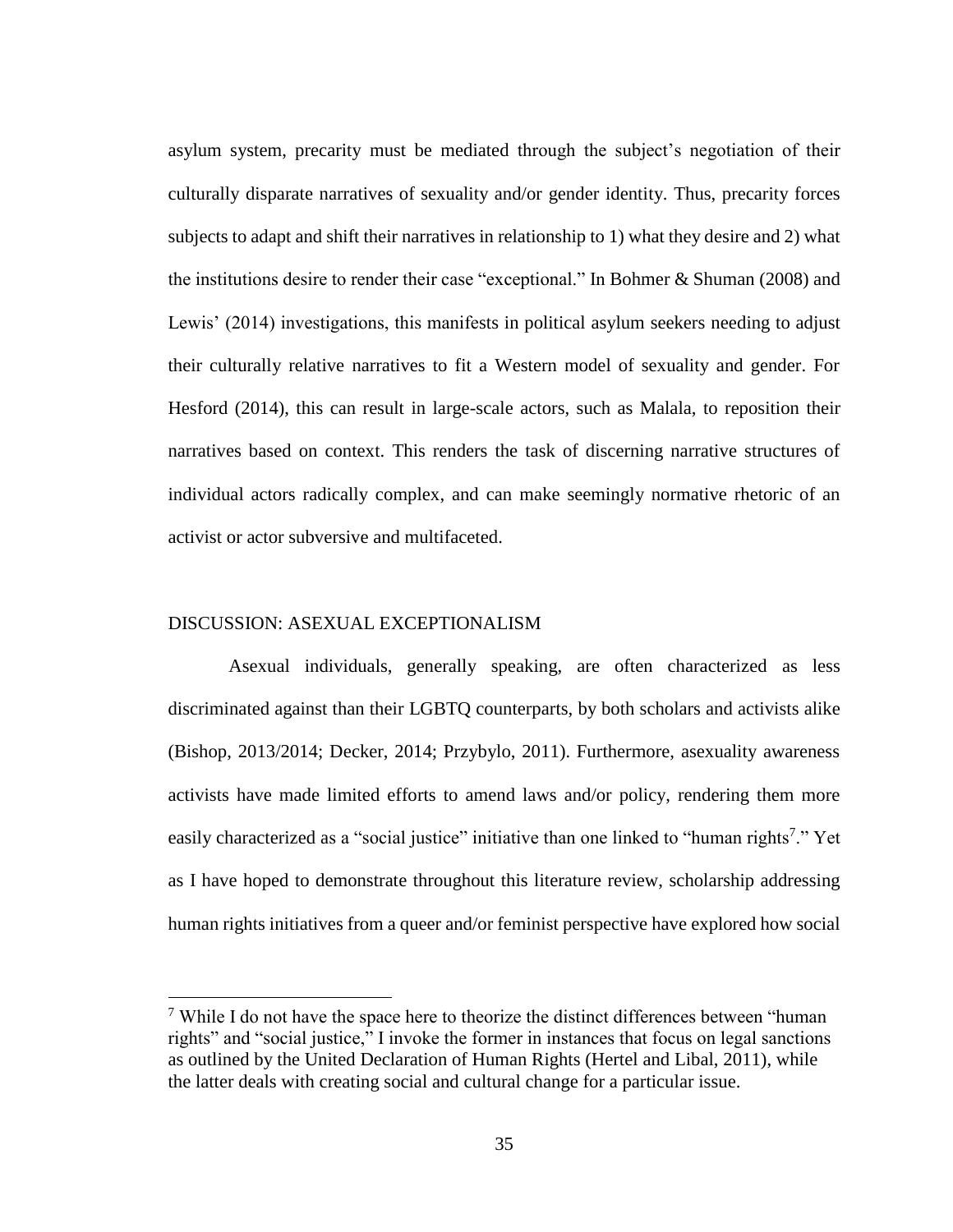norms derived from awareness and social justice programs in the West come to shape political landscapes of transnational human rights. Therefore, the characterization of groups on the basis of identity and liberation often shape the very normative discourses that induce precarity, forcing other groups to exceptionalize their narratives. Ergo, turning our attention to asexual awareness activism through a framework that honors the intertextual connection between so-called "social justice" and "human rights" initiatives, as they pertain to gender and sexuality, is not preemptive; on the contrary, it is necessary. Thus, our analysis can—and should—be focused on the ways affective conditions of asexual awareness activism relates to notions of vulnerability and precarity, with attention to the resulting exceptionalism that may follow.

From a legalistic and socio-cultural standpoint, asexual identified individuals are certainly subject to vulnerability and precarity based on their sexual orientation. Activists such as Julie Sondra Decker (2014) have recently begun to discuss the propensity for asexual individuals to be victims of "corrective rape," or rape intended to "cure" the asexual of their lack of sexual attraction; this has been similarly investigated in major media coverage of asexuality, notably in *The Huffington Post* (Mosbergen, 2013). Emens (2014), in her discussion of legal implications for asexual and aromantic individuals, tellingly characterizes the effects of the law upon asexual individuals as follows: "the provision for voiding the marriage for lack of consummation creates a *vulnerability* for asexuals (or rather, for those asexuals who don't have sex, which is not all asexuals)" (p. 351, emphasis mine). Additionally, MacInnis & Hodson's (2012) intergroup bias study is demonstrative of asexuality's dehumanization, and certainly demonstrates a capacity for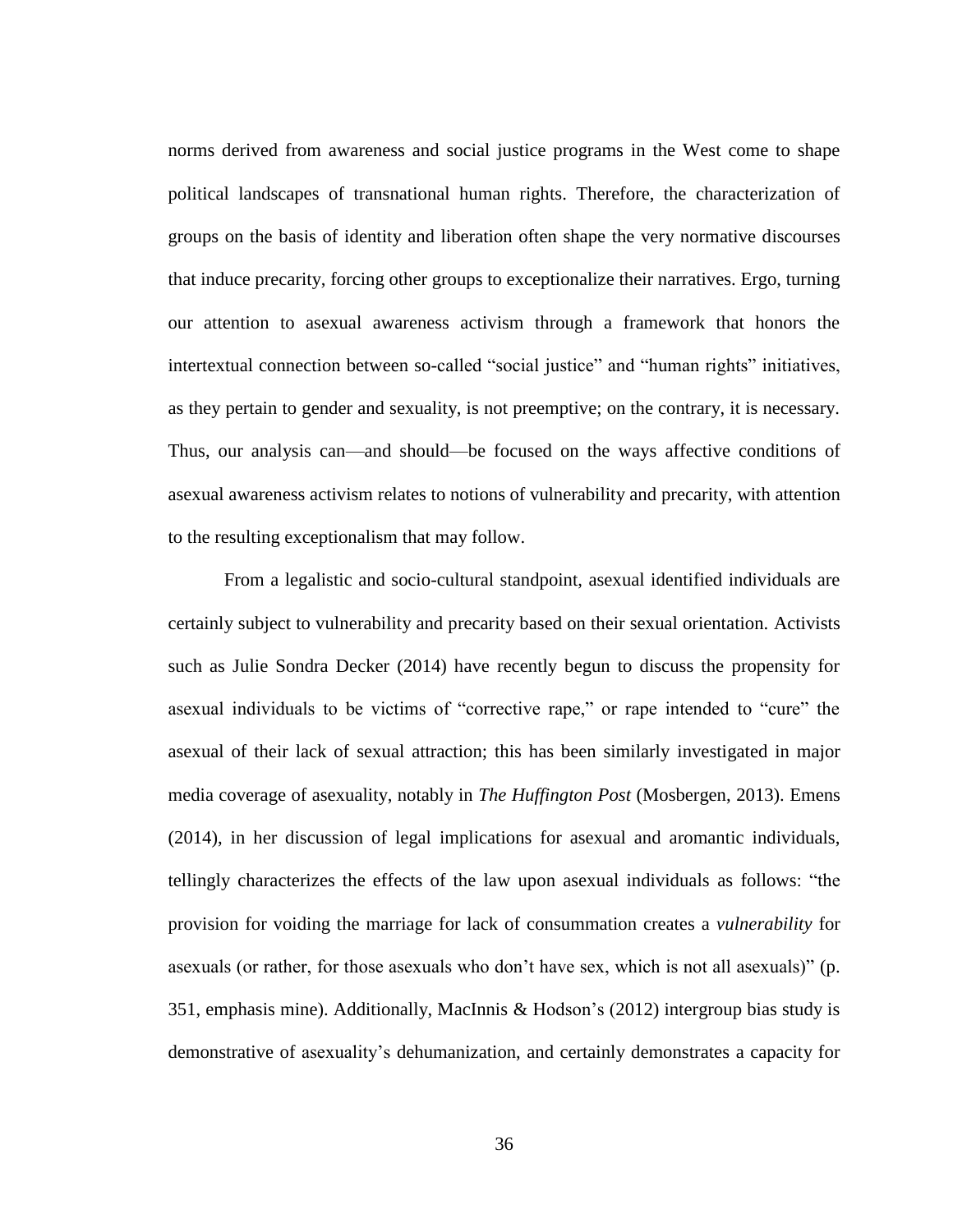the community to be precarious and vulnerable in their navigation of social situations. But perhaps the most striking reason to consider vulnerability and precarity in relation to asexuality lies in regards to the way community members publically identify. As Kristina Gupta—commenting in Bishop (2013/2014)-- explains, individuals who identify as romantic and on the asexual spectrum may truncate their often syntactically complex identities (i.e. heteroromantic asexual) into more recognizable terms like "gay, lesbian, bisexual, pansexual," etc. Such a maneuver extends the analysis of asexuality beyond explicitly asexual communities. Rather, it forces us to consider situations where asexuality might be considered in one's conceptualization of selfhood, but not explicitly stated.

This revelation could have radical implications for the way we discuss both domestic and transnational sexualities, shedding light on structural institutions that may exacerbate homophobia. Consider, for instance, Lewis' (2014) findings of lesbian, gay, and bisexual asylum seekers being required to submit sex tapes to "prove" their sexuality. Or, as Marc Epprecht (2013) has written on African homophobia and social justice: "heterosexuals may also fall victim to homophobic discrimination and violence if they do not conform to gender norms…heterosexuals who refuse to marry or who choose lifelong celibacy may be exposed to violence and shaming to enforce conformity with family expectations (p. 27-28). Here, Epprecht demonstrates an obvious conceptual link between "homophobia" and "sexual normativity" in African culture, in that those who opt not to have sex—either from a lack of sexual attraction or a personal/religious reason—may become implicated in homophobic systems of power. Therefore, conceptual connections between asexuality, sexuality, and transnational rights discourse are very much possible,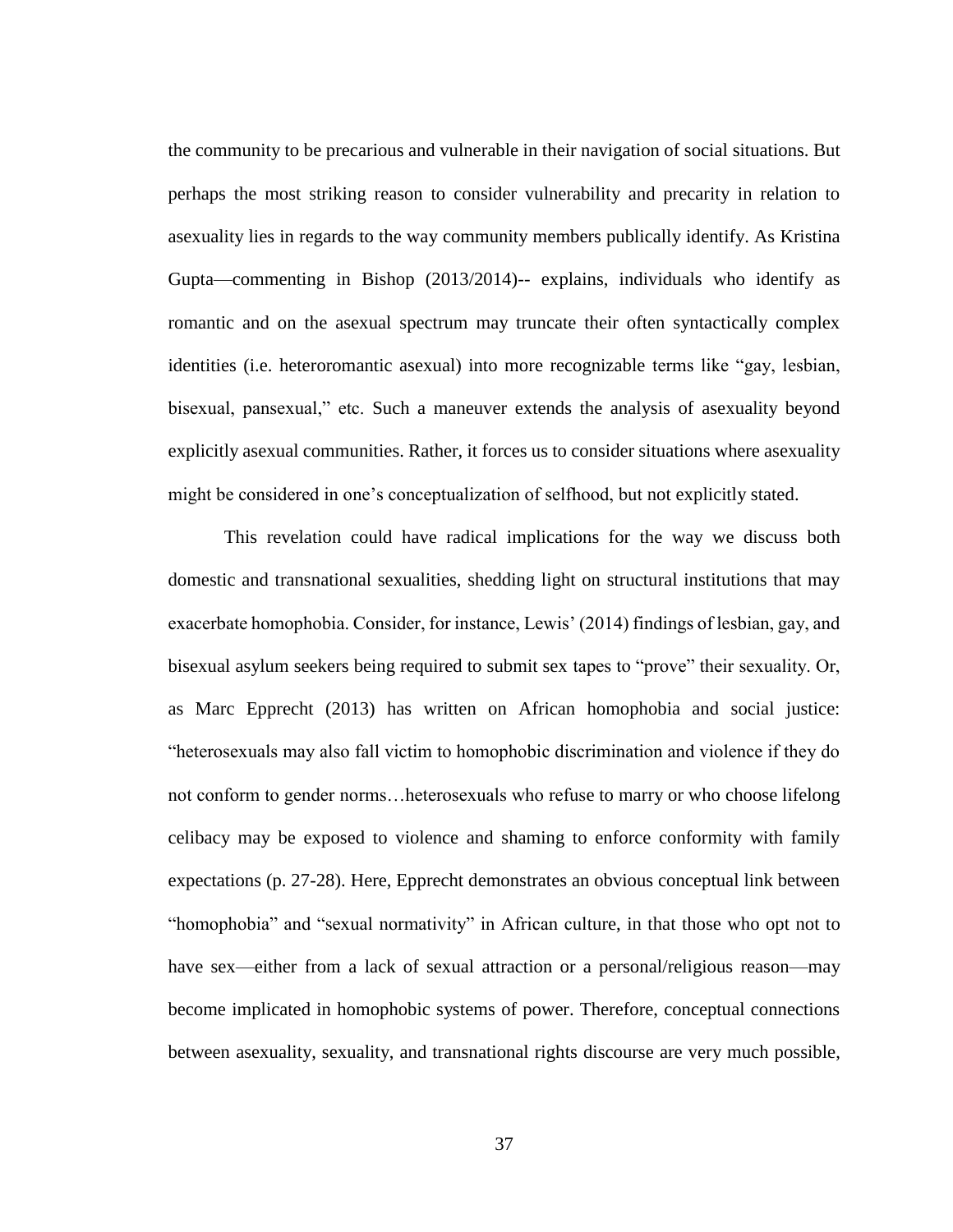and may in fact provide an important site of analysis for understanding how homophobia translates into both Western and non-Western contexts, elucidating additional sites where individuals may experience precarity and resulting maximal vulnerability as a result of oppressive institutions.

At this stage, I could very well work to continue expounding the distinct connections in human rights discourses (and their critiques) where asexuality-asvulnerable and precarious may exist. However, such an analysis would feel pre-emptive. For one, "asexuality" is a social construct of the West, and thus working to find exactly how asexuality might "fit" intro transnational cultural systems—without first working to understand those systems—may simply impose Western norms upon non-Western contexts (Mohanty, 2003). Instead, I believe the most fruitful step at this juncture would be to turn our attention towards Western norms to discern, precisely, how asexual appeals to their perceived vulnerability and precarity may translate into exceptional narratives that, in turn, become implicated in normative discourses on both transnational and Western axes alike.

The discursive effects of these norms, in regards to sexuality and human rights in the U.S., has been termed by Jasbir Puar (2007) as "U.S. Sexual Exceptionalism:" a notion that the United States provides exceptional treatment to LGBTQ individuals. In using this concept to frame homonationalism, Puar (2007) notes that these attitudes are only realized upon one's ability to adhere to cultural narratives of sexuality, whiteness, secularism, and neoliberalism: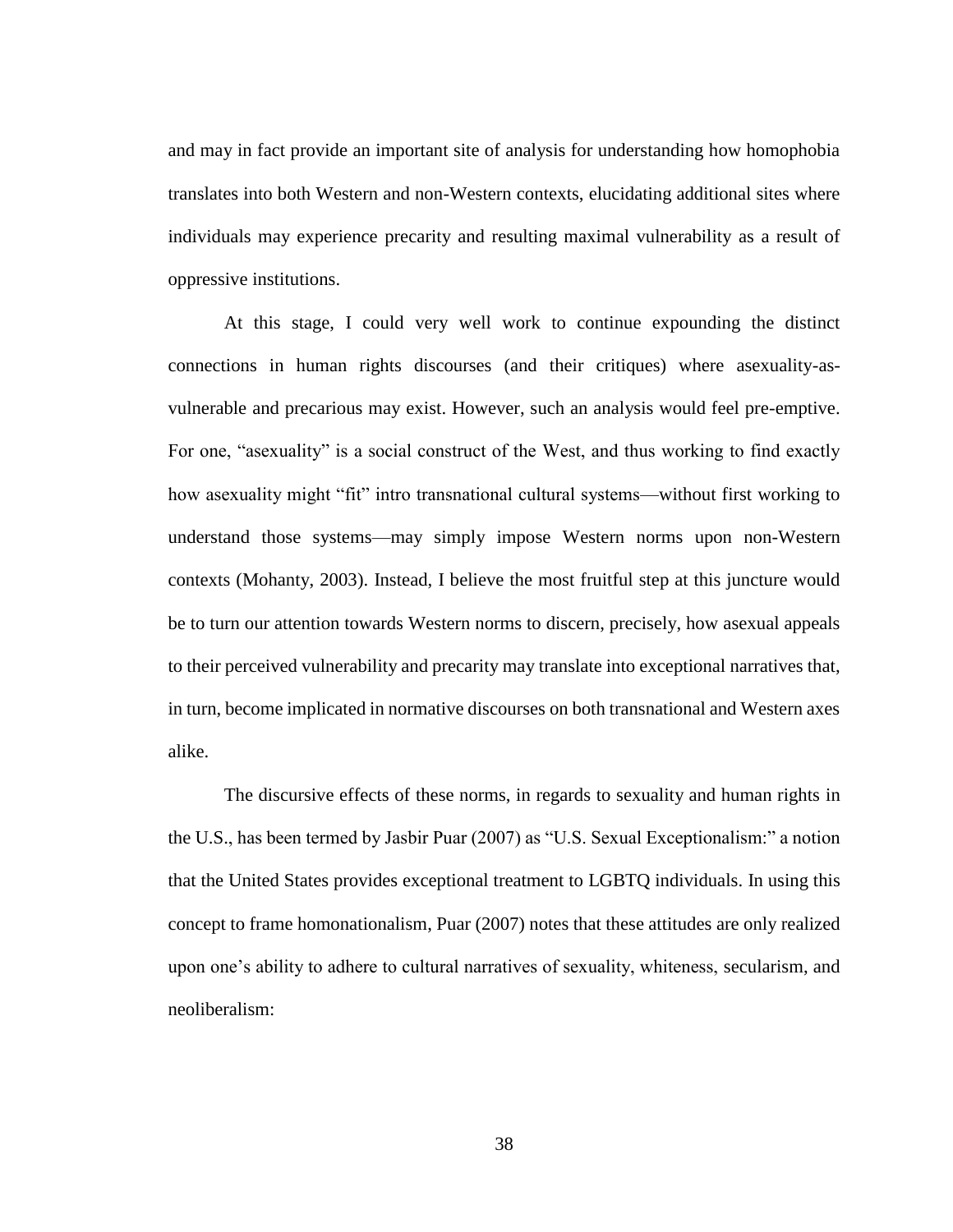As the U.S. nation-state produces narratives of exception through the war on terror, it must temporarily suspend its heteronormative imagined community to consolidate national sentiment and consensus through the recognition of some, though not all or most, homosexual subjects. (p. 3)

Following Puar's (2007) formulation, I therefore posit the notion of "asexual exceptionalism" as a contrapuntal (though not mutually exclusive) discourse explicit to the Western conceptualization of asexuality: the cultural attitude that asexuality is uncontested in the Western world, but only if it is framed by an asexual in a way that is intelligible within implicit cultural norms of neoliberal citizenship, identity, and other intersections therein (i.e. ability, race, class, etc). Indeed, it is helpful here to consider Chasin's (2013) notions of how contemporary definitions of asexuality—either/both in scholarship or activism--craft a believable or "real" asexual, "in contrast to other asexuals who cannot be rightly articulated and who are therefore somehow less legitimate" (p. 418). Chasin (2013) lists traits of a "real" asexual as including one who is readily believed as asexual, has never been abused, is either aromantic or heteroromantic, mentally and physically healthy, socially adjusted, white, economically stable, and are cisgender. Chasin's (2013) notions of the "real" asexual help us to consider the implicit cultural norms that standardize the "exceptional" asexual subject—that is, one whose narratives align with these socially "recognizable" traits will be deemed intelligible by institutional discursive formations.

The formulation of "asexual exceptionalism," moreover, is not relevant only in regards to dominate discourses of power, but, I would argue, is also influenced by Puar's (2007) notion of queerness as a regulatory device—which, along with the ascendancy of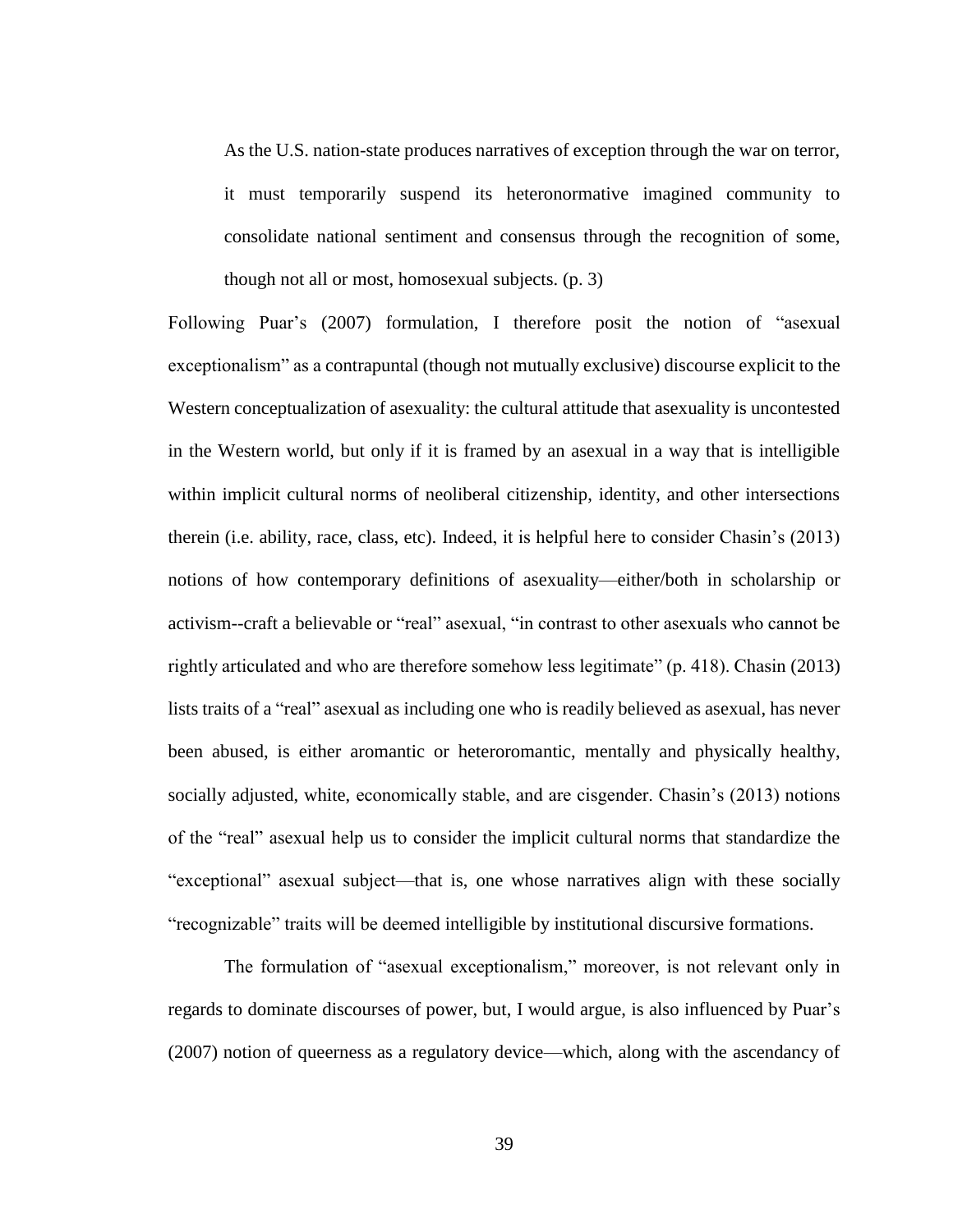whiteness, work together to form her term "homonationalism." In other words, queerness can operate as an extension of cultural and social apparatuses of power in working to determine who is "transgressive enough" to be considered vulnerable, precarious, and therefore worthy of greater queer scholarly and/or activist endeavors (Milks, 2014). This places asexual exceptionalism as opposed on a problematic conceptual binary; the asexual can be exceptional to dominate discourses, and therefore be unintelligible in queer contexts; or, one can enact transgressive behaviors to be seen as queer, but thus does not adhere to any (or all) dominate norms. Such a binary, I contend, must be tampered with in order to perceive the relationship between asexuality, precarity, and vulnerability.

We can see the attempt to regulate asexuality through queer theory in some of the scholarship within asexuality studies. Indeed those who do discuss—implicitly or explicitly—asexuality, vulnerability, and precarity appear dismissive of asexual discrimination or conceptualizations of identity, and work to situate them as "invulnerable," and therefore non-precarious, subjects. This is perhaps most overt in Przybylo's (2011, 2013/2014a, 2014b) corpus of work. As Milks (2014) also contends, Przybylo (2011) is problematically critical of the asexual community's politics, branding them as lacking transgressive potential to undo sexusociety's norms. Ultimately, for Przybylo (2011), the current asexual movement fails in this project, insomuch as asexuals work to maintain the binary between "sexual/non-sexual" in order to make bids for their personal safety. As she writes:

Through avoiding intimate body-to-body contact an asexual subject is protecting her or his bodily margins, striving to recreate a zone of certainty and predictability

40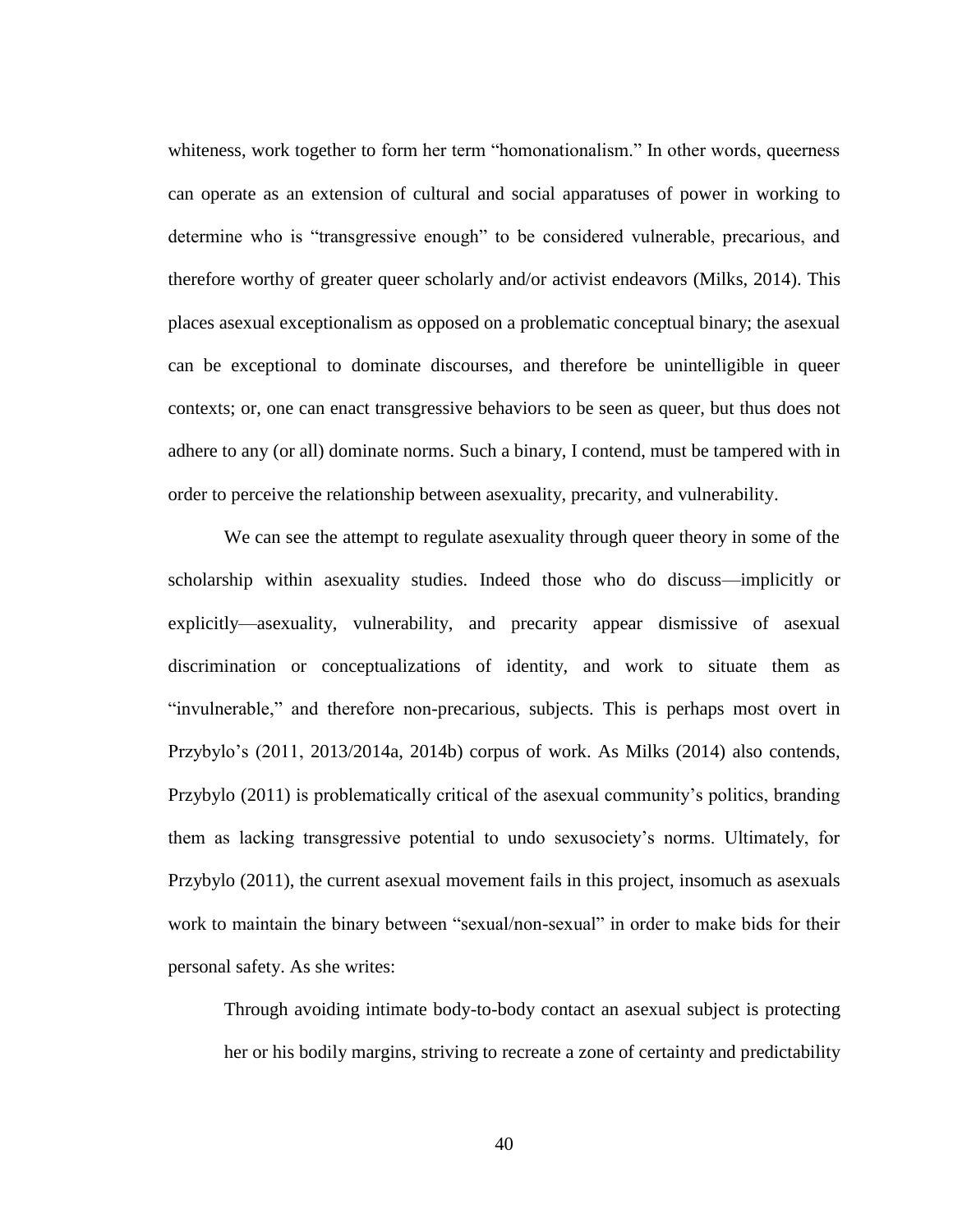in a sexusociety that is disorienting. Asexuals reassure sexusociety that they are not disgusted with sex, but merely *indifferent* to it…in doing so, they are demonstrating that they are not interested in dismantling sexusociety's project, but rather, that they hope to gain its acceptance, for they are after all 'still human'...(p. 454)

In response to this observation, Przybylo (2011) outlines her strategy for how asexuality might be more resistant by proactively working to challenge what acts count as "sexual" in the first place, citing the conceptualization of "romantic" and "aromantic" identities as examples of such a discursive, rhetorical moves. Reiterating notions of "strategy" and "resistance," Przybylo (2011) concludes that…

Asexuality, in choosing to repeat differently, must also choose to abandon its reactive, binary-bound sense of itself, focusing on what it *does* instead of what it *does not do*. It must shift from declarations of absence, to an enacting of difference, both linguistically and actually. For resistance for be genuine, asexuality should repeat *itself* differently, plurally, and complexly. This is where its resistant energies lie: in alternative and plural enactments. This is what asexuality must do as a *strategy of being,* for absence can only be exciting and meaningful for short bursts of time, and even then it is not exactly an accurate description, since there is always some sort of presence .(p. 456-457)

Przybylo's (2011) work is no doubt provocative and interesting, and her theorization of "sexusociety" is a very useful analytic. However, her characterization of asexual awareness activism relies on a particular hierarchy of what asexuals count as "resistant, dangerous, and active" versus which ones are "complicit, vying for safety, and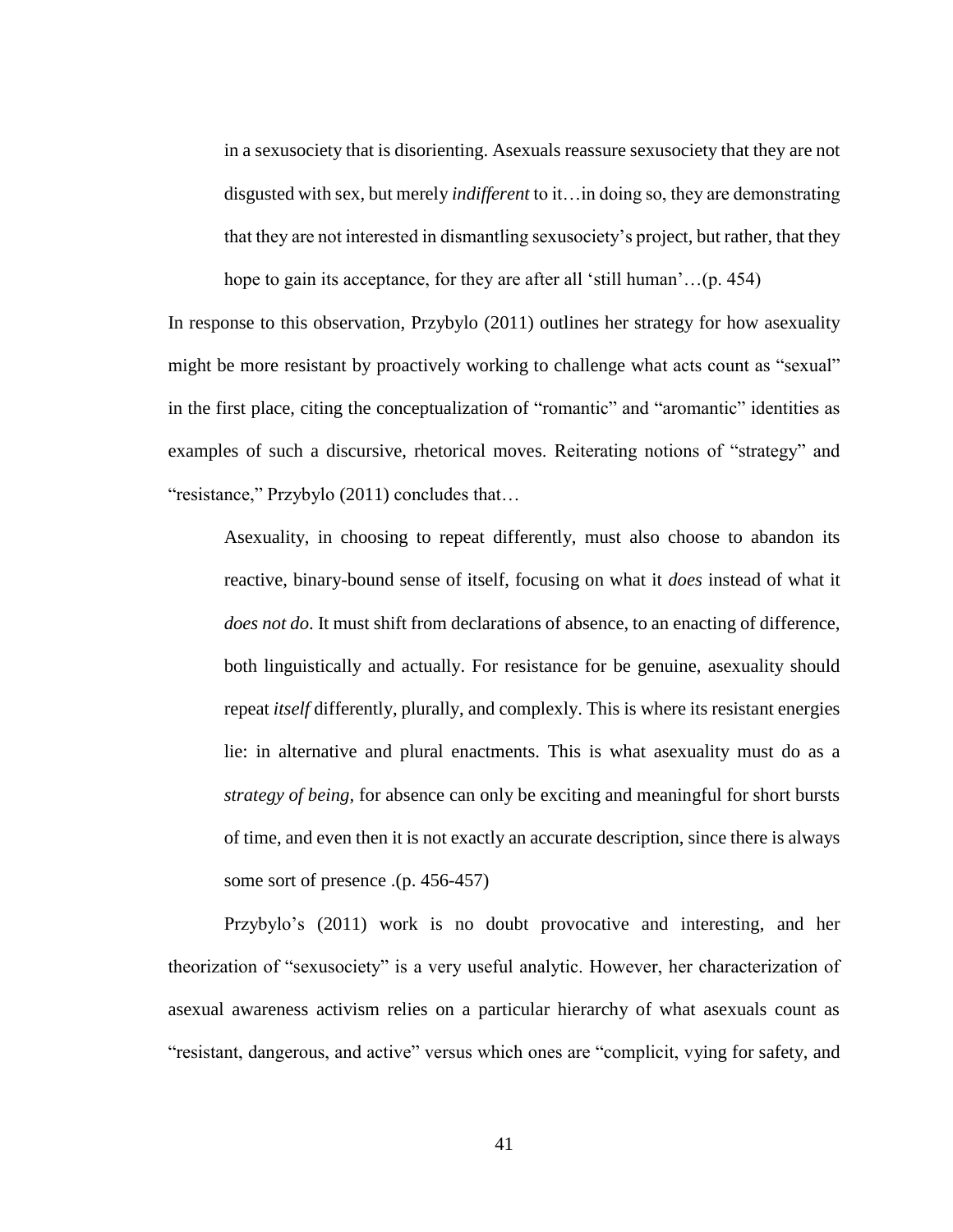inactive." For Przybylo (2011), asexuals' vie for "safety"—a term she prominently displays in her title—demonstrates their inability to trouble the binary between sexual/non-sexual, rendering them non-transgressive. Yet those who deploy terminology such as "romantic" and "aromantic"—and, by extension, we could argue gray-A or demisexual—are the active undoers of systems of power. This binary opposition between who counts as "transgressive" and who does not creates a system of normalizing discourse within Przybylo's (2011) analysis. Przybylo (2011) thus recapitulates the notion that certain sexual acts "count" within a framework of "transgression," ultimately undoing her own argument. Furthermore, the use of the term "safety" to characterize those she sees as nontransgressive actors in sexusociety implies that unless one is visibly and actively working to subvert dominate systems of sexual normativity, they are somehow *invulnerable* in comparison to asexuals who are.

We see this narrative become more explicit in Przybylo's (2014b) essay "Masculine Doubt and Sexual Wonder." Here, Przybylo (2014b) examines the narratives of four asexual-identified men. On the whole, her qualitative data analysis yields interesting and important patterns for queer theory; namely, that the men interviewed demonstrated a cultural imperative to conflate sexuality with "health." In her penultimate section, "Indifference, Doubt, and Wonder," Przybylo (2014b) seems to double back on the claims of her earlier work by noting her own resistance to…

…glorifying asexual men or asexual masculinities as some unilaterally transgressive or resistant way of "being a man." Indeed, I have attempted to explore

42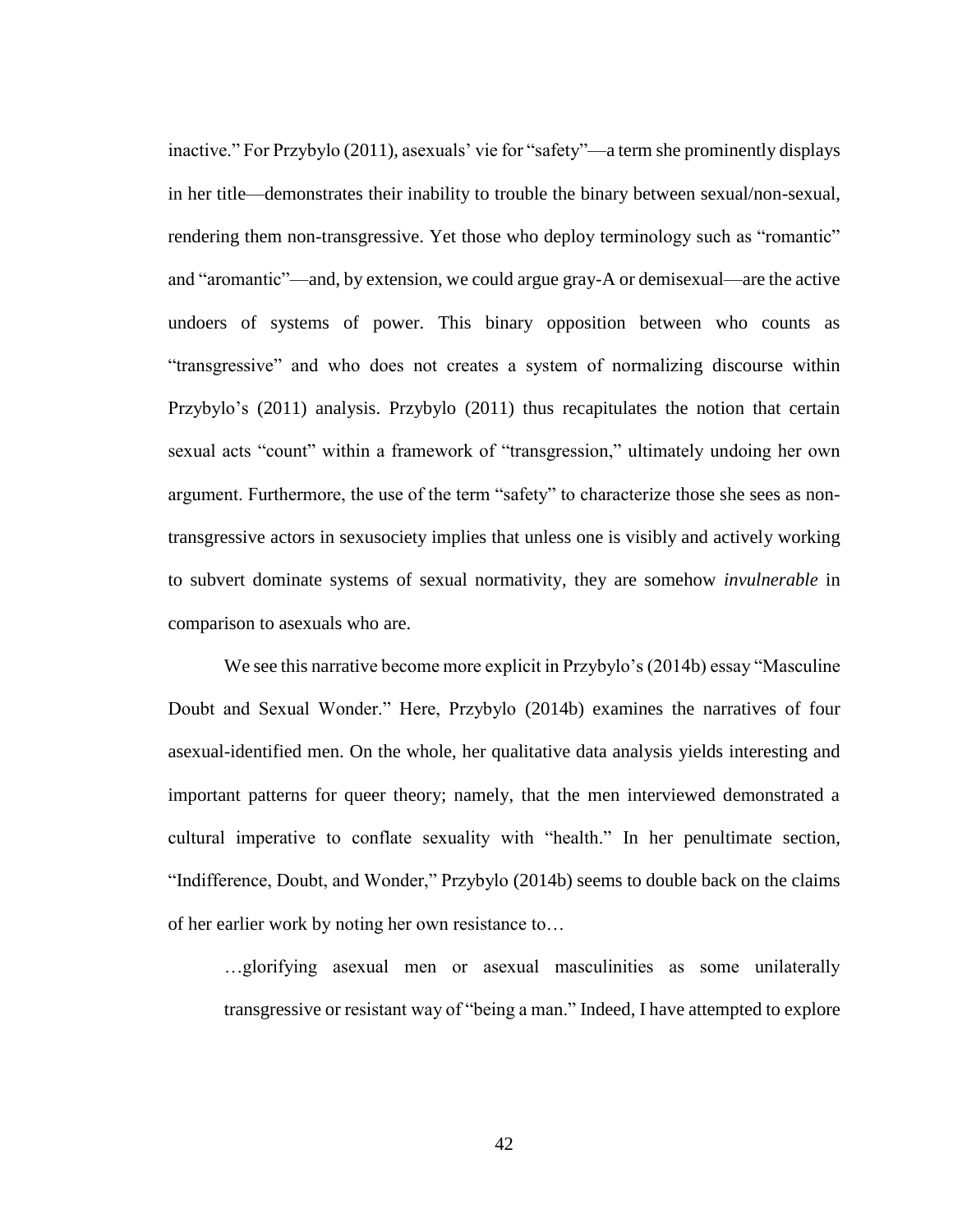the diversity of meanings that asexuality can acquire, without making hasty judgements as to its 'transgressive' qualities (p. 239).

Yet in responding to MacInnis and Hodson's (2012) work, Przybylo (2014b) reiterates that her interviewees exemplified a different conclusion, "…one of the main reactions that the participants reported was sheer *indifference*" (p. 240) from others regarding their sexual orientation. As a result of this, Przybylo (2014b) concludes:

Significantly, while asexually identified men face discrimination in the forms of social exclusion and isolation, disbelief and invalidation of their (a)sexual identification, unwanted sex, bullying, teasing, and not fitting in, cultural prerogatives on sex as central to selfhood impact the lives of *all*. It is thus through studying asexuality, as well as through studying *sexuality* from an asexually attuned perspective, that we can begin to adequately explore the constraints of a culture that fuses sex with "health," joy, liberation, transcendence, and self-actualization (p. 424).

While Przybylo (2014b) worked earlier in this section to move her analysis away from the binary of "asexual-as-transgressive" versus "asexual-as-complicit," her ultimate finding recapitulates a narrative in which asexuality, by itself, does not constitute a position of vulnerability—rather, for Przybylo (2014b), the challenges unique to the asexual-identified men in her study are not discriminatory enough to qualify them as distinct from those who do not identify as such. Rather, it is the mere concept of asexuality—undoubtedly aligned with Przybylo's (2011) earlier conceptualizations of "asexuality-as-transgressive"—that positions it as a radical discursive position worthy of discussion. This is perhaps all the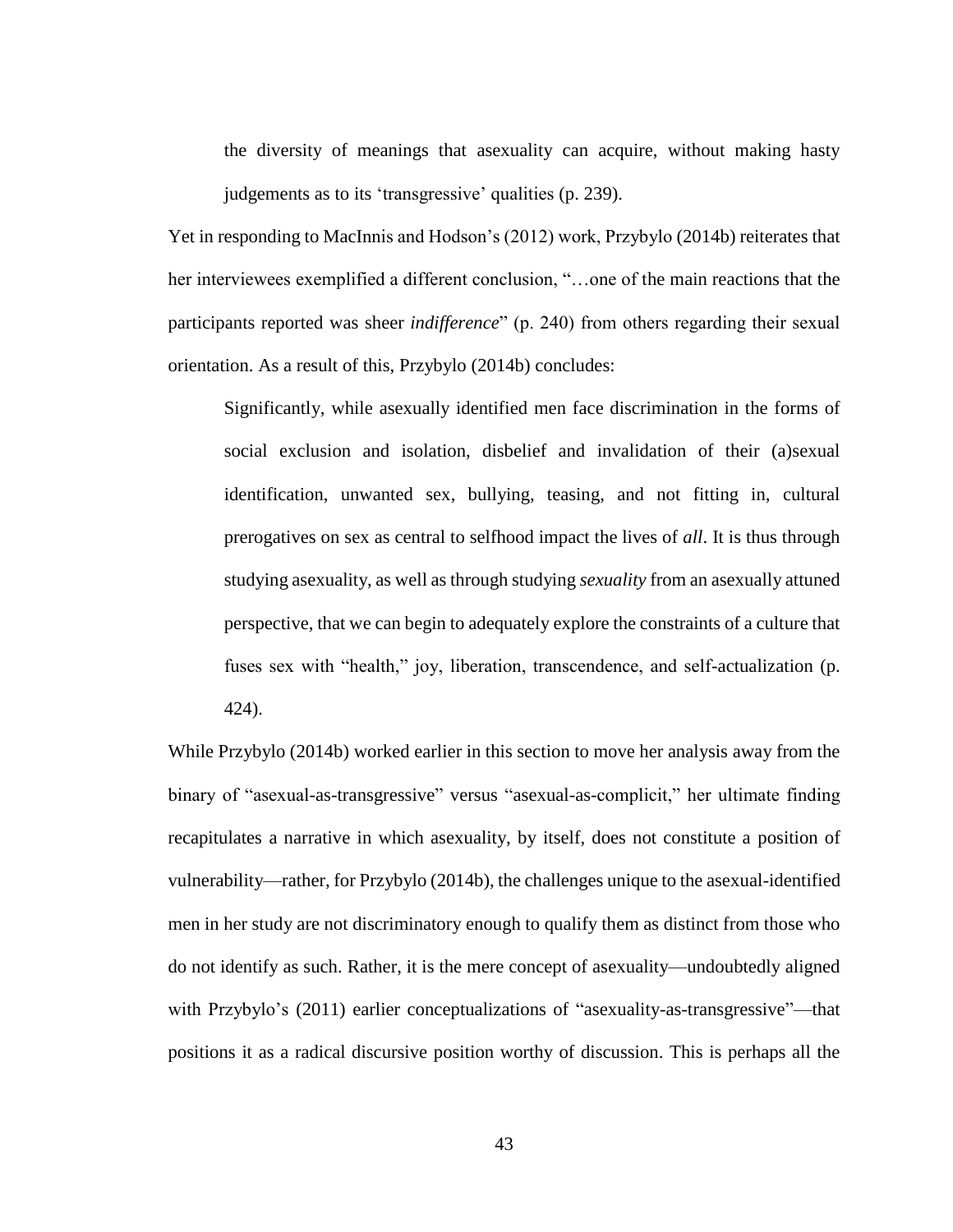more apparent when we consider Przybylo's (2014b) use of the term "an asexually attuned perspective," (p. 424), an allusion to her methodology constructed in the afterward to Asexuality and Sexual Normativity (Przybylo, 2013/2014a)<sup>8</sup>. While the ultimate definition of the "asexual perspective" is important and useful, the word "perspective" presumes that a scholar—asexual or not—can occupy a place of complete empathy with their asexual subjects regardless of the cultural norms that have uniquely shaped an asexual's life. In other words, the elements that may or may not situate an individual asexual's possible precarity is not considered in this definition. It presumes, therefore, that those currently identifying as asexual are, until proven otherwise, merely working to reiterate the cultural norms of sexusociety and sexual normativity, and that there are no unique issues faced by asexuals that render them personally or socially vulnerable.

This expanded discussion of Przybylo (2011, 2013/2014a, 2014b) is not meant to discredit her work or presume that she is trying to minimize asexual experiences. However, her characterization of asexuality is overt in its espousal that it is a premature movement and "not-yet-queer" (Milks, 2014), and implicitly positions the asexual as a universally understood, seemingly invulnerable subject. While this pattern is most obvious in Przybylo's (2011, 2014a, 2014b) work, it can be seen elsewhere in the literature of

 $\overline{a}$ 

<sup>8</sup> According to Przybylo (2013/2014a) , an *asexual perspective* is defined as follows: "it is useful to assert that an asexual method, lens or perspective (1) questions dominant norms of relating, loving, kinship and intimacy, (2) diversifies sexual options, experiences and lifestyles, (3) challenges, in some capacity, schemes of the medicalisation and pathologisation of sexual lack, (4) exposes the constraining force of the sexual imperative and sex liberation rhetoric and crucially (5) insists on the legitimacy, viability, positivity, and possibility of absence or low levels of sexual attraction, desire, arousal, or pleasure." (p. 122).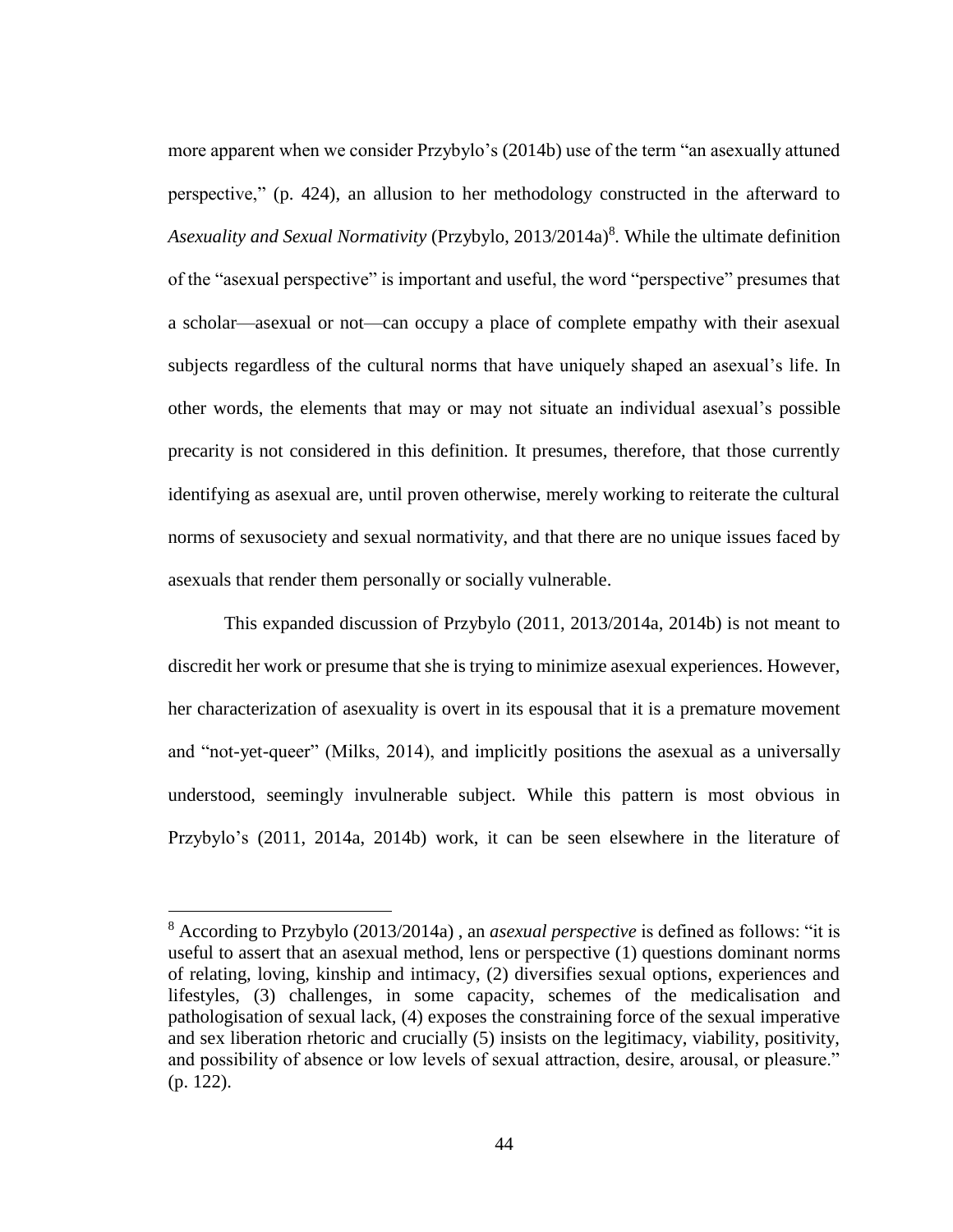asexuality studies. Randi Gressgård (2013/2014) similarly contends that asexuality is predicated on a reactionary binary rhetoric in line with neoliberal philosophies of citizenship. As Gressgård (2013/2014) writes, asexuality's politics of recognition:

…is constitutive of subjects whose combination of freedom and self-realization (in accordance with notions of truth/authenticity) and self-determination (in accordance with notions of personal autonomy) makes them particularly suitable for self-regulation within the parameters of neoliberal citizenship (p. 74)

Combatting such politics of recognition, according to Gressgård, thus requires a disturbance of a different kind from asexual awareness projects, one that extends upon the revelation of a stable asexual identity and tampers with the arbitrary divisions between what is "sexual" and "non-sexual." Like Przybylo's (2011) sexusociety, this is a telling account of asexuality's discursive influence. However, Gressgård's analysis implicitly discredits the work of asexuality activists by presuming their construction of discreet categories, such as "romantic" and "aromantic," are merely reiterating neoliberalism and not a result of precarity. Such an analysis, therefore, forecloses the possibility of asexual awareness activists working within the frameworks of recognition out of necessity.

Ianna Hawkins Owen's (2014) analysis, moreover, also seems to position asexuality outside of the realm of vulnerability on the basis of race. In conceptualizing asexuality as representative of institutional whiteness, Owen (2014) asserts that popular representations and their "…attempt to recover the potential of sexual self-mastery (asexuality-as-ideal) reveals the continued misinterpretation of asexuality…as a status of *vulnerability* requiring intervention (asexuality-as-reparable)" (p. 126, emphasis mine). Of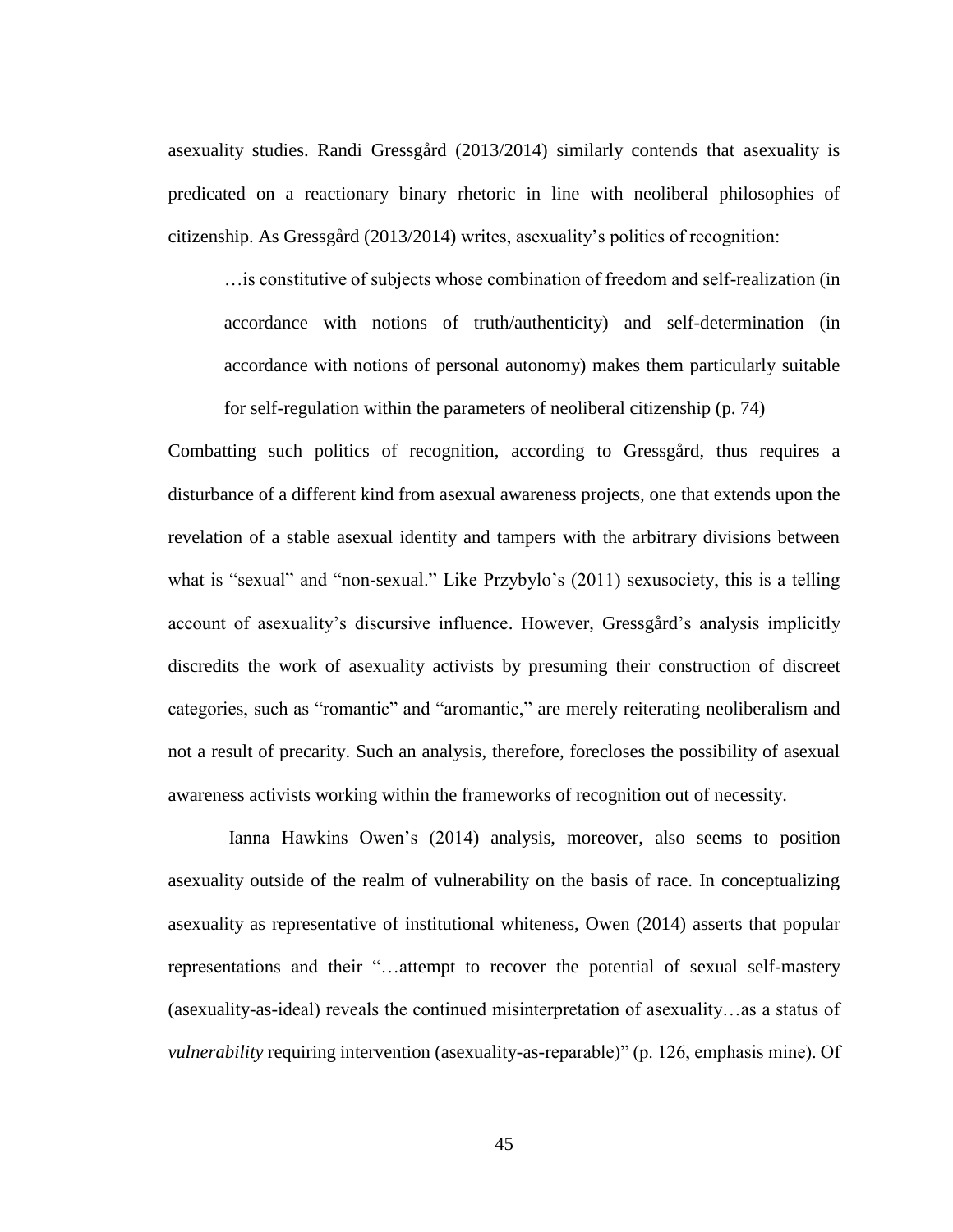note is Owen's invocation of vulnerability in the context of grievability as theorized by Butler (2004, Chapter 1); in reading David Jay's interview on *The View,* Owen asserts that the talk show hosts are working to "save" Jay in order to render him human and grievable.

This notion of asexuality as representative of institutional whiteness is important, especially considering the underrepresentation of asexuals who identify as people of color (I will explore this more in Chapter One). But I contend that Owen's (2014) deployment of asexuality as lacking vulnerability, especially considering her allusion to Butler (2004, Chapter 1), presumes that it is not an intrinsic aspect of constructing humanness. Owen, therefore, dehumanizes those who identify as asexual, while also insinuating that asexuals cannot be victim to precarity. This is not to say that asexuality indicates a level of vulnerability akin to other populations; rather, it would be more appropriate to consider it as differentially distributed, affected by other intersections on the basis of race, gender, class, etc (Butler, 2009). Furthermore, much like Gressgård (2013/2014), Owen's lack of attention to theorizations of precarity within the context of her analysis presumes that asexual awareness activists and actors are not working within and around institutional discourses while at the same time being aware of them. Owen seems to overtly express this opinion in the conclusion of the essay: "while the potentials of exploring asexuality are exciting…we must remain vigilant about assigning fictive agencies to asexuality" (p. 131). Przybylo (2011, 2013/2014a, 2014b), Gressgård, and Owen, I thus contend, are implicated in the kind of identity politics maintained by regulatory queer critiques working within a rigid framework of "who is queer" versus "who is not" (Puar, 2007; Milks, 2014). Such a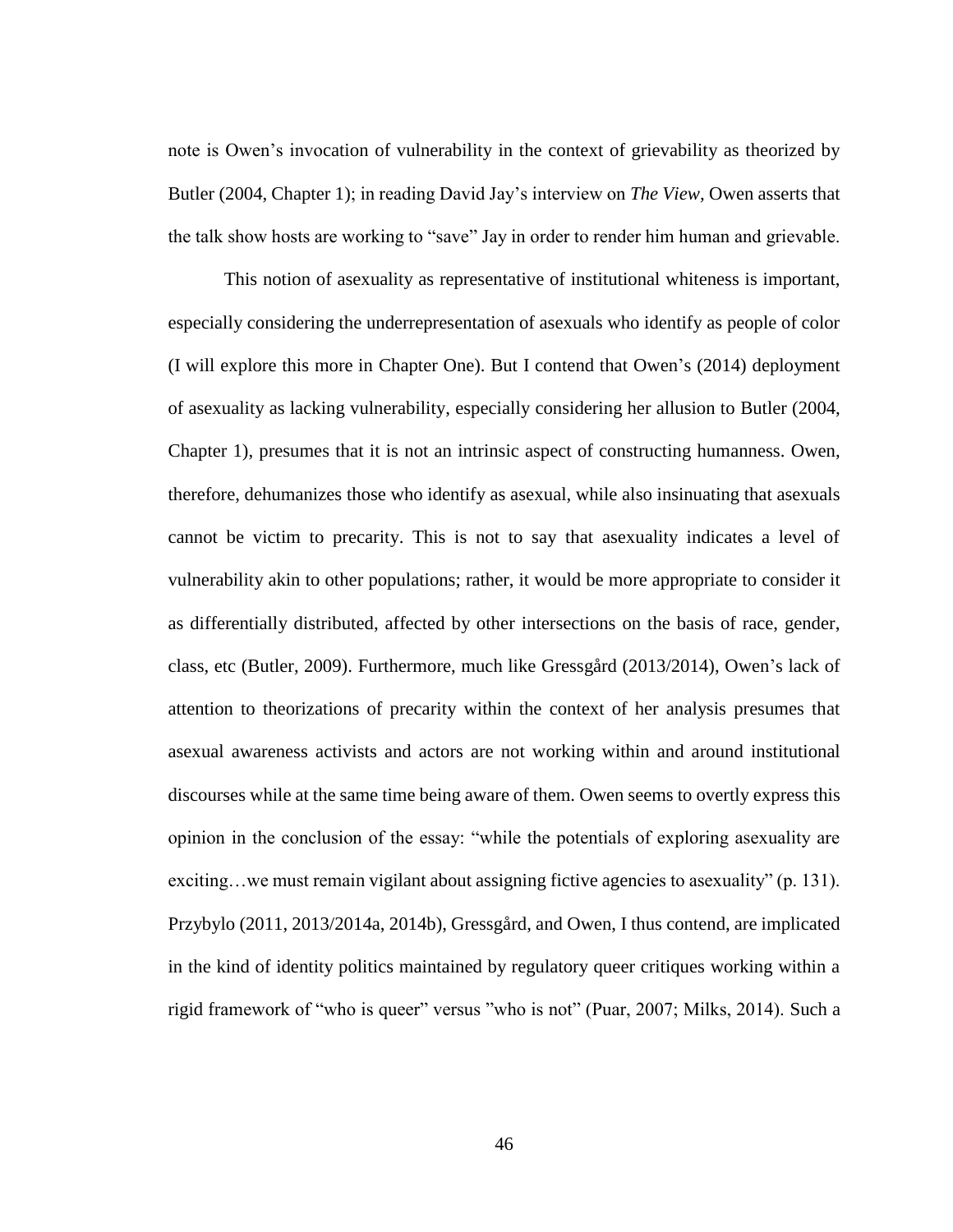maneuver, I contend, does little to assuage asexual exceptionalism—rather, it is an equally normative adjudication of the asexual community.

Scholars writing within this queer/post-structuralist frame have received a similar critique from Scott and Dawson (2015). In promoting the inclusion of Symbolic Interactionism into asexuality studies, Scott and Dawson (2015) are especially critical of post-structural ideologies:

While individual identity is recognised, it is theorised primarily as a site of ideological inscription or a basis for political action, such as resistance to oppressive discourses. Marginalised in this analysis is the recognition of the lived experiences of asexual people as people; what it means to self-identify as such, how this definition emerges through social encounters, relationships and interaction, and how these experiences affect actor's everyday lives (p. 8).

I agree that the analyses by these scholars seemingly overlook the ways asexuals may negotiate and relate to others in and around their asexual communities. However, Scott and Dawson's (2015) seem to conflate any mode of post-structural influenced inquiry as anarchist: "poststructuralist anarchism…depicts asexual identity as merely a discursive construct or social position, divorcing it from the personal, and yet ironically imbuing it with agential power" (p. 8). While such a view of post-structuralism is very common (and one, I would contend, is fraught with misconceptions), I think that understanding the discursive construction of identity is not moot; indeed, any bid for recognition could be said to be steeped in discourse (as evidenced through the notion of exceptionalism), and observing the ways these discursive superstructures operate allow us to understand how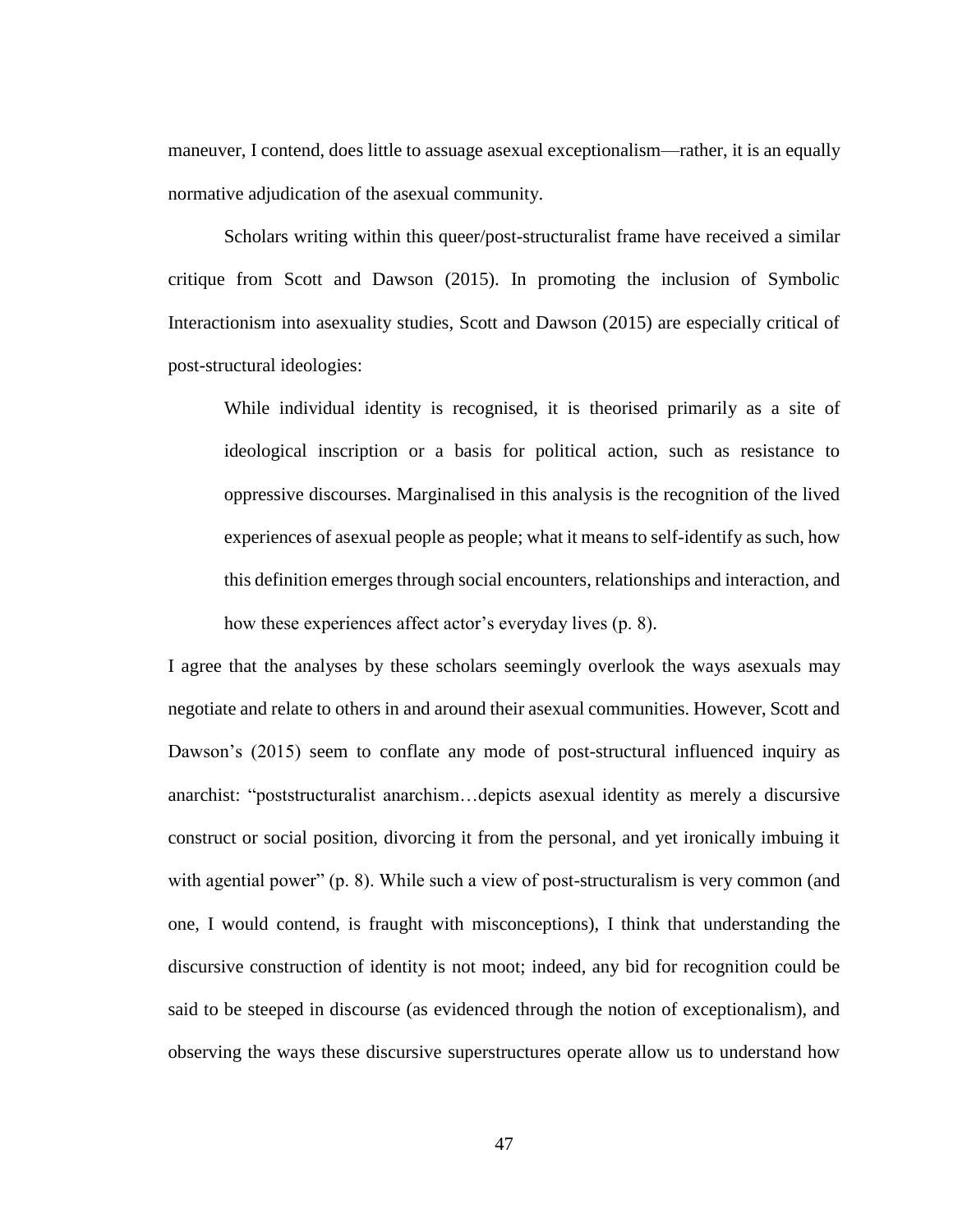asexuals are able to rhetorically iterate their identity in the first place. Therefore, I rely heavily on the theoretical conceptualizations of scholars such as Przybylo (2011), Gressgård (2013/2014), and Owen (2014) in their understanding of the discursive aspects of the asexual here-and-now. Where I differ comes in the implications from my analysis; rather than advocate for asexuality to be "done differently," I am advocating that we, as scholars, *read* asexuality differently, and in ways that account for those potentially lived experiences of asexuals while at the same acknowledging the cultural discourses with which asexual-identified individuals may (unknowingly *or* tactically) deploy. Indeed, my view is more in-line with Milks' (2014) observation that there is no …

…one catchall way to do sexual politics. As we know from decades of gender and sexuality studies and theory, politics does not inhere in sexual praxis….asexuality does no entail liberation, nor does it *not* entail liberation. That is not to say that the emergence of asexuality as an identity category and community does not warrant politicization; only that, while these kinds of politicizations have merit, we must be skeptical of any attempt to make asexuality—or sexuality—*do* this or that. As the asexual person may refuse the expectation to 'mature' into an assigned sexual futurity, so too may the asexual movement refuse the expectation to mature into a particular queer/feminist political futurity (p. 115)

Following Milks, then, I turn towards my analysis to discern asexual exceptionalism not as a way to label some asexual members as more "queer" than others; rather, my hope is to discern how certain narratives become possible under particular

48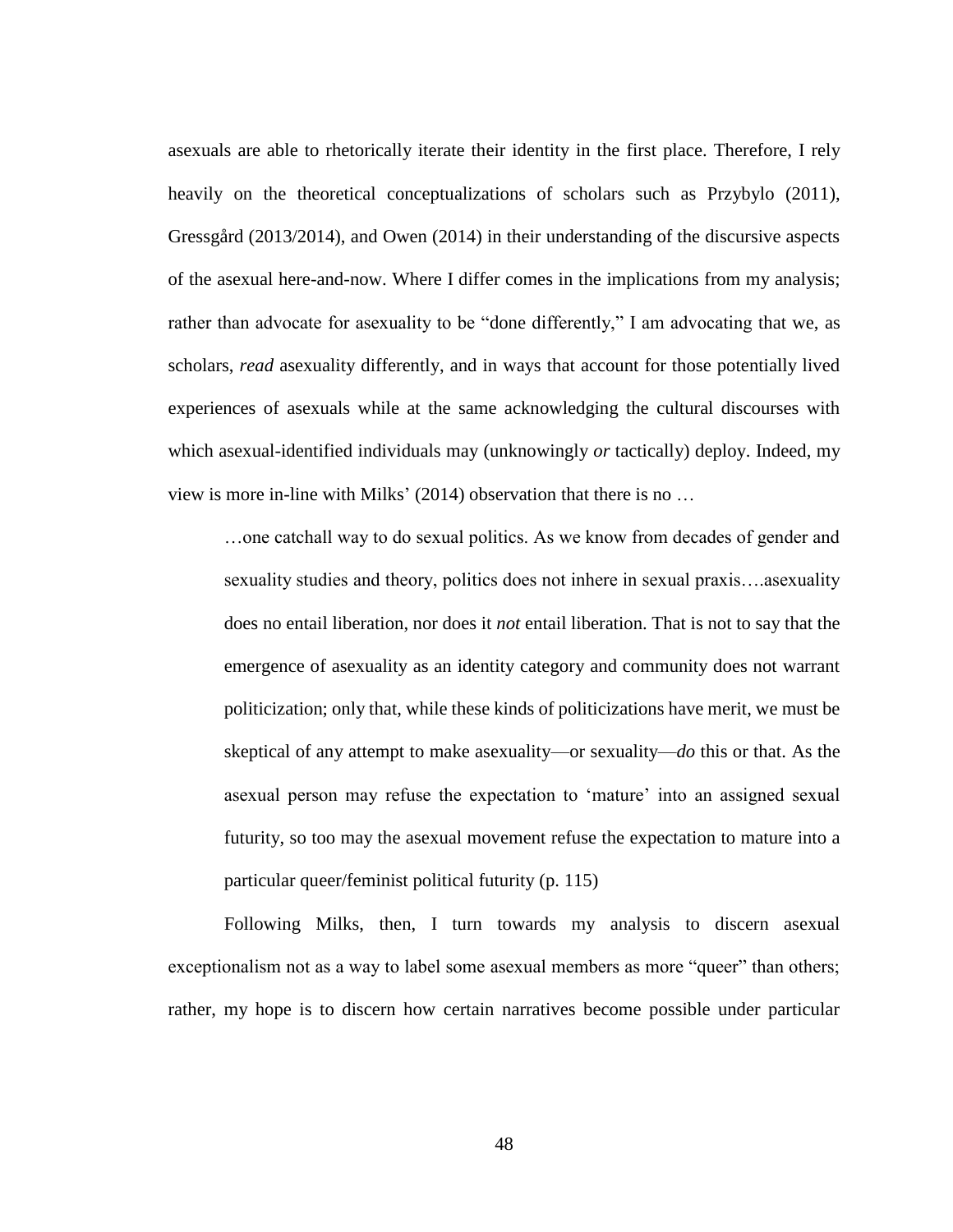cultural discourses, and what these narratives can tell us about the way we represent asexuality in the West.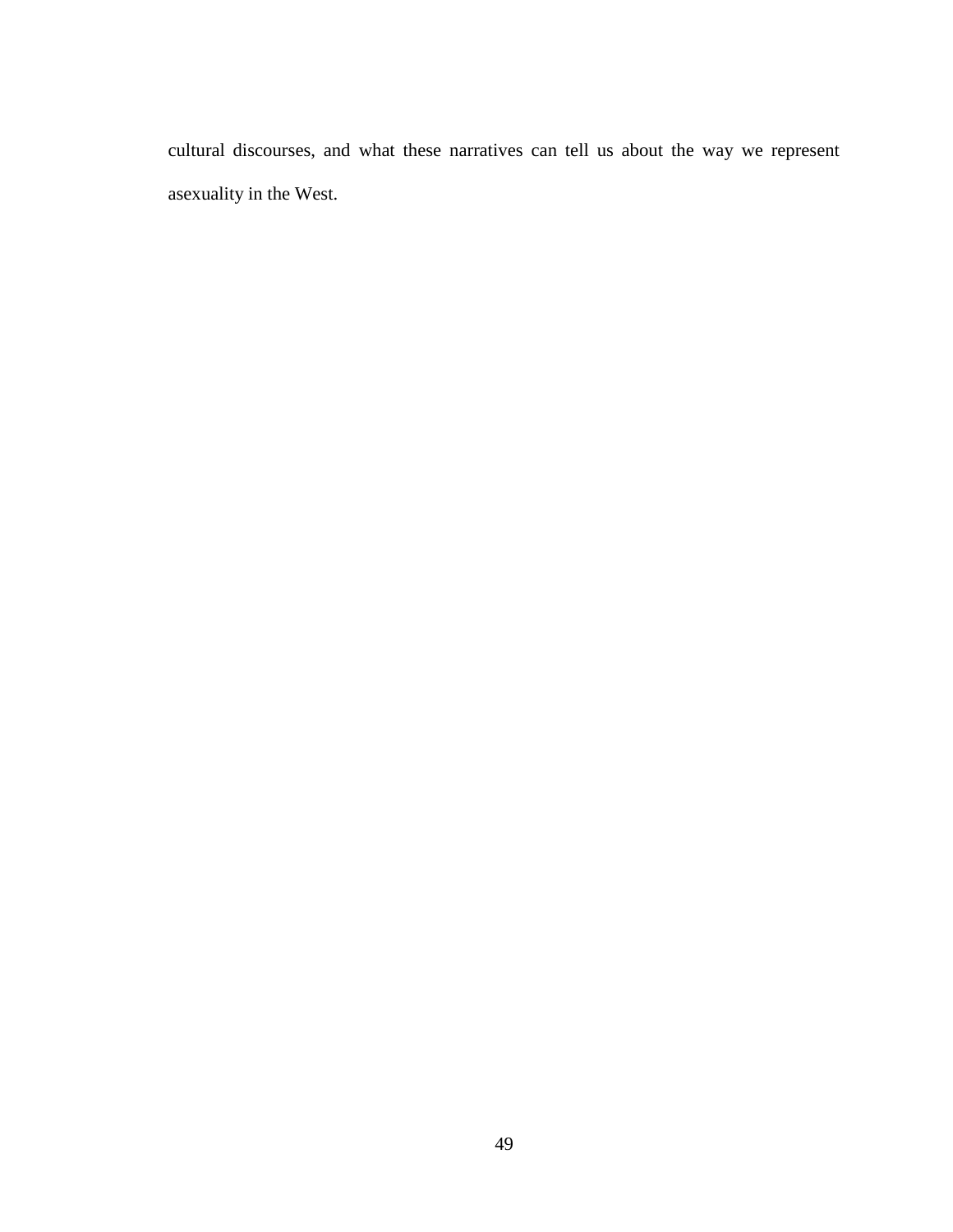#### **METHODS**

I began this study by first determining which texts would be the most effective in aiding me to answer my research questions. My choices for these texts were not terribly difficult. Up until now, much of the work regarding asexuality, representation, and rhetoric has analyzed AVEN or David Jay's television interviews, likely because these were, for some time, the most accessible texts available to scholars. In order to maintain a feasible archive, I decided to focus on texts that were written for a mainstream audience and that were accessible outside of AVEN. This led me to only a handful of materials, none of which have been closely read by scholars. I determined first to focus on Angela Tucker's (2011) documentary *(A)sexual*. I then opted to study Julie Sondra Decker's (2014) very recent monograph *The Invisible Orientation.* Both of these texts feature (and, in the case of Decker, were written by) well-known and visible asexual awareness activists. *(A)sexual*  focuses predominately on David Jay, while Julie Sondra Decker is a YouTube personality (her videos are featured under the moniker swankivy). In reading *The Invisible Orientation*, I also chose to comparatively examine some of Decker's (2008a-l) YouTube activism, specifically her first set of videos "The Asexuality Top 10," wherein Decker debunks the top ten myths she has heard about her asexuality. I did this in order to discern more about Decker's (2008a-l) use of personal narrative to establish her *ethos*.

These texts were also chosen due to their similar rhetorical aims: to educate the reader/viewer about the asexual community, and what one can do to be allies to asexualidentified individuals. All of these texts invoke narratives and personal examples in an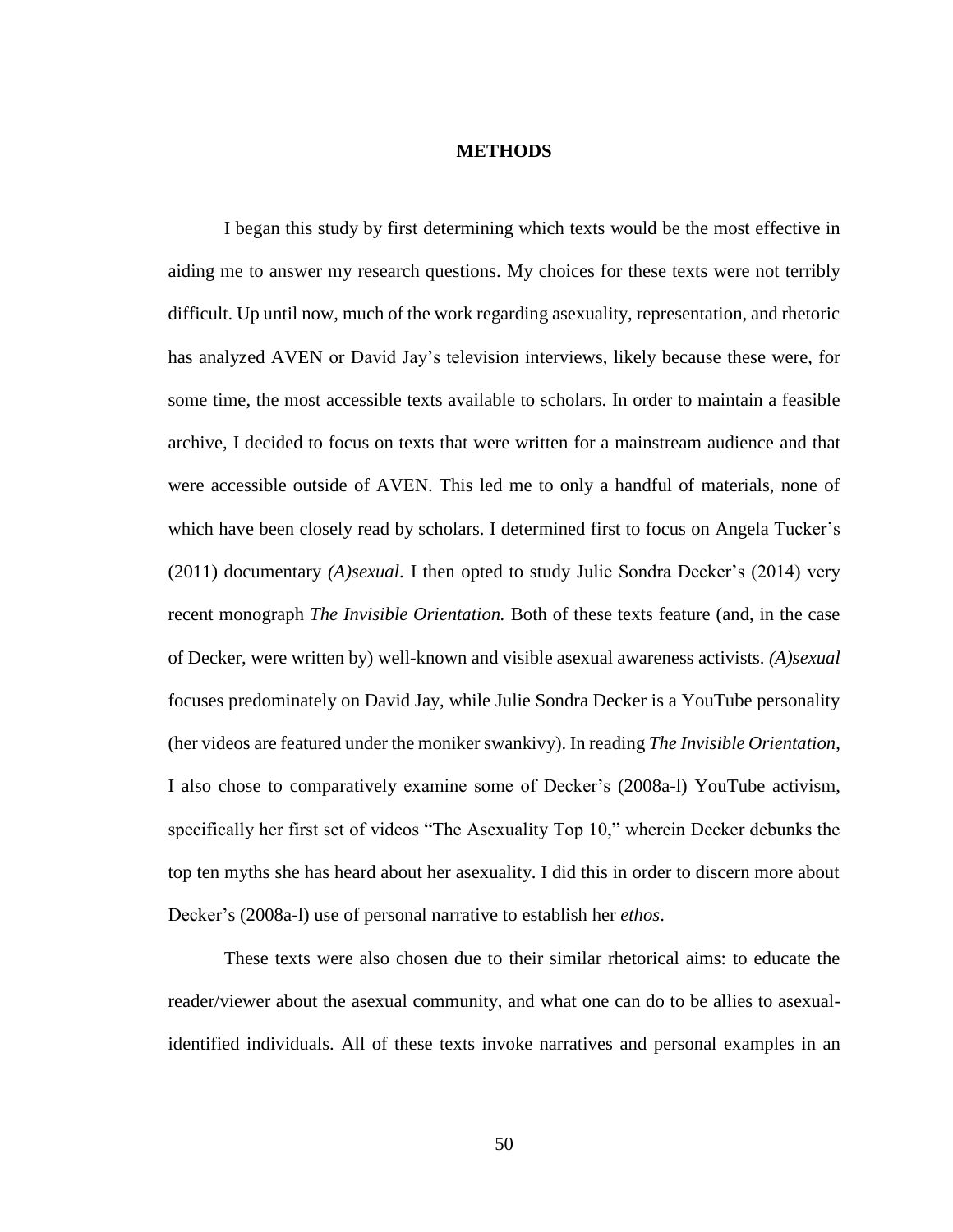attempt present their arguments, allowing me to examine the dissonances between the author's personal conception of themselves and what they perceive as expected of them. Such a state of negotiation, I conceptualized, would help determine areas within asexual awareness activism where the framing identity was indicative of precarity.

One could argue that these two texts might seem strange to choose in the context of vulnerability and precarity. After all, both activists maintain relatively privileged positions in regards to their intersectional identities (Jay is presumably cisgender, white, able-bodied, middle-class, conventionally attractive male; Decker is presumably cisgender, white, able-bodied, middle-class, conventionally attractive female). However, in choosing these texts in relation to my research questions, I wanted to find instances that were indicative of potentially exceptional discourses. If the rhetorical framing of these activists resonated with conceptualizations of vulnerability and precarity, then I wondered if these affective states were communicated through an exceptionalization of/by these activists as asexuals in order to bolster their *ethos*. Furthermore, it is of my belief that if exceptionalism was not deployed within these activists' narratives, then an understanding of vulnerability and precarity would still be important. Indeed, my focus on privileged asexual activists works alongside Butler's (2012) assertion of precarity as an ethical mode of political mobilization. For Butler (2012), since we are unable to choose with whom we cohabitate the Earth, then we ae obligated to "honor those obligations to preserve the lives of those we may not love, those we may never love, do not know, and did not choose" (p. 150). Ergo, the ability to assuage precarity for larger populations starts by rearranging our most proximal infrastructures to minimize it for all people; however, I would also add that this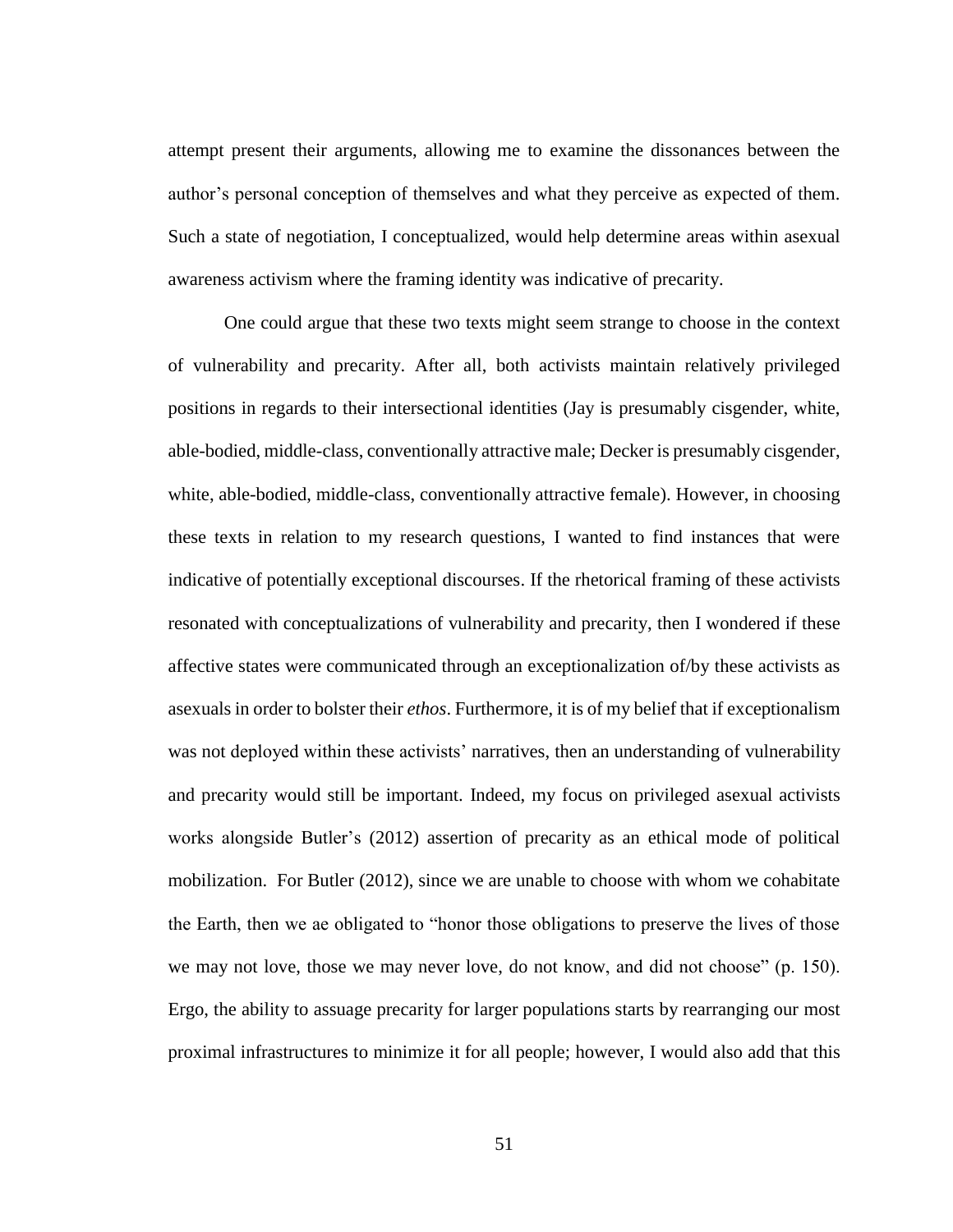requires we not assume that precarity has the same effects for everyone. Therefore, if these activists who maintain relatively privileged positions assert narratives that align with conceptualizations of vulnerability and precarity—and if these texts elucidated the structures that facilitated such perceived precarity—then discussing these texts will likely aid in understanding how other, less privileged identities may experience differential and/or exacerbated precarity.

In reading these texts, I opted to view my analysis as rhetorical. While "rhetorical" has a bevy of modern meanings, I am most interested in the ways in which various discourses allot for an individual's ability to make a particular point. This tradition is encapsulated by Karlyn K. Campbell's (2006) observation, in discussing the work of Richard Burke, of rhetorical analysis as examining what discourse does:

The critic's job was to explicate the ways that a rhetori construed the world in and through language, to interpret what kind of symbolic work that construal performed, and the ways it might invite others to see the world in similar terms. (n.p)

This perception of rhetoric is also encapsulated by Hesford's (2011) definition of the act of looking in relation to visual texts as a self-reflexive, "rhetorically mediated practice" (p. 57) practice. As she writes: "all modes of looking involve some level of interpretation or narration. Audiences draw on a host of historical associations, cultural narratives, structures of feeling, and rhetorical expectations in their engagements with images as texts and their contexts" (Hesford, 2011, p. 57). By bringing together queer conceptualizations of the discursive formations of identity alongside rhetoric, therefore, I am equally intrigued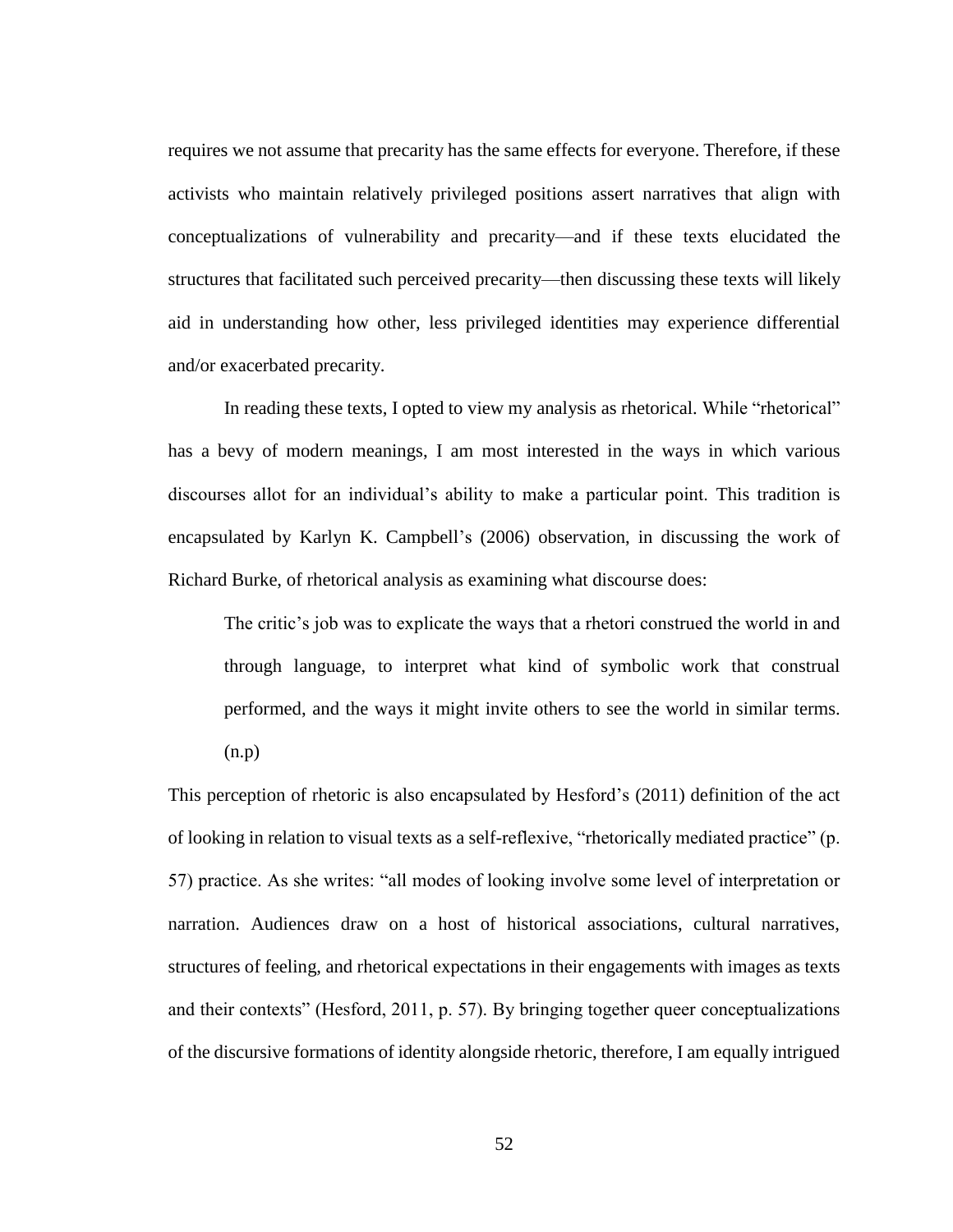not only by the persuasive appeals that each text is attempting to convey, but—in line with scholars such as Cerankowski (2014)--the discursive mechanisms that frame the ability for such arguments to be made effectively and affectively. In the case of *(A)sexual*, I am concerned with how Tucker (2011), as a filmmaker, works to construct a narrative from her non-fiction material to *rhetorically frame* her argument (and at what expense to other narratives/communities); for *The Invisible Orientation* and "The Asexuality Top Ten," I focused on the discursive elements that may inform Decker's (2008a-l, 2014) work, as well as the ways she establishes her *ethos* as an activist. A rhetorical approach seems most appropriate here because it allows us to conjecture upon what discourses create, exacerbate, or preclude precarity for the subjects within these texts. This is especially the case considering how precarity is framed as the discursive and actual conditions that maximizes one's social, cultural, and/or psychological vulnerability.

In addition to general rhetorical inquiry, I attended to each text using two reading strategies. Perhaps the most obvious within this work is my attempt to deploy how Wendy Hesford (2014) classifies *responsivity.* According to Hesford (2014), responsive reading works to situate the figure in question as an agent working within various discourses and contexts, taking into account strategic and tactical flexibility in the way they may advocate for their cause. While Hesford (2014) performs this kind of reading in relation to Malala, I find it is important to consider with these Western-based activists as well. In all of these texts, Tucker (2011) and Decker (2008a-l, 2014) are working to speak to a large, mainstream audience, many of whom likely do not understand the asexual community. As such, the presentation of their narratives or opinions may have simplified for the sake of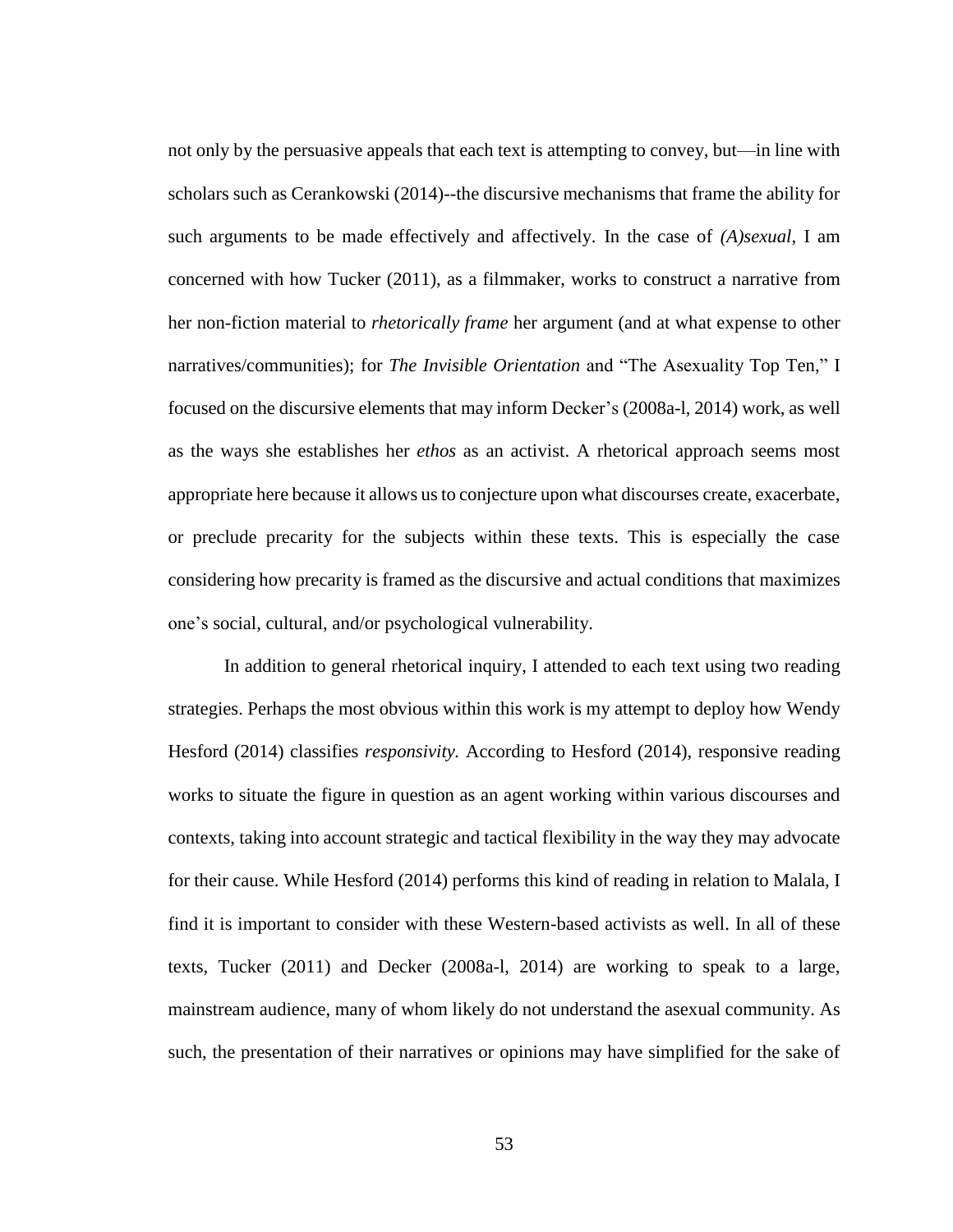accessibility, with the more dynamic aspects of their activism reserved for explicitly asexual spaces. Therefore, I situate both Tucker's (2011) depiction of David Jay and Decker's (2008a-l, 2014) work within the larger body of their writings and advocacy to discern what each of these major texts might *not* be able to tell us about the activists in question. In participating in this reading strategy, it should be made clear that I am not trying to determine what each of these activists *actually* believes. Rather, I am working to present them as complex and multifaceted social actors whose own discourse may complicate or reinforce the narratives they present in the works under consideration. Additionally, I was particularly attuned to the intertextual aspects of these texts. By intertextual, I am referring to a view of texts as always implicated within each other (as opposed to singular, autonomous events), a notion derived from the works of Mikhail Bakhtin and coined by Julia Kristeva (Alfaro, 1996). I use this strategy predominately to demonstrate the broader implications for Tucker (2011) and Decker's (2008a-l, 2014) work—how their representations of the community may translate in larger perceptions of asexuality as a concept and identity.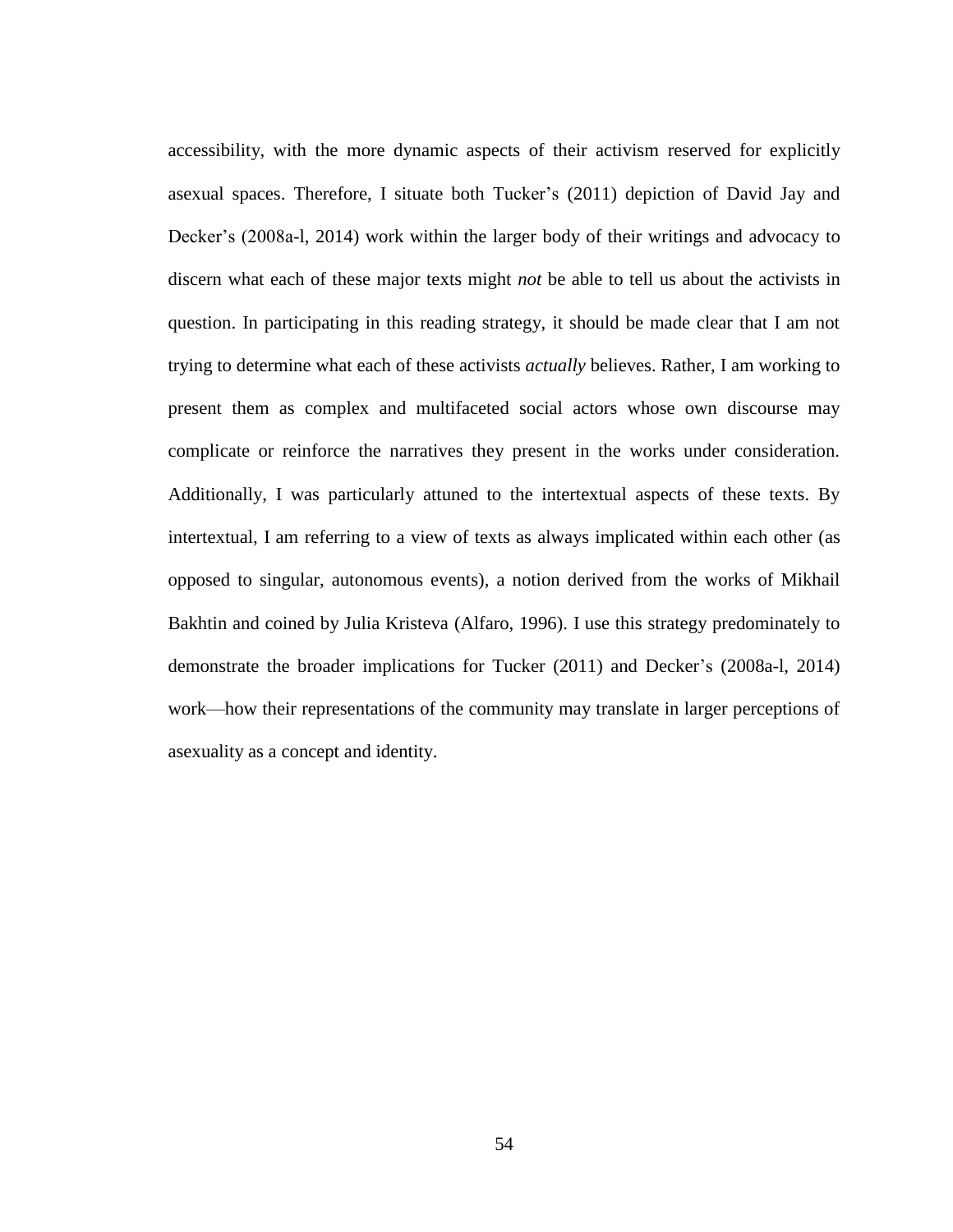## **CHAPTER 1: "NO ONE FORMS INTIMACY TOTALLY ON THEIR OWN TERMS:" PRECARITY AS FAILURE IN** *(A)SEXUAL* **(2011)**

It is near impossible to encounter a text about asexuality and not find David Jay's name; indeed, since founding AVEN in 2001, Jay has become associated with the coining of the term "asexual" as it applies to human sexual attraction. This has made him the subject of mainstream discussions of asexuality, including a bevy of television interviews, many of which have served as a focal point for analysis by queer and feminist scholars (Cerankowski, 2014; Kim, 2011; Owen, 2014; Przybylo, 2011). Ultimately, Jay has become the poster-boy for the asexual movement; but AVEN, social justice advocates have opined, may recapitulate many of the dominate discourses its users are trying to assuage. As one AVEN admin, Andrew, summarizes:

…there have been growing accusations of 'rape culture' on AVEN, claims that AVEN is hostile to anyone who isn't white, cisgender, romantic, neurotypical, etc. on account of AVEN failing to censor certain opinions. Other people criticize AVEN for having too much censorship. (Siggy, 2012)

Andrew's comments reveal fascinating antithetical observations amongst the asexual community: for instance, AVEN censors too much for some, while AVEN censors too little for others. This sort of tension runs rampant throughout the asexuality studies scholarship: as explored in the literature review, AVEN (and the activists associated with it) is either characterized as a pluralistic space exemplary of queer politics (Chasin, 2013; Chu, 2014; Hinderliter, 2014; Milks, 2014), or it is seen as a reactive perpetuator of normative discourse (Cerankowski, 2014; Gressgård, 2013/2014; Owen, 2014; Przybylo,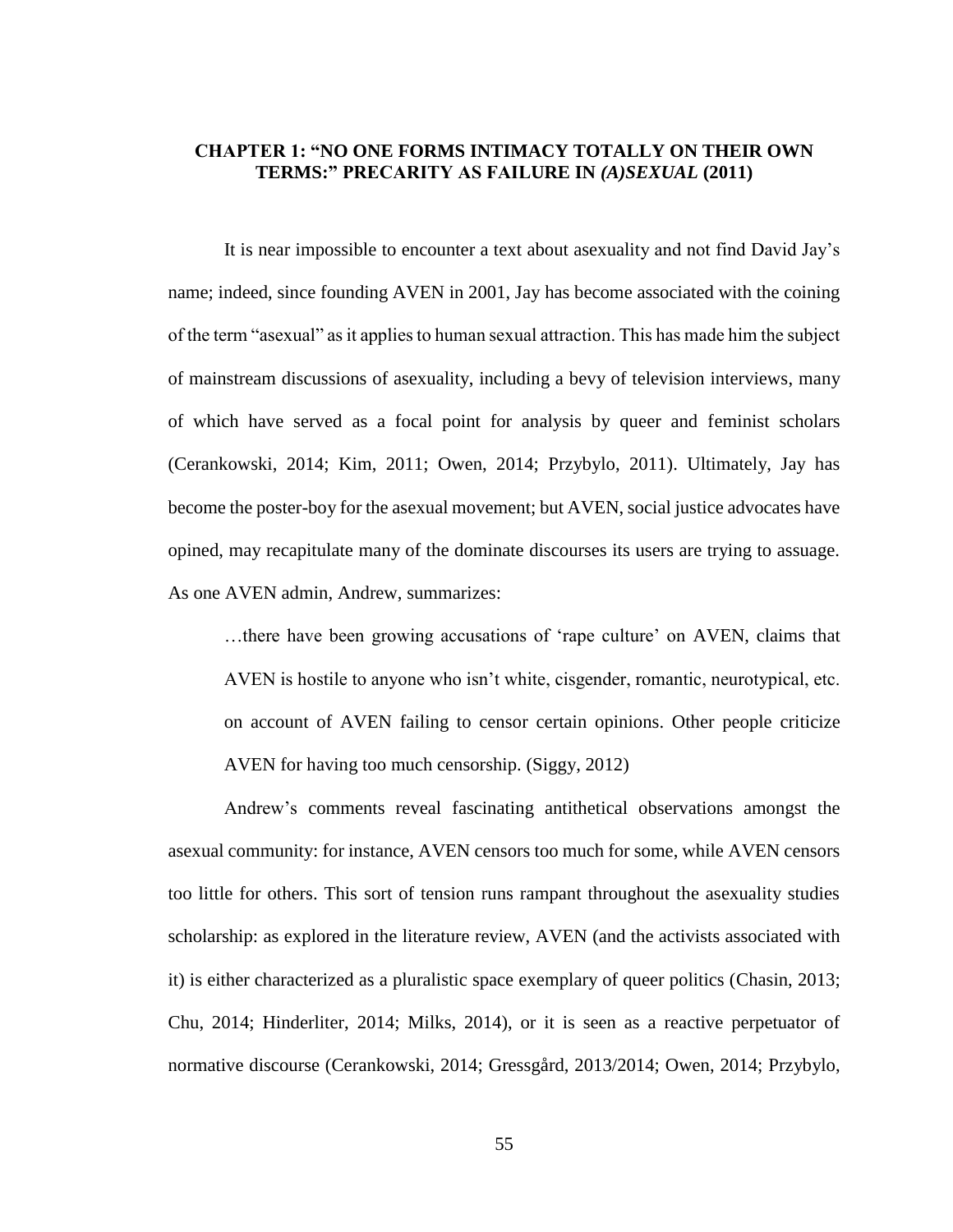2011). Considering the centrality of David Jay and AVEN in discourses around asexuality, then, alongside the polarizing opinions shared by both asexuality studies scholars and activists, an exploration of how AVEN and Jay are positioned within mainstream and scholarly discoursed—particularly as they relate to representation and queer politics—is critical and timely.

Since Jay's television interviews have been the subject of much scholarly inquiry, I wish to turn my attention here to an under discussed representation of Jay and AVEN in Angela Tucker's (2011) documentary *(A)sexual*. The documentary chronicles several asexual-identified individuals, but centrally David Jay, as they work to negotiate their identities. Scholars have explored the documentary in some detail: Cerankowski (2014) has analyzed the film's advertising materials and how they rhetorically spectacularize asexual individuals; others have invoked Tucker's (2011) interview with popular gay sex columnist, Dan Savage, to explore antagonistic opinions of asexuals from the LGBTQ community (Emens, 2014; Milks, 2014).

No published scholarship to date, however, has offered a close reading of the documentary. Such a gap is troubling for two reasons. First, a documentary is not a nonneutral depiction of the truth; rather, as filmmakers and scholars have expounded, the genre uses non-fiction footage and filmic techniques to artistically craft a rhetorical point (Hesford, 2011; Nichols, 2010; Small, 2012; Tascon, 2012; Winston, 2000, 2008). Thus, second, the use of interviews and materials from *(A)sexual* as evidentiary ignores its limits in telling "the truth." We must approach a documentary-as-text, therefore, not for its ability to confer facts; rather, we must examine it by how certain narratives become *rhetorically*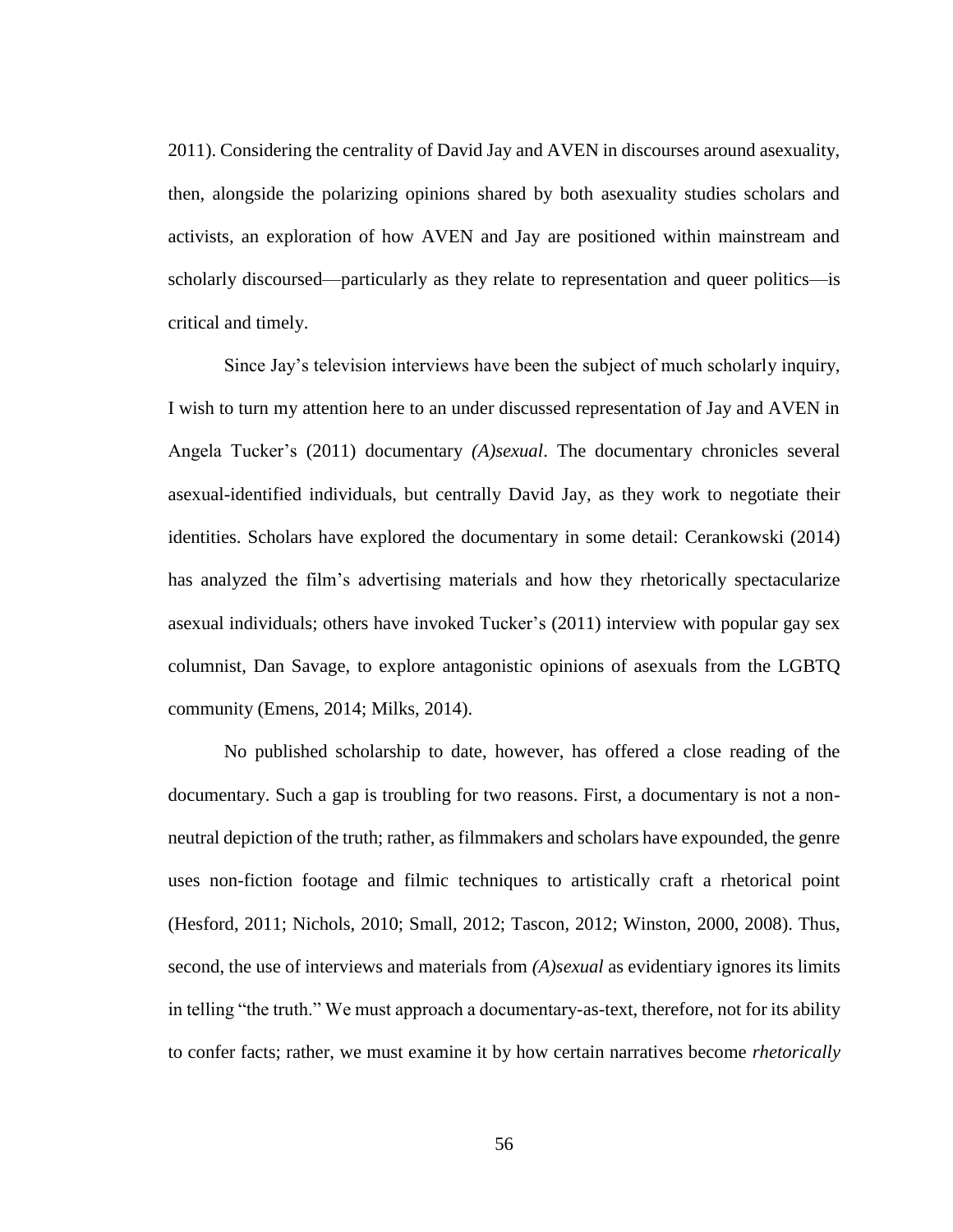*framed* by the filmmakers, often at the expense of redacting the complex realities of its subjects. Furthermore, we must ask in relation to this documentary: what are Tucker's (2011) rhetorical goals regarding the asexual community? How does she accomplish her intentions? And how might this documentary—which aims to educate and garner support for the community—allude to narratives of vulnerability and precarity to support its thesis?

In this chapter, I argue that Tucker (2011) positions Jay in ways we could see as precarious, and therefore vulnerable, by presenting him as one whose own vies for visibility and awareness paradoxically allow him to express his conceptions of intimacy, while at the same time foreclosing them. Jay's narrative initially works to demonstrate intimacy as performative, one that requires sex to be intelligible (Butler, 1990; Przybylo, 2011). Yet the film's conclusion—wherein Jay concedes that he may only be able to ascertain the kind of relationship he desires by having sex—positions Jay as demonstrative of the queerness of failure (Halberstam, 2011): Jay's own awareness discourses have ironically rendered him precarious, in that he is unable to succeed in "proving" that as exuality is a productive possibility. The film's conclusion, therefore, works to demonstrate the discursive limits of visibility politics akin to LGBTQ mainstream activism, and renders asexuality as incapable of being fully expressed under such a political rubric. I contend that while this rhetorical strategy is effective and rich, it can only be realized by framing Jay as exceptional, valorizing his position within the documentary as cisgender, white, middle-class, and ablebodied. Such a rhetorical maneuver, I contend, simplifies the complex history of Jay, asexuality, and AVEN, all the while reiterating asexual exceptionalism along the intersectional axes of race, gender, class, and ability.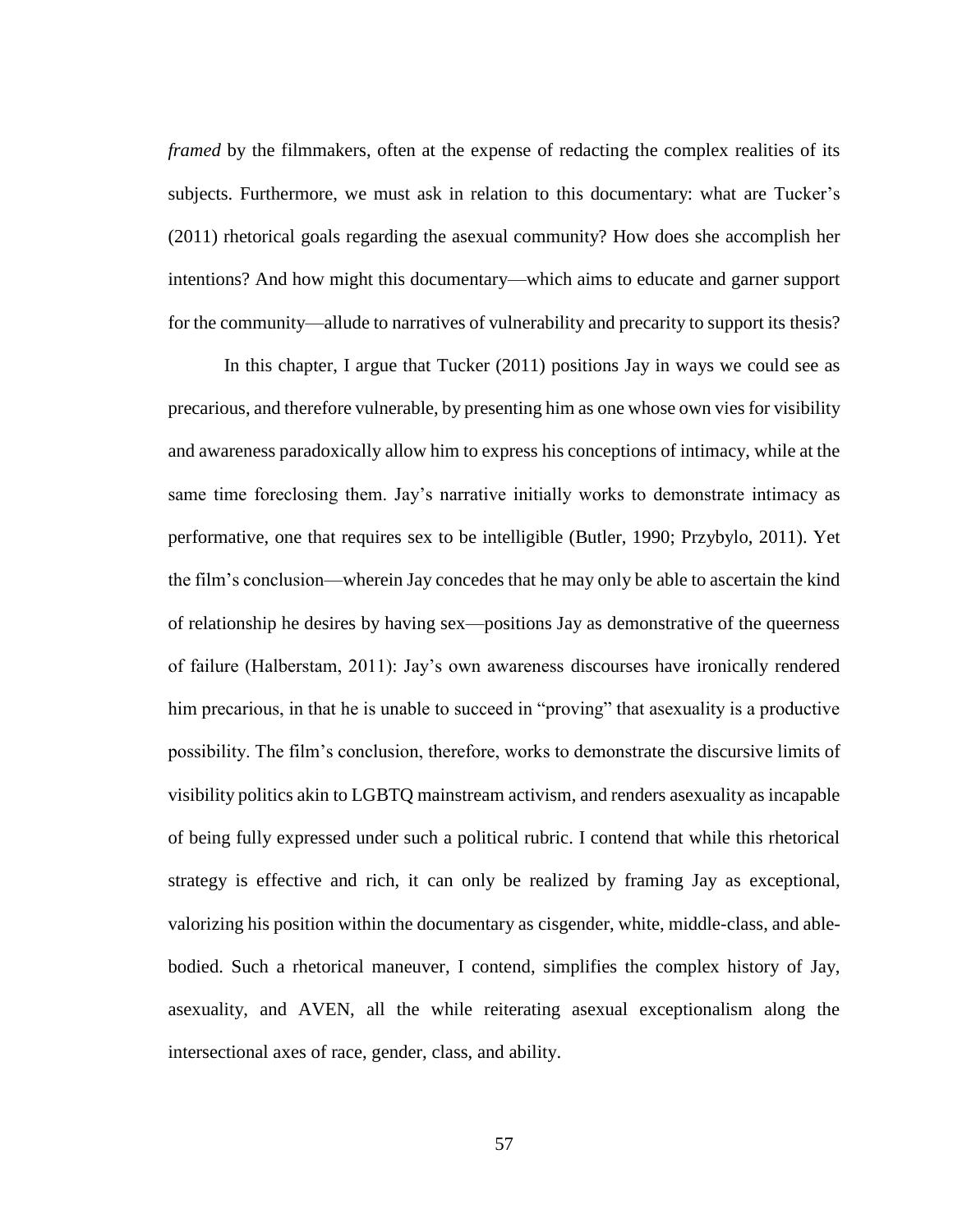I begin by outlining the narrative structure of *(A)sexual*. I then provide a close reading of Jay's narrative in the film, focusing on the areas that situate asexuality as performative. I then examine the documentary's climax through readings of Lauren Berlant's (2011) cruel optimism and Judith Halberstam's (2011) queer reading of the affective dimensions of failure. I subsequently examine how Tucker's (2011) resulting affective "appeal to failure" works by positioning Jay within the parameters of asexual exceptionalism, focusing on the narrative strains in the documentary that reveal racist, classist, ableist, and cissexist rhetoric. Throughout the latter portions of this chapter, I provide several points of context that work to position Jay as a more complex activist that have been minimized or omitted by Tucker's (2011) narrative framing of Jay's character. I conclude by considering the documentary as a pedagogical tool in exploring the nature of neoliberal narratives of progress, as well as genric conventions of the documentary film.

# "WHAT'S THERE TO TALK ABOUT?" ASEXUAL PRECARITY AND PERFORMATIVITY

*(A)sexual* investigates the lives of several asexual-identified individuals to explore the intricacies of the community. The first two-thirds of the film introduce the viewer to key concepts regarding asexuality, and follow a group of asexual individuals as they march in a San Francisco Pride parade. The latter part of the film follows the rise and fall of Jay's intimate relationships, culminating in his admission that he may need to engage in sexual activities in order to find his desired level of intimacy. Jay sits at the center of the narrative, though Tucker (2011) incorporates other asexual individuals, presumably to explore the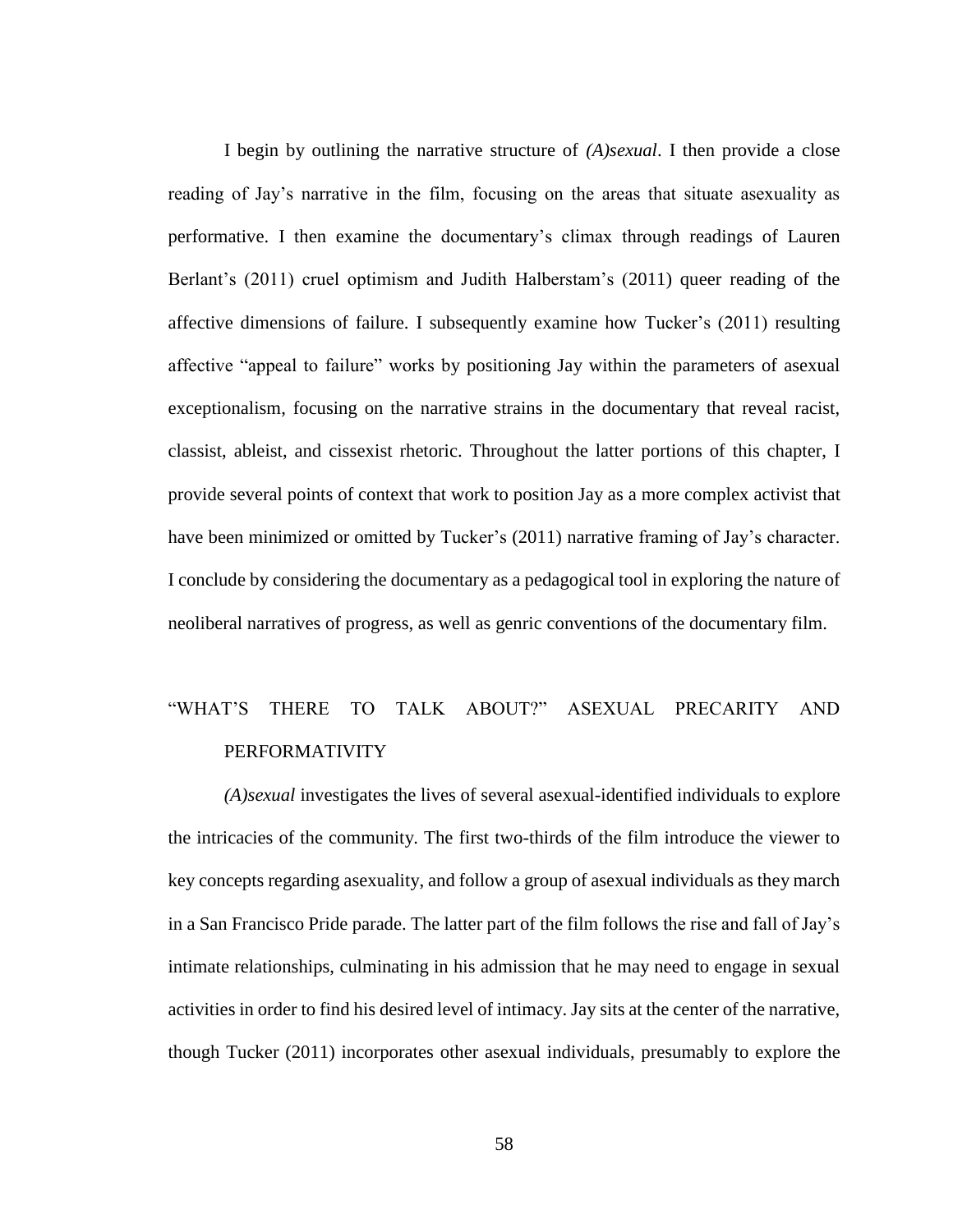community's heterogeneity. These include Julie Sondra Decker, here referred by her YouTube name "swankivy;" Barb, an older woman who has claimed asexuality after three decades of abstaining from sex; Elizabeth, an asexual on the Asperger's spectrum who is in a relationship with a man named Brian; Cole, an advocate for AVEN; and Antonia, an asexual based in New York City. Tucker (2011) also features several psychologists— Anthony Bogaert, Lori Brotto, and Cynthia Graham--who serve to legitimate asexuality as a healthy, functional sexual orientation. Interpolated throughout the film are the viewpoints of several asexual naysayers, demonstrating the discrimination the community faces. Most of this source material is garnered from Jay's pre-existing television interviews, but is also present in Jay's interactions at the pride parade, and an original interview with Dan Savage, who remains critical and skeptical of the asexual community when compared to the plight of LGBTQ populations.

Tucker's (2011) intended argument is not hard to discern when we consider the film's production history. As Cerankowski (2014) has noted, *(A)sexual* was produced by Arts Engine Inc., an independent media outlet that utilizes filmic and visual media to evoke discussions around social issues. Cerankowski also explains that the documentary was meant to serve as an educational tool, evidenced by its touring at film festivals, LGBTQ centers, and universities. This is also evident in Tucker's (n.d.) "Director's Statement" (as cited in Cerankowski, 2014): "*(A)sexual* is a window into a subculture that people know very little about, a subculture that is growing. Our film will use humor and popular culture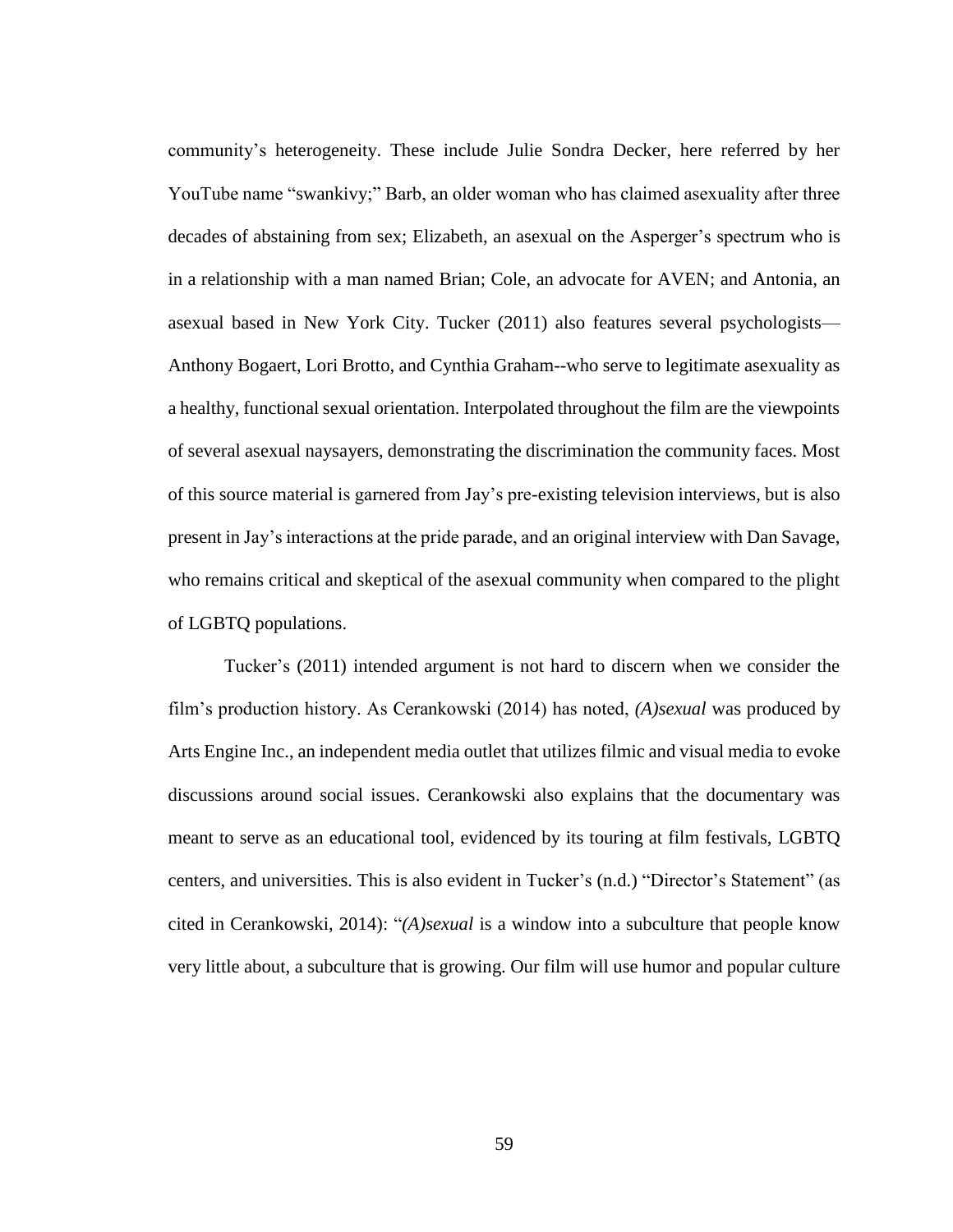to make this serious subject interesting and accessible" (p. 149-50) $^9$ . Thus, Tucker's (2011) documentary seeks to educate viewers in hopes of validating the community; the incorporation of various instances of asexual discrimination, therefore, attempt to serve this point. While the documentary is meant to be accessible to mainstream viewers, the manner in which Tucker (2011) exhibits discrimination towards the community is demonstrative of the early theories of Michel Foucault (1978) and Judith Butler (1990) both of which have been taken up by Ela Przybylo (2011) in theorizing "sexusociety." Upon briefly exploring these scholars' claims, we can begin to understand the rhetorical maneuvers that frame Tucker's main argument.

In his first volume to *The History of Sexuality,* Michel Foucault (1978/1990) speaks of the "repressive hypothesis:" a historical model wherein attempts by institutions to render sexual acts and desires as pathological and/or sinful inadvertently created discourse surrounding sexuality by advocating for confession. Foucault (1978/1990) characterizes these confessions as "…the nearly infinite task of telling—telling oneself and another, as often as possible, everything that might concern the interplay of innumerable pleasures…" (p. 20). Thus, normative institutions' attempts to denounce and silence those who did not conform to their ideologies led to discursive resistance. Specifically, non-normative individuals were required to find alternative methods to refute the institutions that devalued their existence, resulting in a reverse discourse; for instance, in the case of

 $\overline{a}$ 

<sup>9</sup> At the time of my thesis writing, Arts Engine Inc's mission statement and Tucker's director's statement, both cited by Cerankowski (2014), appear have become defunct or difficult to access. I am therefore relying upon Cerankowski's account of these materials here.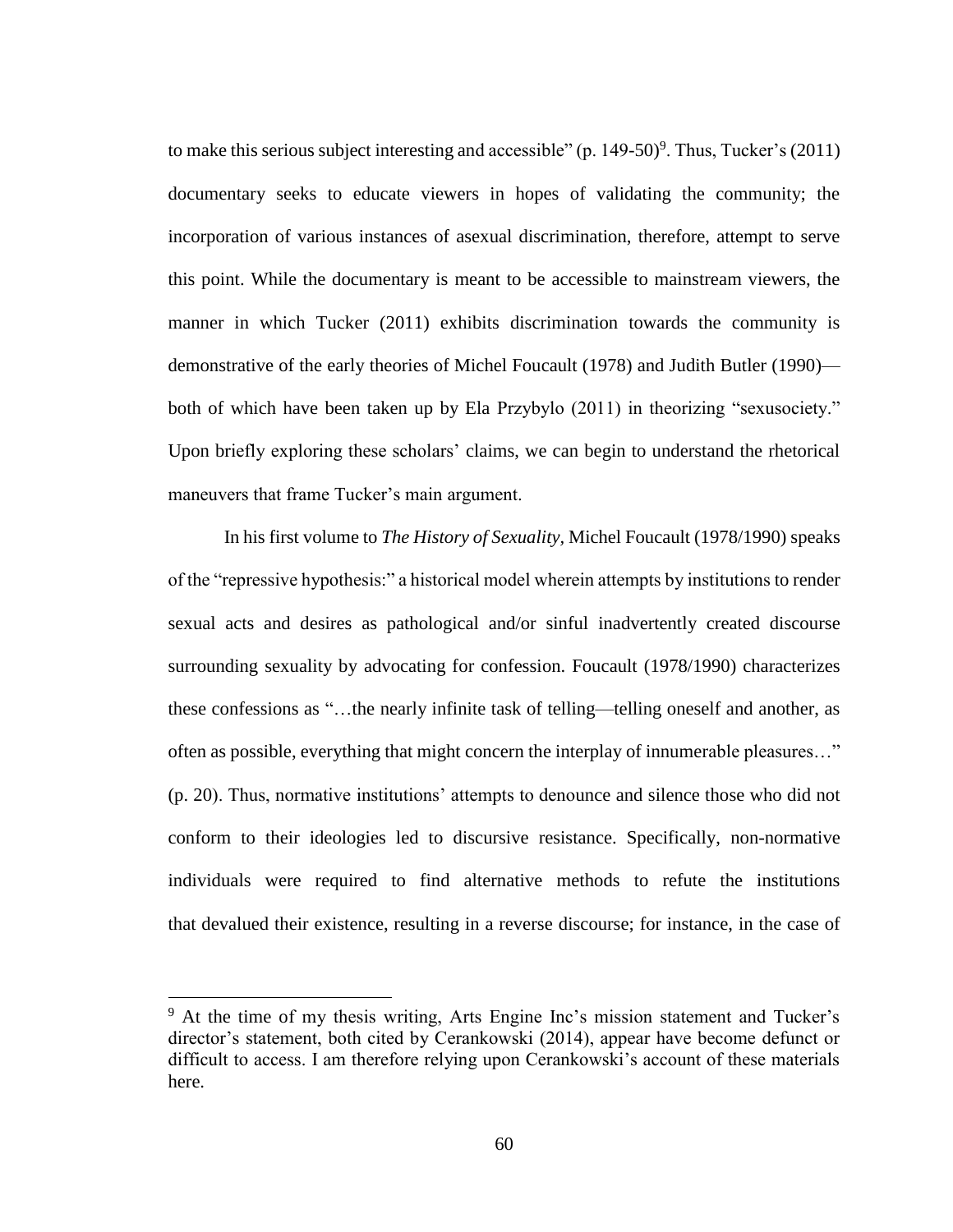homosexuality, it "...began to speak on its own behalf, to demand that its legitimacy or 'naturality' be acknowledged, often in the same vocabulary, using the same categories by which it was medically disqualified" (Foucault, 1978/1990, p. 101).

Though Foucault's (1978/1990) theories explicate discursive formations of identity, Judith Butler's (1990) landmark work *Gender Trouble* attempts to explore the function of gender and identity labels within society. This is especially the case in Butler's (1990) initial formulation of gender as performative—distinct from "gender as performance"—wherein reiterated cultural acts on the basis of compulsorily assumed heterosexual desire have congealed over time into a fictitious reality; as a result, one's perception of their gender is never pre-discursive, nor can it ever be situated outside of the pre-established norms (i.e. if one does not identify as either male or female, they must first know the definition of male or female). Any variation of gender that does not coincide with dominate paradigms, however, is rendered culturally unintelligible, thus opening up a space to explain the oppressive mechanisms of culturally performative apparatuses, while simultaneously revealing (or subverting) their own instability.

Both Foucault (1978) and Butler's (1990) theorizations of the discursive constructions of gender and sexuality serve as the basis for Przybylo's (2011) construction of sexusociety. For Przybylo (2011), sexusociety is an inescapable performative social apparatus, in that "individual actors must mimic each others' actions, not *en masse* but more as a telephone game enacted in a web, so that there is always slight variations of repetition, amounting to the *impression* of a coherent body politic" (p. 447). As a result of this repetition from various actors, certain sexual deeds become hierarchized as more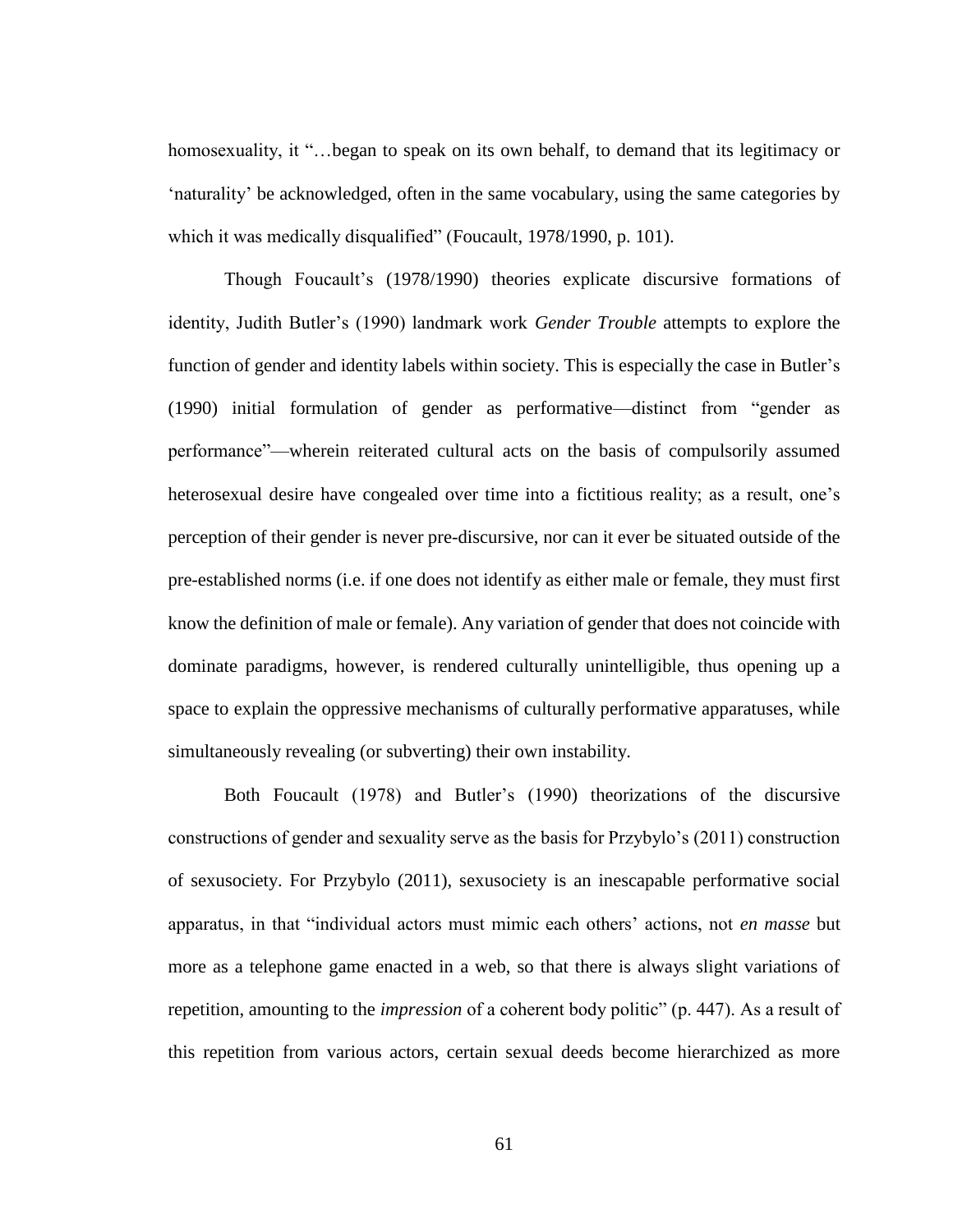desirable and privileged in sexusociety, with asexuality constituting a less privileged position. Przybylo (2011) proceeds to conceptualize the effectiveness of asexual rhetoric in relation to David Jay's interview on *The View.* This particular interview has been a common site of analysis for queer and feminist scholars, as Jay is subjects to an array of personal questions that work to debunk his asexuality. For Przybylo (2011), the interview follows Foucault's (1978) logic of sexuality as being borne of confessions; Jay is forced to "confess" his orientation while the interviewers simultaneously attempt to discredit him. As Przybylo (2011) writes, "like in Foucault's articulations of the confession, Behar (along with the other hosts) entreats Jay to *tell everything,* and functions as the interpreter and decipherer of Jay's 'inner' (a)sexual truths" (p. 450).

While Tucker (2011) may not explicitly draw upon these theorizations of gender and sexuality, it is telling that her selection of interviews articulate this web of theories posited by these scholars<sup>10</sup>. This is perhaps most evident in the selections from *The View* present in the film. The first instance it is referenced comes after Jay explains the definition of asexuality, in which the hosts reply:

Behar: And is it a problem?

Jay: No

 $\overline{a}$ 

<sup>10</sup> Cerankowski (2014) additionally comments on Jay's appearance on the *The View* as indicative of Foucault's (1978/1990) confessional aspect of the repressive hypothesis. Her work is meant to demonstrate how Jay becomes spectacularized, insofar as "…asexuals are made sexually visible because they have heretofore been unimaginable" (Cerankowski, 2014, p. 144). Thus, while Cerankowski explicitly alludes to Przybylo (2011), it is more so to support her larger argument, while I am here focusing on the interview's inclusion in the documentary. As such, I have deferred from often a larger discussion of Cerankowski's argument here, but do consider her formulations of asexual spectacularization in relation to performativity an important complement to my reading of Tucker's (2011) documentary.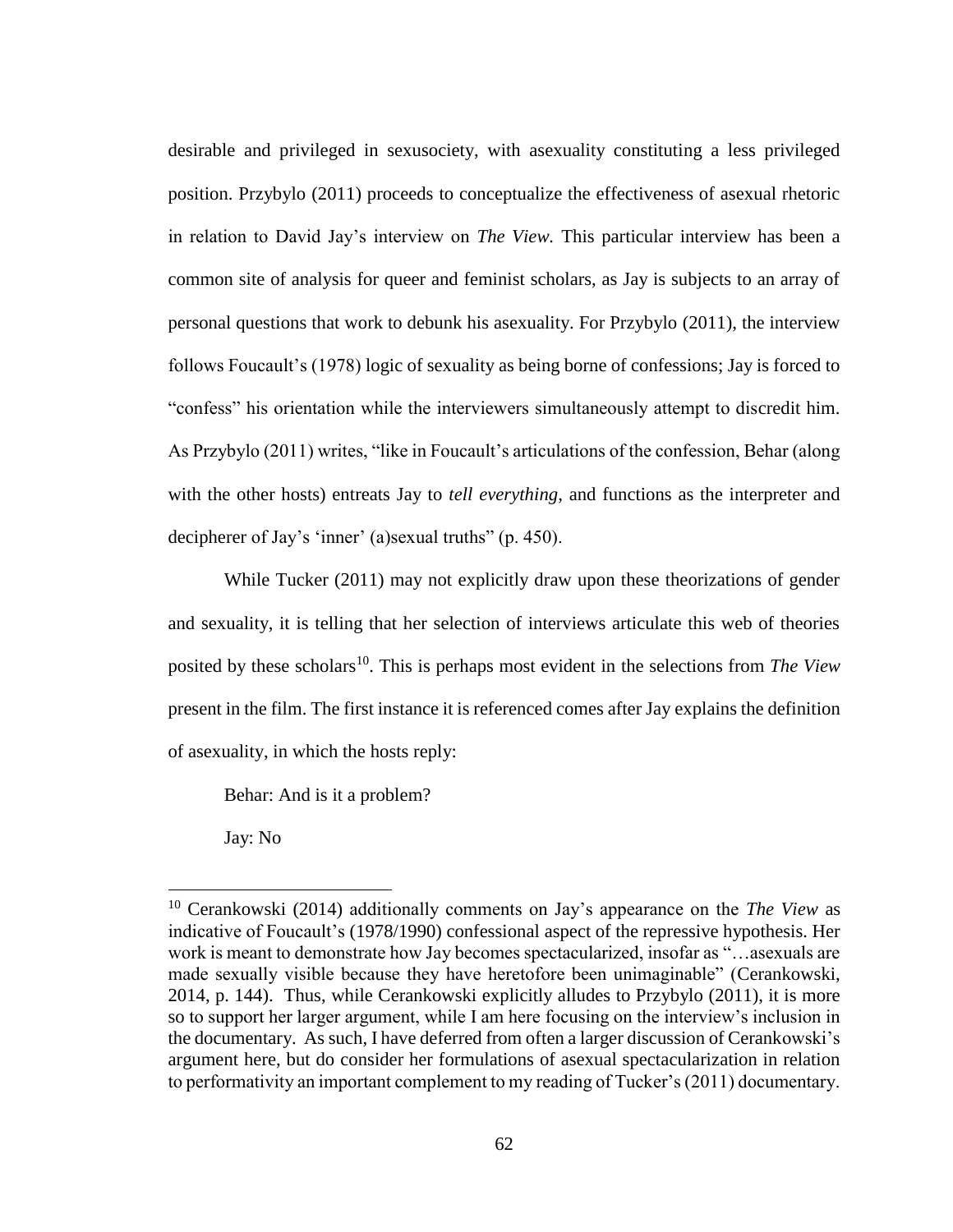Behar: So then why do you need to organize?

Jay: I mean, there's a lot of things that aren't a problem that you need to organize around. We need to organize, well, partially, because it isn't being talked about. Because…

Other host: I mean, you're not having sex. What's there to talk about?<sup>11</sup>

(Tucker, 2011)

Behar continues with this line of questioning. In a segment that Przybylo (2011) also discusses, Behar expounds:

Behar: But maybe it's repressed sexuality rather than, you know, that you're just like a normal guy walking around. Maybe it's repressed because you don't want to face what (the) sexuality might look like. Could that be it? Lie down. Just lie down. (Tucker, 2011)

The final clips come after the hosts ask Jay if he personally masturbates:

Behar: But you didn't answer the question, do *you* like to have sex with yourself? Jay: Oh, me personally? I tried it. I mean, it was alright.

Behar: It's not all that? (Tucker, 2011)

 $\overline{a}$ 

All of these clips resonate with Przybylo's (2011) overall analysis of *The View* interview as a set of confessions: "it is obvious throughout that Behar, as the excavator of truth, is skeptical towards Jay's claims of asexuality, that she is intent of exposing him as a fraud, an 'asexual imposter' through whatever means are within her reach…" (p. 450).

 $11$  Due to the way this interview was shot, it is hard to discern here which of the hosts says this line.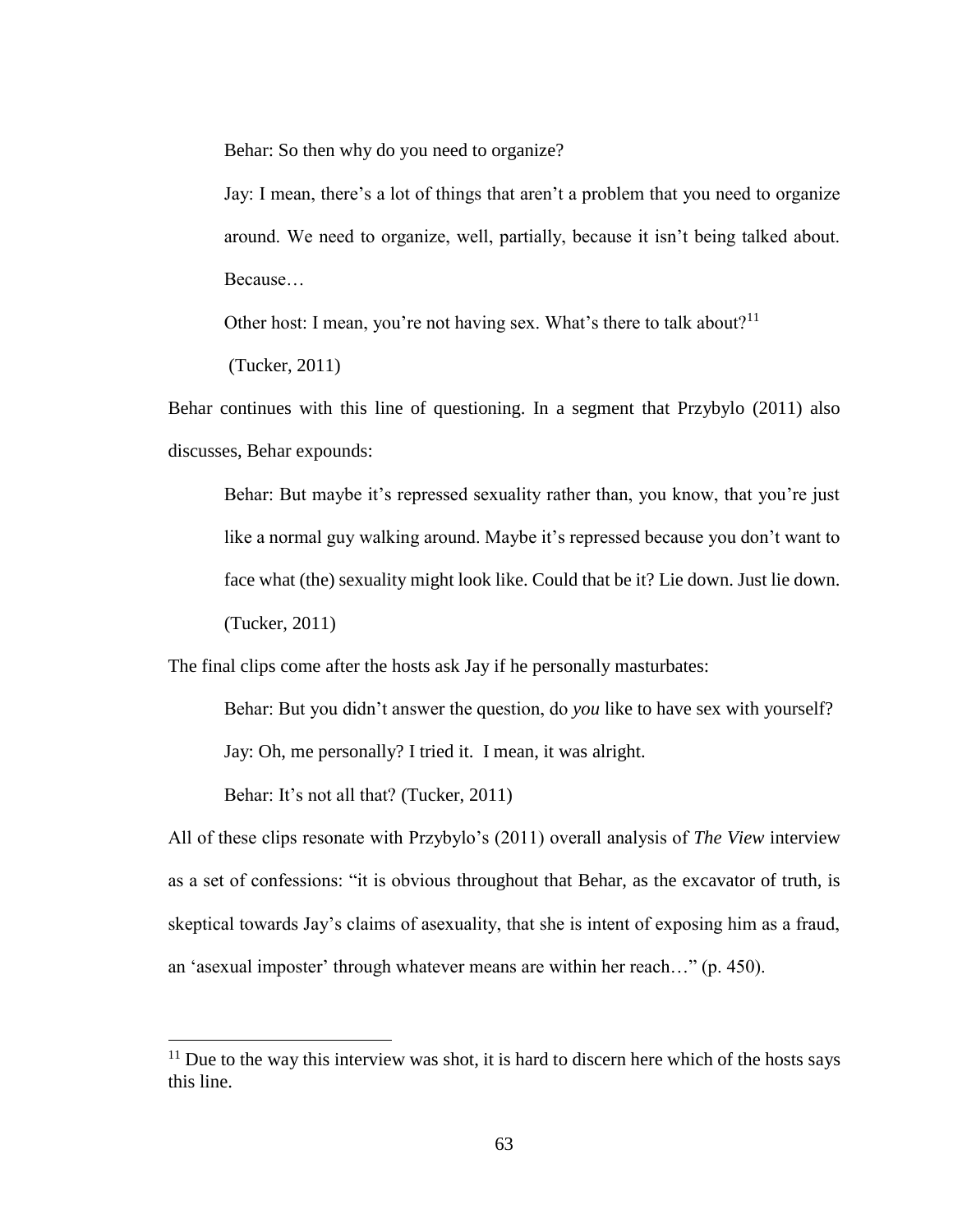Many of the other interview segments included throughout Tucker's (2011) documentary follow the same Foucaultian (1978) confessional theme and their resulting links to Butler's (1990) performativity and, thus, Przybylo's (2011) sexusociety. In Tucker's selection from *Tucker*, host Tucker Carlson also asks questions to seemingly provoke a "confession" from Jay:

Carlson: Why don't you just try it once, and then you'll know, for certain, whether you'll like it or not?

Jay: How many times do I have to try it before I actually say that…

Carlson: (interrupting) Oh, c'mon, it's like goat cheese! You know, when you're little, you think "I'd never eat goat cheese, it comes from a goat. I didn't even know they had milk!" And then you try it, and it's sort of intriguing, and after three or four goat cheese experiences, you know, you like goat cheese.

Jay: I mean, honestly, did you have to try sex in order to realize that it something you wanted to do? I mean, do most fifteen year old boys…

Carlson: I mean, it wasn't a hard sell in my case, but on the principal that everything is worth trying at least once… (Tucker, 2011)

Here, not only does Carlson work to enact a confession from Jay, but also to debunk Jay's *ethos*. Throughout the clip, Carlson does not let Jay get a word in edgewise, and also infantilizes him through an analogy comparing Jay to a child with an underdeveloped palate for goat cheese. This minimizes Jay's credibility by rendering him too inexperienced to claim that he is, truly, asexual.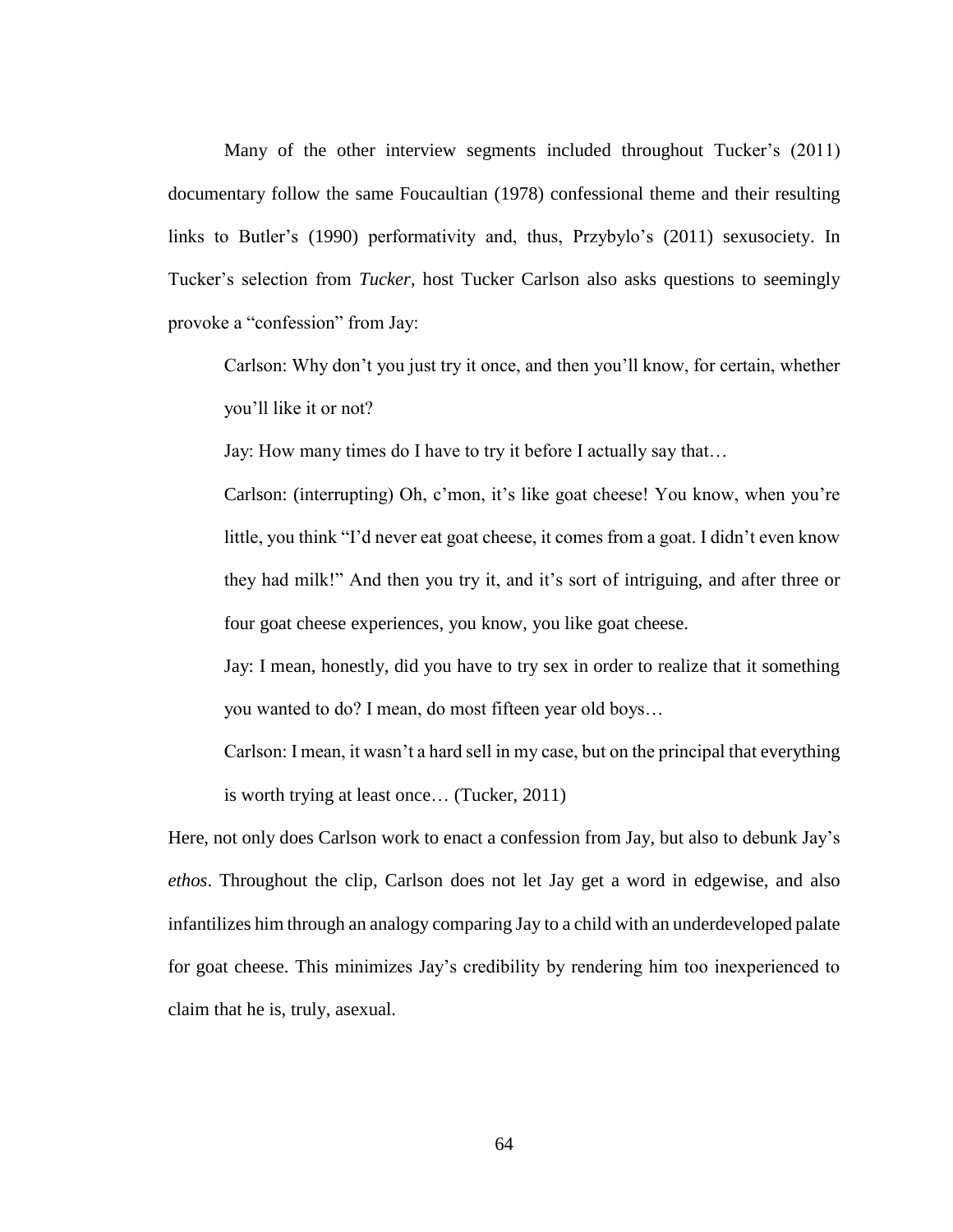Finally, in a clip from *The Montel Williams* show, the titular host asks Jay and his cohorts whether or not their asexuality is a result of an undiagnosed disability:

Williams: What if you are a child born with Asperger's syndrome, and don't know that: you live you're entire life—now you're 60 years old—and think "the place that I belong is with you guys? (Tucker, 2011)

Again, Tucker (2011) includes a clip of media where Jay's asexuality is challenged as unreal or unintelligible, positioning Williams as an authoritative voice seeking a confession from Jay and his peers, while all the while working to discredit.

While Tucker's (2011) goal may not have been to present Jay's experience as coinciding with scholarly conceptualizations of identity, the fact that the interview segments appear like confessional interrogations resonate with Foucault (1978), Butler (1990) and Przybylo's (2011) notions of asexuality as discursively mediated and controlled. Tucker's (2011) documentary therefore represents asexuality as "unintelligible" in the performative web of sexusociety. In this sense, Tucker presents asexuality as discriminated in the sense that it is seen as abnormal, insofar as it is expected that one should be enticed by sexual acts.

This is articulated most clearly in Dan Savage's interview, where he classifies asexuality as "hysterical" when considering the sex positive liberation movement. Savage articulates that one should not feel obligated to have sex, but finds the formation of a community surrounding the issue unnecessary. Furthermore, Savage sets an impressive precedent for who "counts" as asexual when he says "I set the bar pretty high for asexuality: I think if you're beating off, you're probably not asexual." Savage is also adamant in the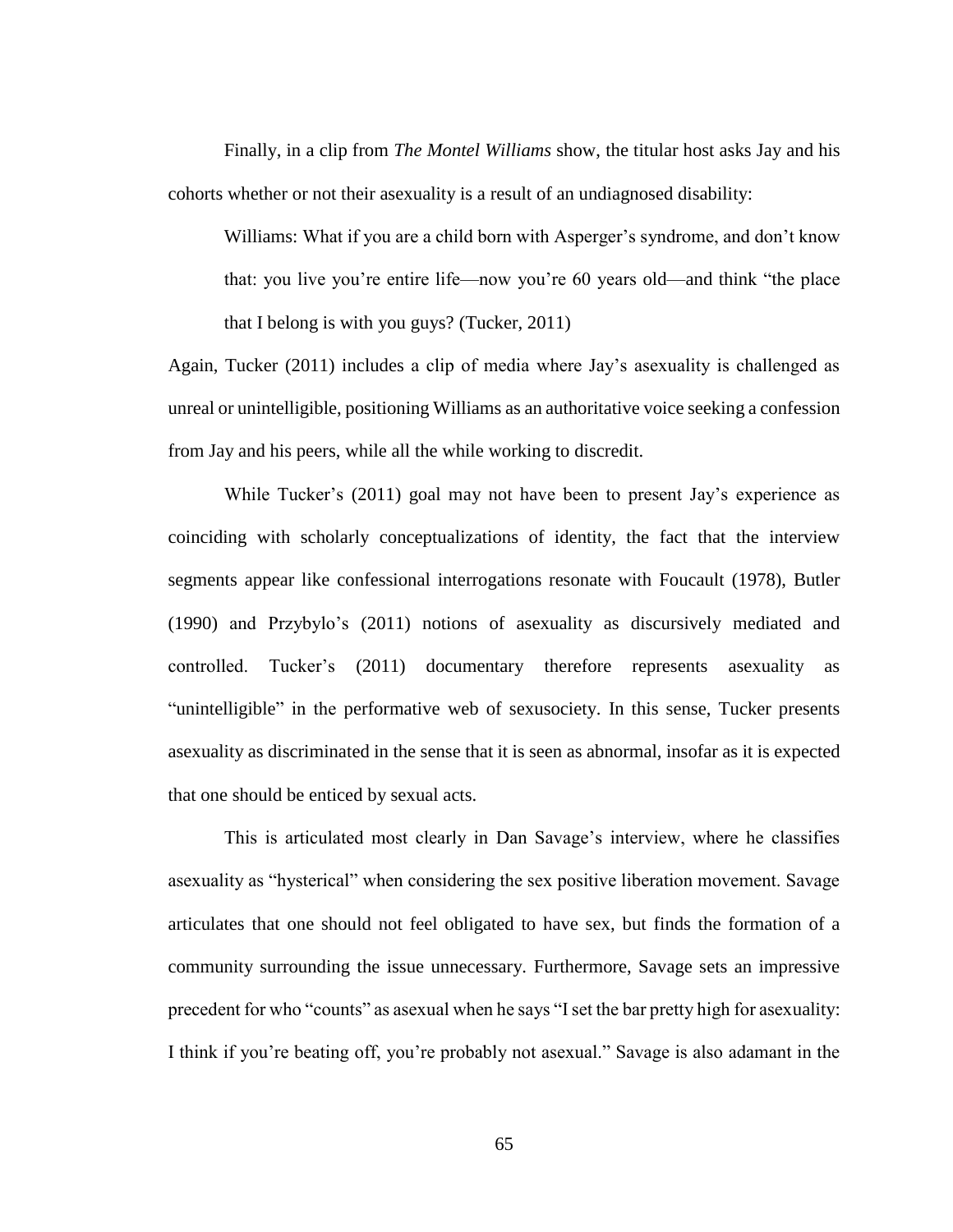documentary that it is unethical and morally irresponsible, in his opinion, for an asexual person to date an allosexual: "people who are asexual and want an intimate, perhaps quasiromantic relationships, that doesn't involve sex should date *each other*." In both instances, Savage is depicted as trying to establish which relationships are appropriate within the current discourse of sexuality and gender, which resonates with Butler's (1990) notion of gender and sexuality as performative: within the dominate framework, certain forms of desire and sexuality—in this case, following Przybylo (2011), asexuality—become seen as "unintelligible."

Tucker's (2011) documentary, therefore, can be seen as situating asexuality as precarious through aligning it within the theoretical frameworks of performativity. The connection to precarity becomes clear when we consider the following quote from Butler (2009) extending gender performativity within the context of precarity:

The desire for recognition can never be fulfilled—yes, that is true. But to be a subject at all requires first complying with certain norms that govern recognition that make a person recognizable. And so, non-compliance calls into question the viability of one's life, the ontological conditions of one's persistence. We think of subjects as the kind of beings who ask for recognition in the law or in political life; but perhaps the more important issue is how the terms of recognition—and here we can include a number of gender and sexual norms—condition in advance who will count as a subject, and who will not (p. iv).

Here, Butler (2009) proceeds to utilize her final allusion to the advanced condition that allow certain subjects to "count" as the catalyst between precarity to performativity.

66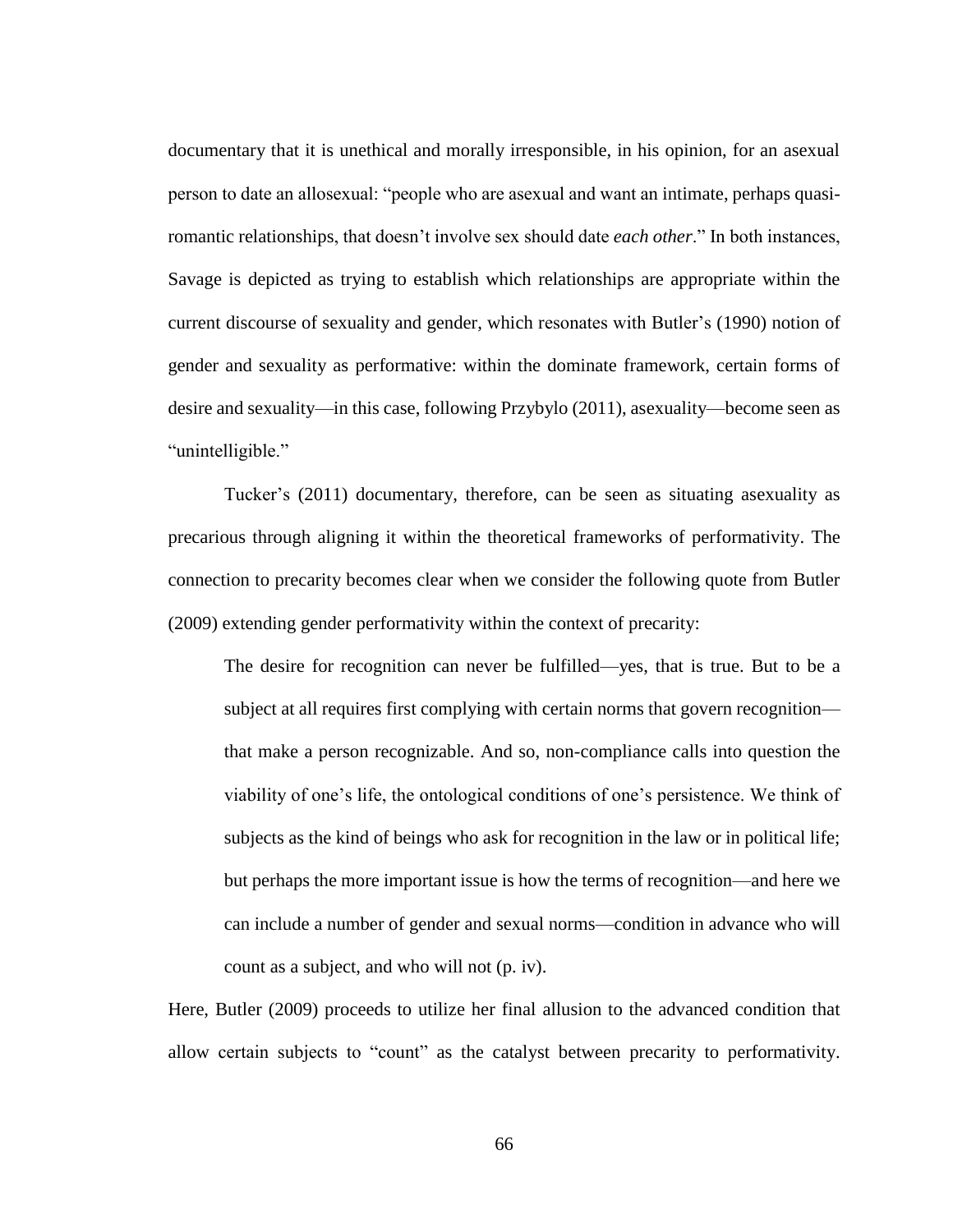Tucker's (2011) framing of the community within this context of performativity thus implicitly advocates for the view of asexuality as socially precarious; only by enacting this identity within the pre-established norms and producing a reverse discourse can Jay become "recognizable" to the interviewers. The constant reiteration of these performative instances throughout the documentary, moreover, signal to the viewer that Jay's plight is predominately situated on oppressive discourses within dominate paradigms. Thus, for the majority of the film, Tucker (2011) invites the viewer to initiate a change in the discourse that makes Jay and other asexuals lives intelligible.

### DAVID JAY, INTIMACY, AND VULNERABILITY

While the earlier scenes in the documentary allude to asexuality as precarious visà-vis performativity, it is the documentary's conclusion that demonstrate the effects upon Jay—namely, an increased sense of vulnerability in regards to intimacy. In the latter portions of the film, we are introduced to Jay's web of intimate partners. Jay characterizes the nature of his relationship within a polyamorous framework: he treats each of his friends in the same way he would treat a romantic partner, and thus has come to love each of them for the various roles they fulfill in his life. Some of the members of Jay's web of intimate partnerships also express a deep sense of love and community for him, with some indicating they want him to help raise their children. Others semi-humorously implore that they wish for Jay to marry them. Ultimately, Jay's friends provide the same level of intimate connection that others perceive as solely attainable in a monogamous sexual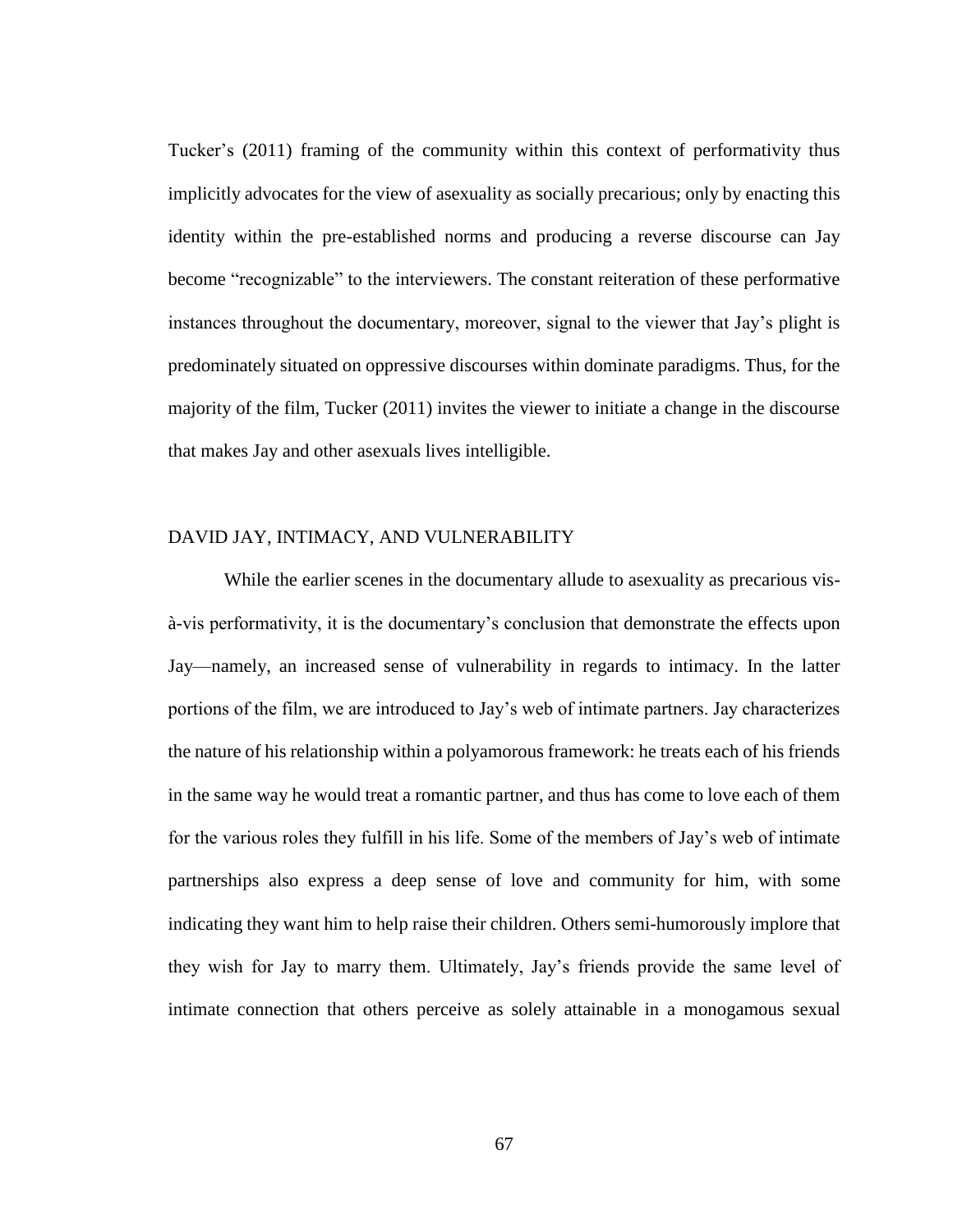relationship. As Jay says in the conclusion of his presentation at Drew University, titled "Can asexual people fall in love?:"

Jay: This many people can do a lot more than [two people]. In lots of different ways, we're beginning to question a lot of these ideas about--not just around people needing sex to be happy--but about people needing all kinds of things to be happy. We are inventing a bunch of languages that are useful, hopefully not just for asexual people. (Tucker, 2011)

As Jay says these lines, the slide behind him crosses out the original title and replaces it with "How can asexual people be happy on their own terms?" These visual and verbal cues solidify asexuality as a radical possibility that changes the landscape of how everyone, not just asexuals, perceives intimacy. Jay's comments also demonstrate the potential for his relationship to alter what he perceives as a sexualized dominate paradigm for intimate relationships.

Shortly after this scene, we are presented with Jay two years later. Here, Jay discloses that his web of intimate relationships has dissolved: some friends had gone to focus on monogamous sexual relationships, others had lost touch with Jay as a result of starting graduate school. Jay reflects that this transition was "the closest thing to a breakup I have ever had." As a result, Jay reveals to the viewer that he now seeks a monogamous relationship, one that could provide him with more security and stability. But Jay also makes discloses a surprising revelation:

Jay: …even, like, that person could be a sexual person, and I could even be in a relationship that involved sex—I know that that's something a lot of asexual people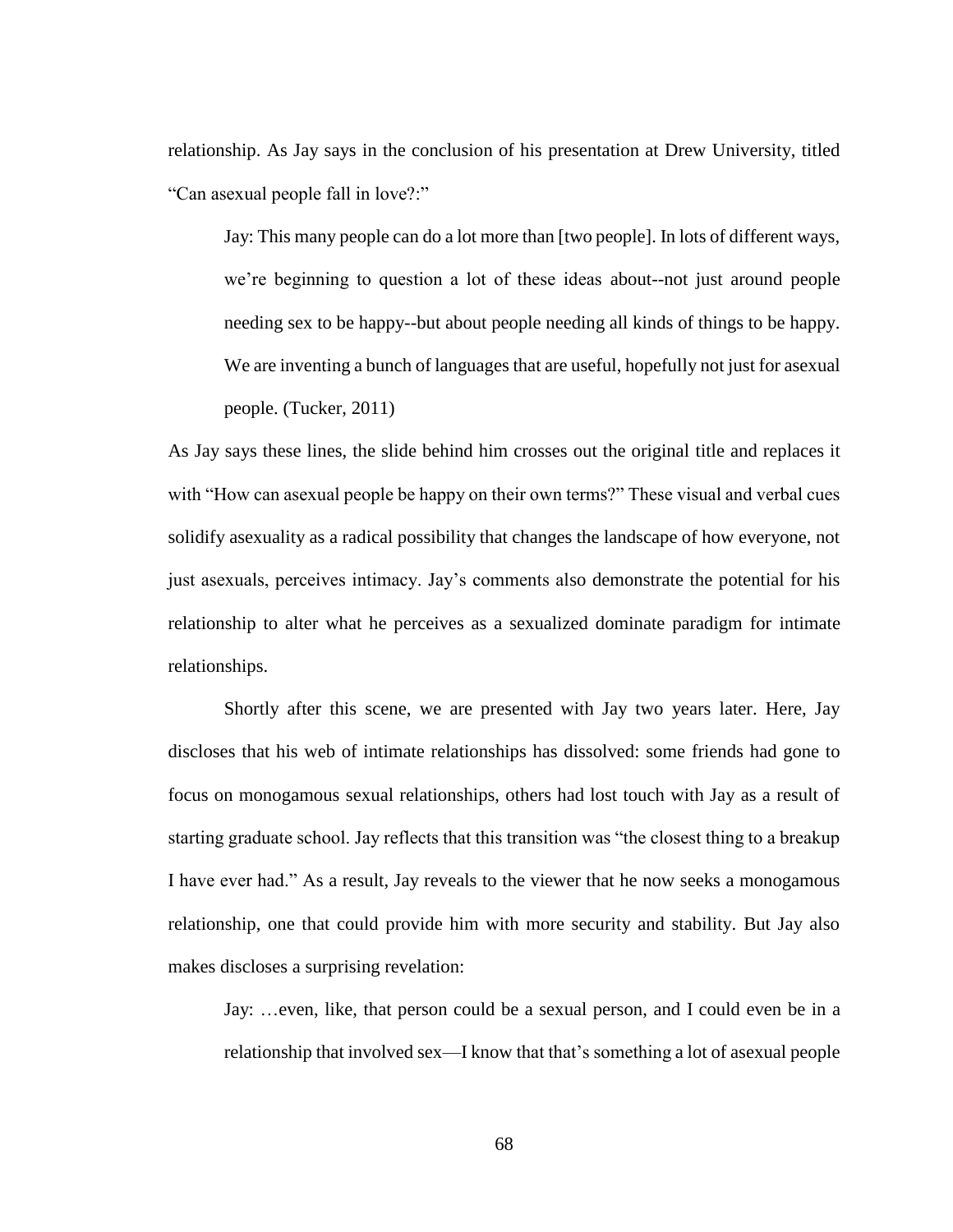do, and that's not something that I'm opposed to—but I know that I would need kind of that community building or something else to really be the core source of intimacy in our relationship. (Tucker, 2011)

While Jay at first appears to have come to terms with this, the camera eventually cuts to him sitting, silent and hesitant, before proceeding to comment:

Jay: So, I wanna clarify a little bit why sex is something that I would want to have in a relationship with someone. The reason that sex is something that I'm now kind of willing to have in my relationships with people really gets to the fact that sex is how we take relationships seriously, and that I feel like I'm gonna have a much easier time having a relationship that gets taken seriously, and a relationship works—envelope more options--if that's something I'm willing to put on the table. (Tucker, 2011)

Here, David's narrative is strongly linked to performativity: his notion that sexual relationships are the only ones taken seriously resonates with Butler's (1990, 2009) conceptualization of intelligibility. Jay's diction in the documentary thus suggests that intimacy is performative insomuch as sexual intimacy is required in order for it to be registered as intelligible. And, as I've demonstrated in the previous section, Tucker's (2011) framing of Jay's plight as performative renders his narrative a precarious one. But unlike the previous scenes in the documentary that worked to advance this argument within the context of dominate discourses, this moment is unique in that the very liberatory discourses that Jay sought to establish—that asexuality is a legitimate identity that requires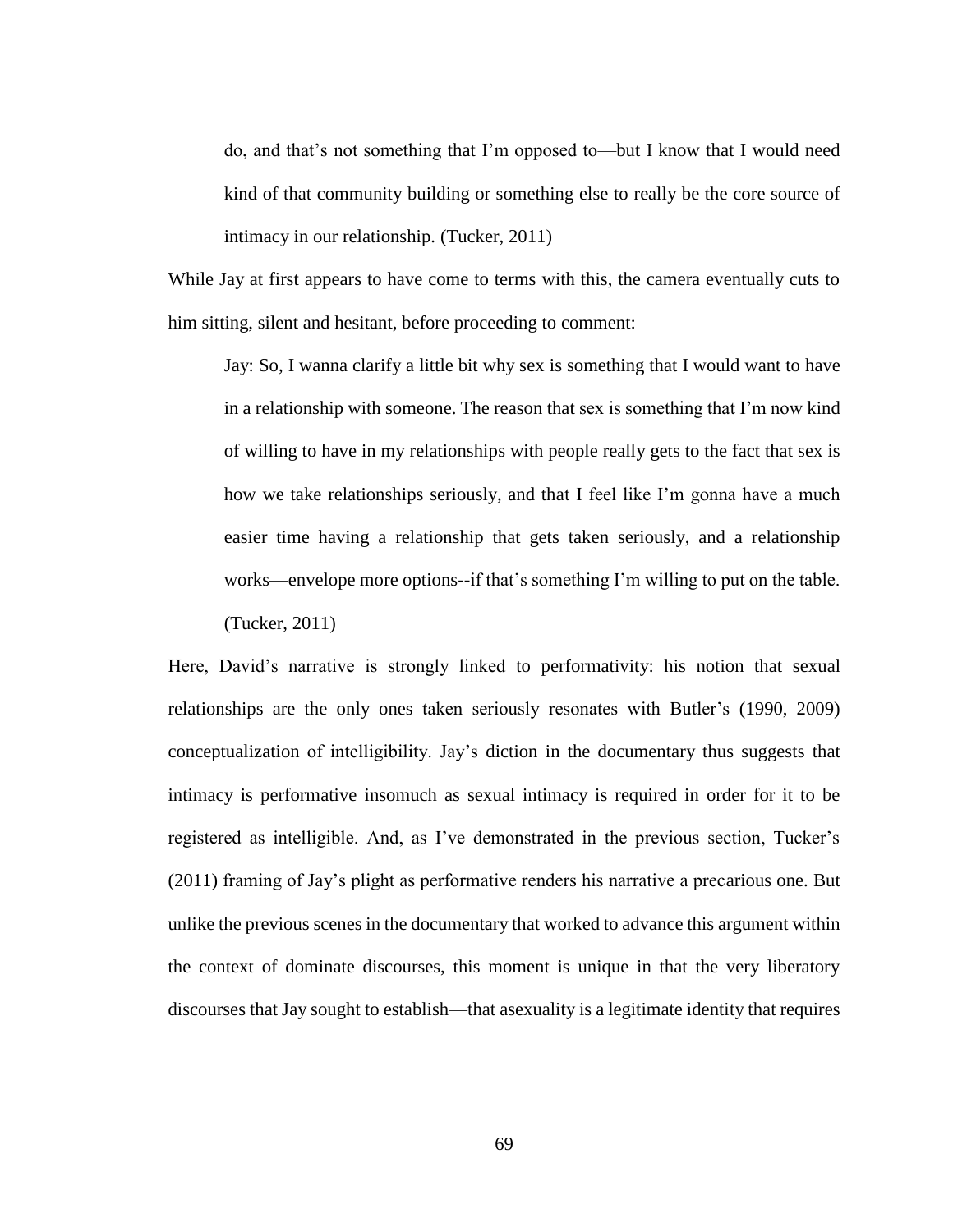visibility and recognition—exacerbate his precarity and sense of psychological and intimate vulnerability. This is evidenced by Jay's subsequent comments:

Jay: I've spent so much time in this community fighting for the idea that people don't need sex to be happy, that it is really kind of disheartening for me to feel like I might need to have sex just because that's the only way to, like, access the kind of intimacy I want to access. (Tucker, 2011)

As Jay states this, we cut away to him walking in slow-motion through a crowd of people. Such a visual implies that Jay's sense of self and intimacy has been folded back into the public discourse, rendering him unable to escape society's own expectations of his identity. This point is further solidified in the final portion of this monologue when Jay concedes "no one forms intimacy totally on their own terms" (Tucker, 2011).

We could characterize Jay's precarious position in the documentary as a manifestation of Berlant's (2011) cruel optimism: that Jay's object of attachment—in this case, his desire for recognition as an asexual--is at once optimistic and simultaneously detrimental to his own well-being and progress. Indeed, for the majority of the film, Jay's vies for recognition as an asexual and his subsequent community building endeavors are framed as opening up possibilities for himself and others. Yet in this moment, the rhetoric that Jay has relied upon for recognition and community—both in regards to his close friends and AVEN—have complicated his ability to be happy. Thus, Jay's remarks that he is "disheartened" that the discourses he has sought to disseminate have personally failed him works to establish his endeavors as cruelly optimistic. Furthermore, within this web of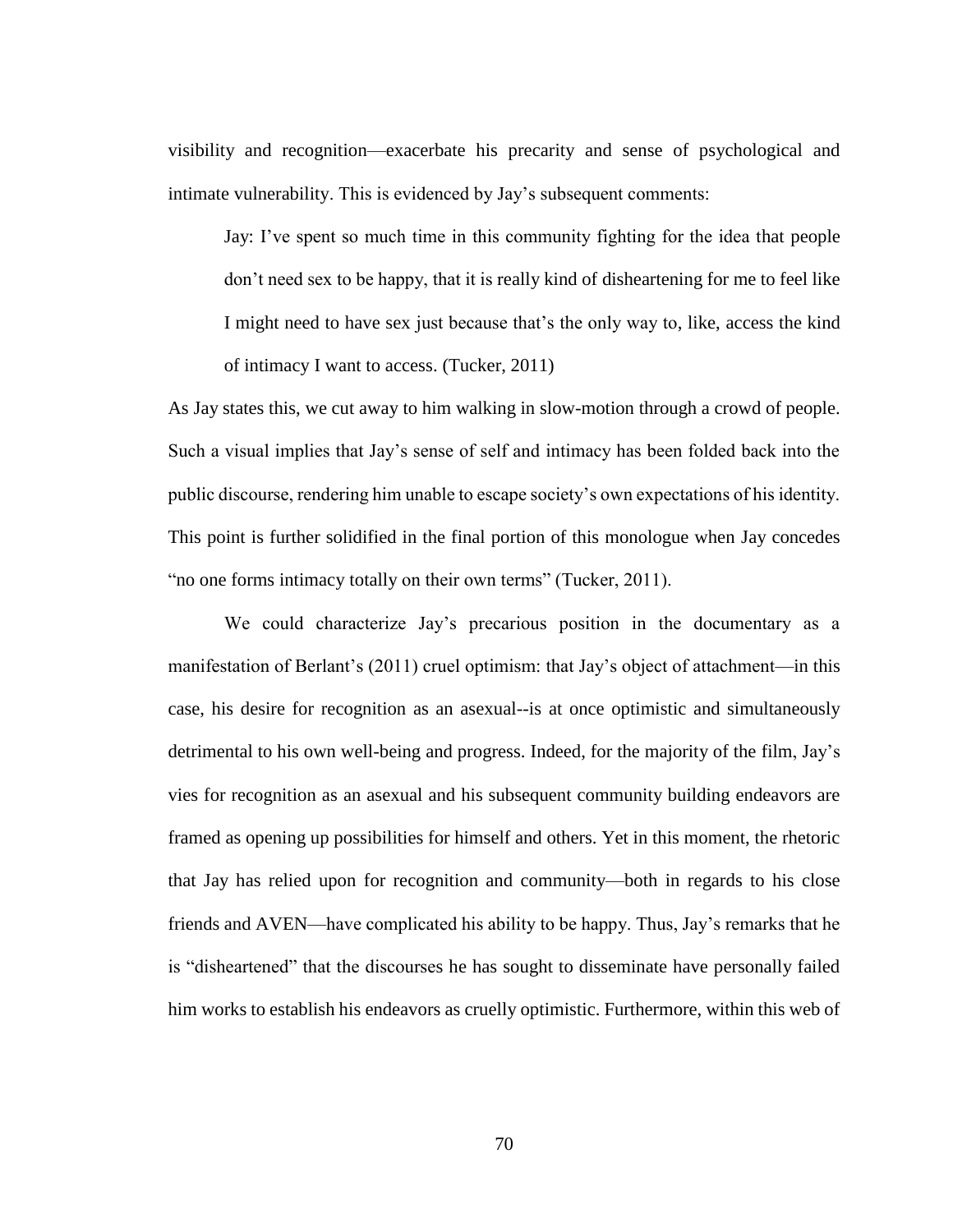cruel optimistic precarity, Jay has, according to Tucker's (2011) narrative, failed in his quest for recognition.

Yet failure is not without its subversive potential. In *The Queer Art of Failure*, Judith Halberstam (2011) troubles the binary opposition between "success" and "failure." For Halberstam, "success" within a heteronormative neoliberal paradigm is equated with both "reproductive maturity" and "wealth accumulation" (p. 2). Implicit to Halberstam's discussion of neoliberalism are its social implications: as outlined in the literature review, while predominately known as an economic model favoring completely unregulated markets, neoliberalism affects individuals by crafting subjects adept in self-care, resiliency, independence, and renders every social exchange within an economic model of investment and return (Brown, 2005, Chapter 3). Halberstam thus argues failure's capabilities to undo dominant neoliberal paradigms of positivity, the valorization of individual resiliency, and independence in the U.S, which "…emerges out of a combination of American exceptionalism and a desire to believe that success happens to good people and failure is just a consequence of a bad attitude rather than structural conditions…" (Halberstam, 2011, p. 3).

While Halberstam (2011) frames these aspects of failure and success through an analysis of popular culture (namely animated films), I believe this notion of failure serves us well in understanding the subversive potential of Jay's narrative in Tucker's (2011) documentary. On the whole, Tucker's (2011) narrative frames asexual awareness projects along liberatory frameworks of the mainstream LGBTQ movements. In this regard, then, "success" would involve Jay achieving happiness, depoliticization, and personal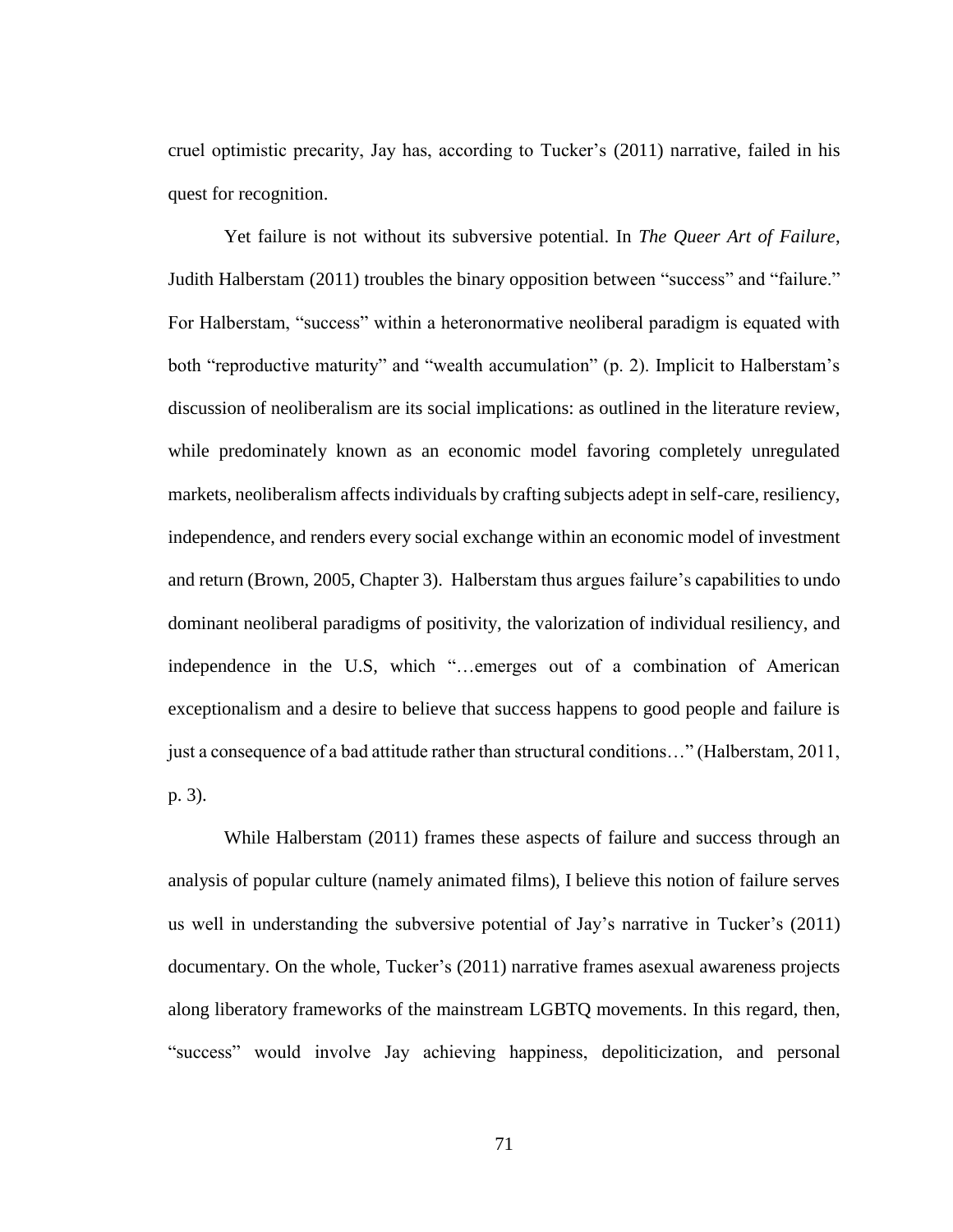mobility—something akin to Duggan's (2003) homonormativity, but related to asexuality. But here, Jay's own use of these liberatory politics predicated on visibility have forced him into a precarious position as a result of his failure. This renders Jay incapable of fully realizing his ideal intimate relationships, and forces him to acknowledge the performative nature of intimacy. Such a "failure" implies that Jay's narrative--in line with Cerankowski's (2014) observations of asexual awareness movement's reliance on visibility--could elucidate the discursive limitations of a politics of visibility. Furthermore, this documentary's narrative framing erodes neoliberal conceptualizations of resilience— Jay has, instead, according to Tucker's (2011) narrative, provided a platform to understanding the ways asexuality tampers normative LGBTQ discourse, moving the viewer towards a radical new paradigm.

While this rhetorical appeal situated on failure is powerful, I would contend that it must be inferred that Tucker's (2011) film has presented Jay as holding the potential to succeed. Take, for instance, the *OED* definition of "failure:" "a failure to occur, be performed, or be produced; an omitting to perform something due or required; default" (Def. 1a, n.d.) and "the fact of becoming exhausted or running short, giving way under trial, breaking down in health, declining in strength or activity" (Def. 2, n.d.). In both definitions, failure is measured in one's possible success, either in "omitting to perform something *due* or *required*," or that one is "running short" of their intended goal. These definitions of failure, I contend, both tacitly work to presume that subject under question is bound to succeed. So what are the mechanisms that Tucker (2011) uses to position David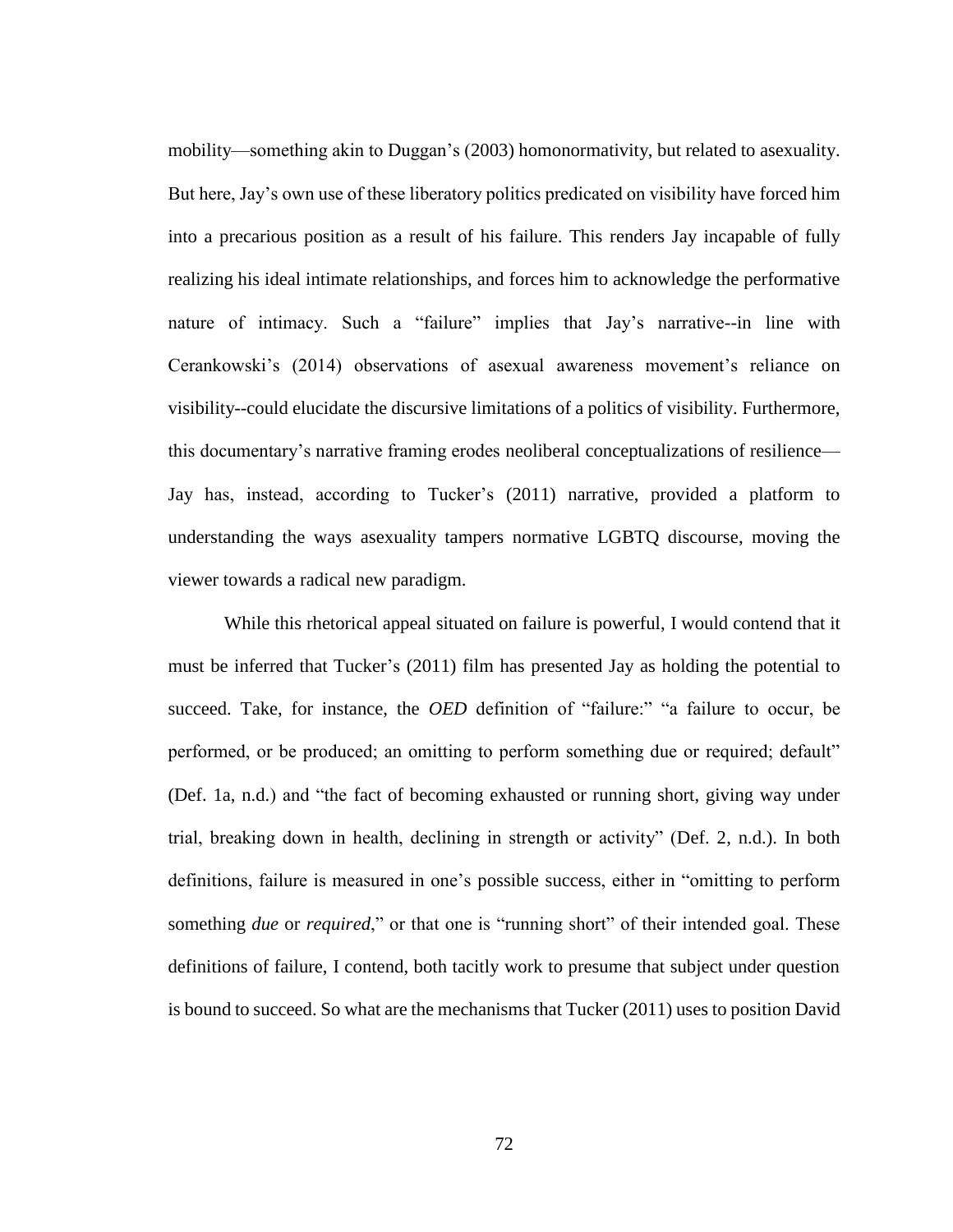as a potential success? It is, as I argue in the next section, the exceptionalization of Jay as privileged asexual subject that allows his failure to act so subversively.

#### JAY AS AN EXCEPTIONAL SUBJECT

Tucker's (2011) documentary positions the asexual individuals being interviewed as relatively non-threatening in their sexual orientation. This results in a decontextualized narrative of AVEN's origins that relies on normative representational discourse on the basis of gender, race, class, and ability. These discourses situate Jay and his asexual cohort as "exceptional" examples within the asexual community who work to defeat previous stereotypes against asexuality. This, I contend, primes Jay as a potential success, thus making his failure in the conclusion readable to the viewer. This section works to contextualize Jay and the origins of AVEN, and proceeds to explore of these intersections individually.

According to Tucker's (2011) documentary, Jay coined the term "asexual" because he was unable to find any resources that addressed his perceptions of intimacy. Notably, Jay qualifies his asexuality prior to forming AVEN as a "big, icky mystery," and proceeds to explain the following:

Jay: There were no resources, there was no community, there was no one I could talk to, and that was really scary and really isolating for me. And so I said, 'alright, if no one else is talking about this stuff, I'm gonna talk about it, and I'm gonna just put something up there on the internet and see who gets in touch with me (Tucker, 2011).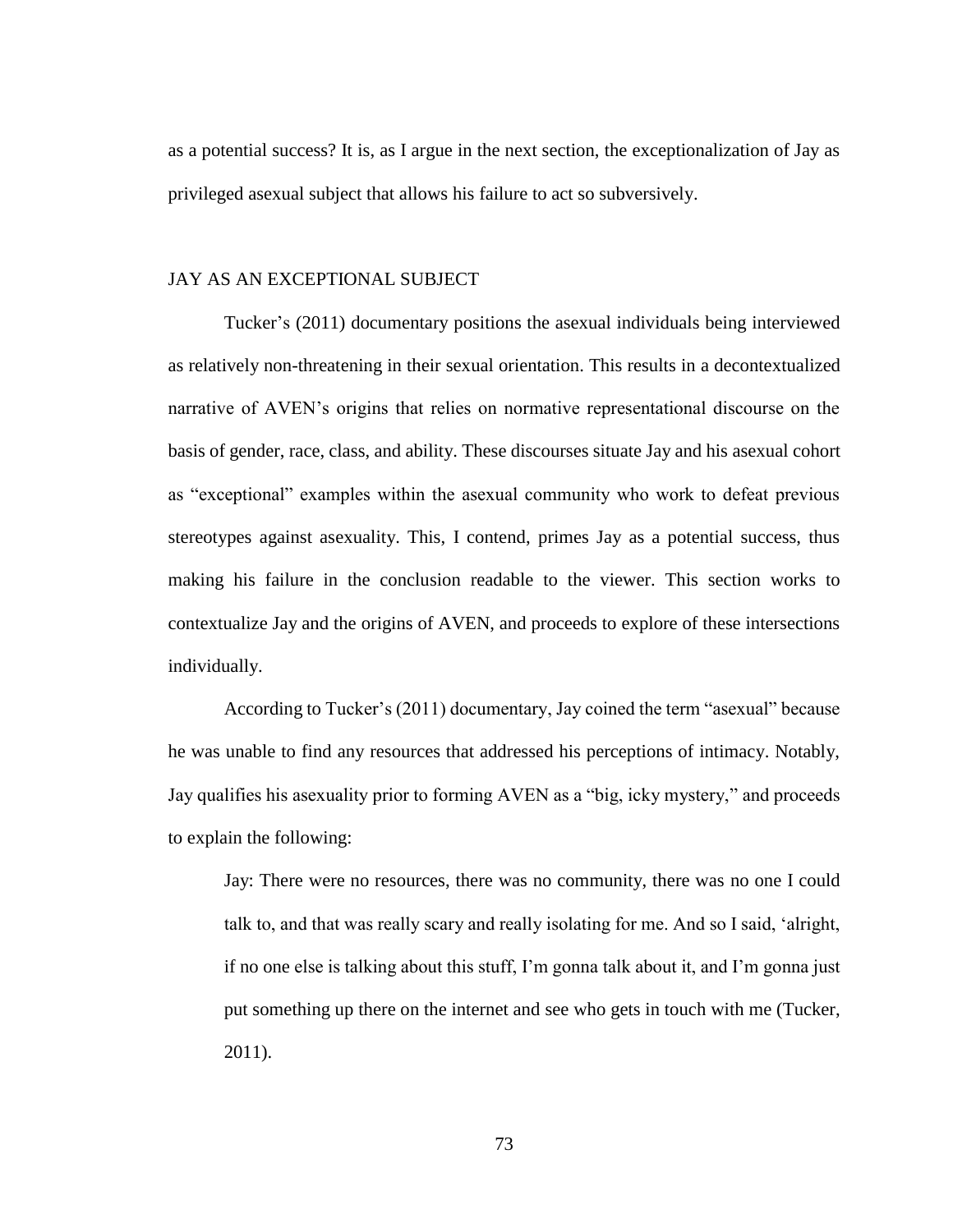This narrative of AVEN's origins implies that Jay is exceptional insomuch as he was the sole creator of the asexual identity and community.

Yet the actual history of asexuality and AVEN is significantly more complicated. Indeed, as explained in the literature review, the term has existed throughout the tenure of sexology (Kim, 2014; Przybylo, 2012). Furthermore, Andrew Hinderliter (2013/2014) offers background on AVEN and David Jay as an activist. Jay started AVEN as a staticcontent site; it did not become a forum-based website until Jay became an active member of a pre-existing site regarding asexuality, the Yahoo group "Haven for the Human Amoeba" (HHA). When HHA reached critical mass, it fused with AVEN, therefore prompting Jay to open up forums. Hinderliter (2013/2014) also chronicles the ways that Jay worked to avoid a sense of elitism on AVEN. This is probably most apparent when Jay reached out to another prominent activist, Geraline Levi Jones (Miss Geri). Miss Geri and Jay, at one time, wished to collaborate, but abandoned the idea "…because of a disagreement over whether people with a sex drive/people who masturbate can be asexual. Miss Geri took the position that they cannot" (Hinderliter, 2013/2014, p. 60). Jay, on the other hand, wished for AVEN to be more pluralistic, and felt that masturbation should not foreclose one's ability to participate in the community. Miss Geri went on to form the "Nonlibidoist Society," a now defunct website. But unlike AVEN, which anyone could join, the Nonlibodoist Society required permission to access, including "…a survey people could fill out, which would be sent to Miss Geri who would tell people if they were asexual or not" (Hinderliter, 2013/2014, p. 60). Hinderliter (2013/2014) does offer multiple other viewpoints recounting asexuality and AVEN's origin (i.e. he tells of Nat, a genderqueer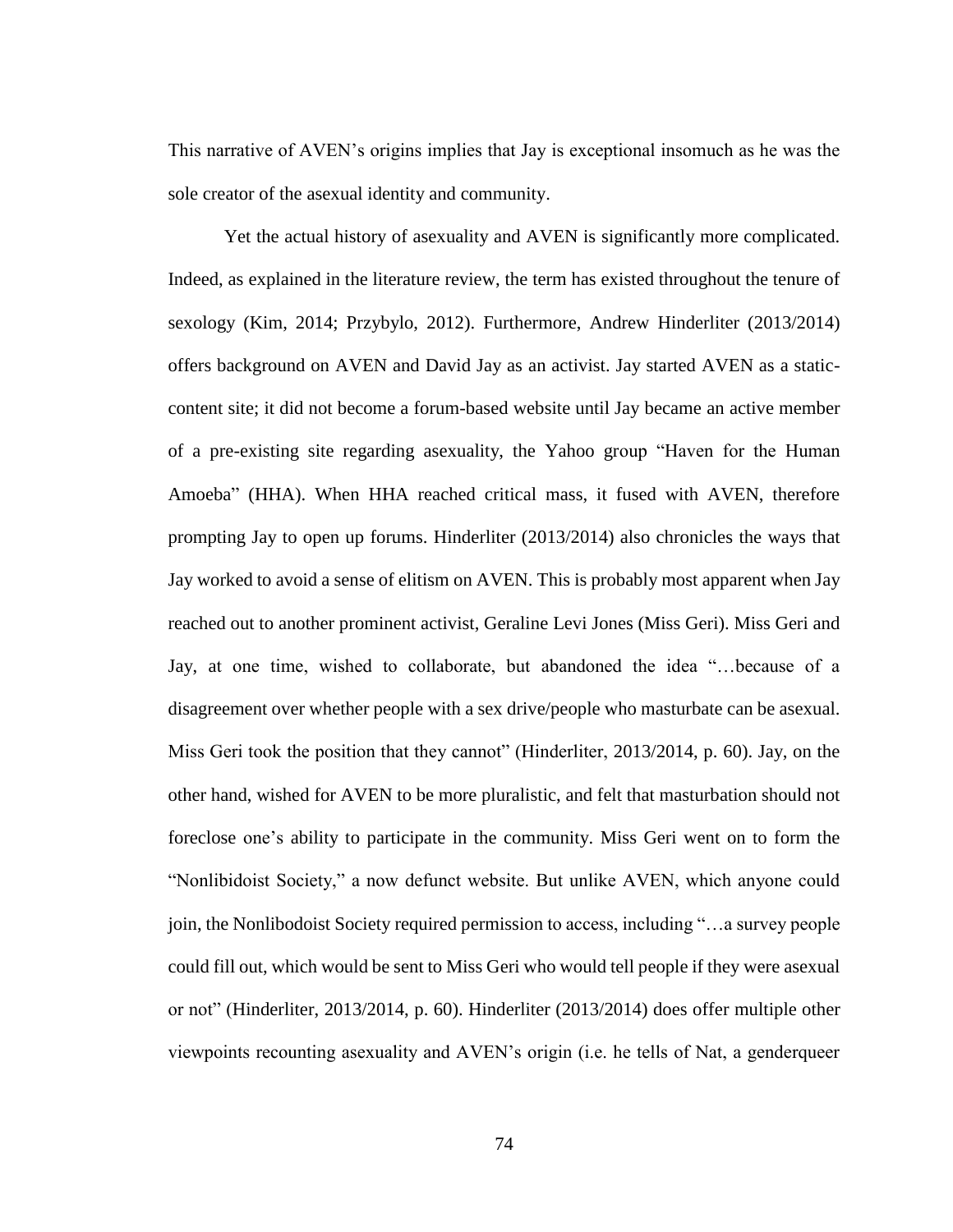sex-positive individual who collaborated with AVEN, and traces many of the early splits in the community over David Jay's rhetoric). However, even if Hinderliter's (2013/2014) historical overview of AVEN is inconsistent with reality, what is clear is that the site did not form in a vacuum. Moreover, AVEN—and Jay's brand of activism--appears, comparatively speaking, to be a more fluid approach to discussing one's lack of sexual attraction. Tucker's (2011) documentary, however, portrays Jay and AVEN's origins as more in line with mainstream LGBTQ activism; namely, that asexuality is immutable and is most conducive to those representative of institutional whiteness, binary gender roles, middle to upper-class upbringing, and able-bodiedness.

Tucker's (2011) documentary also implicitly positions Jay as the most exceptional asexual in the film through his identity as a cisgender man. Indeed, while Tucker (Tucker) claims in her director's statement that the film was meant to talk about the growing asexual community, she spends an unbalanced amount of time examining Jay over her other asexual subjects—all of whom identify as female. Such a tactic seems to take advantage of the fact that while asexuality has been discussed conceptually throughout Western history, it has been highly gendered as feminine (Gupta, 2013; Kim, 2014). Emens (2014) has also remarked that it is Jay's position as a cisgender male that has accounted for his success as a visibility advocate. For instance, in responding to the trend throughout the research demonstrating that more women than men identify as asexual, Emens (2014) writes, "perhaps no one took note of asexuality until men did—that is, until men claimed it as an identity (p. 336). Emens (2014) proceeds in a footnote to clarify this point: "this may help explain David Jay's relative fame and role in bringing asexuality into the limelight…" (p.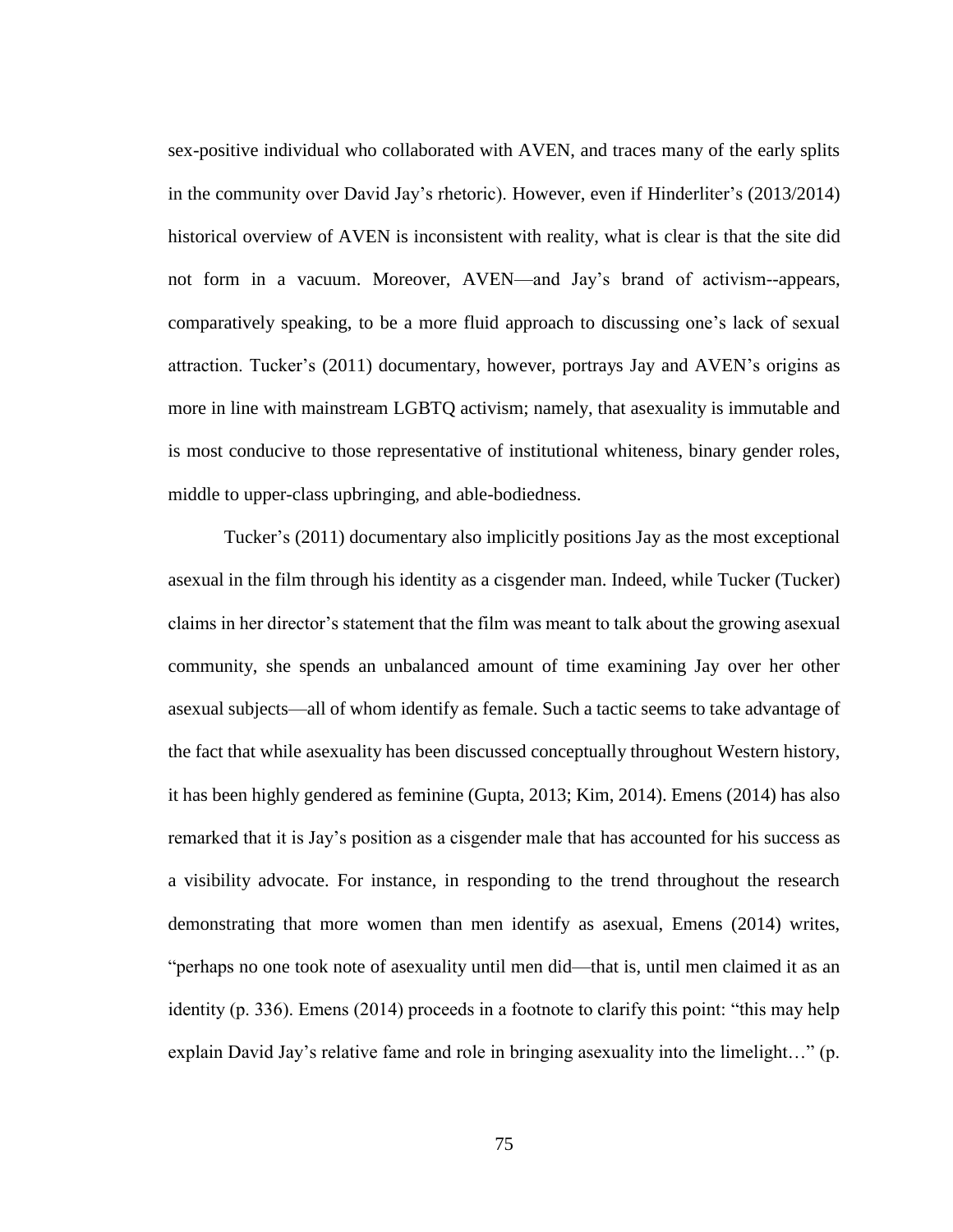336). By relying on Jay's narrative more than those of the female asexuals in the documentary, Tucker (2011) seems to be taking advantage of these implicit gendered and cultural discourses around asexuality in order to position Jay as the most exceptional subject in the film.

Yet Tucker's (2011) film does not only situate Jay as an exceptional subject through his maleness; it is implicitly reiterated that it is Jay's position as cisgender that aids him in making the asexual community prominent. Indeed, the psychological experts Tucker (2011) includes—namely Anthony Bogaert and Lori Brotto--implies a reassertion of binary gender normativity within the asexual community. This is best understood through an investigation of the ways these scholars discuss gender in their work in relation to how it is presented in the film. In his interview in the film, Anthony Bogaert summarizes the answers to the British National Probably Sample he investigated as follows:

Q: I have felt sexually attracted to…

- A. Only to males
- B. More to males, at least once to a female
- C. Only females
- D. More to Females, at least once to a male
- E. Equally to males and females (Tucker, 2011)

Each answer is portrayed on the screen as Bogaert states them. When he reaches the final option, answers A through E fade away to reveal "F. neither males nor females" (Tucker, 2011). A check mark appears next to this final option. This scene is problematic for two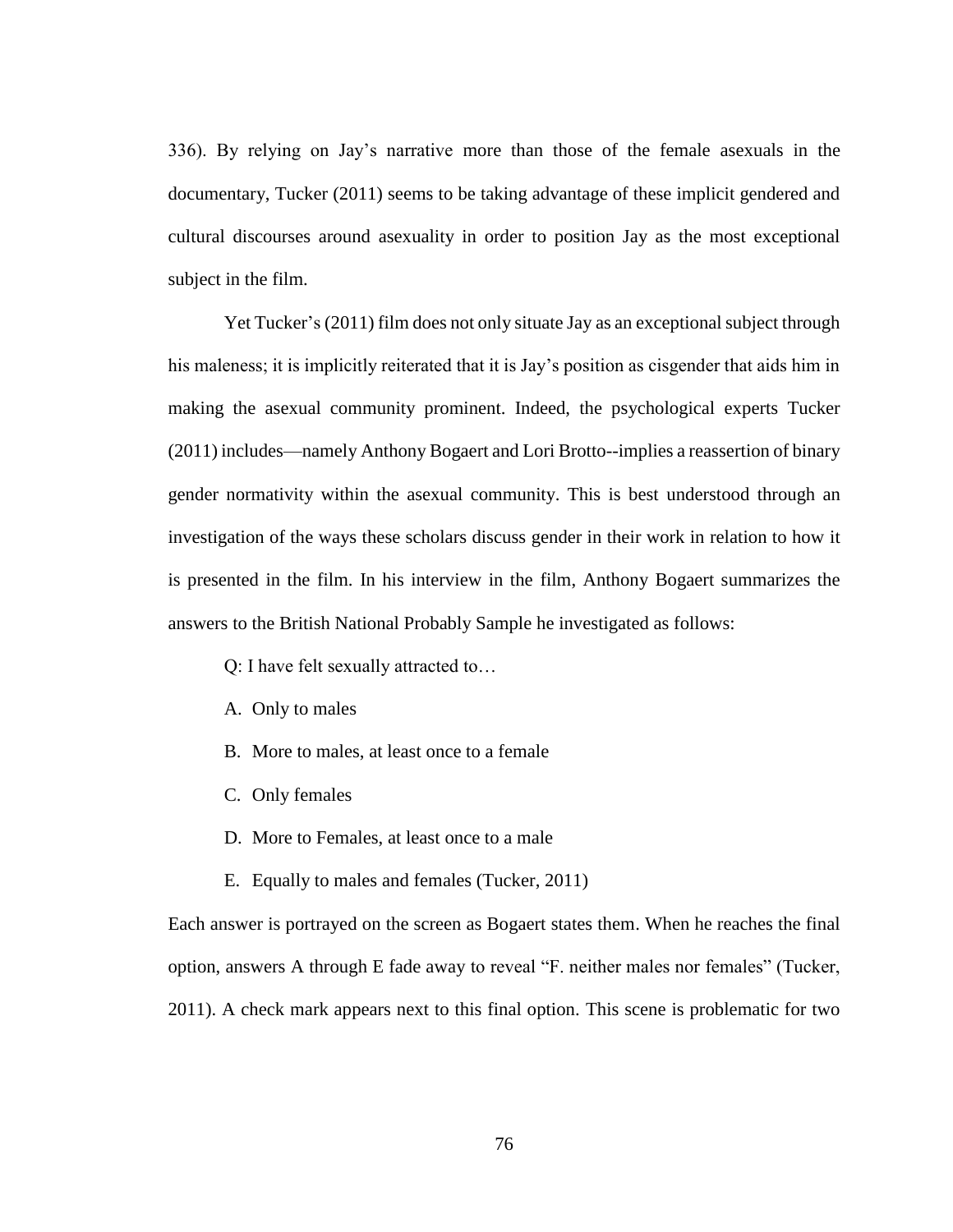reasons. First, the British National Probability Survey did not actually read this way; according to Bogaert's (2004) report, the survey was presented as follows:

"I have felt sexually attracted to…" Six options followed: (a) "only females, never to males"…" (b) "more often to females, and at least once to a male"… (c) "about equally often to males and females"…(d) "more often to males, at least once to a female"… (e) "only to males, never to females"…and (f) "*I have never felt sexually attracted to anyone at all"* (p. 281, emphasis mine)

Thus, the original iteration of the question that spurred Bogaert's (2004) research was not gendered, but he recounts it in the documentary within the confines of the gender binary. As presented in the context of this documentary, Bogaert possibly conflates asexual attraction to genderqueer/gender non-conforming individuals. This leads to the second issue with this scene: Bogaert's statement in the documentary is not corrected through Tucker's (2011) visual aid. The inclusion of a "check mark' next to "neither males nor females," then, acts as visual affirmation of Bogaert's report.

Moreover, scholars such as Lori Brotto--who is also interviewed in the documentary—have previously rendered trans individuals invisible in their analysis of the asexual community. As outlined by Hinderliter (2009), Brotto et al (2010) rely on binary oppositions of gender in crafting their sampling data. For instance, in one report, Brotto et al (2010) eliminated all 27 responses from their first study who did not indicate their gender when confronted with only the answers "male" and "female." However, what if these 27 individuals subscribed to non-normative gender identities? To eliminate their responses from the study thus further implies that gender non-conforming individuals cannot be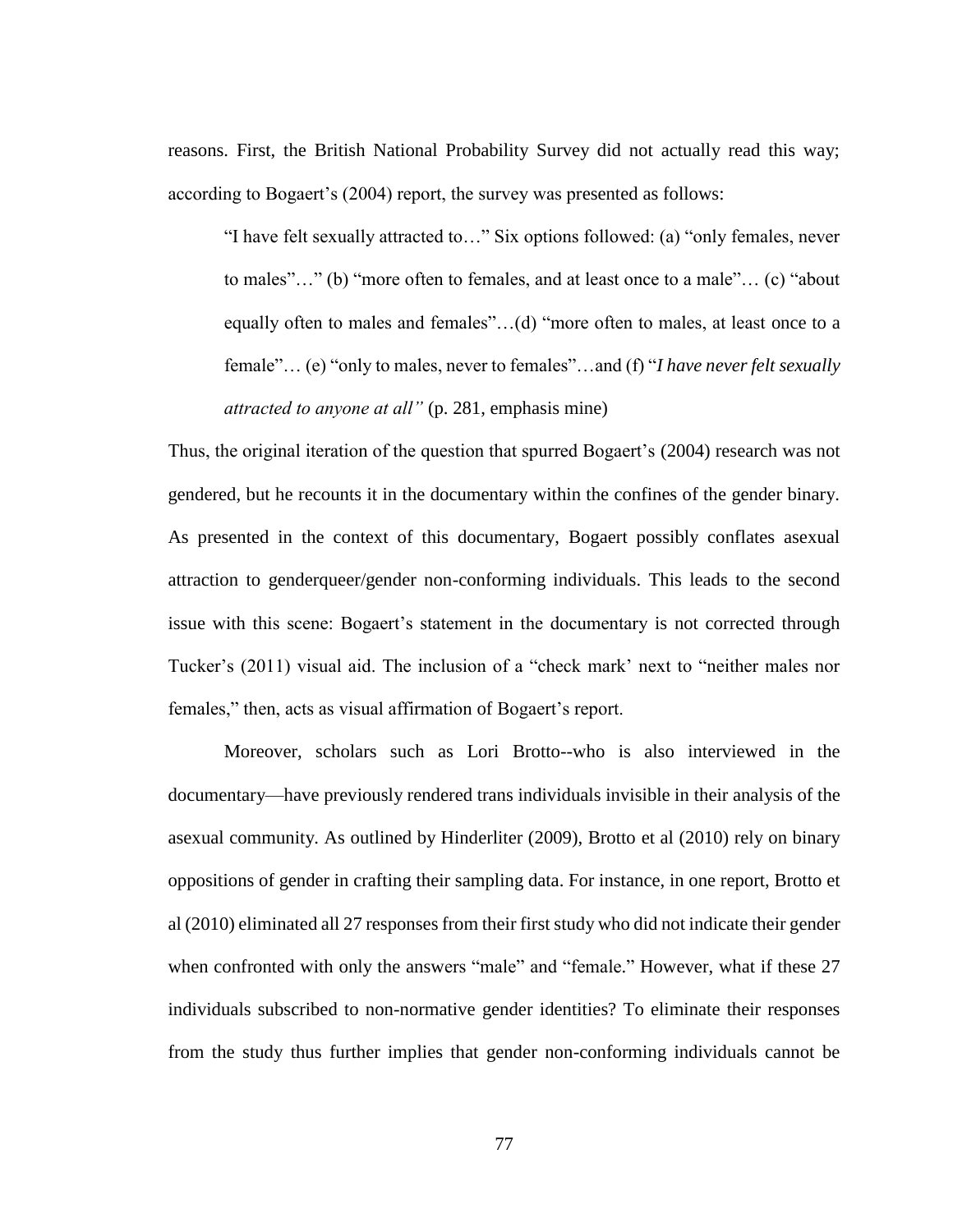asexual. By including Brotto alongside Bogaert, Tucker's (2011) documentary implicitly perpetuates this problematic discourse between those in the asexual community and gender non-conforming communities within psychological analysis. Furthermore, the reliance on this binary conceptualization of gender identity and expression within the documentary aid in positioning Jay as an exceptional subject. Not only is Jay exceptional in the film because he is featured more than his female cohorts, but because he is (normatively) cisgender.

Beyond featuring Jay as a cisgender male, Tucker's (2011) film demonstrates Jay's asexuality movement as predominately white. Indeed, the pool of asexual identified interviewees within the documentary are all white, with the exception of Antonia, who appears for only a few minutes at the film's conclusion. Even in crowd scenes, very few people of color are to be seen amongst the asexuals. This includes the "barbeque" scene, where asexual individuals gather from across the country to David Jay's backyard prior to marching in the San Francisco pride parade. The few people of color integral to the narrative are briefly featured in Jay's intimate web of friends, both of whom are named Poonam. Otherwise, many of the other non-white individuals who are included in the documentary are reserved for the "confessional scenes," wherein someone asks seemingly random participants to define asexuality. The results are comedic, with the participants demonstrating little-to-no knowledge of the term or the community in its current manifestation (i.e. asexuals are linked to amoebas and moss, a conflation of asexual reproduction with the asexual identity). Though these scenes are clearly meant to demonstrate the misconceptions of asexuality, it is problematic that the few non-white individuals in the documentary are featured in the context of these "comically ignorant"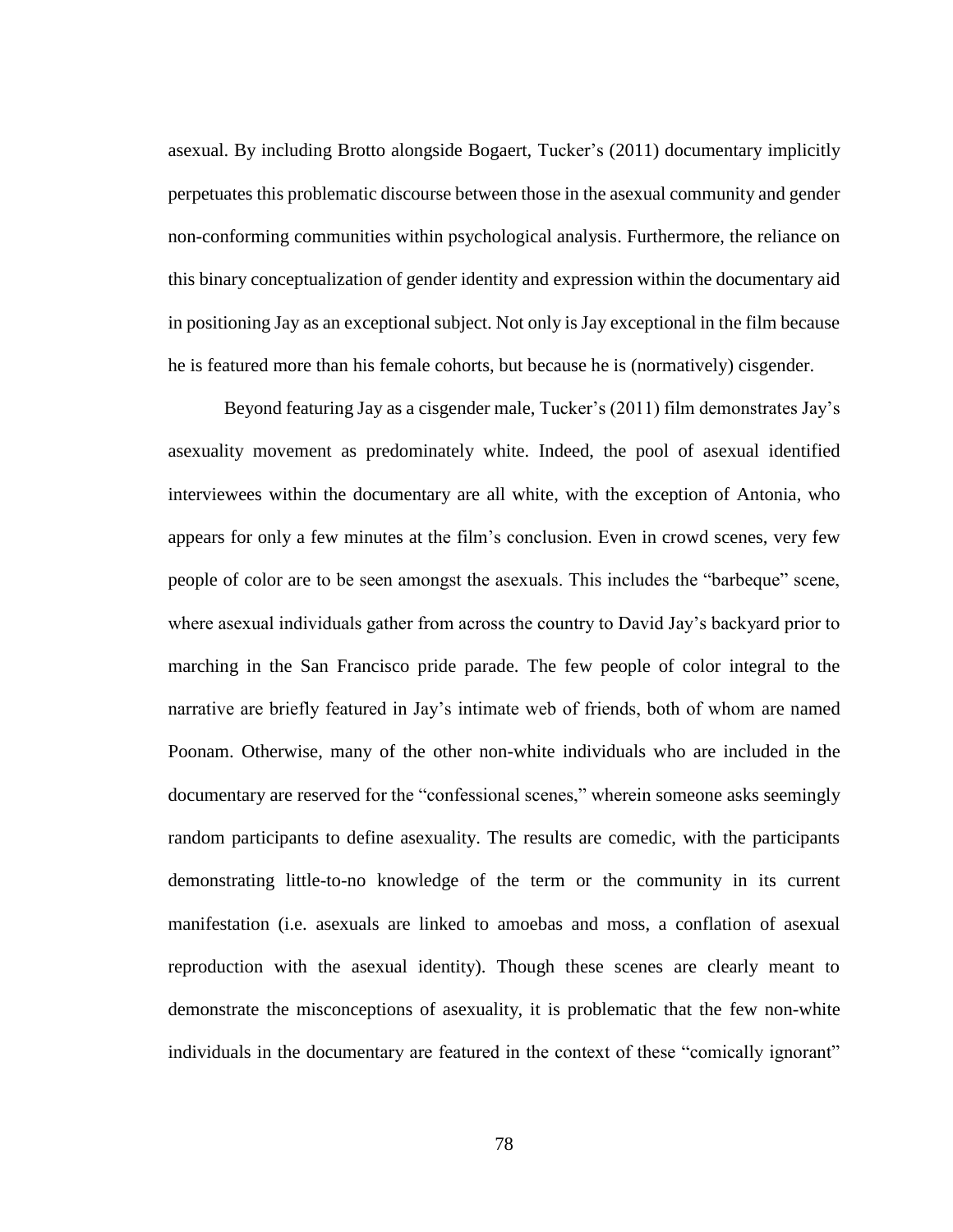scenes. Moreover, it is two black men who are interviewed that are shown to be both offensive and incoherent. As one of them remarks: "[asexuality] is about preparing yourself to do something because you needed to fall back enough 'cause things went crazy for a minute. There's no such thing as asexual human beings" (Tucker, 2011). His partner laughs at the final remark. By predominately featuring white asexuals—notably David Jay—and offering problematic representations of people of color, Tucker's (2011) documentary reiterates Owen's (2014) analysis of asexuality as indicative of whiteness, and lessens the possibility of asexuality as a category to be claimed by people of color.

Jay and the asexuals within AVEN are also portrayed as having a presumed socioeconomic status of middle-to-upper class mobility. Scenes where Jay discloses his coming out story are accompanied with images reminiscent of nuclear suburban living and the interior of college dorm rooms. Barb, an older asexual woman, tells of her decision to end sexual relations; as she utters "I haven't missed [sex] at all" (Tucker, 2011), we are shown a tail-shot of her four-seat personal plane taking off into the sky. The documentary, therefore, implies that one must have access to some form of capital in order to "not miss sex" as an asexual.

Jay and the community's presumed socioeconomic means and perspective is perhaps even more concerning when we consider Tucker's (2011) framing of AVEN as the *de facto* site of refuge for asexuals. Indeed, within the film's narrative, one interviewee positively expounds upon the internet's role in establishing the asexual community; since "shrinks" have been the harbingers of sexual terminology, she sees the internet as a perfect tool for a community to form on its own terms. Yet the emphasis on AVEN as the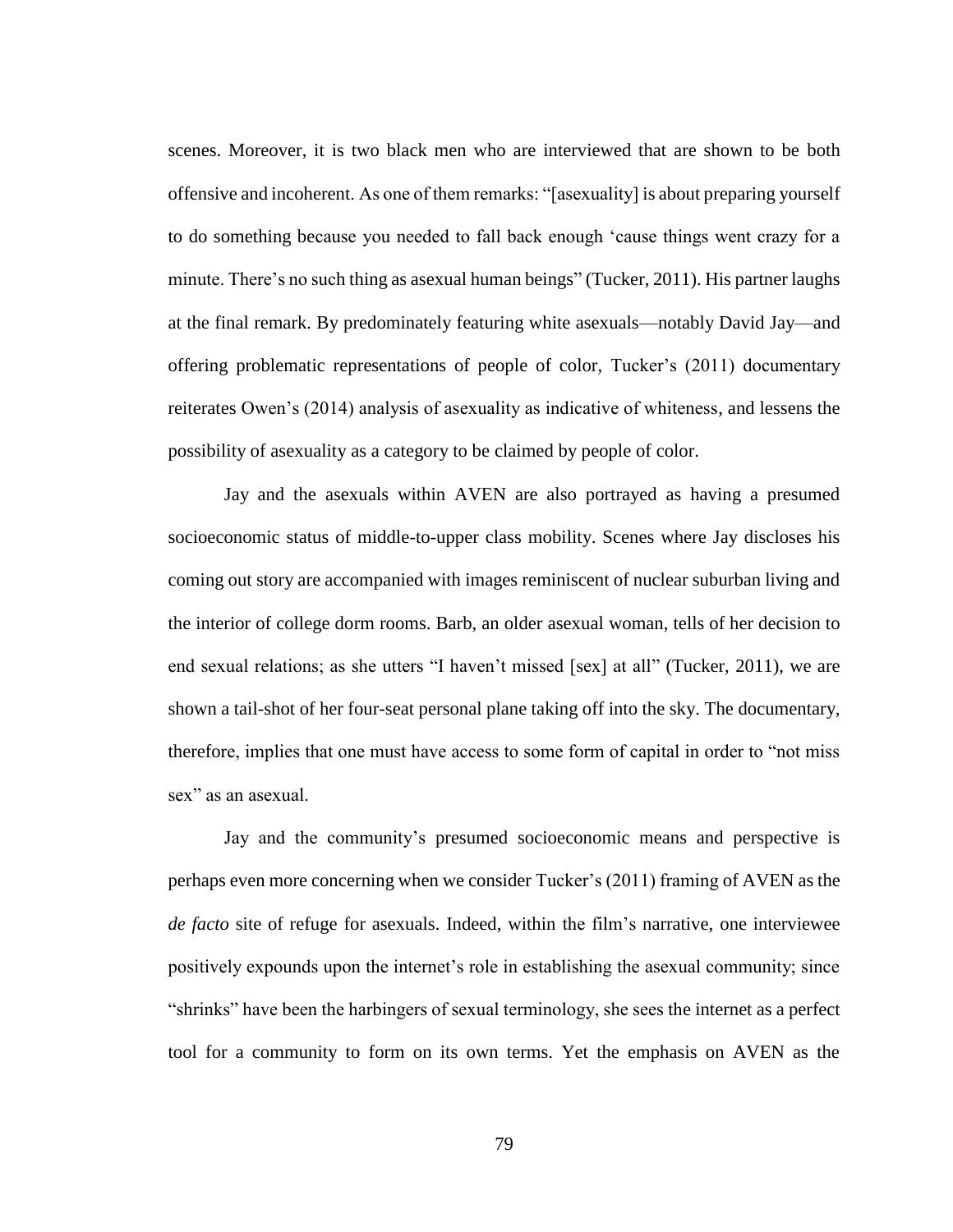community hub presumes that all asexuals have some level of consistent access to the internet. Moreover, Tucker's (2011) documentary portrays AVEN's culture as one that relies on a level of tacit socioeconomic privilege. This is seen in the discussion of the connection between "cake" and the asexual community through interviews with Cole and David Jay:

Cole: Somebody posed the question "what's better than sex?" And *everybody seems to universally agree* that cake is just fantastic. Jokingly, cake would be like "asexual sex."

Jay: And cake became this sort of symbol of welcoming and acceptance and ushering people into the community. That experience of finding other asexual people and of finding a way to talk about this stuff has really been something that has united the community and has brought us together, and is *something all of us can relate to.* (Tucker, 2011, emphasis mine)

Interpolated throughout this scene are images of handcrafted, professionally photographed cakes. The universalist rhetoric employed by Cole and Jay is troubling; after all, does *everyone* worldwide enjoy cake? More specifically, can everyone afford designer cake on a regular basis? The representations of "cake" as a casual commodity, one that everyone can enjoy, along with Jay's reassertion of cake as "something all of us can relate to" positions him and those who are welcomed into the asexual community as those with the means to consistently afford extraneous items such as gourmet artisan cakes, personal fourseat planes, and computers.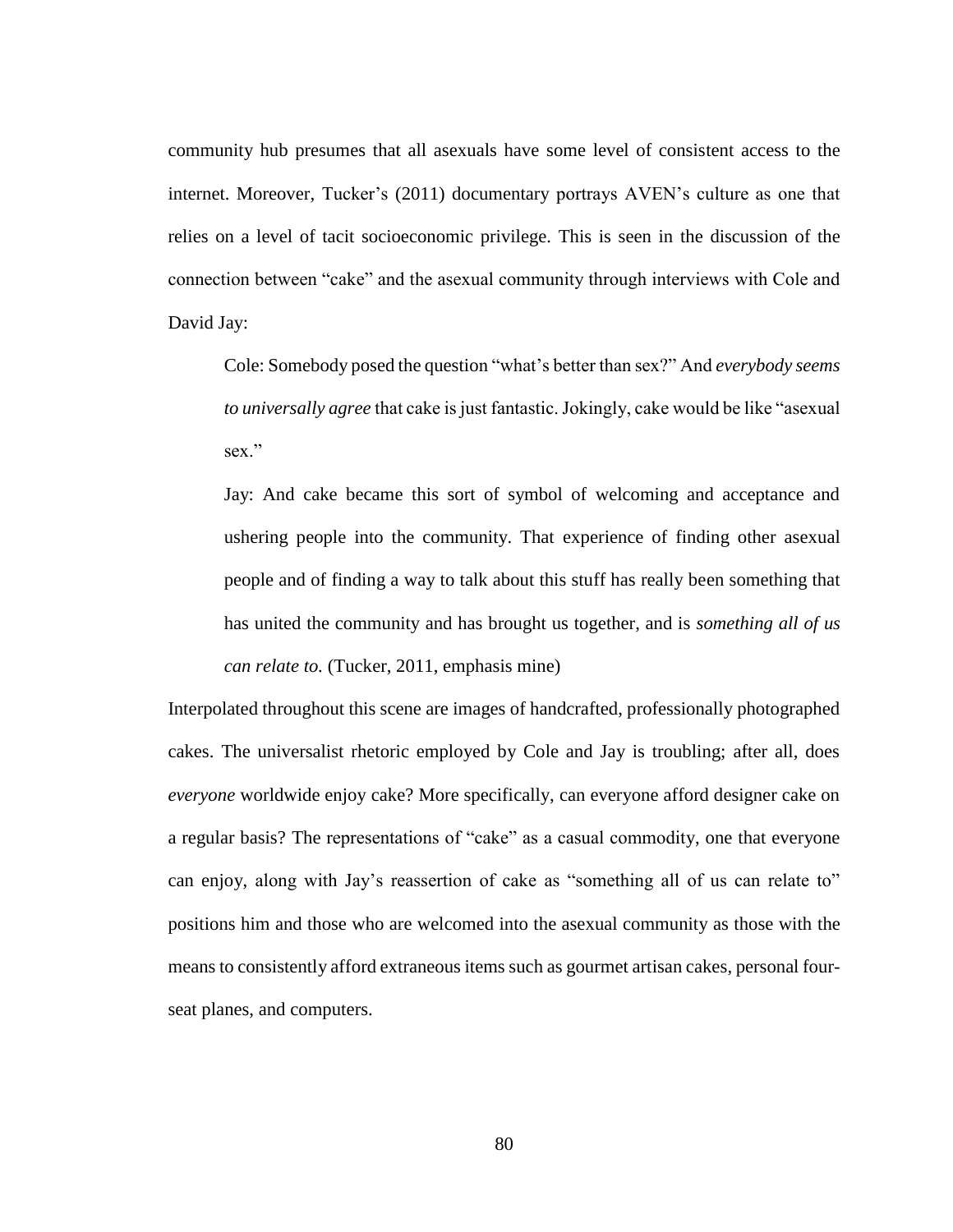Yet perhaps one of the most complex set of discourses are present in Tucker's (2011) attention to asexuality as it relates to disability. As noted in the literature review, many preliminary studies in asexuality studies have attempted to discern the relationship between HSDD and asexuality (Bogaert 2006, 2012; Brotto, 2009; Prause and Graham, 2007). Moreover, disability studies scholar Eunjung Kim (2011, 2014) has demonstrated the "mutual negation" present in the rhetoric of both disability and asexual activists: disabled individuals contest the notion that they are inherently asexual, while asexual individuals dismiss that they are disabled. The connection between asexuality and the disability community, therefore, is a tenuous one.

Tucker (2011), in the narrative framing of her documentary, does little to alleviate these problematic connections. We are first introduced to the relationship between the disability and asexual community in an interview with Lori Brotto, who indicates that her 2008 study explored the connection between psychiatric issues and asexuality. As she outlines her work, a word bubble of psychiatric disorders appears on the screen; the list includes "post traumatic stress, anger control, suicidal thinking, alienation, sexual distress, psychotic features, depression, health problems, anxiety, alexithymia" (Tucker, 2011). When Brotto proudly proclaims that her team found "no connections," the words individually fade away. This scene was probably included to divorce the stigma that all asexuals are disabled. Yet much in the same way we are presented with a blank screen ultimately void of diagnoses, Tucker's (2011) film insinuates here that one must have a "clean bill of health" in order to qualify as legitimately asexual.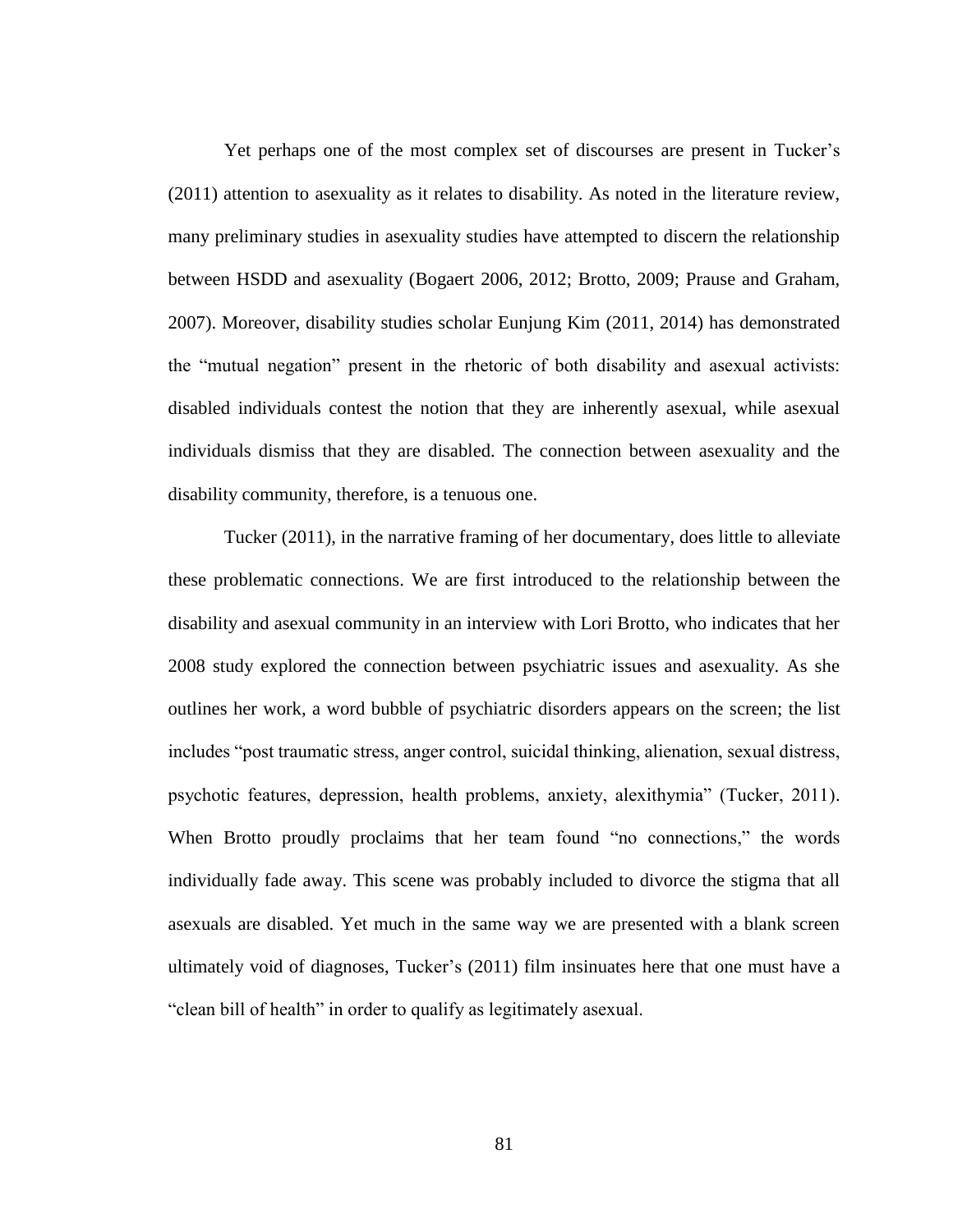The exceptionalization of Jay as an able-bodied member of the asexual community is apparent in the documentary's portrayal of Elizabeth. Elizabeth identifies as an asexual with Asperger's syndrome, a disability commonly associated with asexuality (indeed, this sentiment is demonstrated in Jay's interview with Montel Williams). Elizabeth personally believes that her disability and asexuality are linked. As she notes in a personal interview:

Elizabeth: I have Asperger's, and I absolutely think that Asperger's and asexuality are linked. The number of people who have autism spectrum disorders on the asexuality message boards, not anywhere near a proportional representation of the general population. I don't know enough about the biology of either one to speculate on why that is (Tucker, 2011).

In one sense, Elizabeth's narrative reiterates problematic notions of asexuality as an immutable, biologically rooted condition, as evidenced by her notion that she does not have enough biological evidence to conceive of how Asperger's and asexuality are linked (Flore, 2014; Przybylo, 2012; Kim, 2014). But her narrative also demonstrates one who has embraced asexuality and disability as identities that can be simultaneously experienced by one person. Yet immediately following this interview, Tucker (2011) intervenes with a shot of psychologist Cynthia Graham emphasizing that "there *may* be some association between Asperger's and asexuality. One study had been done looking at that…" (Tucker, 2011, emphasis mine). This is then closely followed by Jay remarking:

Jay: It's something that our community *has really had to figure out how to come to terms with*, and it changes how we provide support to people. I don't think that Asperger's is the one description for asexuality; I don't think there's any one thing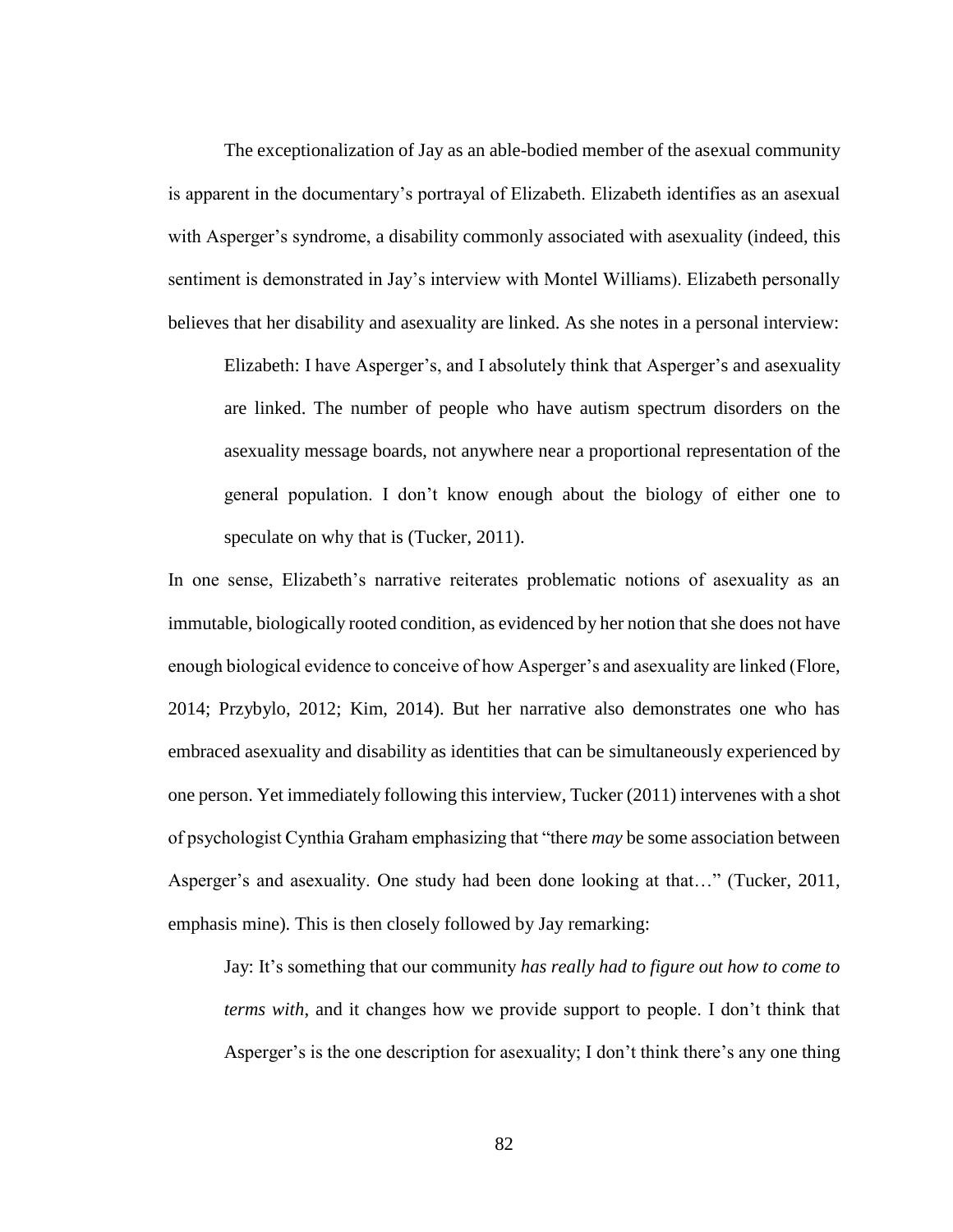that can be used as a root cause for asexuality, but there may be factors that are associated. (Tucker, 2011, emphasis mine)

Graham and Jay's comments, when considered to their close proximity after Elizabeth's narrative, appear to be working to undo the notion one can identify with Asperger's and asexuality. Graham's comments suggest that due to the limited amount of information available on the connection to Asperger's and asexuality, Elizabeth's claims are not well founded. Jay further insinuates that narratives like Elizabeth's are a burden to the community. Jay's invocation that Asperger's is something the community has had to "figure out how to come to terms with" thus renders disability as something he had not considered in his conceptualization of asexuality as it relates to AVEN. This is further evidenced by Jay's notion that disability requires him "to change how we provide support to people" on AVEN, which compulsorily assumes a standard form of support that disability fundamentally disrupts. The implication in this narrative framing, therefore, is that someone like Elizabeth—who claims asexuality and disability simultaneously—is an abnormal case in the asexual community. This not only reiterates the notion of mutual negation, but also positions Jay's conceptualization of the community as rooted in compulsory able-bodiedness.

### **CONCLUSION**

In this chapter, I have argued that Angela Tucker's (2011) documentary *(A)sexual* frames asexuality along notions of precarity by presenting intimacy as performative. Furthermore, Jay can be seen as precarious as a result of his own visibility efforts: the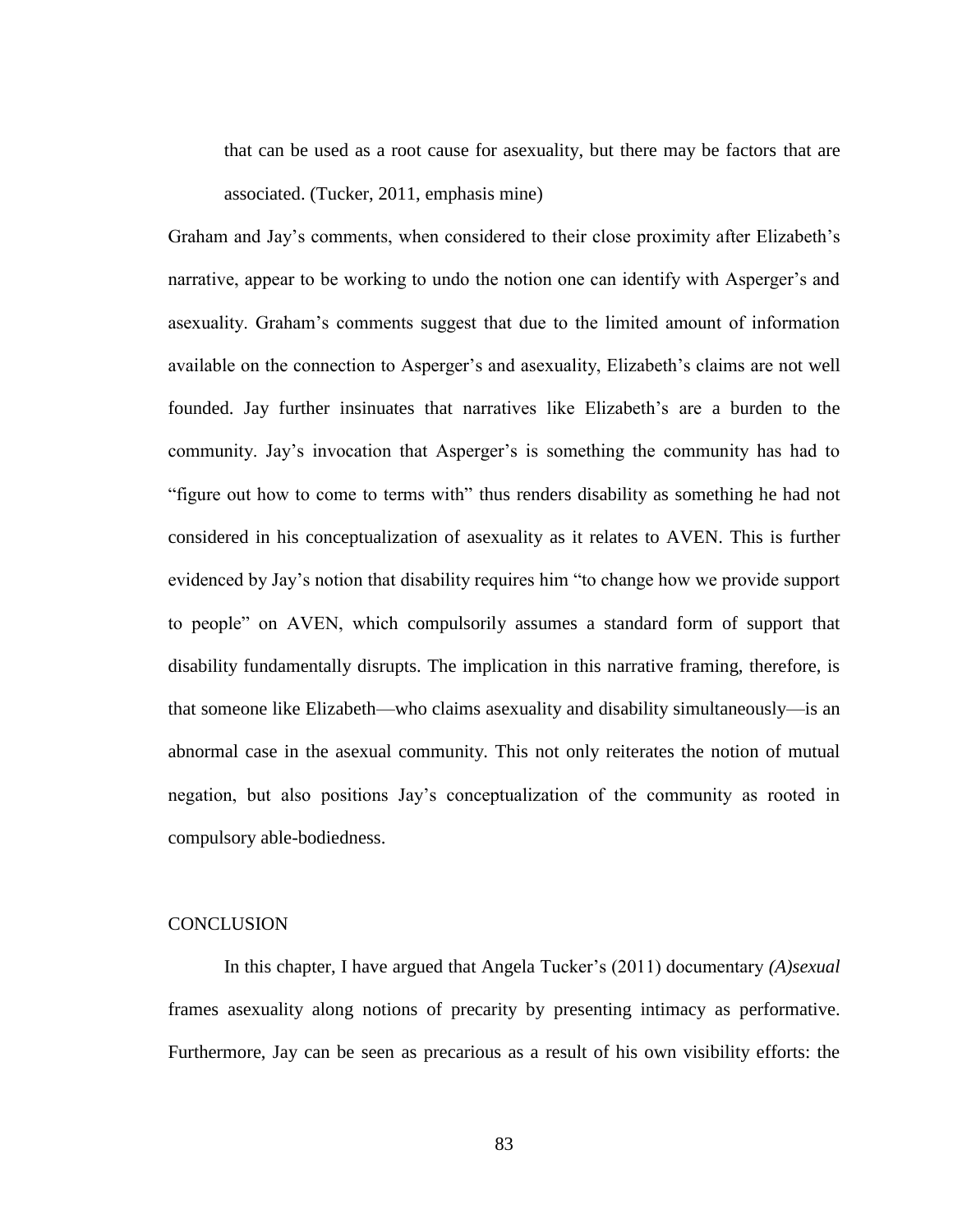asexual awareness movement renders his intimacy unintelligible, and AVEN becomes a site of cruel optimism (Berlant, 2011). This moment can be seen as subversive; Jay's "failure" as an awareness activist disrupts teleologies of progress by showing the discursive limits of social movements predicated on visibility (Halberstam, 2011). Yet Tucker (2011) renders Jay recognizably perched for success to the viewer by framing him within the parameters of asexual exceptionalism, emphasizing his character within culturally normative discourses of gender, race, class, and ability. While examining these normative discourses within the film, I have made efforts to contextualize aspects of AVEN's founding that elucidate Jay as a more complex figure as the documentary might lead us to believe.

I have presented variations of this chapter at classes offered through George Mason University's Women and Gender Studies program. In every instance, at least one student has commented on the documentary's conclusion, in which Jay concedes that he would be willing to integrate sex into his intimate relationships. These students have opined that this seems counterproductive to the documentary's aims. After all, why would a film working to justify and discuss the asexual community end with its protagonist failing in his quest? Not only have these discussions helped form the basis of my analysis, but they are also indicative of the ways in which dominant neoliberal discourses of personal progress rely on narratives of resistance and perseverance. My analysis of the documentary's narrative framing, therefore, is not meant to serve as a critique on Tucker's (2011) abilities as a filmmaker, or to presume she was parroting problematic discourse intentionally or uncritically; indeed, many of these normative aspects of the film's narrative could have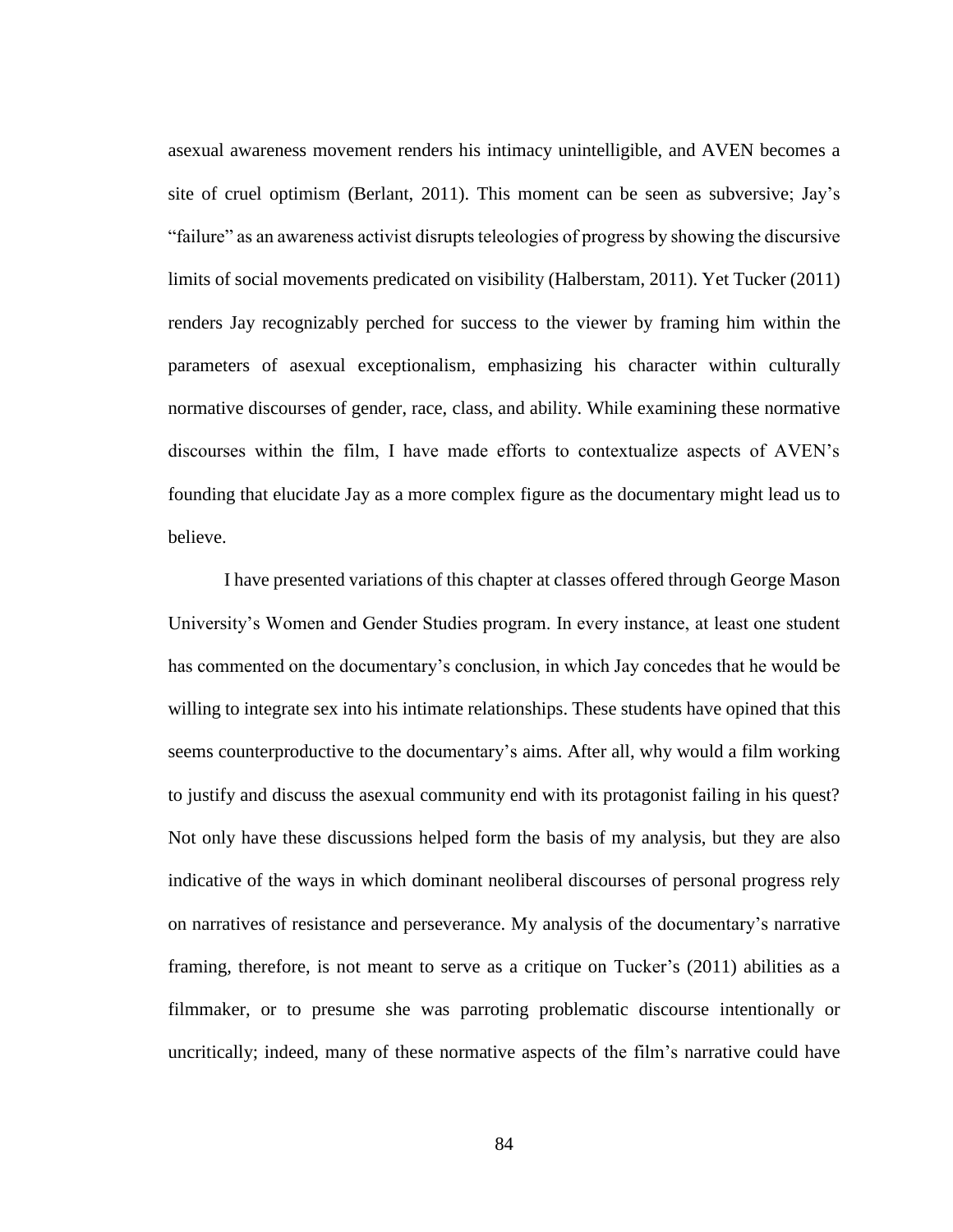resulted from extraneous reasons, such as availability of footage or participants for the film. This is perhaps most evident when one views *(A)sexual's* Kickstarter page: in Tucker's (2010) rationale for fundraising, she advertises the asexual individuals who, alongside Jay's narrative, were meant to "flesh out the movement as a whole" (n.p.). This includes alongside Elizabeth and Brian—Antonia, who is described here as "…an attractive, African American woman, a life coach who has finally figured out that she is asexual and is eager to organize a group in NYC" (Tucker, 2010, n.p.). Thus, Tucker (2010) may have had to limit Antonia—a woman of color whose narrative could have addressed the relationship between asexuality, gender, and race—within the film for the sake of narrative feasibility, time, artistic vision, or (as evidenced by the Kickstarter) money. Therefore, it is my hope that while this reading serves to demonstrate the consequences of the film's reliance upon normative discourses in vies for recognition, it also addresses how Jay's "failure" may tamper with the ways Western norms of identity rely upon notions of "progress" and "success."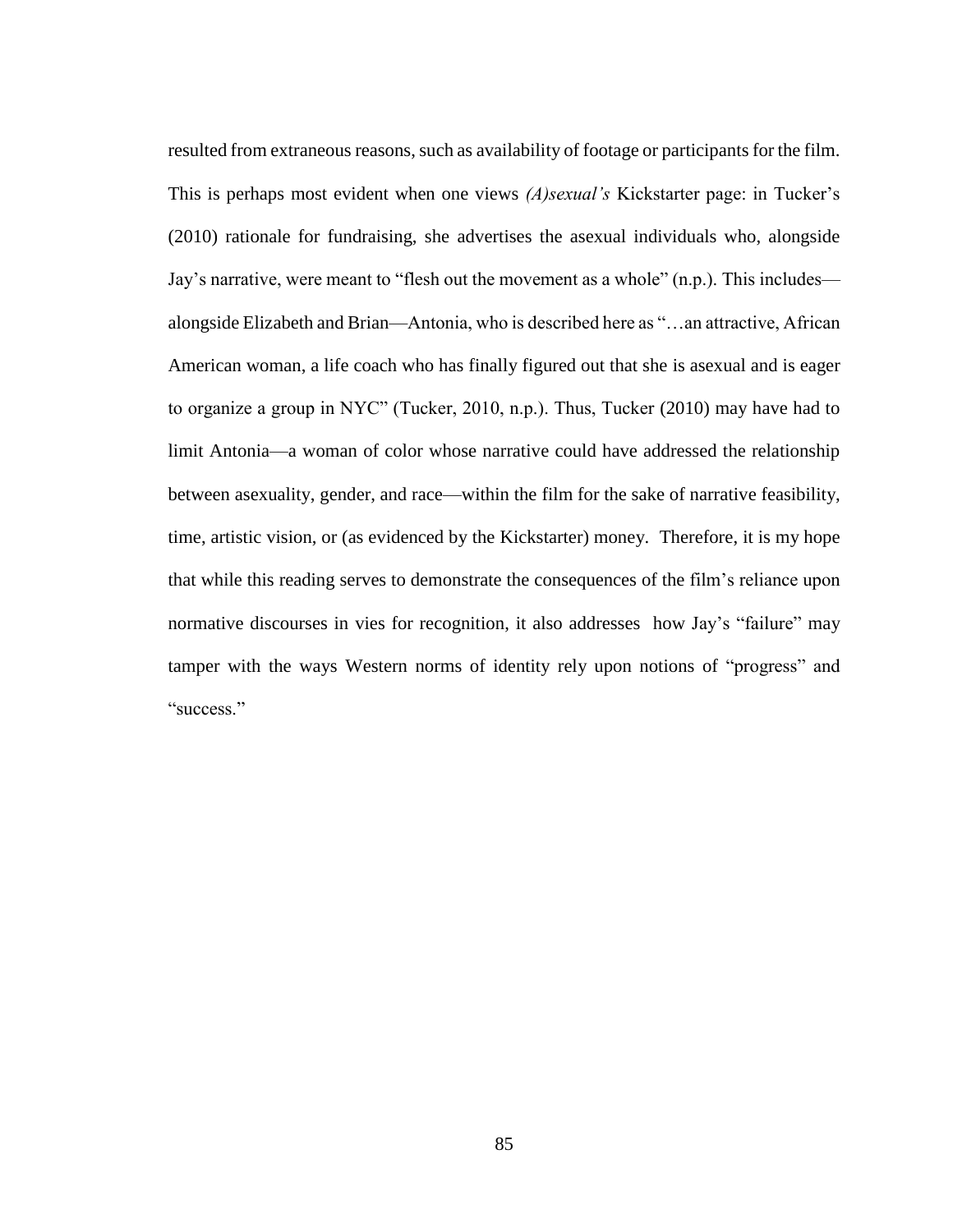## **CHAPTER 2: "I KNOW WHAT I FEEL:" PRECARITY AND FEELING IN THE WORK OF JULIE SONDRA DECKER**

While David Jay is arguably the most prominent asexual awareness activist, he is certainly not the only. I first came across Julie Sondra Decker in *(A)sexual,* there referred to by her YouTube user name "swankivy." Under this moniker, Decker (2008a-l) became known for a series of videos she titled "The Asexuality Top Ten," where she debunks what she perceives the ten most popular myths regarding her claim to asexuality. Charismatic, funny, and delightfully awkward, Decker has worked throughout her activism to disseminate information in an accessible manner; she is also a writer, an artist, and has been featured in several focus-pieces of asexuality in mainstream media<sup>12</sup>. Decker (2014) has recently released a mainstream work on asexuality, provocatively titled *The Invisible Orientation*. Like "The Asexuality Top Ten," Decker (2014) writes to a mainstream audience, specifically individuals who wish to know more about asexuality, broad community terminology, definitions, all the while working to divide myth from fact. However, despite Decker's large corpus of activism, she has been seldom discussed in asexuality studies; moreover, the relative newness of *The Invisible Orientation* has rendered it absent in the scholarship.

I find the general limited use of Decker's work from the scholarship strange, if only because, from a rhetorical standpoint, it is a delight to read. Decker (2008a-l, 2014) clearly

 $\overline{a}$ 

<sup>12</sup> Decker, for instance, was featured in a series from *The Huffington Post* regarding asexuality. Of particular interest to this thesis is her appearance in the article on discrimination, "Battling Asexual Discrimination, Sexual Violence, and 'Corrective' Rape" (Mosbergen, 2013).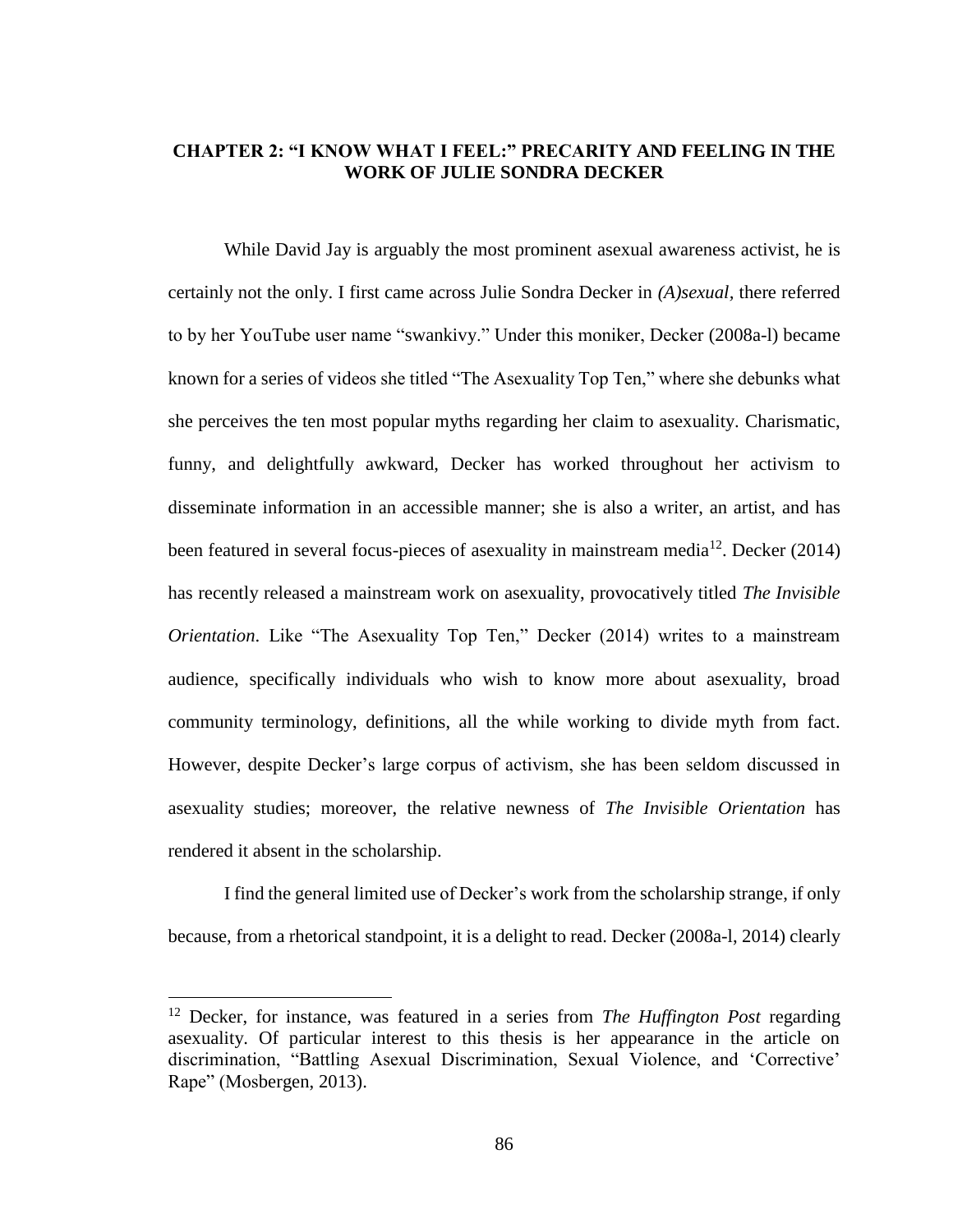works to justify, broaden, and situate her appeals in ways that are inclusive and reflexive. Decker's (2008a-l, 2014) work also frequently resonates with notions of vulnerability and precarity in relation to asexuality—words she never uses, but nonetheless exist within the cruxes of her discourse. Her activism is not without its problematic aspects, however; like framing of Jay in Tucker's (2011) documentary, Decker (2008a-l, 2011) seems to rely on asexual exceptionalism in her prominent works, notably when she is ambiguous in her discussions. Yet the moments where this asexual exceptionalism does occur creates a productive tension that simultaneously opens up discussions regarding the affective dimensions of identity.

In this chapter, I argue that Julie Sondra Decker's (2008a-l, 2014) *The Invisible Orientation* and "The Asexuality Top Ten" reveal notions of asexual precarity and vulnerability in situations where asexual identity is rendered unintelligible or unbelievable. This rhetorical framing opens up a space to discuss the often unpredictable ways affects function in relation to identity, especially in Decker's (2008a-l, 2014) frequent allusions to the ways anti-asexual sentiments do not honor individual feelings. Yet these appeals, like with Jay in *(A)sexual*, come in the context of exceptional discourses. For Decker (2008a-l, 2014), this is evident in areas where her framing of asexual identity is ambiguous; as a result, it appears that only the explicitly self-identified asexual individuals are subject to these notions precarity and vulnerability. This manifests in *The Invisible Orientation*  through an assertion of a strict asexual/allosexual binary, and in "The Asexuality Top Ten" through a reliance on appeals to Decker's (2008a-l) own (privileged) *ethos* as an asexual individual.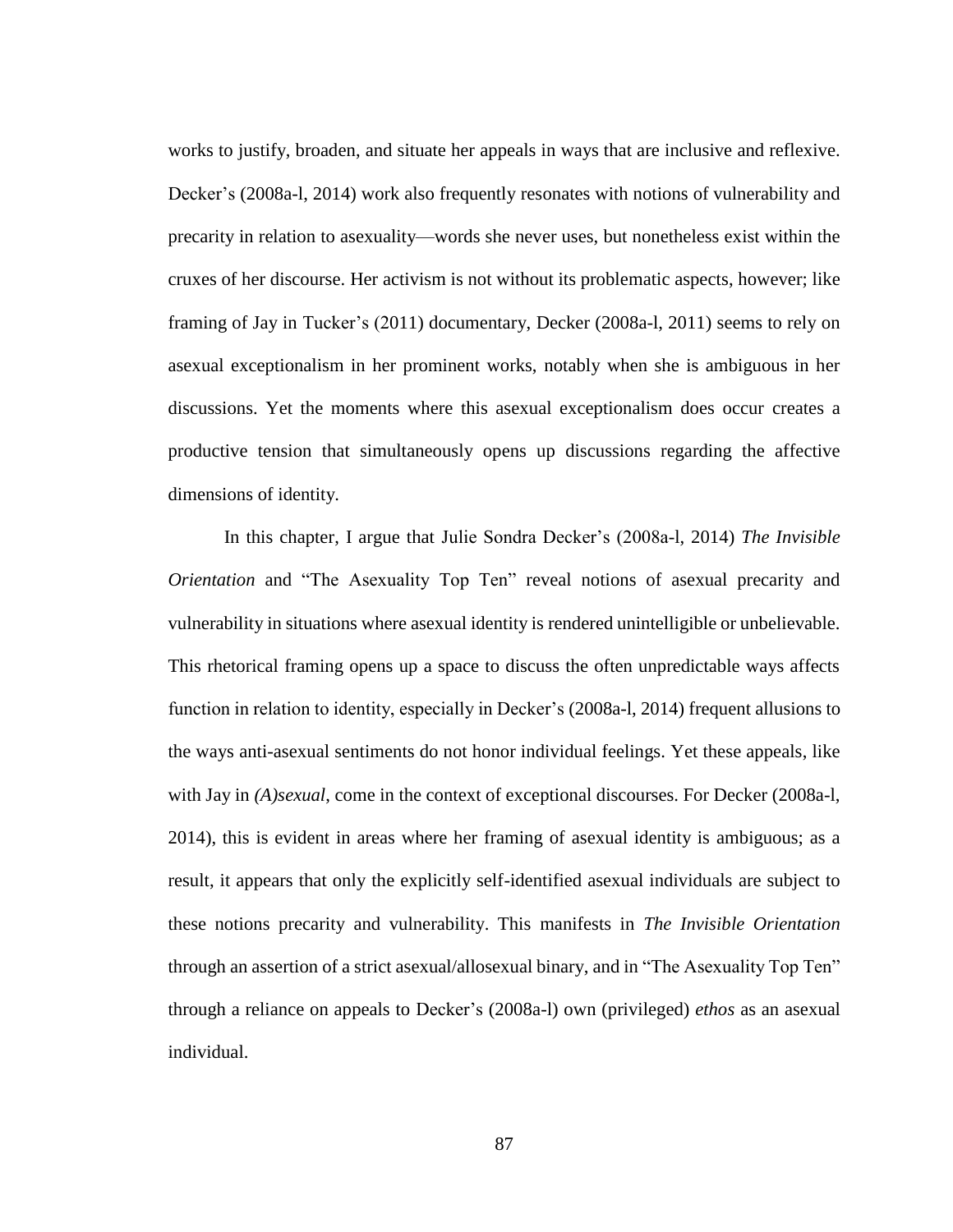I will comparatively examine each text. I begin by providing a discussion of the areas where Decker (2014) describes asexuality in ways to resonate with precarity, particularly in her exploration of the tensions between LGBTQ community spaces and asexual individuals, in *The Invisible Orientation*. I then turn to "The Asexuality Top Ten" with a focus on the ways Decker (2008a-l) rhetorically positions herself in relation to her (and others') identity<sup>13</sup>. In regards to each text, I identify discursive strains in Decker's (2008a-l, 2014) writing demonstrative of asexuality as an orientation of desire and feeling. I then turn to how asexual exceptionalism manifests throughout Decker's (2008a-l, 2014) work through her reliance on a strict asexual/allosexual binary positioning of identity. I conclude by considering how Decker's (2008a-l, 2014) textual ambiguity can also open up a space of radical (re)conceptualizations of queerness as it relates to affect.

# PERFORMATIVTY AND PRECARITY IN *THE INVISIBLE ORIENTATION* AND "THE ASEUXALITY TOP TEN"

In *The Invisible Orientation,* Decker (2014) seeks to provide an accessible introductory text defining the ins-and-outs of the asexual community. The audience, according to Decker (2014), is relatively broad: anyone who might think they are on the asexual spectrum, allies of the asexual community, those teaching in sexuality studies, and—as she bluntly puts it—"…for people who think asexuality doesn't exist" (p. xiv).

 $\overline{a}$ 

 $^{13}$  I am opting to review each text in reverse chronological order for the sake of readability. *The Invisible Orientation* is a larger work that is meant to appeal to a broader audience; as such, it often provides information about the community and culture that helps to inform Decker's (2008a-l) observations in "The Asexuality Top Ten."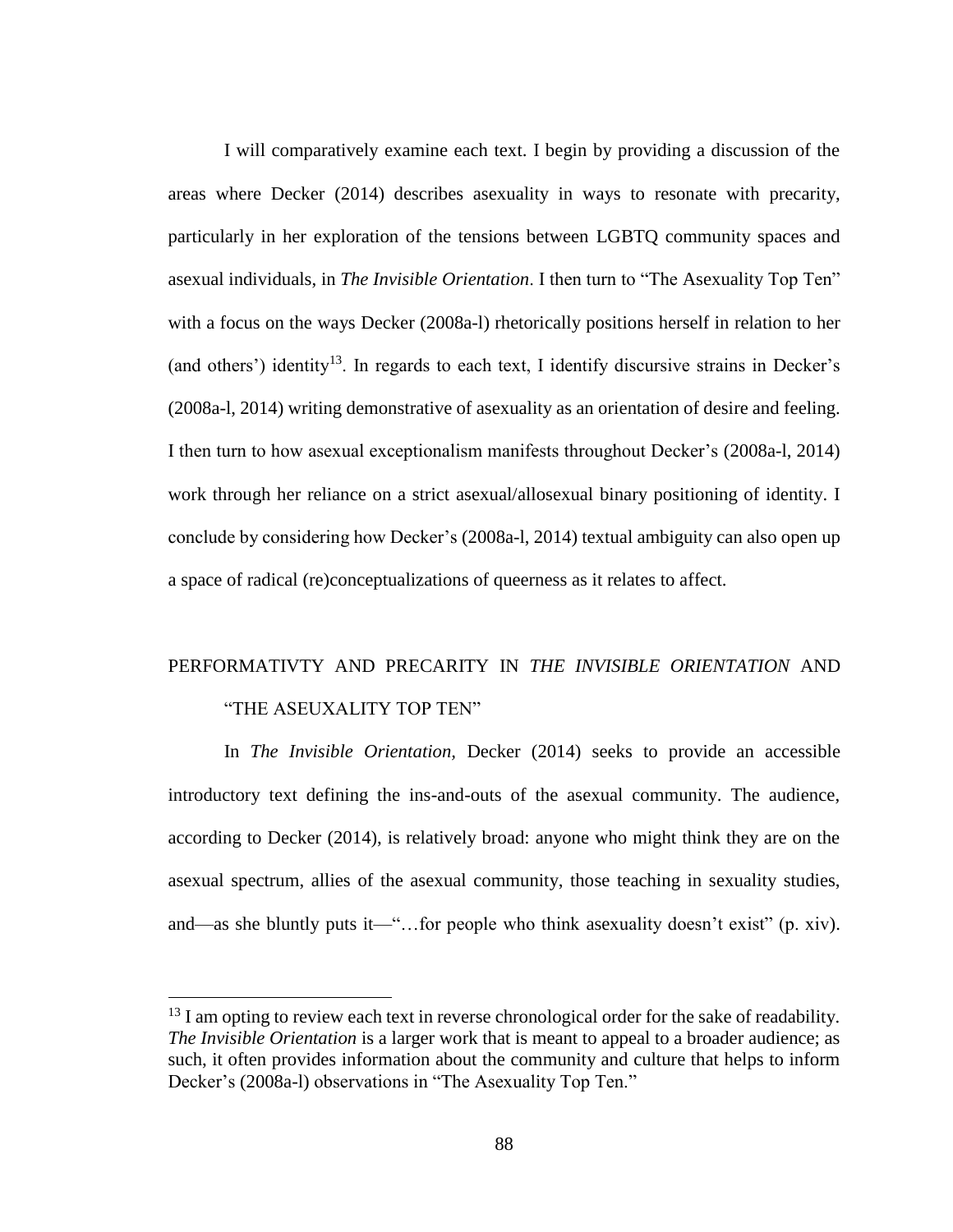While the monograph acts as an educational tool, a consistent theme throughout it (as indicated by the title) is asexuality's lack of visibility and recognition as a legitimate identity category. It is this theme that provides the catalyst for our discussion of how Decker's (2008a-l, 2014) rhetoric resonates with notions of vulnerability and precarity.

*The Invisible Orientation* also reads as uncharacteristically fluid in its conceptualization of sexual orientation: "for *everyone,* sexual orientation is more like a range, not a simple series of separate categories" (Decker, 2014, p. 5). This results in rhetoric that seems to avoid asexual exceptionalism. As Decker (2014) continues:

If someone who has never been sexually attracted to anyone does develop sexual attraction, that person may decide to start using a different label. Labels are chosen to describe people…When circumstances change, labels can too. There's no danger in asexual people describing themselves as asexual because it is not a decision they're now sworn to adhere to…the change in description does not mean they weren't an authentic example of what the previous label described when it fit them (p. 8).

Beyond her framing of identity as mutable, Decker (2014) also represents the asexual community as intersectional. As noted in the literature review, asexual awareness activism has been criticized by scholars for its visibility discourse that may exclude other communities (Gupta, 2013, 2014; Kim, 2011, 2014; Owen, 2014). Indeed, as explored in Chapter One, Tucker's (2011) documentary relies upon some of this rhetoric in its framing of David Jay's narrative. Yet here, Decker (2014) makes every effort to challenge the paradigm of the "gold star asexual," or "…an asexual who lacks all the traits often blamed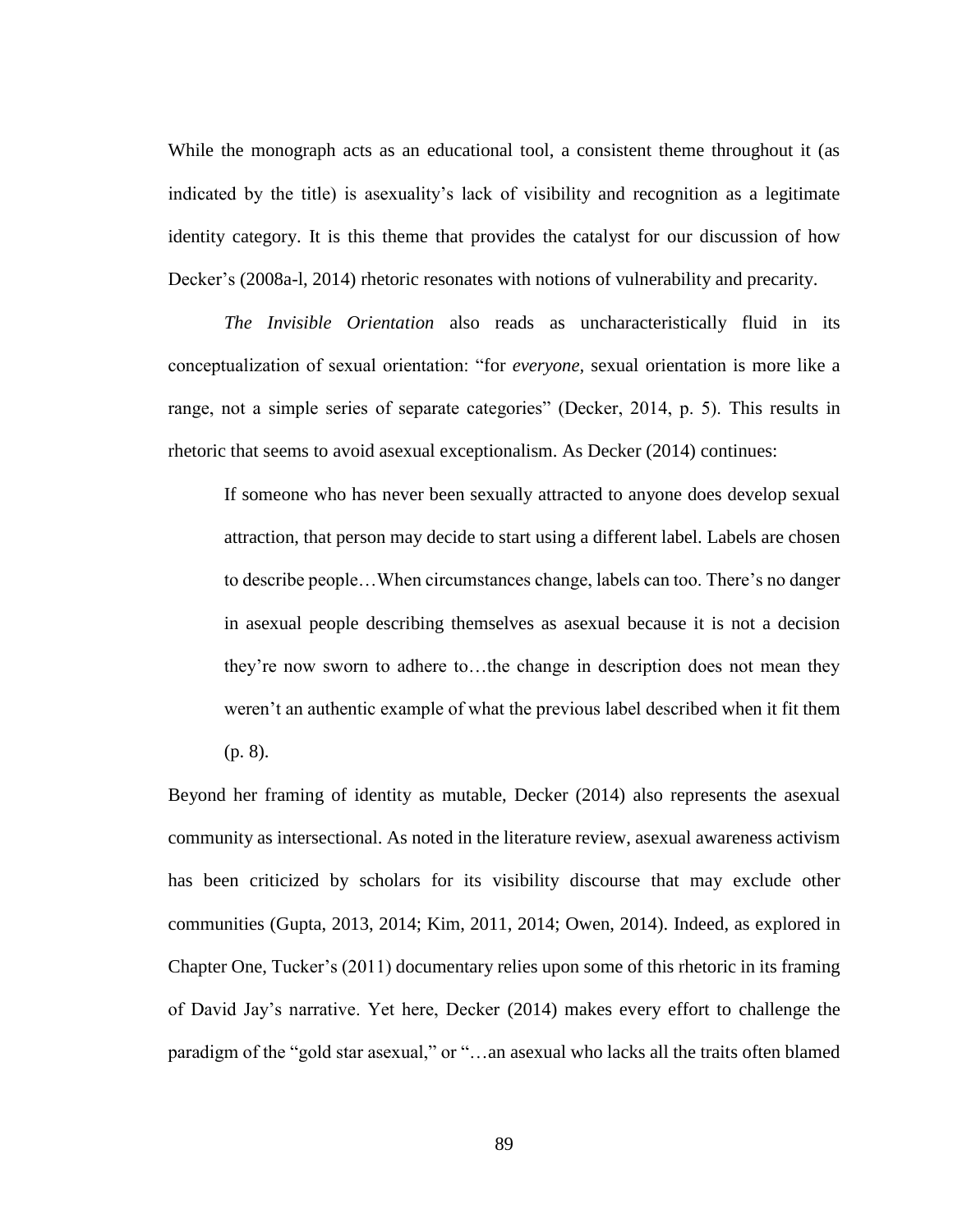or asexuality, [which] therefore supposedly makes a good spokesperson since they are, for all intents and proposes, unassailable" (p. 12). In the list that follows, Decker (2014) cites a slew of intersections that are often attributed to "the gold star asexual," including that they are able-bodied, white, cisgender, pro-sex, healthy, young, aromantic, and nonlibidoist<sup>14</sup>. Decker (2014) explores each intersection throughout the monograph, but adds that identifying within a complimentary opposite category should not diminish one's claim to asexuality. For instance, in describing disability in the asexual community, Decker (2014) writes: "asexuality isn't an orientation that can only be claimed by those with able bodies and optimum health" (p. 79). Such a statement helps to alleviate Kim's (2014) notion of mutual negation in relation to asexual and disabled communities. And regarding non-white asexual identified individuals, Decker (2014) describes how various racially contingent cultural mores might exacerbate discrimination as an asexual:

Some will join online asexual communities and not bring up their race as they perceive it may cost them a sense of belonging or because white participants may suggest their perspectives or discussions of race-related intersectionality are irrelevant. They may also feel pressured to consider class issues, race issues, and religious issues that affect their communities and culture disproportionately as "more important" and may feel shamed for thinking attention to asexuality awareness is actually worthwhile  $(p. 73)^{15}$ 

 $\overline{a}$ 

<sup>&</sup>lt;sup>14</sup> Notably, this list is not dissimilar from Chasin's (2013) remarks on the "real" asexual that help frame the notion of "asexual exceptionalism." For more on this subject, see the discussion of Chasin's (2013) work in the Literature Review.

<sup>&</sup>lt;sup>15</sup> We could speculate that Decker's (2014) inclusion of these passages in her monograph comes as a reaction to associated scholarship. In her bibliography, Decker (2014) cites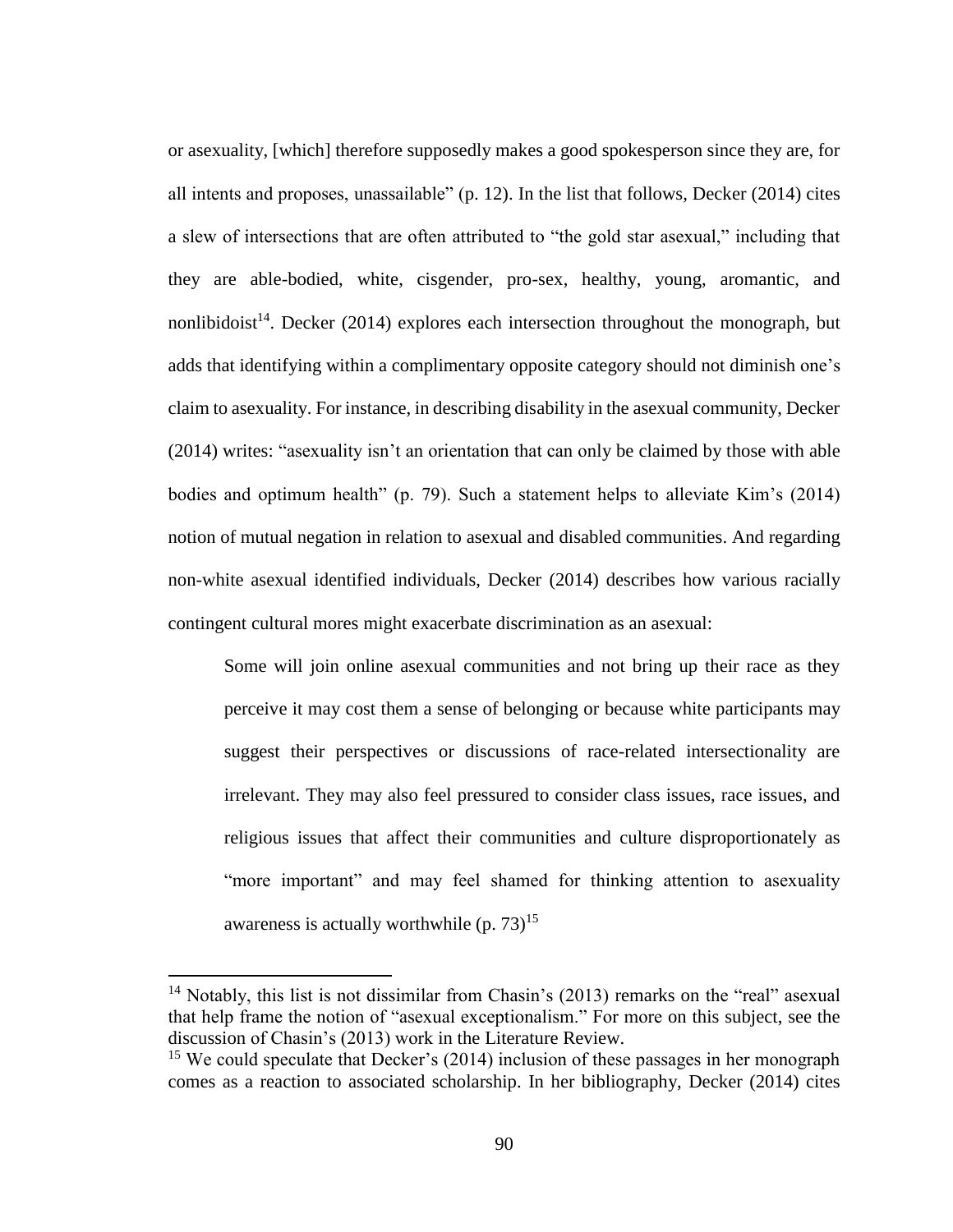Decker (2014) continues this trend with a variety of other commonly conflated "conditions" used to debunk asexuality, including if one was sexually abused, transgender or gender non-conforming, etc. In all cases, Decker (2014) acknowledges that such a status does no discredit one's claim to asexuality. Thus, unlike the documentary in the previous chapter, Decker (2014) seems to advocate for the asexual community's heterogeneity (Carrigan, 2011, 2012; Chasin, 2011, 2013; Hinderliter 2009, 2013/2014) to instances where asexuality extends beyond "gold-star" status. Such a rhetorical positioning, at first, appears to debunk the notion that there should be a truly exceptional asexual.

Decker (2014) does explore how asexuals experience institutional oppression (and, we could say as a result, situational vulnerability), some of which mirror those of LGBTQ individuals. The "non-exhaustive list" she supplies—and further expands upon—reads:

> 1) consummation laws. 2) adoption denial. 3) employment discrimination and housing discrimination. 4) discrimination by mental health professionals. 5) lack of marriage equivalent for non-romantic relationships. 6) religious pressure/discrimination. 7) "corrective" rape. 8) lack of representation in media and sex education. 9) internalized oppression/self-hate. (Decker, 2014, p. 57)

 $\overline{a}$ 

Kim's (2011) earlier work on asexuality and disability narratives. She also includes Cerankowski and Milks' (2014) edited collection, which includes Owen's (2014) work and Kim's (2014) second piece, in her list of suggested scholarly articles. While this infers that Decker may have engaged in this scholarship while writing her monograph, she does not discuss these works directly in her discussions about the intersections of asexuality and other identities. Ergo, I am inclined not to draw explicit connections about Decker's rhetorical motives here—however, it is worth noting that such an intertextual possibility exists.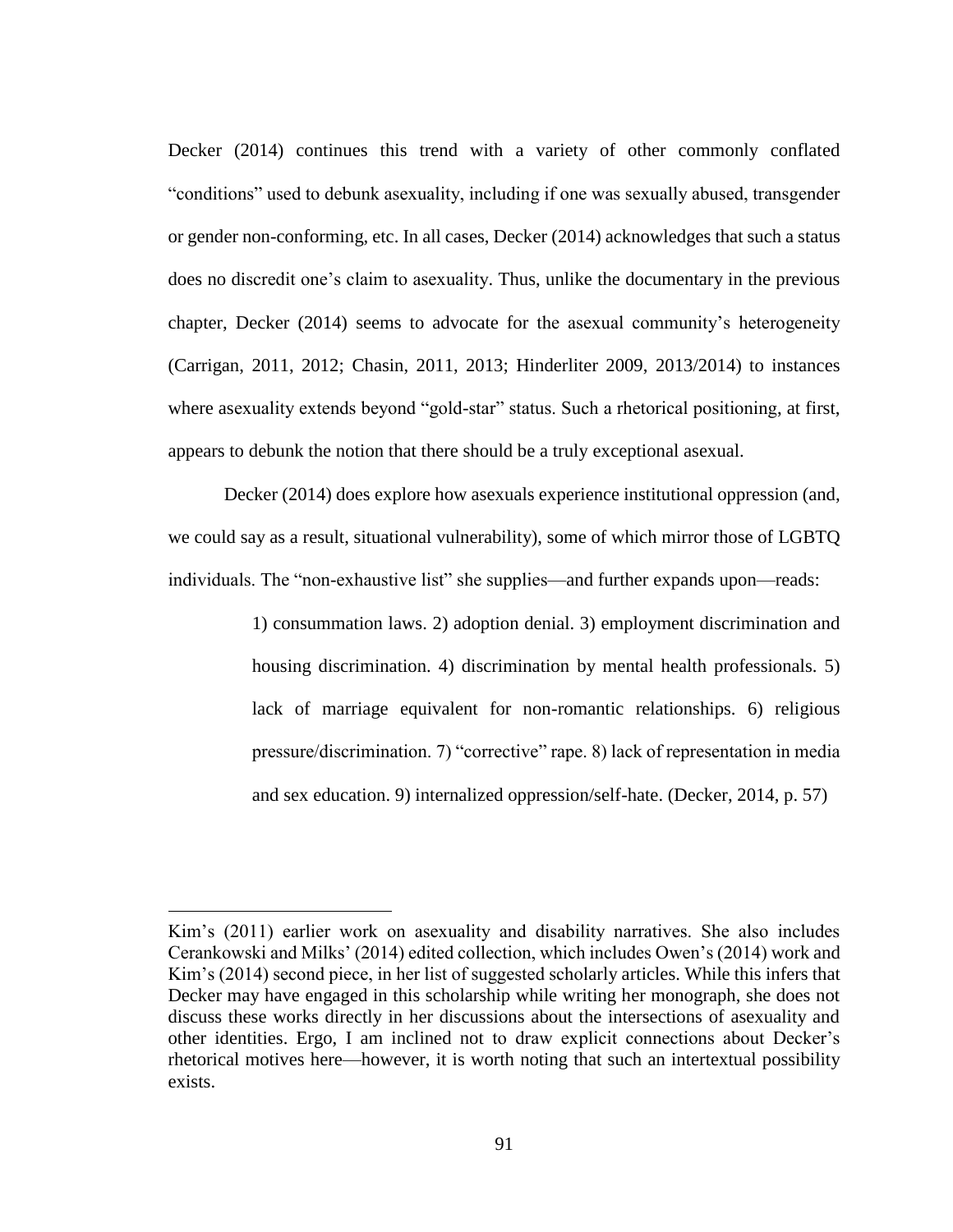These instances of what we may consider socio-political precarity, however, take up a relatively small amount of her monograph; rather, notions of precarity—and, therefore, vulnerability—are manifested the most in Decker's (2014) text within interpersonal interactions.

Decker's (2014) text relate to notions vulnerability and precarity, like the documentary, in regards to performative apparatuses of identity (Foucault, 1978/1990; Butler, 1990, 2009; Przybylo, 2011). These relationships are constructed throughout the monograph, but are most apparent in the section regarding asexuality's relationship to the LGBTQ community: "Society, Discrimination, and Queer Communities." In general, Decker (2014) does not define asexuality as inherently queer or not; rather, asexuality's assimilation into LGBTQ spaces comes as a result of its rarity and lack of focus in the media. Thus, according to Decker (2014), asexuals may go to queer spaces because the members hypothetically understand the experience of being discriminated against for their non-normative sexual orientations or practices. However, Decker (2014) explains that LGBTQ individuals often exclude asexuality on the basis that it is an illegitimate identity. As Decker (2014) writes, "…for asexual folks it's not an experience of outward oppression so much as it's an experience of omission—of being left out and unable to participate in something that's supposedly central to life" (p. 47). Here, the asexual is rendered vulnerable as a result of a lack of recognition. As Decker (2014) continues:

Some will say that enduring invisibility isn't the same as "oppression"—and they're right, though what *happens* as a result of systemic erasure, verbal abuse, and misunderstanding can be oppressive…asexual people aren't saying they have

92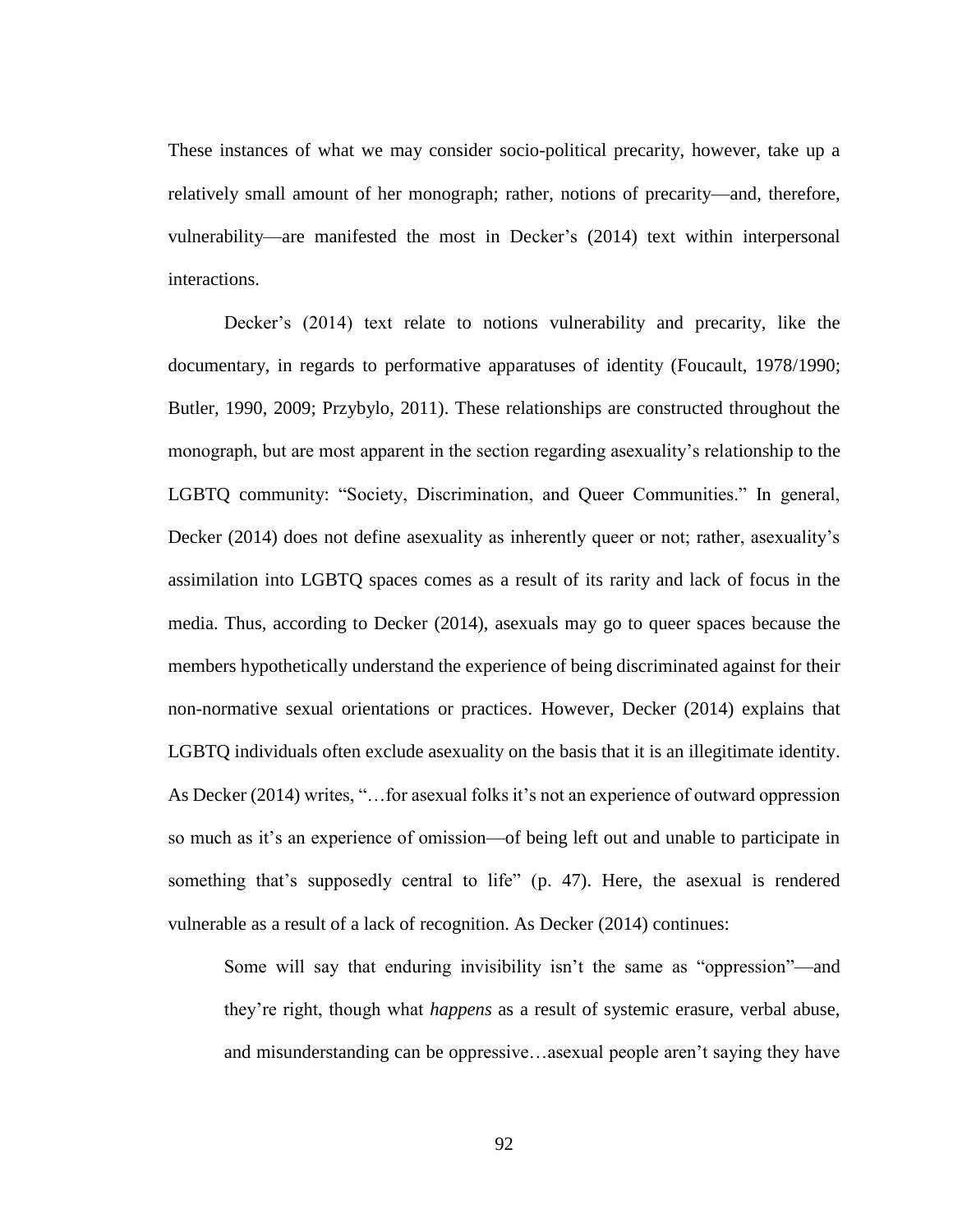an identical or worse experience when compared to LGBTQ people. Asexual people are saying they often feel omitted, erased, and excluded and that they move through life facing consistent challenges to their sexual orientation (p. 48).

Decker (2014), thus, seems to acknowledge a kind of social and psychic vulnerability through the erasure of those who claim asexuality; such a move harkens to notions of vulnerability and its differential distribution as a result of what we could consider social precarity. Decker (2014) proceeds later to qualify an explicit examples of discrimination resulting in vulnerability. As she states:

Any asexual person who identifies openly as asexual learns to defend the existence of the orientation against comments like "No, see a head doctor" and "I'm sorry, but that's not a real thing" and "if you love someone, you have to want to have sex with them" and "sex with me will fix you." Asexual people are told, through these messages, that they are expected to be quiet unless they *want* people to interrogate them about everything from sexual experiences to genital functionality (Decker, 2014, p. 66)

Here, Decker (2014) describe how asexual individuals are often told that their harassment is spurned from the disclosure of their orientation, to which she writes, "[this] attitude is more or less advocating asexual people staying in the closet. That it's coming out itself that causes the problem, not any kind of issue with mainstream attitude" (p. 66). Taken together, these passages insinuate that asexuals find themselves in precarious positions through vies for acceptance and legitimacy. The resulting interrogation from non-asexual individuals relates to the Foucaultian (1978/1990) notion of confessions, in that the asexual must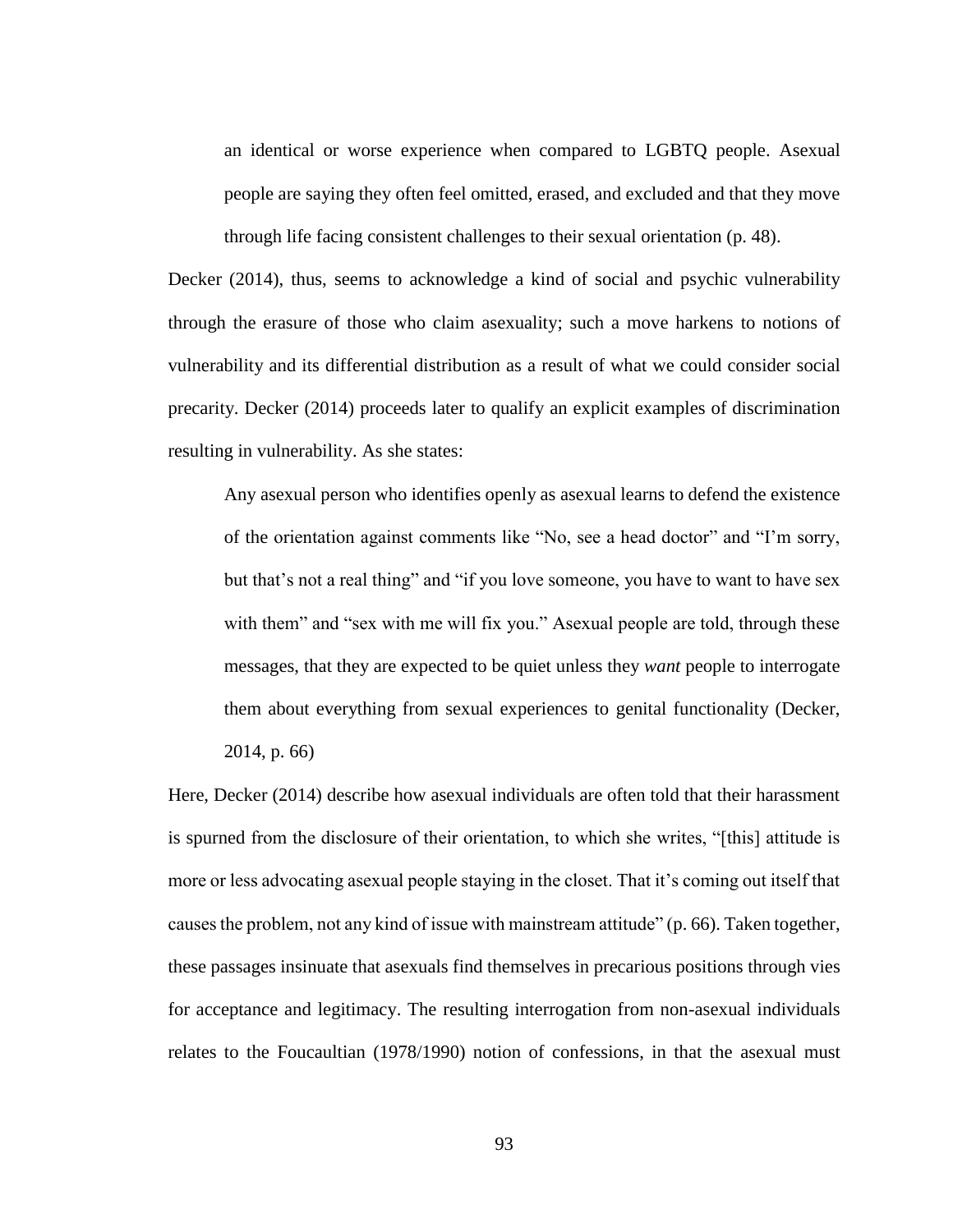justify their existence, while all the while being discredited by others. Decker's (2014) discussion of coming out thus renders visible the hegemony of social norms requiring one to be sexual in order for their intimacy to be intelligible, here represented in her appeal to the fact these normative notions derive from overarching "mainstream attitudes."

The resulting performative-as-precarity framework opens up, for Decker (2014), as social vulnerability in the asexual individual:

*Invisibility* means not being able to connect with others like you. It means being very likely to come to the conclusion that you are broken. It means seeing no boxes to check and being filled with fear and shame or frustration. It means being isolated in the way that is unimaginable to most people who take their visibility for granted. And it means that as soon as you try to be seen—regardless of whether you're just asking the initial questions or deliberately spreading asexual-specific awareness the vile attitudes and unreasonable requests for justification you will be subjected to will probably make you wonder if the invisibility was really so bad (p. 66).

Decker (2014) thus constructs a paradigm that resonates with notions of precarity for the out-asexual in regards to current mainstream attitudes: asexuals experience negative affects as a result of invisibility, and their inability to connect with asexual naysayers flattens the multidimensional aspects of their vulnerability—in its political, social, and psychic forms—and how it creates a need for dependency (Butler, 2004, Chapter 1; Mackenzi, Rogers, & Dodds, 2015). The resulting social precarity for the asexual subject, according to Decker (2014), spurns from a lack of recognition from others, with the solution being to recognize asexuality as legitimate.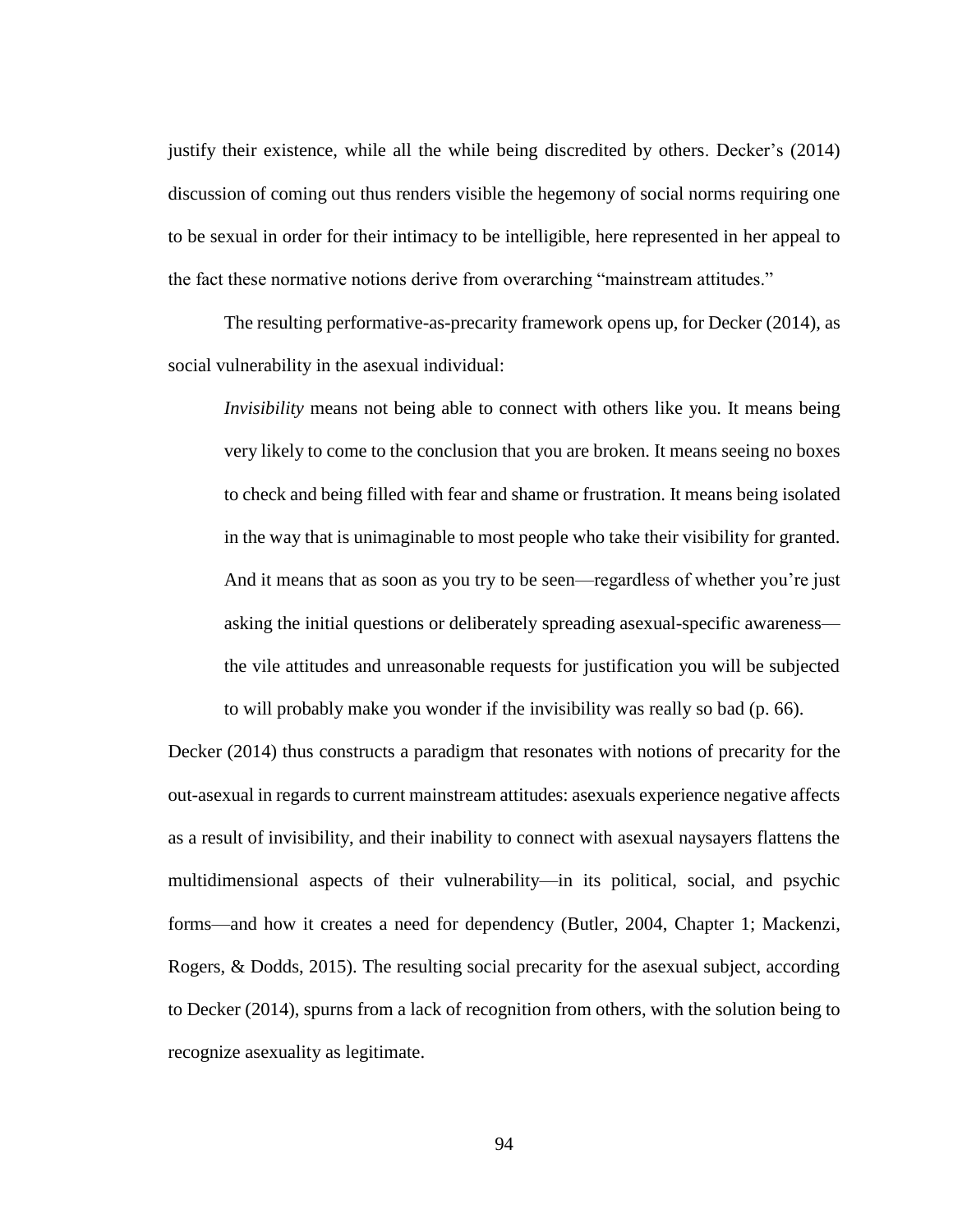Decker (2008a-l) constructs her arguments around asexual visibility in a similar way within her earlier work in "The Asexuality Top Ten." The video series was uploaded between June 2, 2008, and June 13, 2008. In her introductory video, Decker (2008a) outlines that the web-series is meant to justify asexuality by debunking the most popular myths against its existence. The series is thus comprised of twelve videos: an introduction, the "asexuality top ten" proper, and a list of honorable mentions. The top-ten reasons are listed as follows, from "least popular," to "most popular." 10) You hate men; 9) You can't get a man; 8) You have a hormone problem; 7) You're overly involved in your own busy life; 6) You've just never had me in your bed; 5) You're just afraid of getting into a relationship; 4) You were sexually abused; 3) You're a lesbian; 2) You just haven't met the right guy, and 1) You just got out of a bad relationship. In the remainder of this chapter, I will refer to the videos that pertain to a specific myth as "Video 10-1" (in order of their corresponding position on the list) and the introductory video as "The Introduction."

Like her later work, Decker (2008a-l) seems to balance her personal conceptualization of asexuality alongside holistic alternatives, making it clear that asexuality is a broad category. Decker (2008a-1) is quick to specify when her own personal understanding of asexuality conflicts with broader community espousals. These moments often come when Decker (2008a-l) retroactively modifies her statements with text bubbles within her videos. In "The Introduction," for example, Decker (2008a) defines an asexual as "a person who isn't interested in having sex," with a textual bubble noting "er, well, more accurately, they're not interested in having sex due to lack of attraction to other people, though some asexuals do have sex for other reasons…" Additionally, in "Video 8"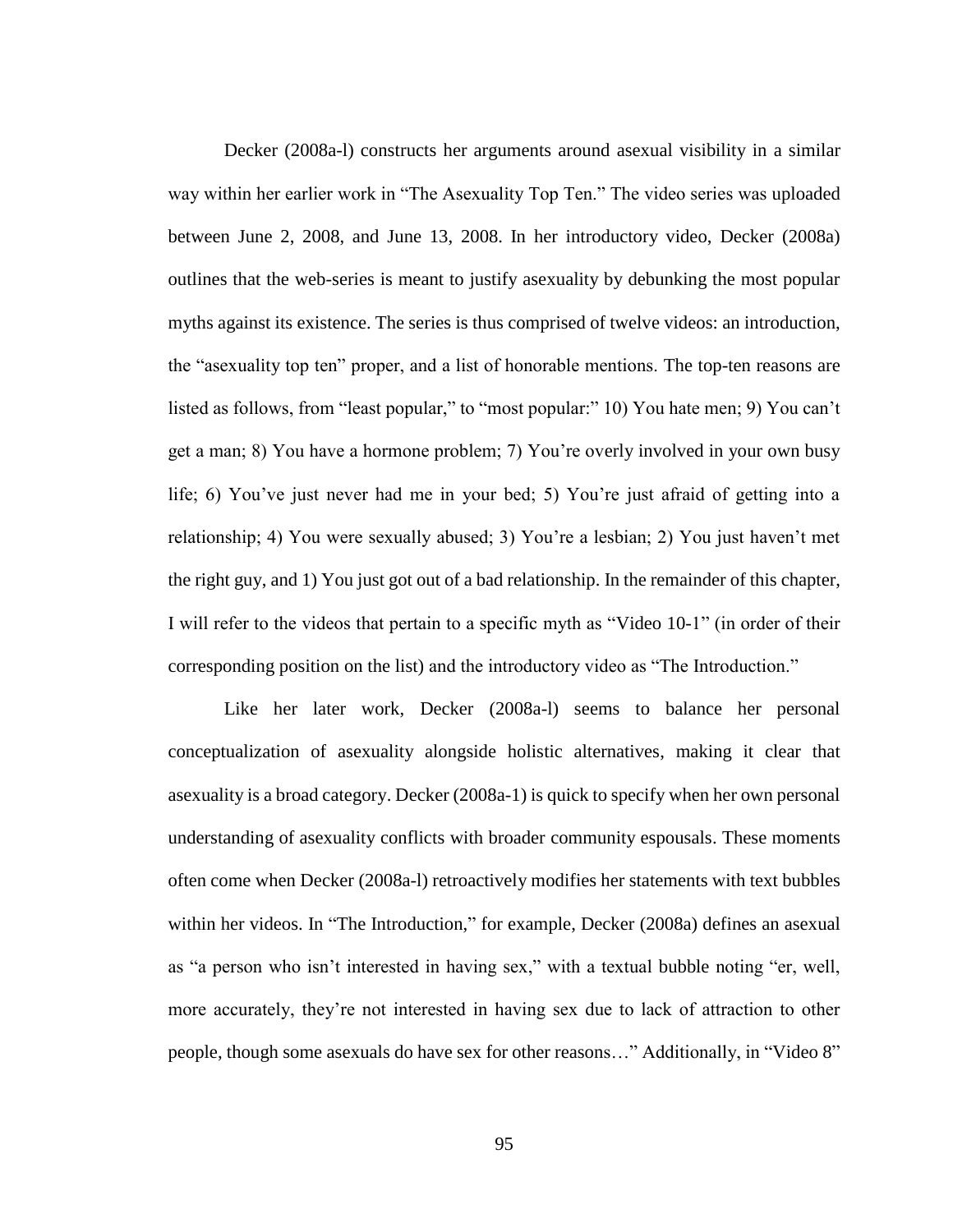Decker (2008d) concedes that she personally feels as though her asexuality is a result of a hormone problem, but should not be seen as the case for everyone. As Decker (2008d) states, "I wouldn't say it's a problem. So, maybe, low sex drive plus a certain mindset equals asexuality—*for me*, maybe that's it" (emphasis mine). After Decker (2008d) speaks this, a text bubble appears over her head modifying this statement: "though I should note that some people with normal to high sex drives still ID as asexual because it's about ATTRACTION, not horniness."

Furthermore, in "Video 3," Decker (2008i) unpacks the role of masturbation in the asexual community. Here, Decker (2008i) initially iterates "I guess it's up to argument whether that person is still an asexual, because [masturbation] is a sexual behavior." Yet Decker (2008i) clarifies in a text-bubble: "Note—not an argument I'd make, because not all masturbation is "a sexual behavior." I wasn't clear here. Many asexual people masturbate." Such instances throughout Decker's (2008a-l) videos demonstrate a sense of self-reflexivity and pluralistic notions of identity; Decker makes clear that her own conceptualizations of asexuality may change, be modified, or against the grain of her peers through these textual modifications. These moments, like those within *The Invisible Orientation*, seem to resist an exceptional model of asexuality; rather, asexuality is presented as fluid and individualistic in its construction.

Notions of precarity and vulnerability in "The Asexuality Top Ten" are consistent with Decker's (2008a-l) later work in *The Invisible Orientation*, in that they arise from a lack of recognition and intelligibility. In "The Introduction," for instance, Decker (2008a) notes the reason for her video series is to spread awareness for asexuality: "I would like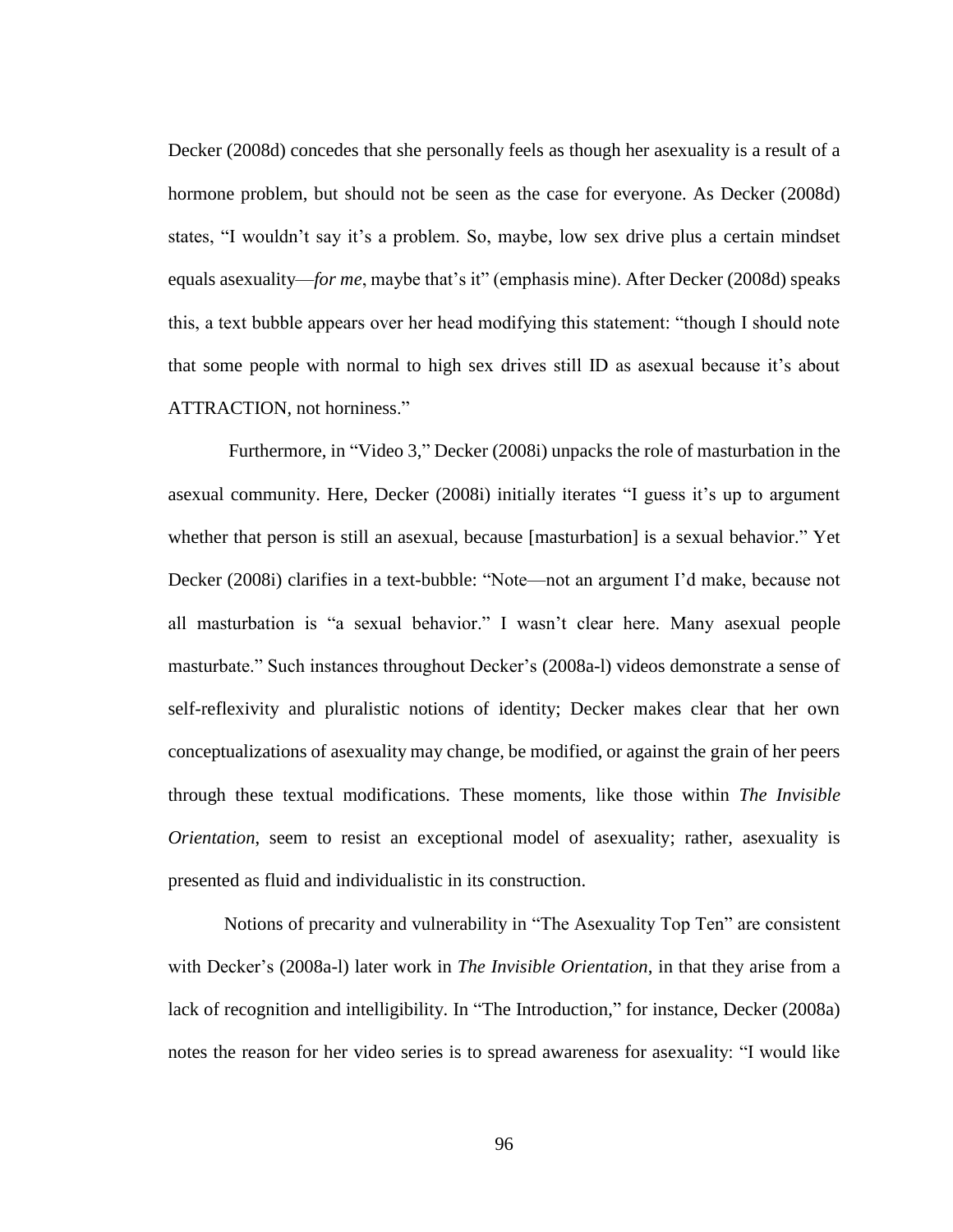some recognition--I don't need a parade or anything, but you know, I would just like there to be some awareness out there." Decker's (2008a-l) rhetoric also demonstrates ways asexual individuals may experience vulnerability when their identity is not recognized. This is perhaps most explicit in "Video 4," when Decker (2008h) recounts an incident that occurred while meeting a potential new male friend. According to Decker (2008h), the man appeared to understand her explanation of her asexuality; yet at the end of the night, he asked her for a good-night kiss. Decker (2008h) ultimately conceded to a friendly kiss on the cheek, but reminded the man of her aromantic asexual identity; in response to this, the man licked her on the face "like a dog." While Decker (2008h) writes off this narrative as a funny mishap, it is nonetheless demonstrative of how the invalidation of asexuality can manifest into degrading and dehumanizing moments of social precarity.

Decker's (2008a-l) rhetoric within the video series also resonates with notions of vulnerability and precarity as differentially constructed based on context. Decker's (2008al) early work is thus equally demonstrative of anti-asexual exceptionalism, challenging the stability of the asexual identity. For instance, in "Video 3" (You're a lesbian), Decker (2008i) opines:

To tell you the truth, it would be a lot easier if I was gay. It would be so much easier to explain, because the lesbian lifestyle and the whole concept of being gay is so much more readily accepted than the concept of asexuality right now—people don't even believe it exists.

Yet as Decker (2008i) says this, a word-bubble appears with an addendum that reads: "But don't worry, I'm not saying "being gay is easier than being asexual." I'm saying

97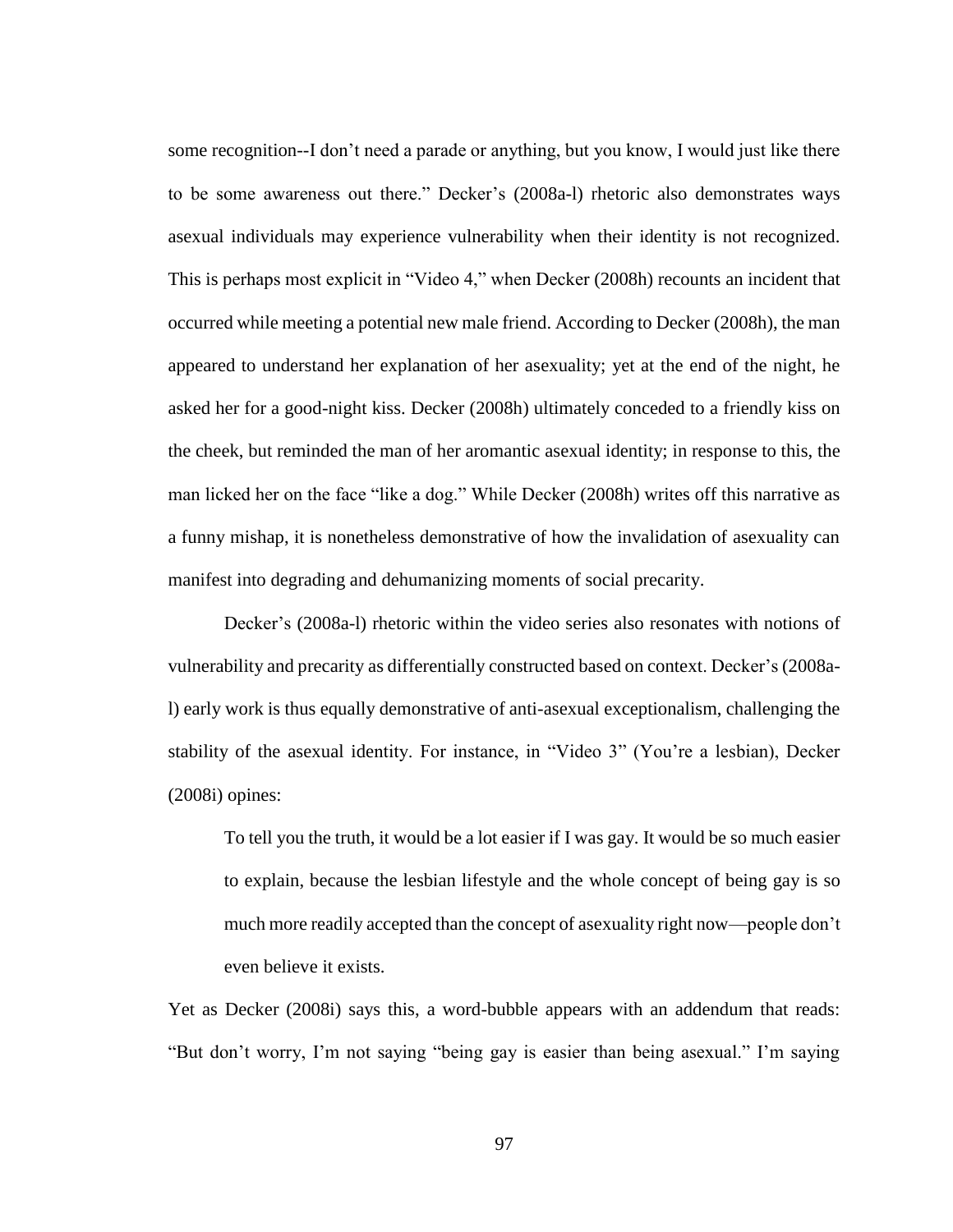homosexuality is acknowledged as existing while asexuality often isn't." Like the documentary in the previous chapter, therefore, both *The Invisible Orientation* and "The Asexuality Top Ten" could be seen to contain rhetoric that consistently constructs notions of vulnerability and precarity as related to performative aspects of identity.

# "YOU CAN'T DEFINE WHAT CAN AND CAN'T HAPPEN WITH MY FEELINGS:" ASEXUALITY, AFFECTS, AND BINARIES

In many instances where we could see her discussing precarity and vulnerability, Decker (2008 a-l, 2014) rhetorically frames asexuals as a subject of feeling; the politics of recognition position the asexual as precarious and vulnerable when steeped in the negative affective dimensions of being unrecognized. Decker (2008a-l, 2014), therefore, frequently reiterates in both *The Invisible Orientation* and "The Asexuality Top Ten" the importance of respecting individual feelings. Let us take, for instance, Decker's (2014) notion in *The Invisible Orientation* that "this book was written because everyone will benefit from knowing that asexuality exists, that it isn't a disorder, and that *asexual people can be trusted to describe their own feelings…*" (p. xv, emphasis mine). Decker (2014) also draws upon affects in her exploration of invisibility (cited earlier in this chapter), as rendering one filled "…with fear or shame or frustration…" isolation, and being forced to put up with "…the vile attitudes and unreasonable requests for justification you will be subjected to will probably make you wonder if that invisibility was really so bad" (p. 66). Such instances reveal the affective dimensions of erasure, and how they lead to an individual—who, in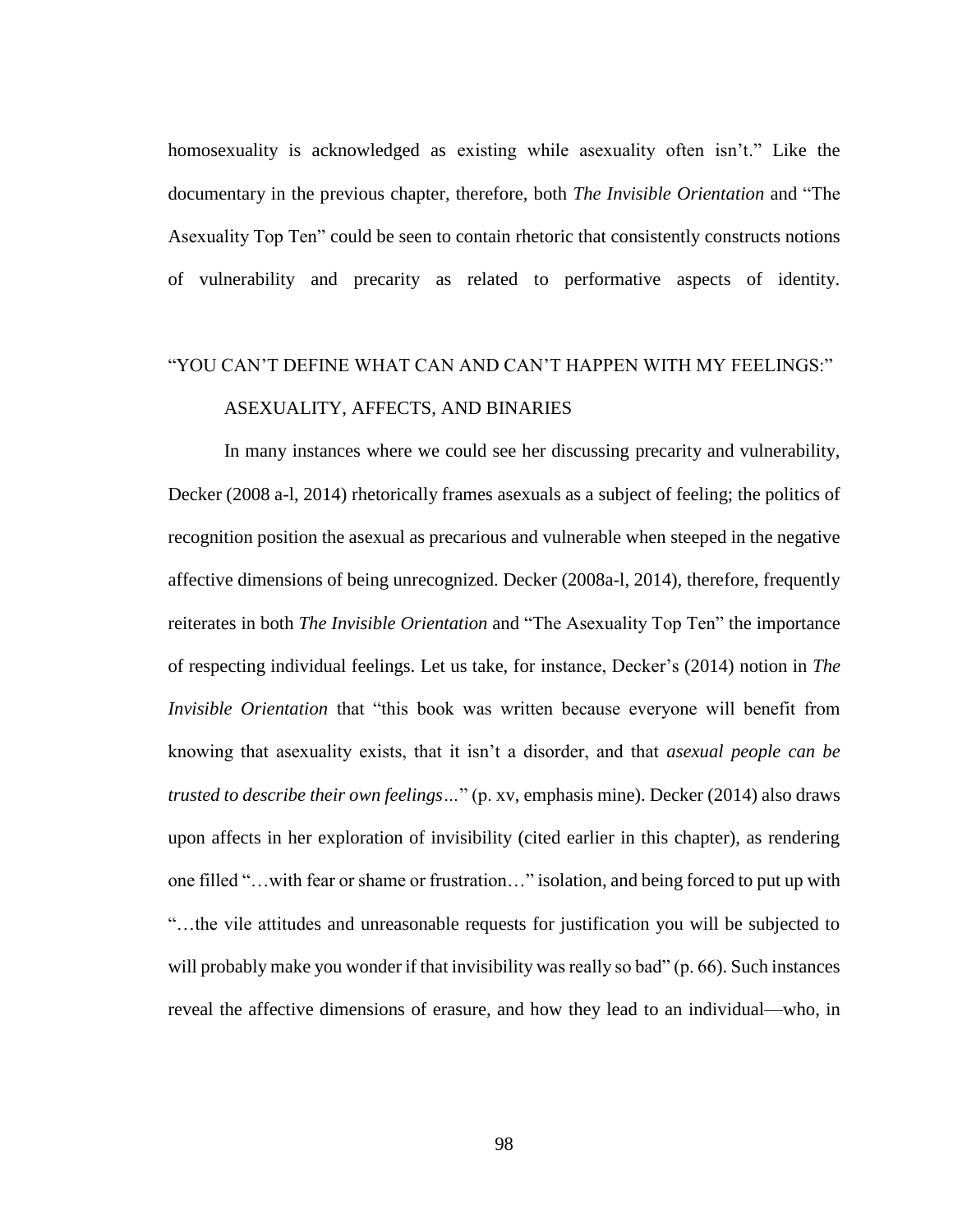Decker's (2014) case, has identified as asexual—to feel negative perceptions towards themselves.

These notions are also seen within "The Asexuality Top Ten." For instance, consider these statements from two different videos:

I know what I feel, and I've decided to look on the bright side about it, and be happy that I'm well-adjusted, and that I don't need to be like everybody else in order to be happy. (Decker, 2008f)

So, you stick a penis in a vagina and then that means it's love. So, there's no such thing as any other kinds. C'mon now...you can't define what can and can't happen with my feelings, can you? (Decker, 2008g)

These comments elucidate an additional factor in Decker's (2008a-l, 2014) rhetoric that move us towards a potential framework of asexual precarity, in that it manifests not only from a lack of recognition for identity, but for feeling—a lack of understanding for how an asexual may perceive themselves in relation to how they feel and what others expect of them, and the attempt to moderate precisely how one *should* feel about others. I am not making a claim here that Decker (2008a-l, 2014) is advocating for empathy; I do, however, feel that such instances in Decker's rhetoric force us to consider the relationship between discursive understandings of identity in relationship to affects.

The relationship between discourse and affect are perhaps best explored in the work of Eve Kosofsky Sedgwick & Adam Frank (2003), who are cited as instrumental in the affective turn. According to Sedgwick & Frank  $(2003)$ , theories' shift into examining the discursive mechanisms of power were so radically antiessentialist that they effectively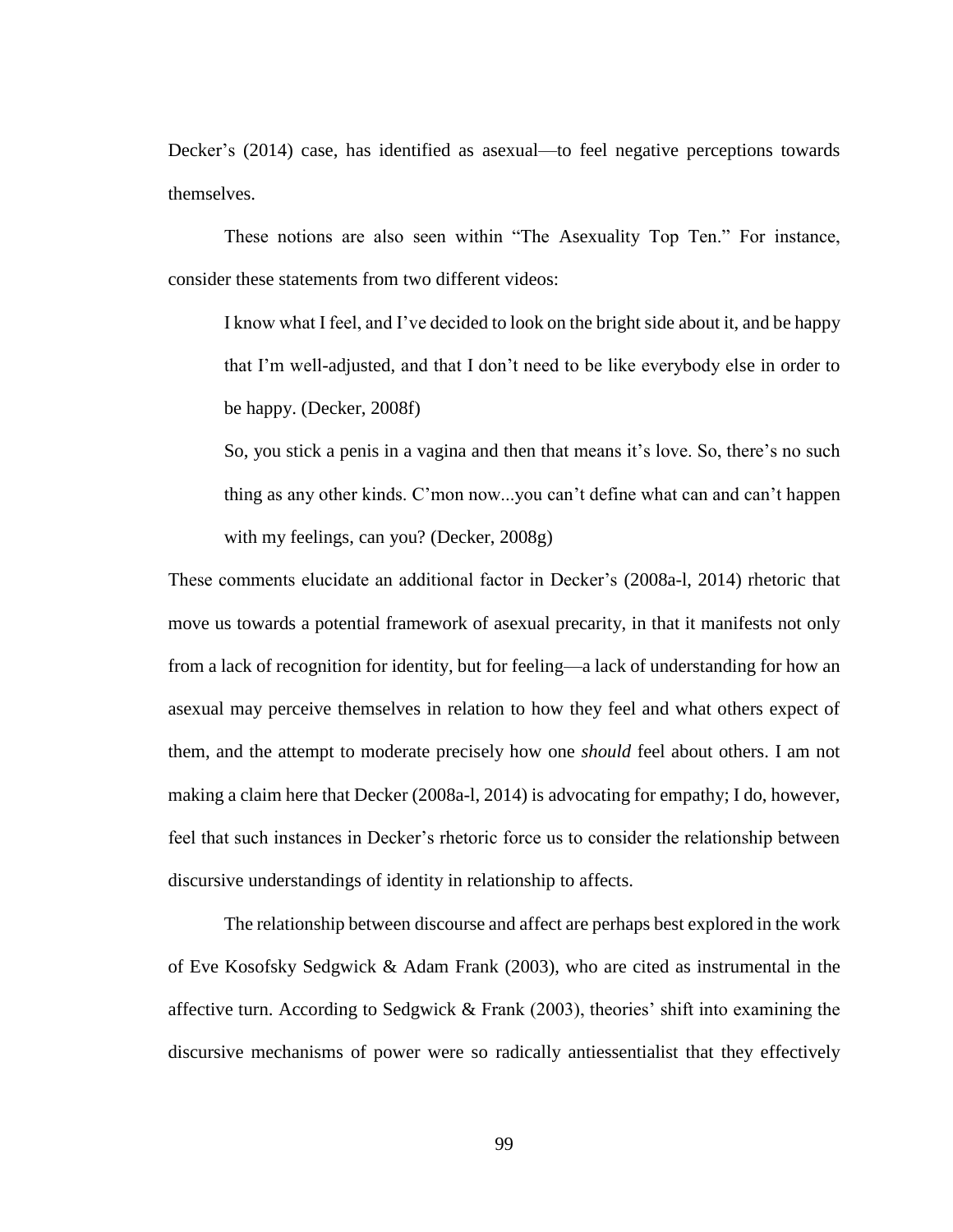excluded one's personal conceptualizations of feeling on the basis of emotional response. Their following critique of the then-contemporary scholarship is perhaps the most applicable to queer and post-structural feminist theory: "human language is assumed to offer the most productive, if not the only possible, model for understanding representation" (Sedgwick & Frank, 2003, p. 93). Yet as both scholars aptly argue through their reading of the under-read psychologist Silvan Tompkins:

How long does it take you after being awakened in the night by (a) a sudden loud noise or (b) gradual sexual arousal to cognitively "analyze" and "appraise" "the current state of affairs" well enough to assign the appropriate quale to your emotion? That is, what is the temporal lag from the moment of sleep interruption to the ("subsequent") moment when you can judge whether what you're experiencing is luxuriation or terror? No, it doesn't take either of us very long, either (Sedgwick & Frank, 2003, p. 113).

Considering Sedgwick & Frank's (2003) comments, Decker's (2008a-l, 2014) allusions towards the importance of respecting feelings becomes a fascinating point of analytical departure. Taken alongside her clear attempts throughout her writing to be as inclusive and intersectional as possible, in addition to the fact that many of Decker's (2008a-l, 2014) comments most conducive to notions precarity are explicit in her discussions of asexuality in queer spaces, Decker's work begs the question: to what degree is the source of asexual precarity the result of antiessentialist regulatory queer analytics? By bringing the affective dimensions of identifying as asexual into her activism, Decker (2008a-l, 2014) prompts us to consider the limits of discursive analysis as they relate to queer identity.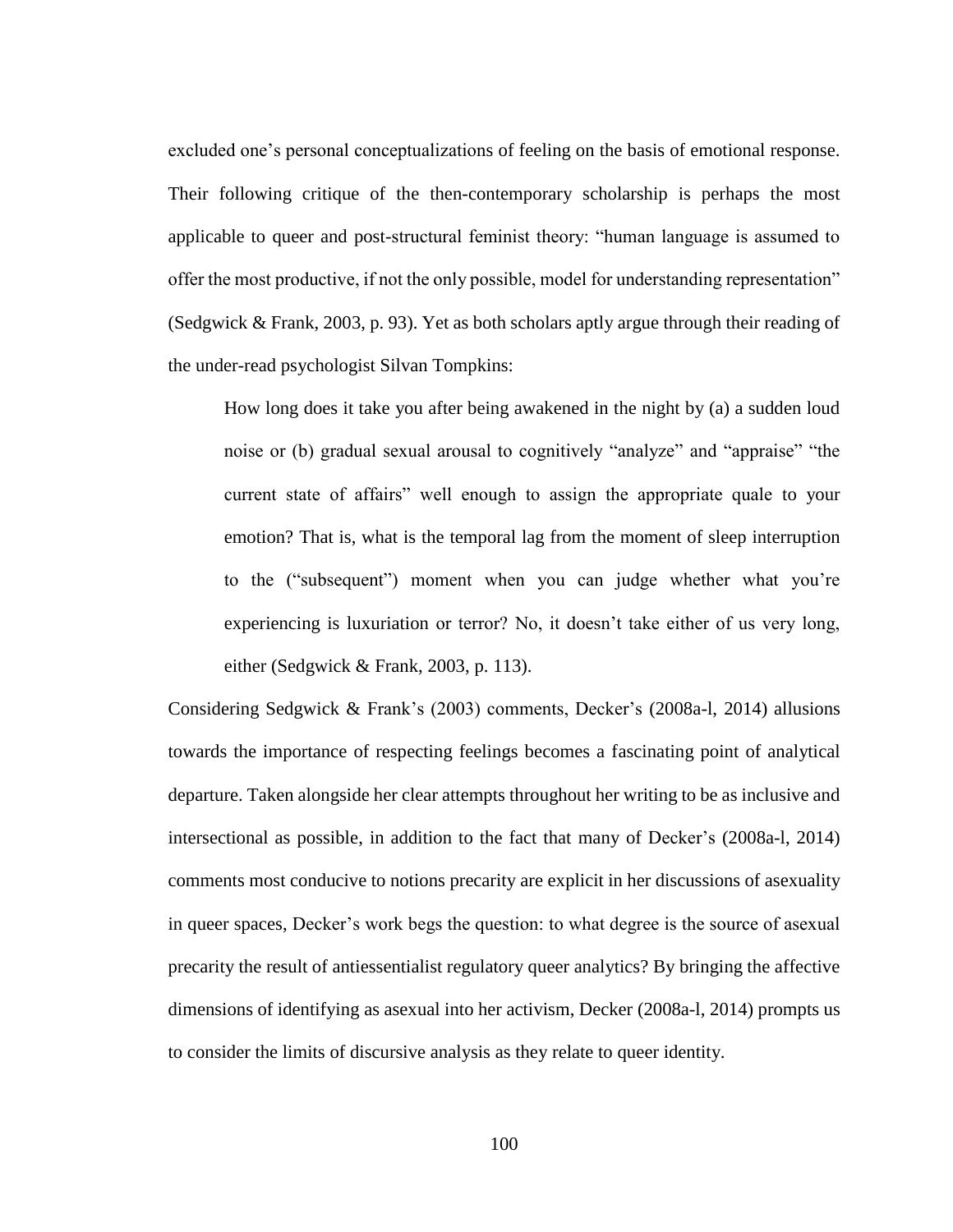Such a consideration would be tempting to take at this stage; however, I believe we must first consider some of the potentially exceptional discursive elements of Decker's (2008a-l, 2014) framing of identity. Indeed, while Decker's (2008a-l, 2014) conceptualization of asexuality is fluid, it is still considered within her work as a distinct category that is thrust into a binary opposition between asexual/allosexual identities. Such a binary opposition, as Przybylo (2011) argues, can actually aid in the perpetuation of oppressive discourses such as sexusociety, for if asexuality "…remains faithful to reactive, binary-bound repetitions, it may only serve as a surface resistance to sexusociety, while at the same time aiding in sexusociety's production…even the micro safe space of the asexual body is in fact *embedded* within sexusociety" (p. 456). To be clear, I do not wish to advocate for Przybylo's (2011) prescriptive notions of queer transgression in relation to asexuality within the context of Decker's (2008a-l, 2014) activism. However, I do contend that Decker's (2008a-l, 2014) work can be seen as ultimately participating in asexual exceptionalism through positioning only those asexuals who outwardly identify as asexual as most implicated in notions of vulnerability and. This privileges visibility as a mode of liberation, and does not challenge the ways that claiming identity (i.e. "coming out") can reinforce stable constructions of identity in relation to politics and precarity (Butler, 1993, 2009).

While Decker (2008a-l, 2014) frames asexuality as a fluid category, it is nonetheless characterized as a distinct category within a particular, discursively liminal space. Take for instance, Decker's (2014) personal narrative at the opening of *The Invisible Orientation*. In the early portions, Decker (2014) personally defines her lack of sexual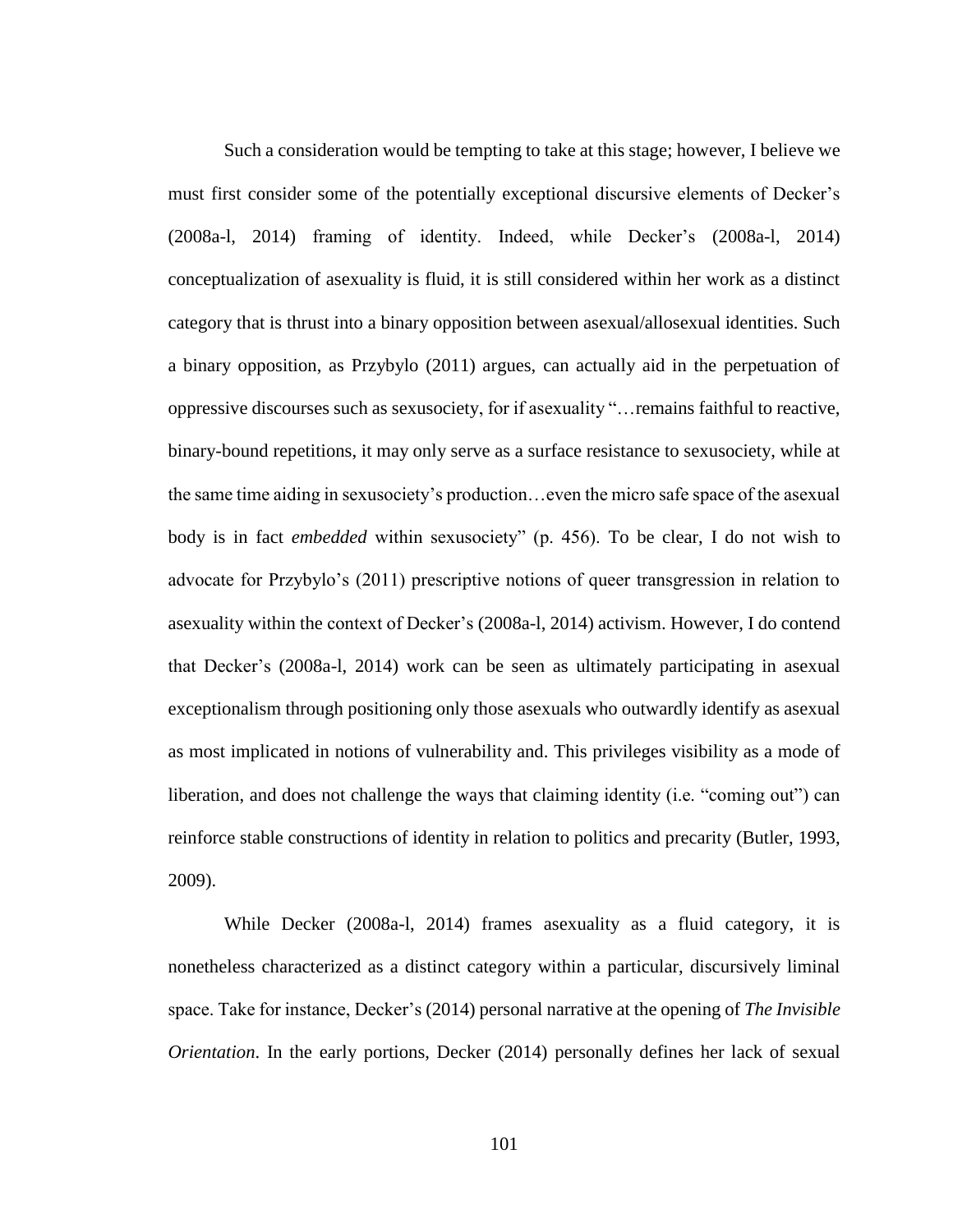attraction as "nonsexual." After writing an online essay describing her identity and feelings, Decker (2014) discovered that there were more people like her. Yet according to Decker (2014), it wasn't until the coining of the term "asexual" that these individuals began to have a voice:

Many of the people I'd previously talked to found AVEN and developed a supportive network, shared their pride in their identity, and spearheaded the beginnings of outreach to educate the world about their orientation. When media outlets picked up on the concept, I started describing myself as "asexual" instead of "nonsexual" to connect myself with the awareness efforts, and I participated in some of the interview requests and took what opportunities I could to educate other people on the existence and experience of asexuality. (p. xiii)

On the one hand, this aspect of Decker's (2014) narrative embraces the socially constructed aspect of asexual identity, in that it is represented as a discursively constructed state that encapsulates the feelings of Decker and her peers. For instance, much like in Decker's (2014) narrative, early scholarship in asexuality studies noted that individuals had not begun identifying as asexual until encountering the term on AVEN (Brotto et al, 2010; Scherrer, 2008). Decker's (2014) narrative construction, furthermore, at first acknowledges Przybylo's (2012) sentiments of asexuality as scientifically construction. As she reminds the reader: "…asexuality, like all sexualities, is culturally and historically contingent. Asexuality has not existed at any other time in Western history, not as 'asexuality' per se…That it is here today is necessarily a crystallization of our specific here and now" (Przybylo, 2012, p. 2).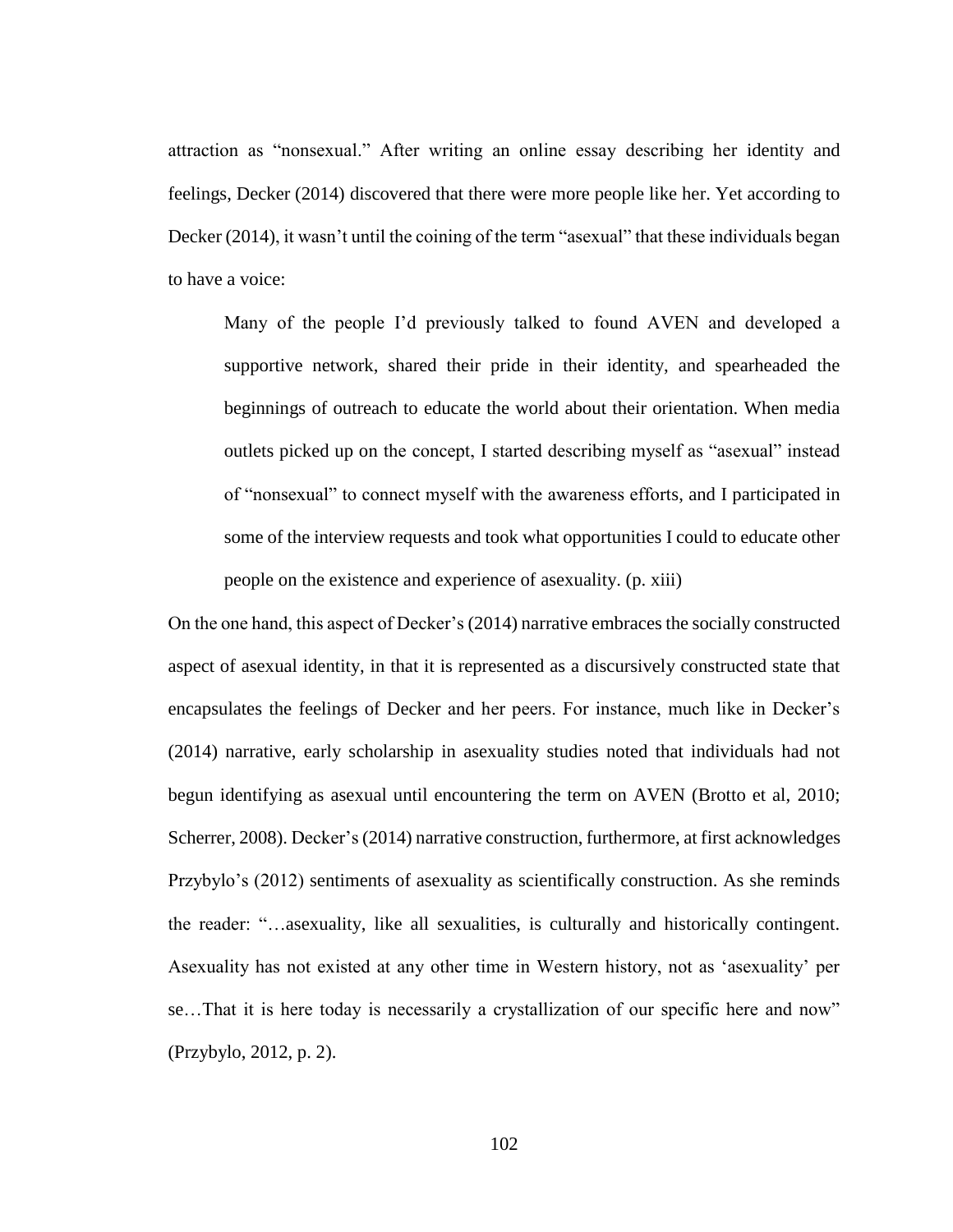This moment in Decker's (2014) narrative, while at first resisting asexuality as a stable category, also paradoxically represents it as a moment of "discovery." After this paragraph in *The Invisible Orientation,* "asexuality" replaces Decker's (2014) previous identity of "nonsexual" and the then-nameless identities of those around her. Such a narrative move implies that these individuals were awaiting their "true" identity to discursively emerge within the sea of isolated confusion, having been *discovered*: "having a network through which asexual people could find each other—*along with widespread acknowledgement that the orientation exists*—was a great step forward. But it remains a terribly under-discussed topic…" (Decker, 2014, p. xiii, emphasis mine). In this italicized segment, Decker (2014) no longer seems to acknowledge asexuality as a discursively constructed category; rather, it is within the formation of AVEN that the enigmatic folds of the then-unnamed "asexuality" came into fruition as a contained identity.

Such a rhetorical framing of asexuality has several effects upon the reading of Decker's (2014) monograph. On one hand, Decker's (2014) text insinuates that claims of precarity and vulnerability in relation to asexuality become feasible only when one openly identifies as such. Take, for instance, Decker's (2014) discussion of asexual and allosexual relationships. We again find Decker (2014) engaging in a pluralistic, self-deterministic rhetorical framing of asexual/allosexual partnerships: "…it's [the asexual individual's] right to specify what the boundaries and dealbreakers of your relationship are and what expressions of intimacy you're looking for" (p. 43). Decker (2014) then proceeds to list several possibilities for an asexual partnering with someone who may wish to have sex: the allosexual partner might give up sex, the asexual may agree to have occasional sex, the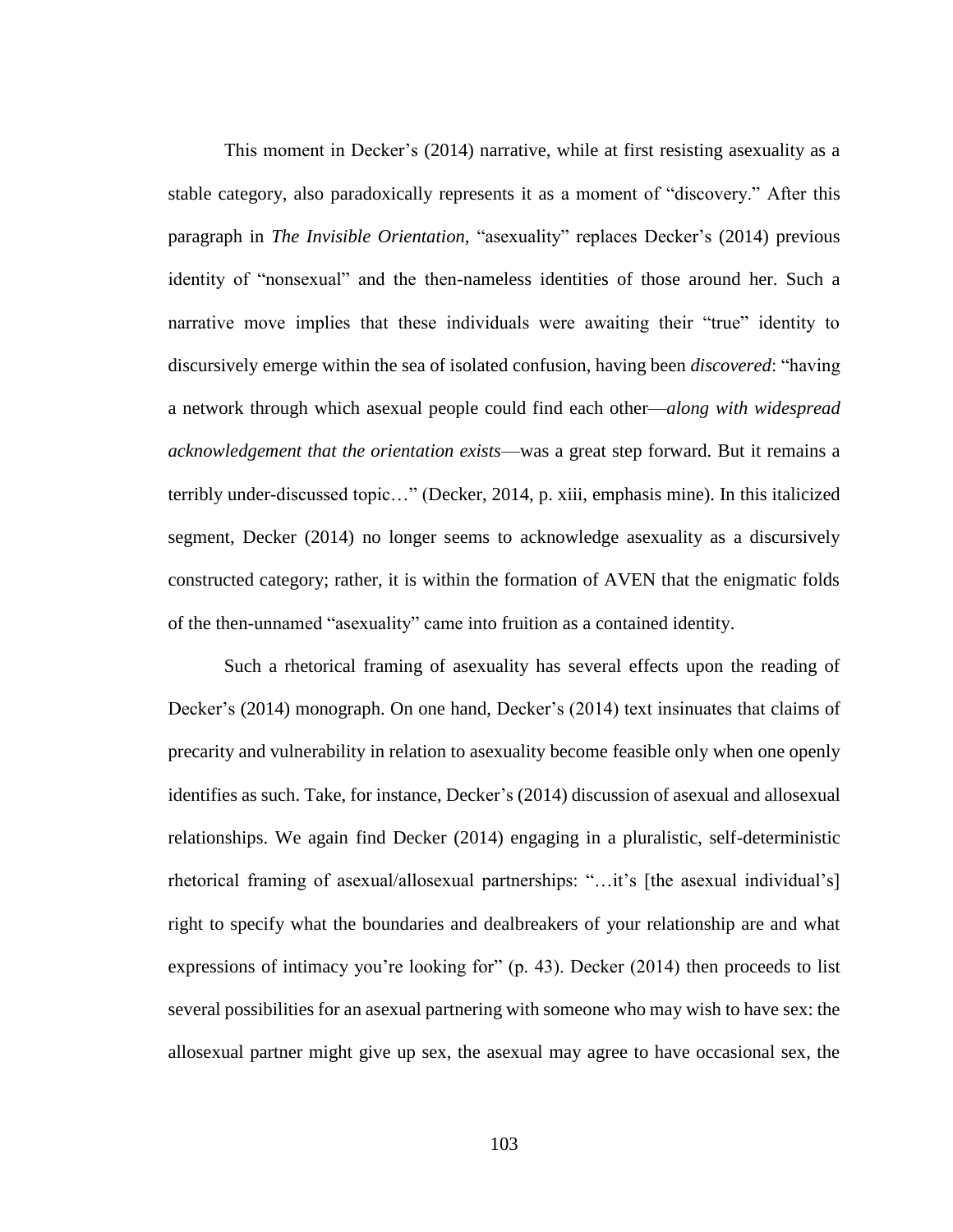couple may opt to be polyamorous, etc. Yet Decker's (2014) framing of the relationship relies on a strict binary division: "If an asexual person wants a relationship with someone who *does* want to make sex a part of the relationship, then compromise is in order" (p. 43). It is clear here that there is an asexual in the partnership—but what of the one with "sexual needs?" At first it appears obvious that this person is allosexual, but Decker's (2014) language is ambiguous. Could, for instance, the "sexual" partner be a gray-A? A romantic asexual who suddenly experiences sexual attraction to another (after all, this is stated as a possibility in the monograph)? Only the person with the asexual modifier is recognized in this case as experiencing non-traditional, non-sexual understandings of intimacy; the partner who doesn't, according to Decker's (2014) ambiguous rhetoric, could either be allosexual or a "deviation" from asexuality. Such a rhetorical framing, therefore, presumes a distinct space where asexuality "begins" and "ends," reinforcing a binary between "asexual" and "allosexual.<sup>16</sup> And binaries, while useful for navigating the world, can only remain in opposition through a stabilization of culturally contingent categories; in this case, "allosexuality" must reassert itself through an othering and stabilization of "asexuality," and vice versa (Butler, 1993).

This binary construction thus raises an important theoretical question: what are the boundaries of asexual (and aromantic) interactions? Where does a hug go from platonic to romantic to sexual? Randi Gressgård's (2013/2014) analysis of asexuality's relationship to

 $\overline{a}$ 

<sup>16</sup> One could argue that Decker avoids this binary through her inclusion of "demi" and "gray-" asexual/aromantic categories. While these labels technically fall between "asexual" and "allosexual" and/or "aromantic" or "alloromantic," she nonetheless implies that one must identify as a label in the asexual spectrum. This, ultimately, does not tamper with the binary, so much as reinforce it.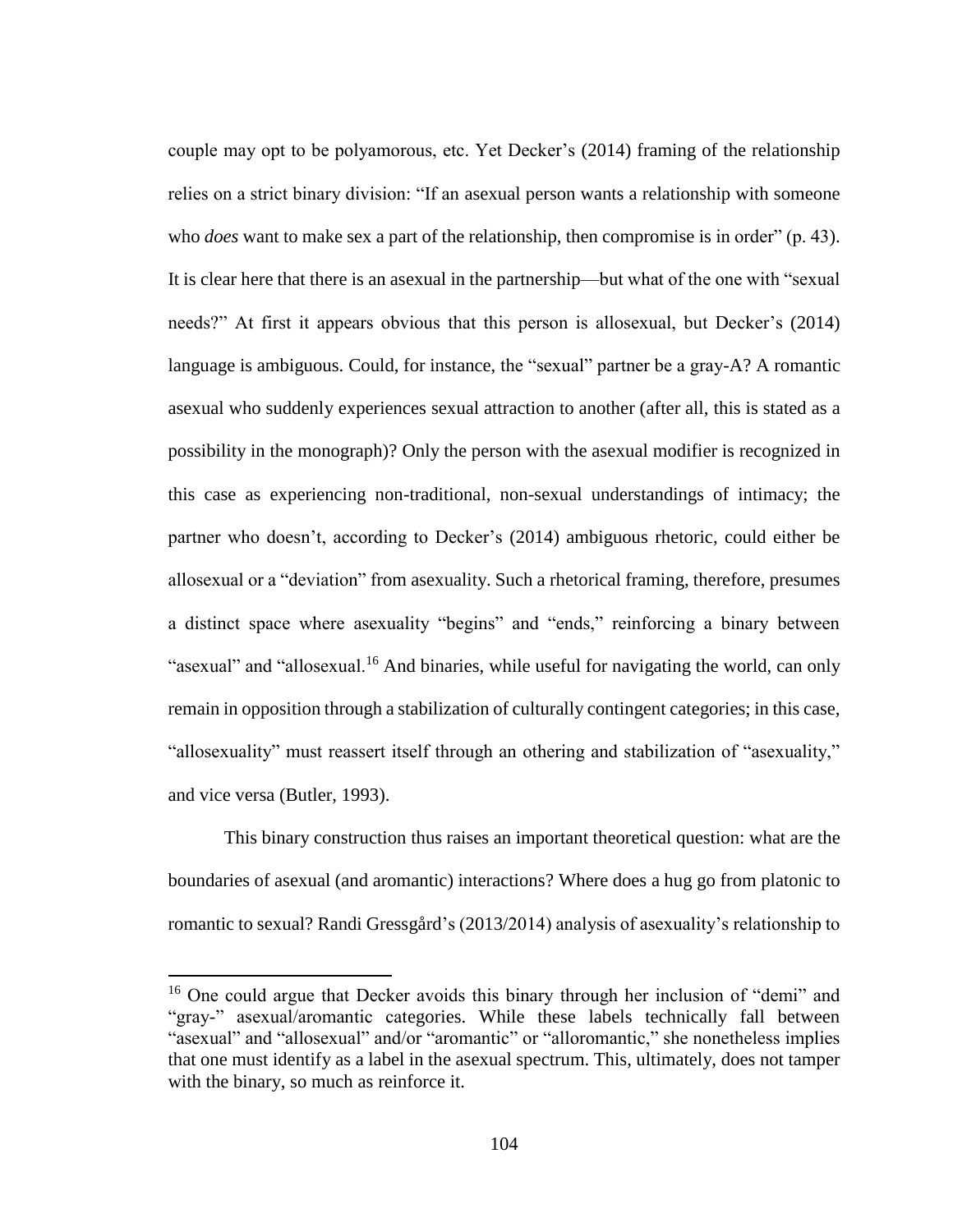neoliberalism and identity is most applicable here. Gressgård's (2013/2014) invocation of neoliberalism is, like Halberstam (2011) in the previous chapter, meant to discuss both its social and economic effects. That is, neoliberalism relies on individualism, self-realization of one's identity (and, subsequently, the ability to use this understanding to care for oneself), and renders all exchanges and notions of progress (including political and social) in terms of economic investment and return (Brown, 2005, Chapter 3). Therefore, in a neoliberal paradigm, one is often unengaged in determining how social institutions mediate identity; rather, the end goal of neoliberal project to combat inequality strives in a desire for de-politicization, self-sufficiency, and assimilation into dominant paradigms of economic production and advancement (Duggan, 2003).

For Gressgård (2013/2014), such logic exists within the current formations of asexual awareness in attempts to be elevated from a place of pathology to identity (patterns we have seen in Decker's (2014) framing of asexuality as an identity waiting to be "discovered"). Asexuality's project of recognition, according to Gressgård (2013/2014), is subsequently steeped in an attempt to be seen as conducive neoliberal subjectivity:

…the politics of recognition is constitutive of subjects whose combination of freedom to self-realisation (in accordance with notions of truth/authenticity) and self-determination (in accordance with notions of personal autonomy) makes them particularly suitable for self-regulation within the parameters of (neo)liberal citizenship (p. 74)

Combatting such politics of recognition, according to Gressgård (2013/2014), thus requires not an extension upon the revelation of a stable asexual identity, but one that tampers with

105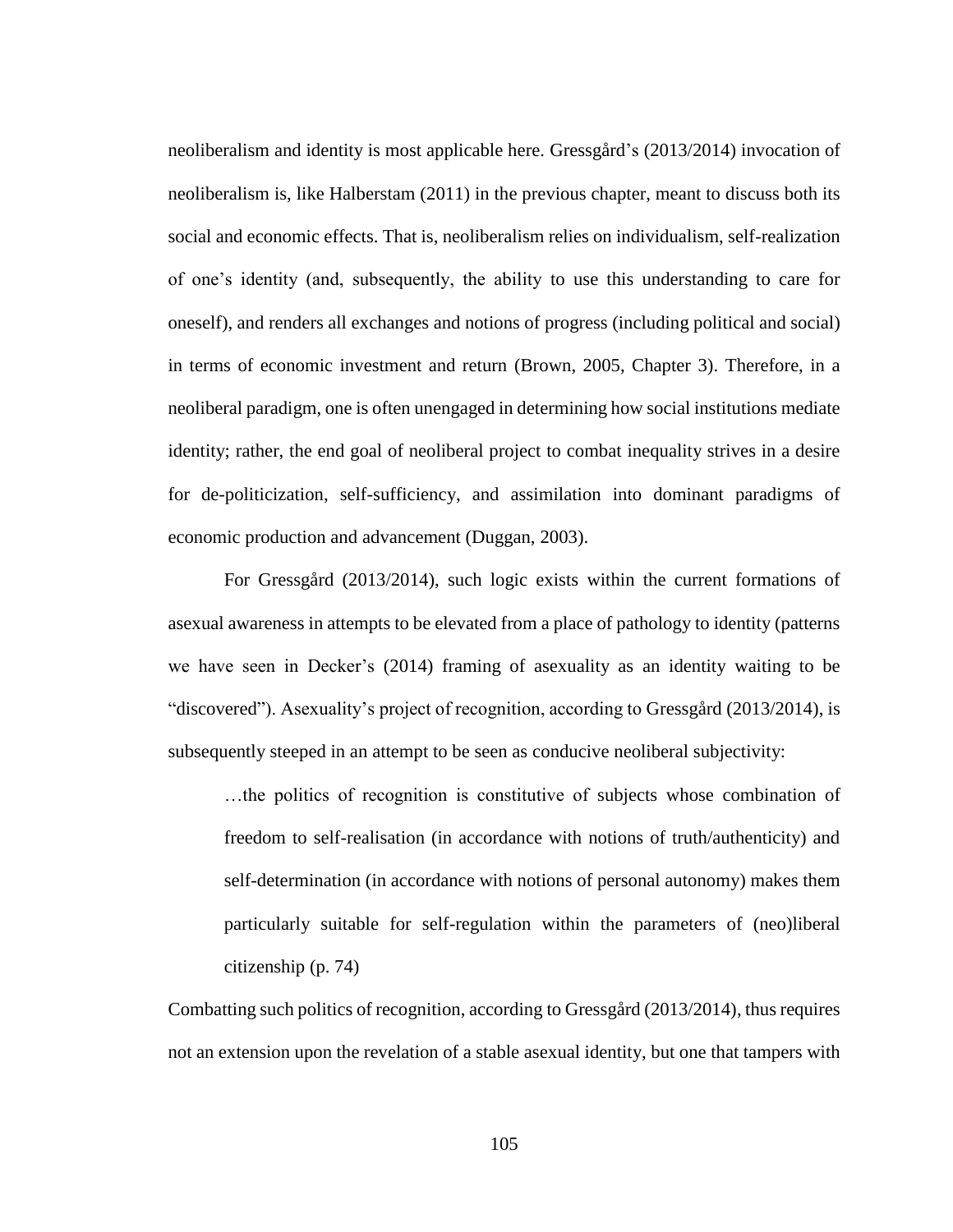the fabrics of how we conceptualize the realm of the sexual versus the realm of the nonsexual--to pose the question: "how to firmly draw the line between physical affection and sexual interaction; sexual and non-sexual intimacy; sexual and non-sexual desires; friends and lovers/beloved; primary and secondary relationships, etc.?" (p. 77). By framing asexual precarity and vulnerability solely in terms of those who explicitly identifies on the asexual/aromantic spectrums, then, Decker's (2014) ambiguous rhetorical appeals imply that the boundaries between "the sexual" and "the romantic" are self-explanatory. The ability to recognize these boundaries, therefore, falls within neoliberal notions of selfrealization: one would need to identify as asexual or aromantic in order to articulate a nonnormative sense intimacy. This, we could argue, aids in the construction of an exceptional asexual as one who falls within this neoliberal paradigm of identity.

Similar rhetoric can be found in "The Asexuality Top Ten," in that while Decker (2008a-l) frames asexuality as fluid and multifaceted, it is nonetheless distinct from other allosexual counterparts. In "The Introduction," for instance, Decker (2008a) states that asexuality is known by other names: "also known as nonsexual; some people say antisexual or celibate, but those two things aren't quite what it is." While Decker (2008a) is likely relying on the rhetoric of broader awareness efforts (i.e. AVEN's distinction that asexuality, the orientation, is distinct from celibacy, a choice), such a framing demonstrates a discursive denomination to distinguish asexuality from any and all counterparts. For instance, as Decker (2008a) continues in "The Introduction," "This video today is going to be about what asexuality is, and my personal experiences with it, because there are an awful lot of things asexuality is not..." This implies a binary opposition between asexuality and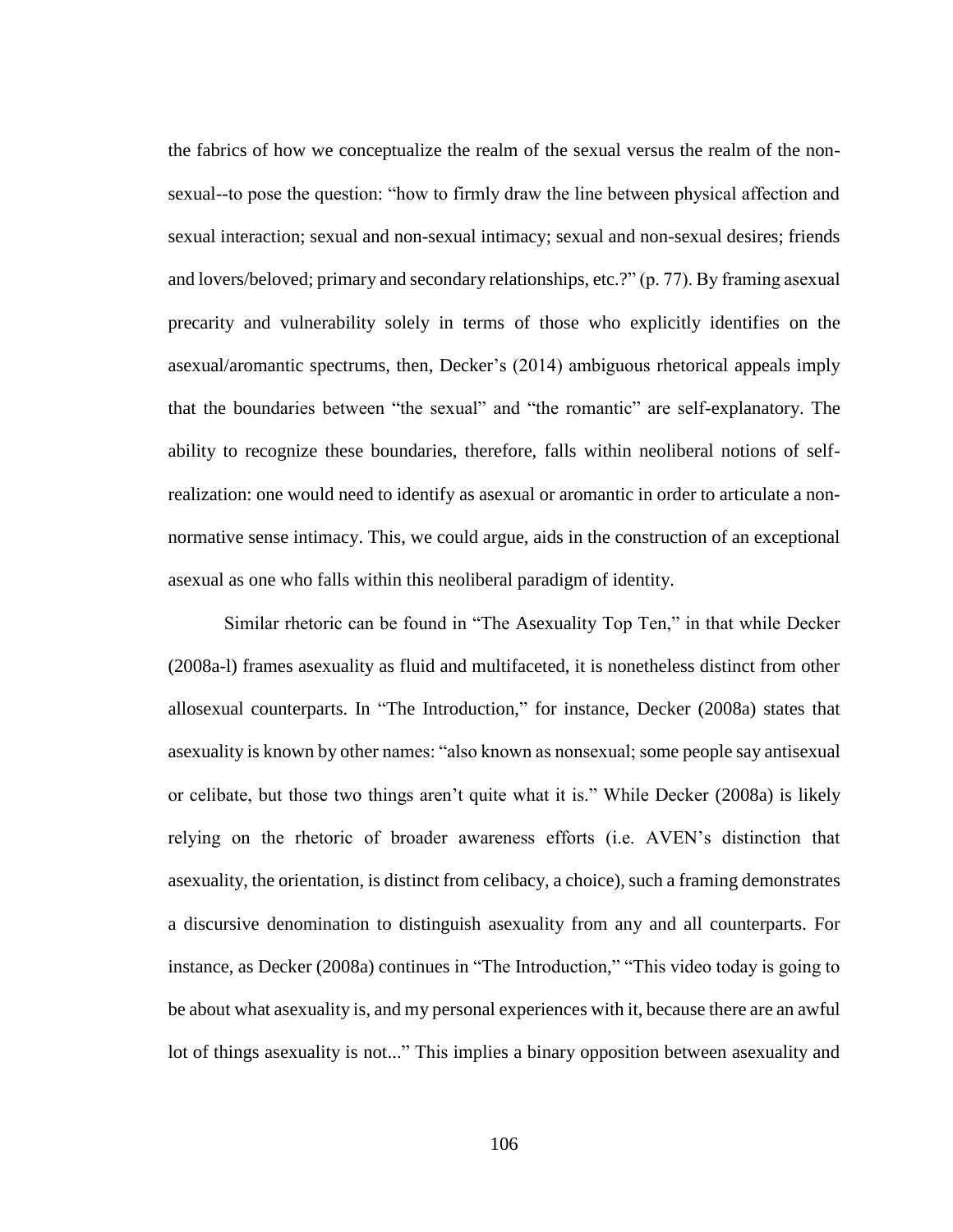allosexuality, in that asexuality must be defined by what it *is* versus what it *is not*. And, for instance, in "Video 7," Decker (2008e) explores the possibility for her to maybe one day feel sexual attraction:

…I have not made some kind of choice against this for the future, I'm just saying asexuality, for me, means that I have never felt interested in someone in the past, and I don't feel interested in anyone now, and being that of this recording I am thirty years old, it's hard to imagine that it will suddenly start.

Such a statement at once ambivalently tampers with the stability of the category of "asexuality" and the notion of sexual orientation, while at the same time implying a discursive "limit" to asexuality: for Decker (2008e), the implication that sexual attraction that may occur represents an "end" to her asexuality—that the potential future presence of sexual attraction would temporally remove her from the identity category "asexual." Such rhetoric, therefore, relies on the notion that asexuality is a distinct category with stringent limits, even if it is broadly construed.

Decker's (2008a-l) videos not only utilize neoliberal notions of self-evident identity, but also deploys rhetoric of self-exceptionalization in order to render her asexuality intelligible to the viewer. Unlike her later work with *The Invisible Orientation*, Decker (2008a-l) is able to insert more personal narratives into her YouTube videos; as such, many of the logics for debunking each of the myths rely on rhetorical appeals her *ethos*. Specifically, Decker often situates her views as distinct from other cultural mores of asexuality. In "Video 9" ("You can't get a man"), Decker (2008c) states: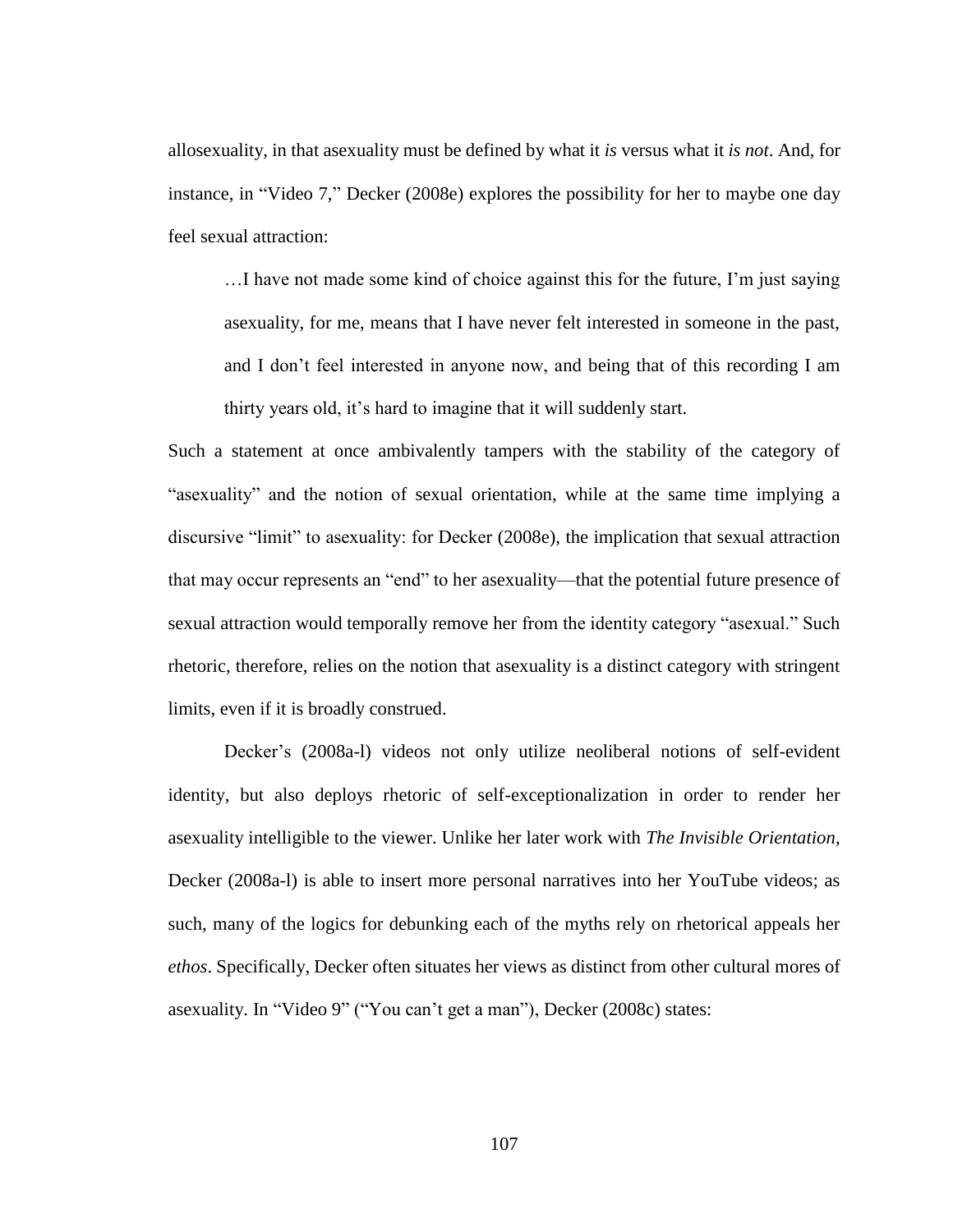Now if we digress into the realm of the ego for a second…I'm reasonably attractive, I think, and from the responses I've gotten from guys who make it all too clear that I'd be on their list if I would allow it. I think I'm a decent looking person. And just as an added note, people who suggest that the reason that I don't wanna have sex is to cover up the fact that I just can't get man: a lot times they haven't seen me, they're responding to something that's on my site. So, they're probably thinking that I'm really hideous or something; who knows what they're thinking…?

Within this example, Decker (2008c) seems to be relying on an implicit cultural stereotype that asexuality is a result of one's unattractiveness. In positioning herself as conventionally attractive, therefore, Decker (2008c) paradoxically situates herself outside of one myth in order to debunk another. Such logic continues in "Video 4" ("you were sexually abused") when Decker (2008h) states:

But me, I'm pretty sex positive *for an asexual*; I'm open to the ideas, and I think it's great when people can find a sexual relationship that makes them very happy, but as long as they leave me out of it… (emphasis mine).

Decker (2008h) again invokes a normative assumption of asexuality is a state of sexual disgust. While Decker (2014) later unpacks this myth in *The Invisible Orientation,* here she nonetheless uses it to exceptionalize herself as an asexual: she is somehow different *as an asexual* because she is sex-positive.

More telling, however, are the moments when Decker (2008a-l) positions herself as self-sufficient, both economically and personally. Throughout the video series, Decker (2008a-l) relies on a parallel of her domesticity to her *ethos* as an asexual. In "The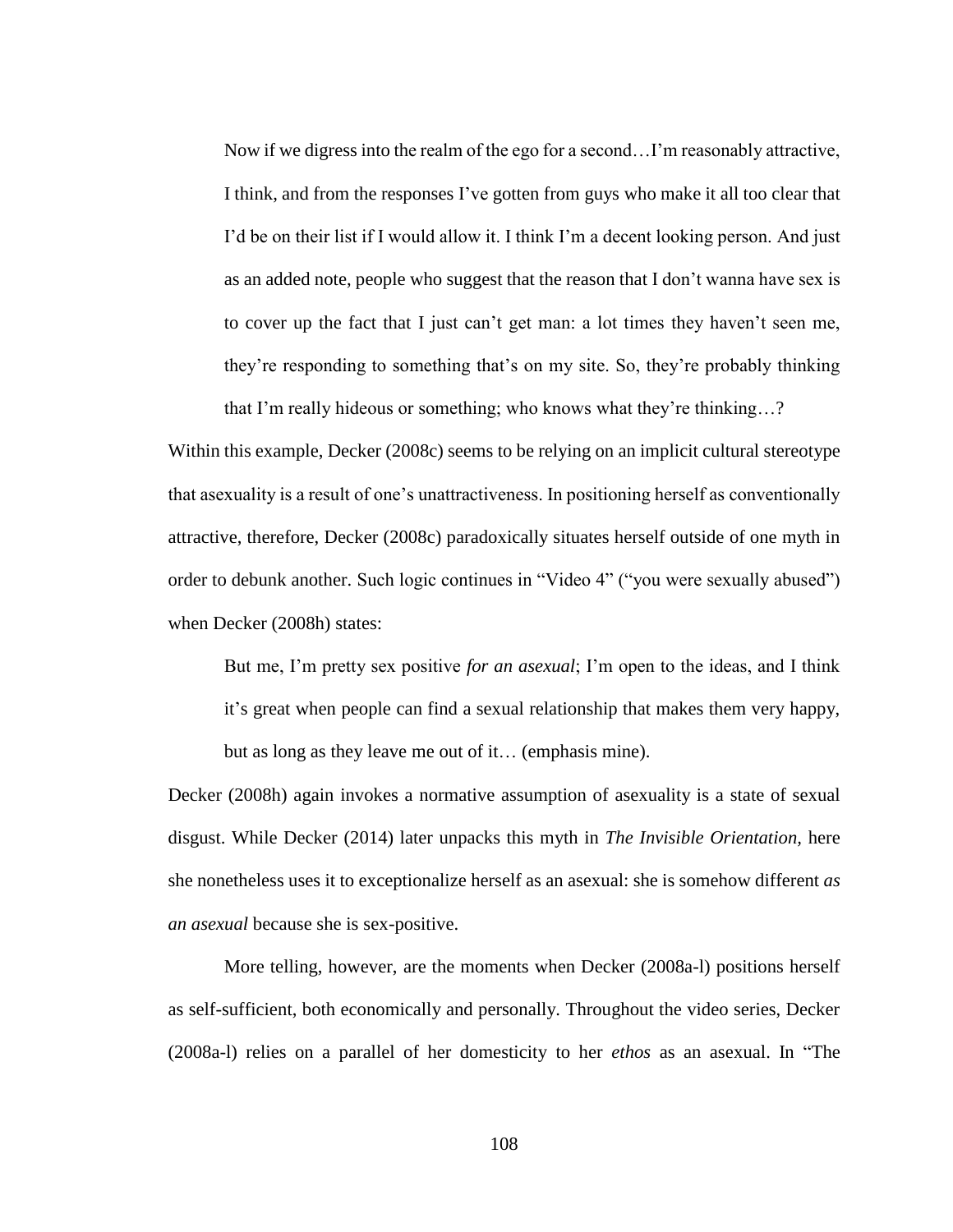Introduction," Decker (2008a) draws an explicit connection in the definition of her own identity as an "aromantic asexual:"

…I happen to be an aromantic asexual. That's what they call it when you're not interested in a domestic partnership, either. I'm not looking for any kind of partner. I don't like to cuddle. I don't want to find another asexual to be roommates with or cuddle up with them. But there are some people who do want to, some people who do want that sort of relationship. So, there's all kinds.

At first, this notion appears to embrace an anti-neoliberal view of asexuality—one needn't have a domestic partnership, according to Decker (2008a), to be happy. But as the series progresses, Decker (2008a-l) implicitly constructs herself as happy outside of a domestic partnership because she has the means to be self-sufficient and independent. For instance, in all of the videos, Decker (2008a-l) films from various areas of her apartment. In "Video 4," Decker (2008h) explicitly draws attention to this when she states:

I'm in a corner because…well, I'm running out of interesting places to broadcast from. I'm trying to be all cool and have different interesting looking backgrounds of some kind in all of my different videos, but there's only so many locations of interest in my little apartment, so you're gonna have to deal. I'm broadcasting from a corner. But I have interesting stuff behind me: this is my Flower Fairies stuff collection. I collect Cicely Mary Barker's artwork.

While this statement at once humanizes Decker (2008h) as endearing and quirky, it also works to situate her authority as an asexual advocate in relation to her domestic stability. Decker (2008h) therefore frames herself in regards to neoliberal notions of identity through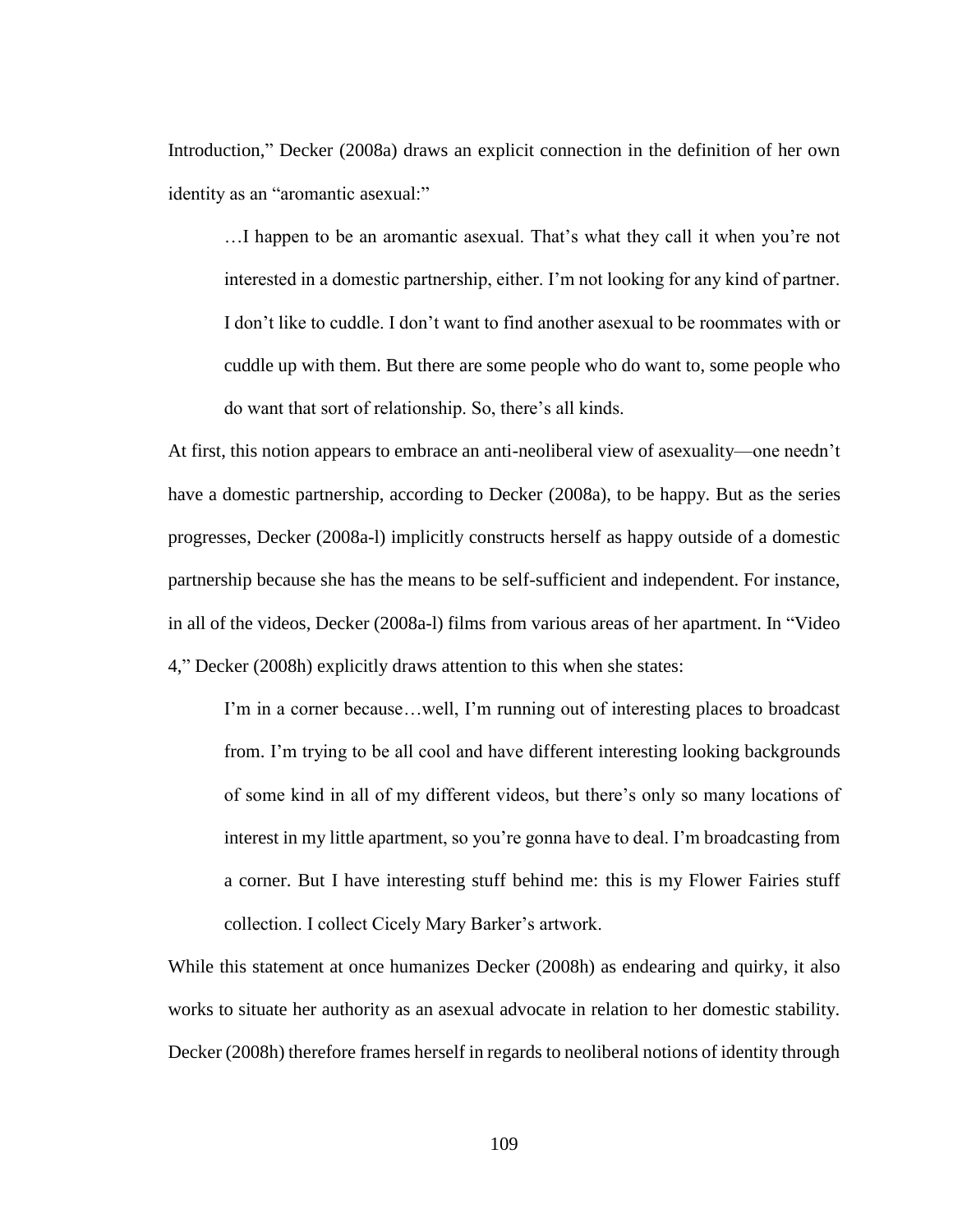an appeal to her economic stability; that is, her identity does not impede her from being an active, independent producer and consumer. Decker (2008a-l) frequently calls upon her grounded personality and understanding of herself as a means to justify her asexuality. As Decker (2008a) states in "The Introduction:"

…I had not heard of anybody going through life just never developing an interest, but I wasn't gonna say to myself 'well, I've never heard of anybody else that feels this way, so I must not feel that way." That's not how I am. I'm in touch with myself and I knew I that I wasn't feeling these things and I wasn't gonna pretend to.

This vein of thought continues in "Video 7:"

If someone struck me "that way" I would respond, and I would find time to respond. *But being true to myself is very important*—as much as that sounds like an afterschool special or something—*I really do listen to myself*… (Decker, 2008g, emphasis mine)

Like her later work, then, Decker (2008a-l) positions herself as an individual whose understanding of asexuality comes from narratives of neoliberal self-regulation. This, in turn, perpetuates notions of asexual exceptionalism within neoliberal notions of selfhood.

## CONCLUSON: AFFECTIVE ASEXUAL FUTURITIES

In this chapter, I have provide a comparative reading of Julie Sondra Decker's (2008a-l, 2014) "The Asexuality Top Ten" and *The Invisible Orientation.* On the whole, Decker's (2008a-l, 2014) discussions of asexuality in both texts are seemingly conducive to queer frameworks of identity, in that asexuality is presented as multifaceted and fluid.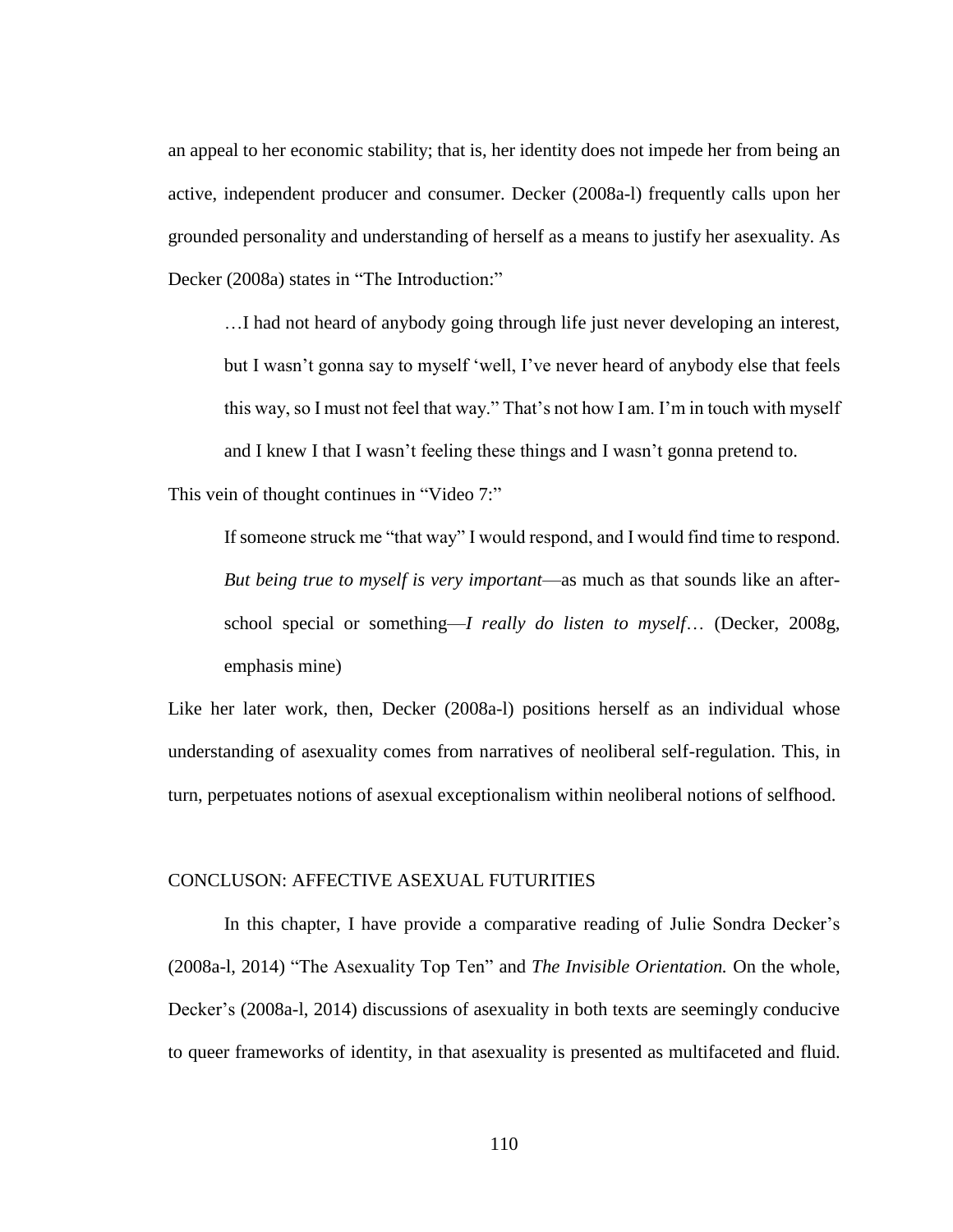Furthermore, Decker's (2008a-l, 2014) examinations of asexual discrimination resonate with notions of social precarity in line with performativity, in that asexuals are seen as most vulnerable when they are rendered unintelligible. While this opens up a fascinating analytical space for discussing the role of individual feeling in relation to recognition, it nonetheless relies on a binary opposition between "allosexual" and "asexual" that reinforces neoliberal notions of self-evident identity (Gressgård, 2013/2014). This follows alongside the conceptualization of asexual exceptionalism as one who is in line with the social and economic constructions of neoliberalism, evidenced by Decker's (2008a-l, 2014) self-exceptionalization within her texts to bolster her *ethos*.

While there certainly exists allusions to asexual exceptionalism within Decker's (2008a-l, 2014) work, I believe it is important to note that these are produced from moments of textual ambiguity. Ambiguity, however, is as capable of at once reiterating problematic norms as it is in subverting them. This is especially considering the fact that most of Decker's(2008a-l, 2014) appeals to asexual recognition are built upon affect. Thus, we must consider affects' undefinable and unpredictable aspects that cannot be explained through discourse alone. Indeed, affects may be analytically unreliable, but they are nevertheless an apparatus of humanity. For Sedgwick & Frank (2003) and Butler (2004, Chapter 1), affective mechanisms work to situate humanness. For Butler (2004, Chapter 1), this is seen in one's right to grieve and be grieved; for Sedgwick & Frank, one has the right to claim you understand your feelings as a subject, even when the words to describe those feelings are socially constructed. The affective dimensions of misrecognition in Decker's (2008a-l, 2014) activism, therefore, opens up a conceptual slippage: is it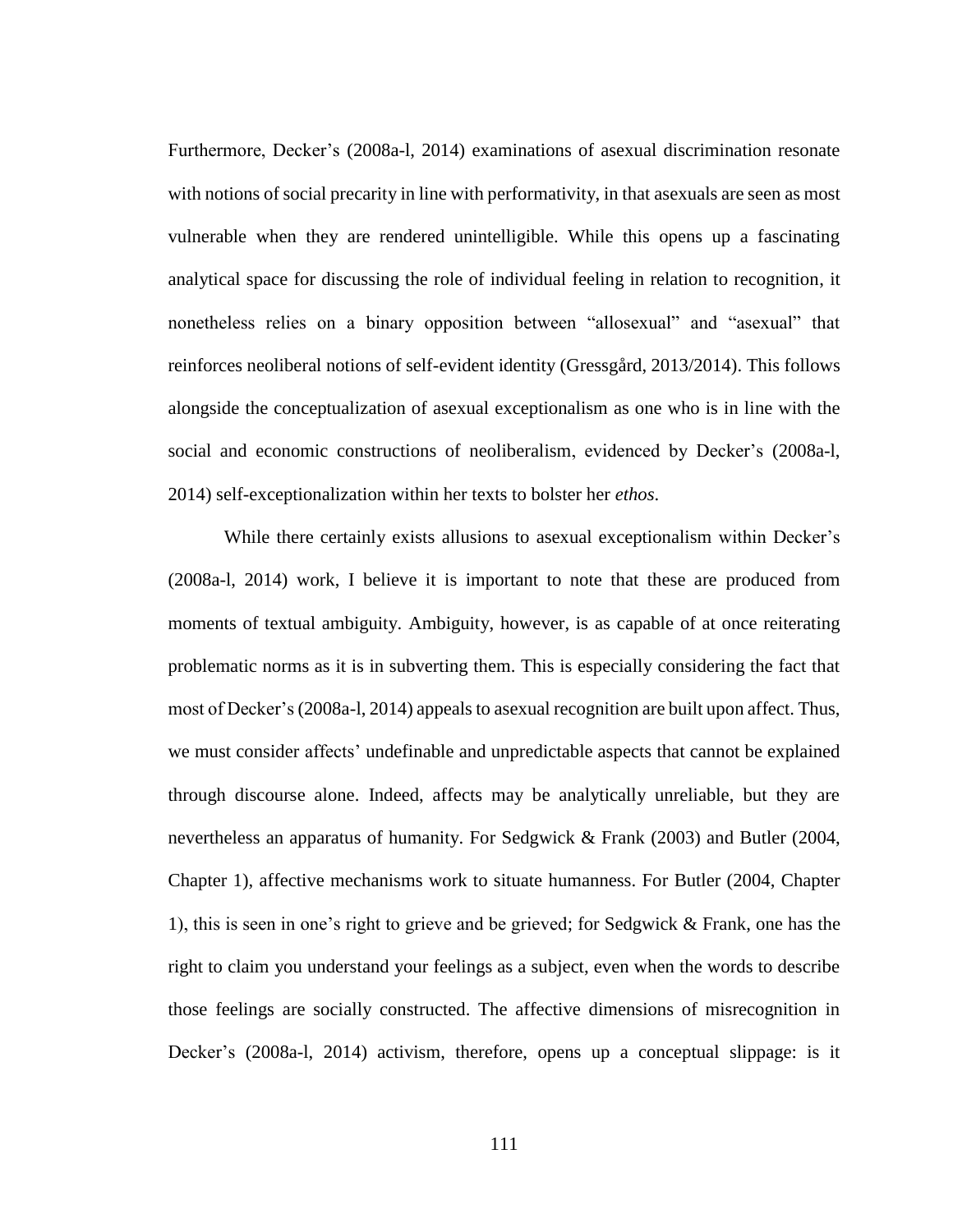asexuality, as an identity and sexual orientation, that has crafted this precarity? Or is it the *intimate dimensions* of Decker's (2008a-l, 2014) perception of relationality—both in the context of and outside of her claim to asexuality—that have crafted the precarious situation? While this chapter has predominately focused upon the former line of inquiry, I have hoped throughout my analysis to open up a space for later works (either mine or others') to consider the complexities of this second analytic, and allows us to consider broader implications for analyses of asexuality.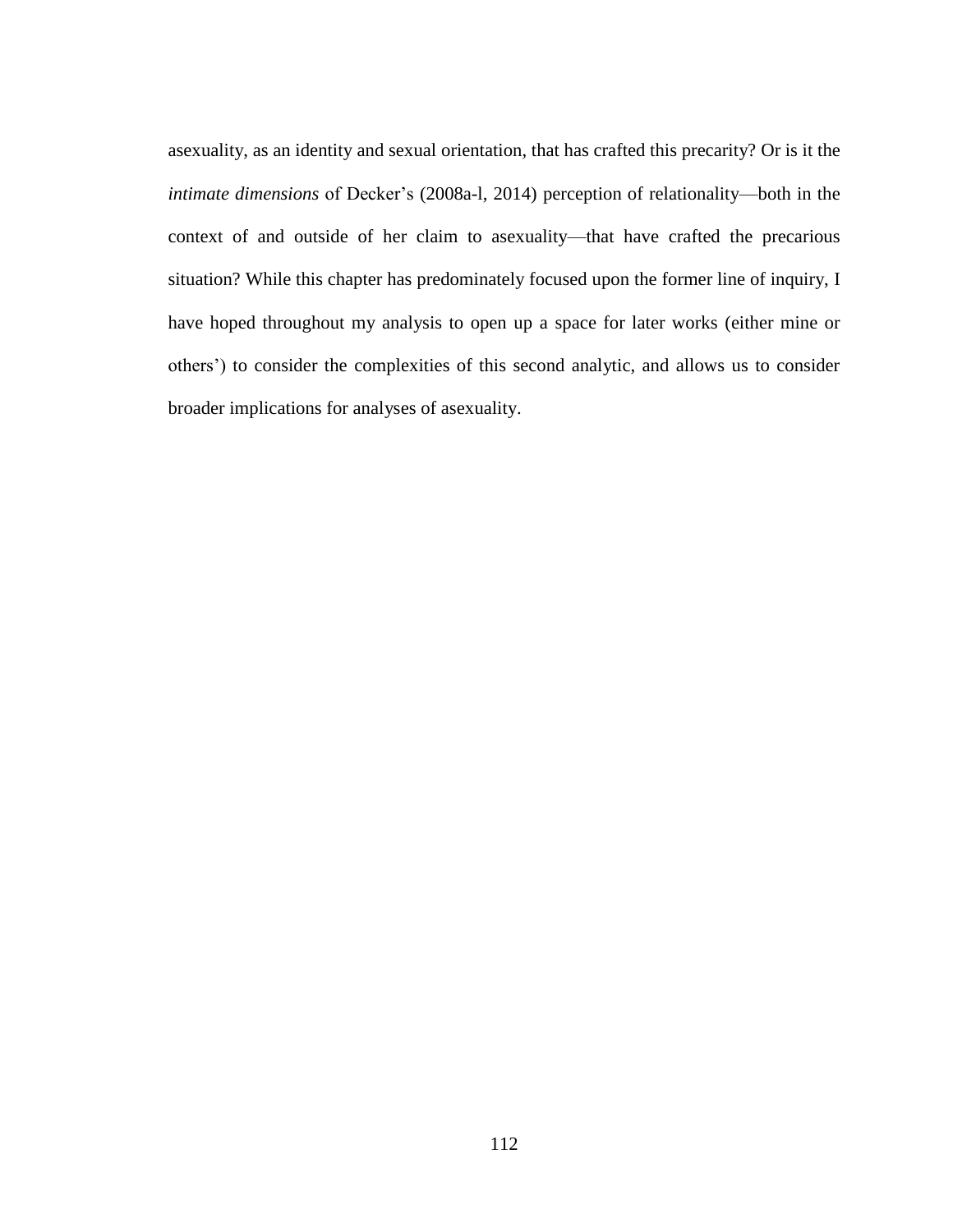## **CONCLUSION**

This thesis has examined two closely related research questions: how might theoretical understandings of precarity and vulnerability elucidate the framing of asexual awareness activists' discussions of discrimination? And do these framings come at the expense of "exceptionalizing" certain aspects of their identities? I have explored these questions through examinations of Angela Tucker's (2011) representation of David Jay in her documentary *(A)sexual*, and Julie Sondra Decker's (2008a-l, 2014) *The Invisible Orientation,* alongside her earlier YouTube videos "The Asexuality Top Ten." In both cases, notions of vulnerability and precarity are prominent when the activists in question assert their asexuality as intelligible and legitimate. In *(A)sexual*, Jay's narrative culminates into social precarity and failure through his inability to achieve an ideal level of intimacy that is conducive to his visibility movement. However, this rhetorical framing comes at the expense of positioning Jay throughout as an exceptional asexual: his cisgender maleness, whiteness, perceived middle-class position, and able-bodiedness are exemplified throughout the piece. This runs counter to many of the accounts of Jay's creation of AVEN, which position him as more complex, and aware of the pluralistic and socially contingent aspects of identity.

Decker's (2008a-l, 2014) "The Asexual Top 10" and *The Invisible Orientation,* at initial glance, provide a fluid approach to asexuality, one complementary to a queer conceptualizations of mutable identity. Like *(A)sexual*, vulnerability and precarity reverberate throughout Decker's (2008a-l, 2014) activism in situations where asexuality's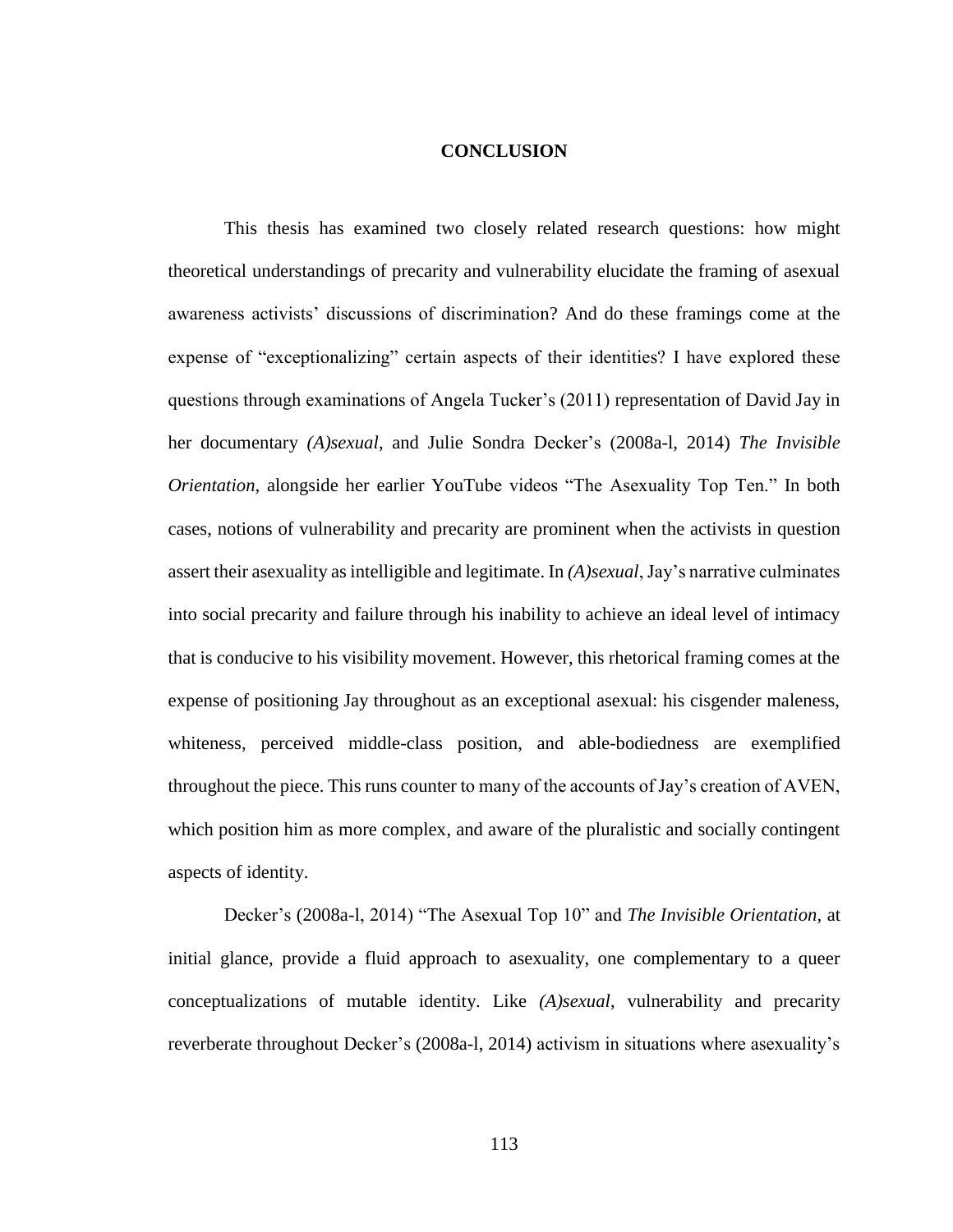legitimacy is questioned. Decker (2008a-l, 2014) rhetorically frames this argument through an implicit binary opposition between asexual and allosexual; as such, only the selfidentified asexual is seen as vulnerable and precarious, drawing a stringent line between where asexuality "begins" and ends." "The Asexuality Top Ten" further reveals that Decker (2008a-l) also must exceptionalize herself as a sex-positive, conventionally attractive, middle-class asexual in order to bolster her *ethos.* However, we also find that her language is conducive to a potentially radical reconsideration of the affective dimensions of misrecognition.

My reading of these two texts holds implications for future directions in asexuality studies. First, *(A)sexual's* depiction of David Jay and Julie Sondra Decker's (2008a-l, 2014) activism link precarity in regards to the politics of recognition, both in heteronormative and queer spaces. This raises questions about the current Western paradigms regarding recognition, identity, and visibility. Such an implication is not entirely new; in her work *Witnessing Beyond Recognition* Kelly Oliver (2001) has worked to move the prevalent Hegelian politics of recognition from one rooted in subjectification vis-à-vis struggle, to one of love and compassion. Moreover, Wendy Hesford (2011), within her monograph, has called for an interrogation into notions of suffering and recognition, which "…ignores the cultural and material differences that shape the politics of identification, recognition, and belonging and, in so doing, removes suffering as a universal" (p. 190). I concur with both scholars that in order for asexuality to be accounted for in a queer context, our notion of "suffering" as it relates to recognition must be reworked; indeed, it would appear that the current dominate narrative of suffering—as exemplified by my discussion of Przybylo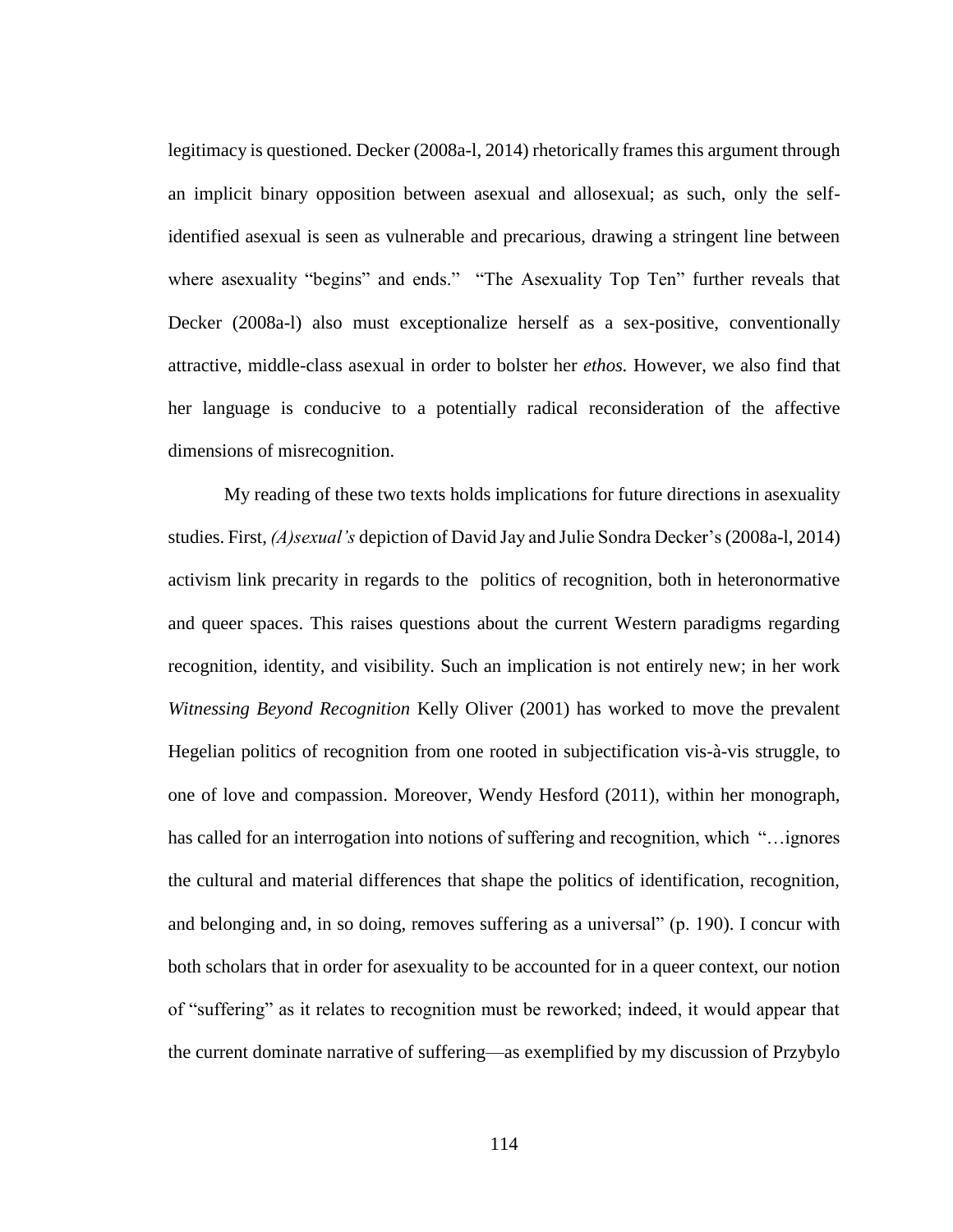(2011, 2013/2014a, 2014b), Gressgård (2013/2014) and Owen (2014) at the conclusion of the literature review—has potentially made the possibility of asexuality as a precarious position unintelligible within the Western cultural imagination.

Accounting for asexual exceptionalism alongside precarity and vulnerability, however, would not necessarily mean turning our attention away from asexuality as an identity. Indeed, throughout queer theory, identity—however socially constructed it may be—has been seen as vital for the assertion of rights and social change (Butler, 1993, 2004). Therefore, I've attempted to demonstrate through my readings of these texts, even problematically situated rhetorical appeals to recognition can come with implications for reimagining cultural norms. Tucker's (2011) documentary demonstrate Jay's vulnerability by elucidating the limits of his own visibility projects; for Decker (2008a-l, 2014), feelings serve as a tool to demonstrate the affective dimensions of identity. Thus, like Gayle Rubin (1975/1997) argued in her seminal piece "The Traffic in Women," we may benefit from turning our attention away from solely how asexuals should perform along queer understandings of identity, but to the mechanisms of power that make exceptionalism necessary, and continue to delegitimize non-sexual intimacies as states of happiness within the public imagination.

I am not, however, necessarily advocating for a greater inclusion of narratives that demonstrate the "dangers" of being asexual. While I have no doubt such narratives exist, and should be shared by those who wish to tell them, solely relying on such narratives for analyses will only aid in the project of asexual exceptionalism; in other words, only the most spectacular instances of injustice will become intelligible within the public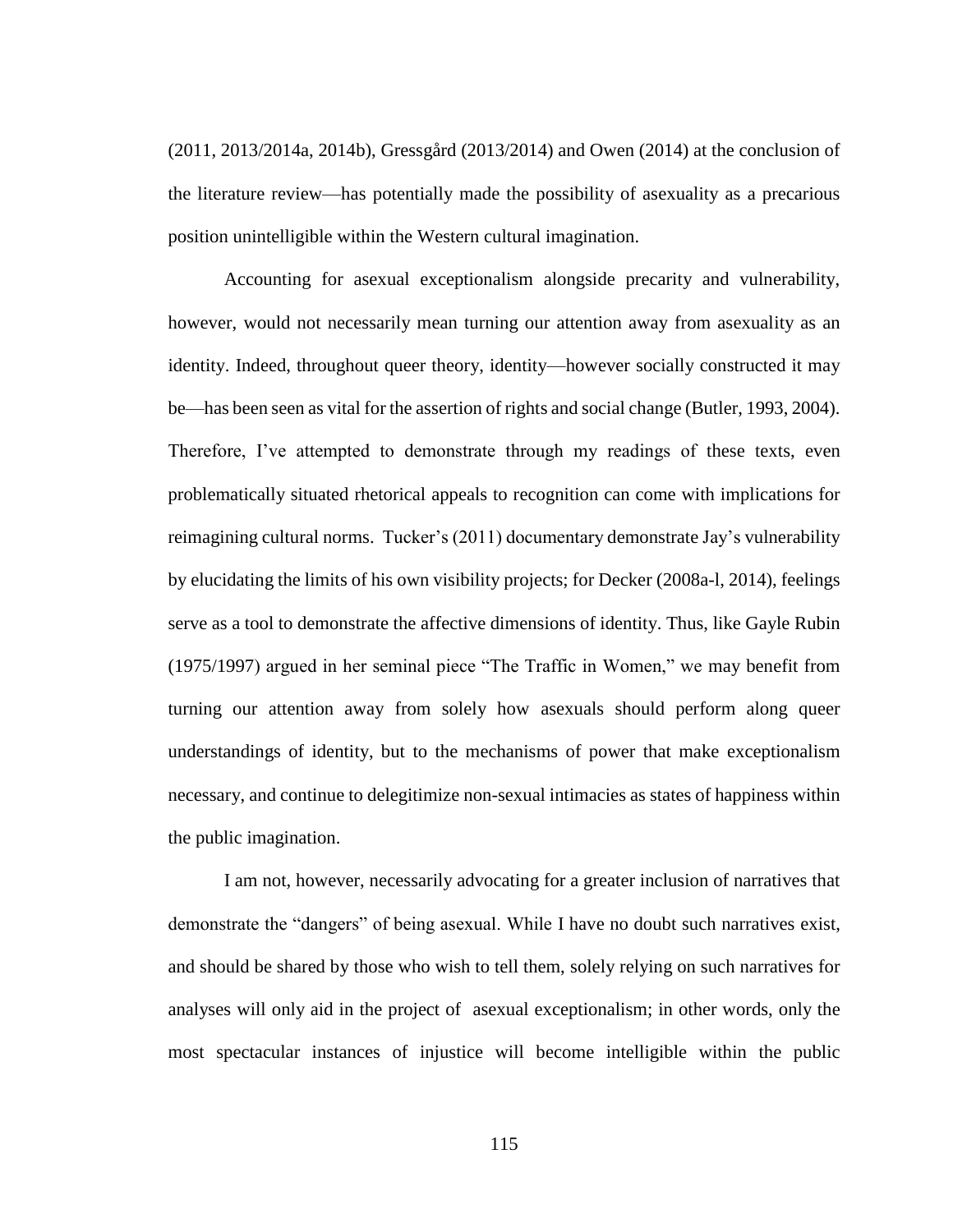imagination. Rather, I believe we must reimagine what "asexuality," conceptually speaking, does to craft precarity across identities and throughout a variety of contexts (including, as this thesis has demonstrated, potentially among those we perceive as privileged).

Indeed, we could conceptualize "intimate orientation" as a new kind of institutional intersection that works alongside race, gender, class, and ability to regulate behavioral and sexual norms. Take, for instance, Eunjung Kim's (2014) genealogy of asexuality's evolution as a diagnostic tool throughout sexology. While Kim (2014) primarily focuses on the evolution of the term, implicit throughout her analysis is allusions to how gendered sexual norms have been shaped through sexology's pathologization of asexuality. Notably, Kim (2014) demonstrates that asexuality-as-pathology was very much responsible for the characterization of women as "frigid." For instance, in citing Frank Capiro, Kim (2014) writes that "he dedicated himself to the study of sexual disorder and frigidity in the hopes that frigidity "*can* be cured" and that "many marriages can be *saved,*" because "the sexually adequate woman is a better and happier wife and mother" (p. 265). The rhetoric such as this sounds strikingly like current discourses surrounding rape culture and its reliance upon compulsory heterosexuality; both of these related concepts have been the project of feminism for some time. Incorporating notions of sexual normativity that police asexual and/or aromantic identities along the axis of intimate orientation could supplement the already robust ways feminists--both domestically and transnationally—are combatting cultures of sexual violence. This consideration is similar to Chasin's (2013) sentiment that…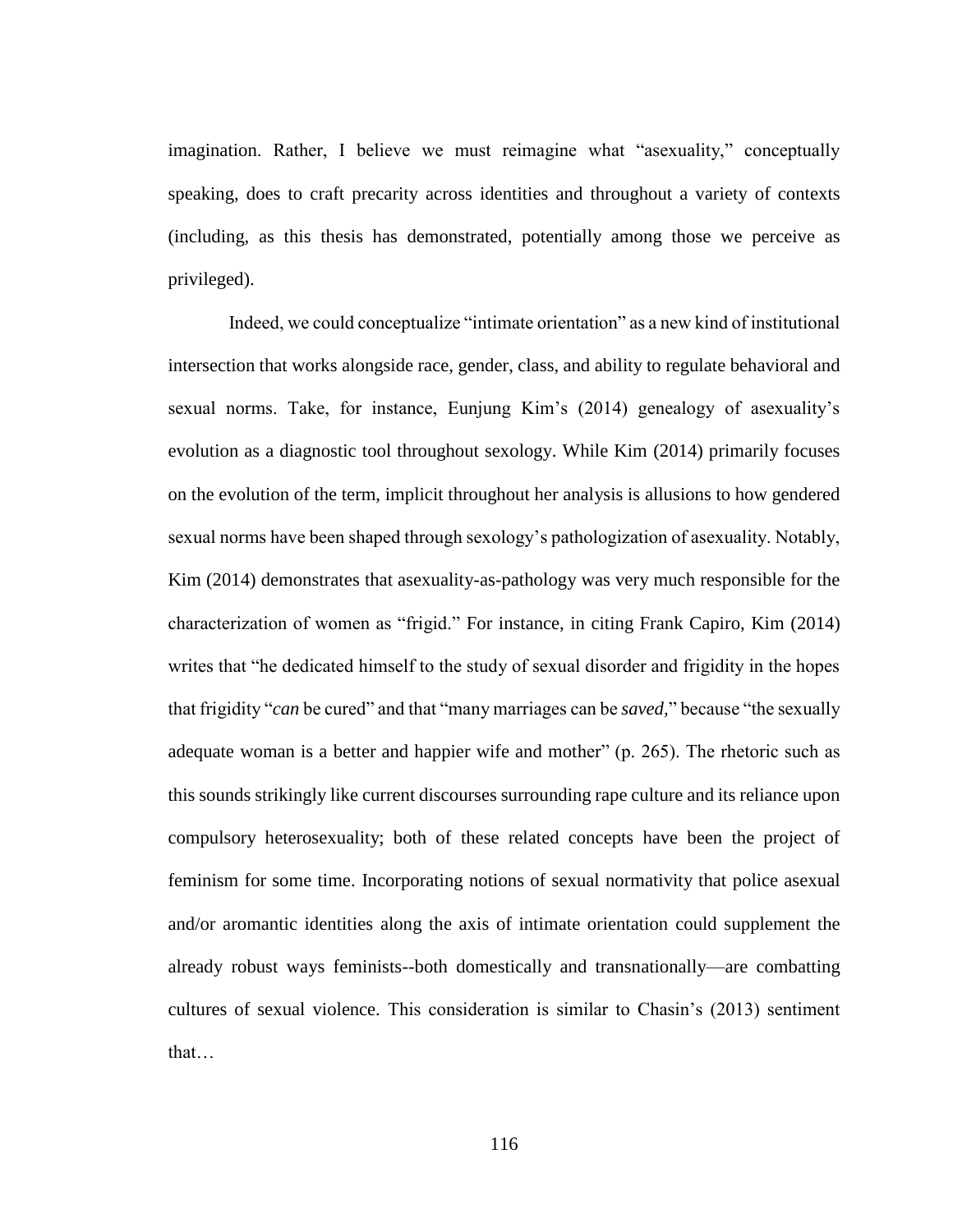…we need to interrogate the expectations and pressure that coerce people, especially women, to want more sexual desire, just as feminists before us, such as the early twentieth-century sexuality and birth control activists, challenged the idea that women should overcome sexual desire in order to be truly womanly. If it can be okay for asexual people to not want sex, maybe we can make it okay for anyone to not want sex.  $(p. 416)$ 

Following this example, we could add an additional layer of analysis to queer and feminist theory that are demonstrative of greater cultural discourses sexual normativity has helped shaped through time.

But this project needn't surround only the instances where asexuality, in a conceptual sense, renders negative affects/effects. Rather, we could also use this to breakdown intimate hierarchies that draw arbitrary lines around "romance" and "sex," as discussed in Gressgård's (2013/2014) analysis. This could include deeper interrogations into the cultural construction of discreet terms such as "platonic" and "friendship," and to demonstrate how the affective dimensions of non-sexual intimacies can differentially craft spaces of compassion. I would add that such a turn might help to reshape how we perceive coalitions, breaking down the current neoliberal narratives of identity and liberation as steeped in independence and autonomy, into one that demonstrates moments of radical dependency and vulnerability.

Such an analytical maneuver, I believe, also allows us to open up the possibility of asexuality's inclusion into discourses of transnational sexualities and human rights. By focusing on the regulatory institutional aspects of intimacy, we can work to understand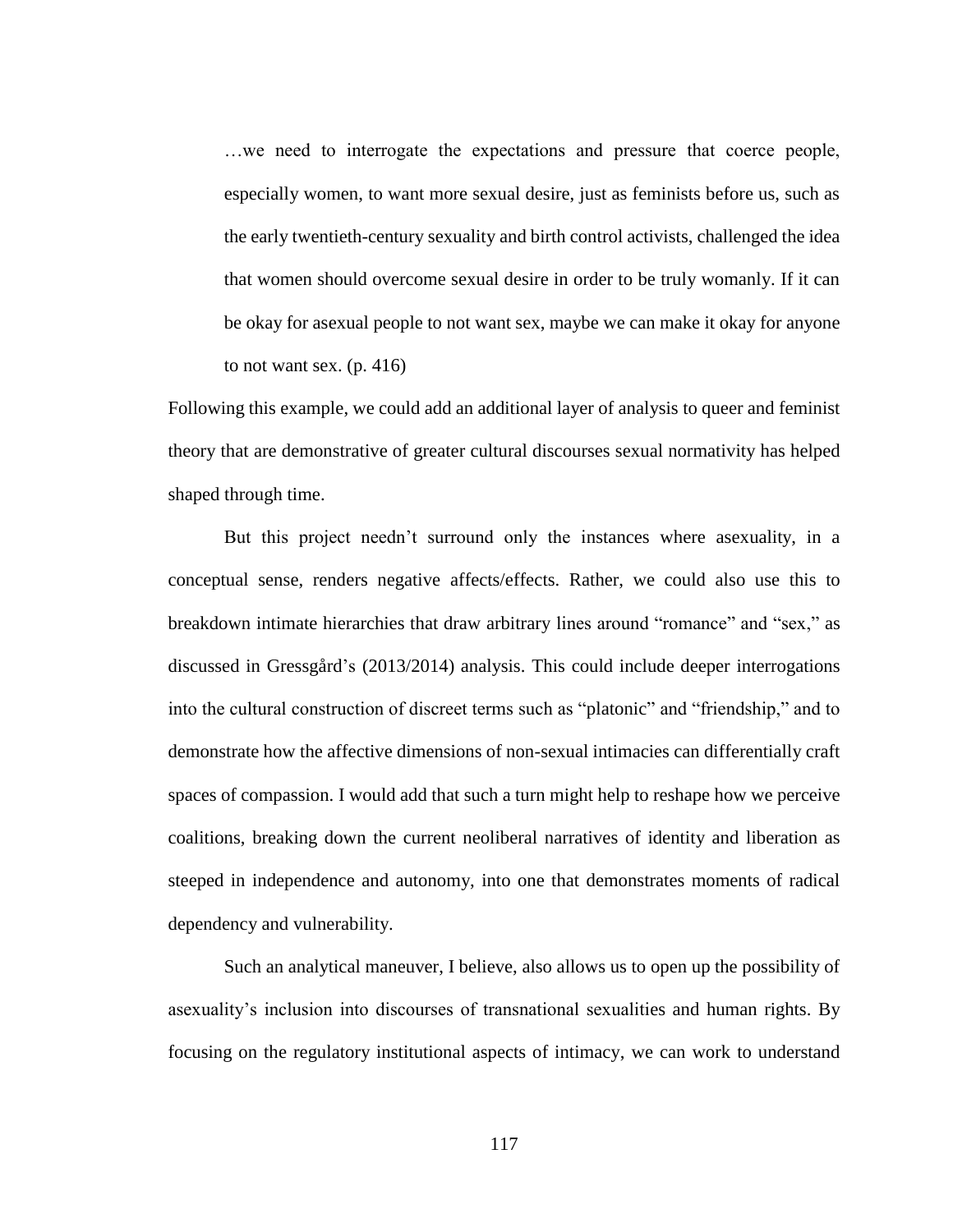how culturally relative notions of "asexuality" and sexual normativity shape cultural practices and/or norms that places individuals into precarious situations. This allows us to consider asexuality as an unstable category of analysis, and could help alleviate potential issues in policy.

This thesis has come with some limitations in its analysis. As previously mentioned, my archive has consisted of works by privileged asexual awareness activists. While I believe my rationale for approaching these texts has been adequately addressed in this thesis, it nonetheless is an aspect of my work that should be considered. It is my hope that future asexuality scholarship and activism includes more varied narratives, if for no other reason to move away from a paradigm of the asexual exceptionalism predicated upon dominate institutions. But I also hope that this thesis--with its methodological attention to queerness, affect, and rhetoric—can provide pathways that integrate more varied dimensions of the discursive influence over identity. While my study's reliance on rhetoric and analyzing the politics of recognition can only go so far in examining the lived realities of asexuals, continued use of qualitative data analyses can help us shed light on these conditions. I have aimed for my analysis to compliment these scholars to help in understanding how cultural norms might influence disparities between lived aspects of identities and their relationship to representation.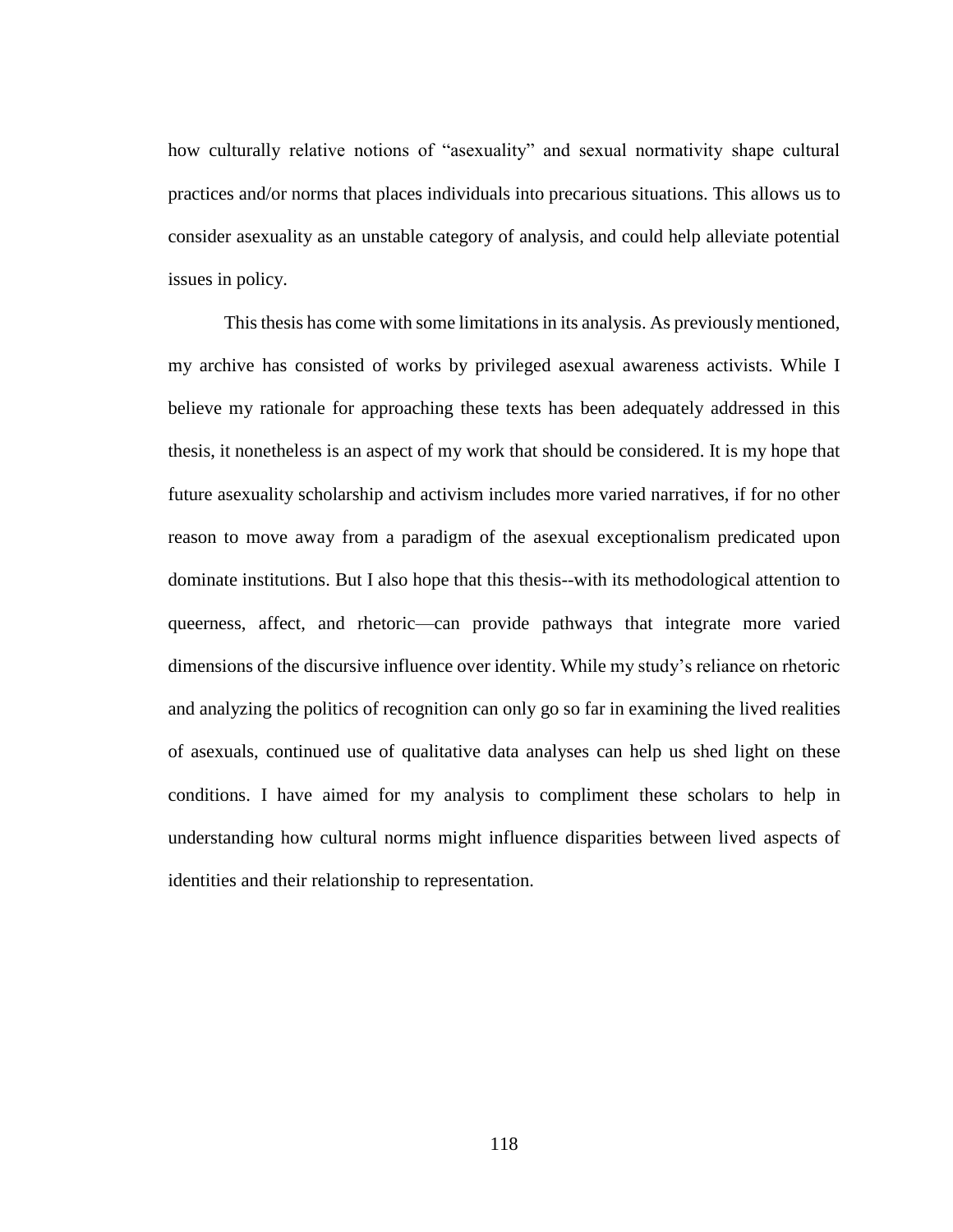## **REFERENCES**

- A- [Prefix1]. (2008). In *The Oxford English Dictionary Online.* Retrieved from http://www.oed.com/view/Entry/14?rskey=PZuAfL&result=8&isAdvanced=false
- Ahmed, S. (2000). *Strange Encounters: Embodied Others in Post-Coloniality*. New York, NY: Routledge.
- Ahmed, S. (2004). *The Cultural Politics of Emotion.* New York, NY: Routledge.
- Ahmed, S. (2006). *Queer Phenomenology: Orientations, Objects, Others.* Durham, NC: Duke University Press.
- Akanji, O., and Epprecht, M. (2013). Human Rights Challenges in Africa: Sexual Minority Rights and the African Charter on Human and People's Rights. In *Sexual Diversity in Africa: Politics, Theory, and Citizenship* (pp. 19-36). Montreal & Kingston, Canada: McGill-Queen's University Press.
- Alfaro, M.J.M. (1996). Intertextuality: Origins and Development of the Concept. *Atlantis, 18*(1/2), 268-285. Retrieved from http://www.jstor.org/stable/41054827
- Asexuality. (n.d.). Retrieved April 28, 2015 from AVENwiki: http://www.asexuality.org/wiki/index.php?title=Asexuality
- Berlant, L. (2011). *Cruel Optimism* [Kindle version]. Retrieved from Amazon.com
- Bishop, C.J. (2014). A mystery wrapped in an enigma—asexuality: a virtual discussion. In M. Carrigan, K. Gupta, and T.G. Morrison (Eds.), *Asexuality and Sexual Normativity: An Anthology* (pp. 123-134). New York, NY: Routledge. (Reprinted from *Psychology and Sexuality, 4*(2), pp. 195-206, May 2013).
- Bohmer, C. & Shuman, A. (2008). *Rejecting Refugees: Political Asylum in the 21st Century.* New York, NY: Routledge.
- Bogaert, A.F. (2004). Asexuality: Prevalence and Associated Factors in a National Probability Sample. *Taylor and Frances, Ltd*, *41*(3), 279–287. Retrieved from http://www.jstor.org/stable/4423785
- Bogaert, A.F. (2006). Toward a Conceptual Understanding of Asexuality. *Review of General Psychology, 10*(3)*,* 241-250. Doi: 10.1037/1089-2680.10.3.241
- Bogaert, A.F. (2012). *Understanding Asexuality*. Lanham, MD: Rowman and Littlefield Publishers, Inc.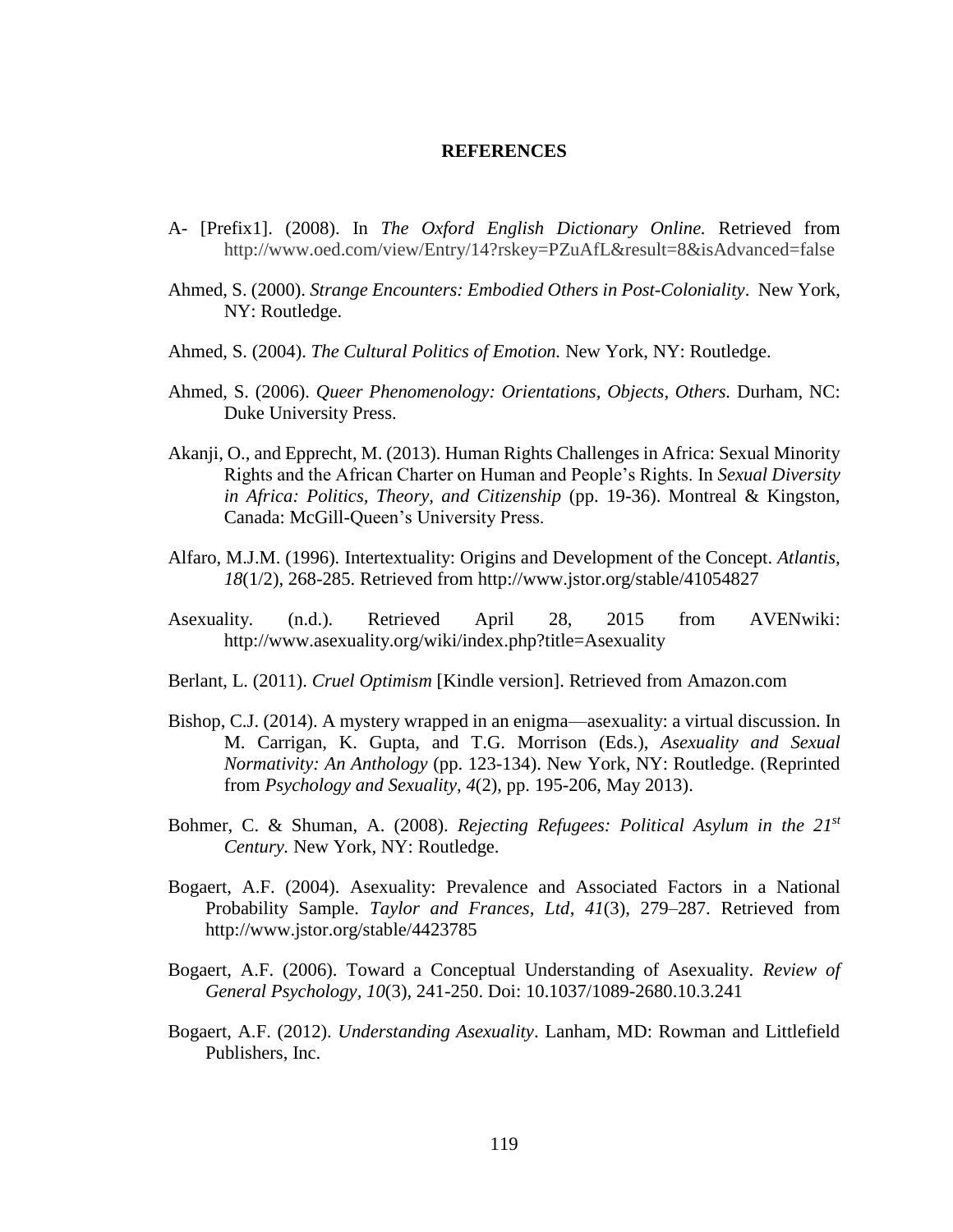- Brotto, L.A (2010). The DSM Diagnostic Criteria for Hypoactive Sexual Disorder in Women. *Archives of Sexual Behavior, 39*(2)*,* 221-239. Doi: 10.1007/s10508-009- 9543-1
- Brotto, L.A, Knudson, G., Inskip, J., Rhodes, K., and Erksine, Y. (2010). Asexuality: A Mixed Methods Approach. *Archives of Sexual Behavior, 39*(3)*,* 599-618. Doi: 10.1007/s10508-008-9434-x
- Brown, W (2005). Neoliberalism and the End of Liberal Democracy. In *Edgework: Critical Essays on Knowledge and Politics.* Princeton, NJ: Princeton University Press.
- Butler, J. (1990). *Gender Trouble: Feminism and the Subversion of Identity*. New York, NY: Routledge.
- Butler, J. (1993). Imitation and Gender Insubordination. In H. Abelove, M.A. Barale, & D.M. Halperin (Eds.), *The Lesbian and Gay Studies Reader* (pp. 307-320). New York, NY: Routledge.
- Butler, J. (2004). Beside Oneself: On the Limits of Sexual Autonomy. In *Undoing Gender*  (pp. 17-39). New York, NY: Routledge.
- Butler, J. (2009). Performativity, Precarity, and Sexual Politics. *AIBR Journal of Iberoamerican Anthropology, 4*(3), i-xii. Doi: 10.11156/aibr.040303e
- Butler, J. (2012). Precarious Life, Vulnerability, and the Ethics of Cohabitation. *Journal of Speculative Philosophy, 26*(2), 134-151. Retrieved from http://www.jstor.org/stable/10.5325/jspecphil.26.2.0134
- Calhoun, C. (Ed). (2002). Normative Theory. In *Dictionary of Social Sciences.* Oxford, England: Oxford University Press. Retrieved from http://www.oxfordreference.com.mutex.gmu.edu/view/10.1093/acref/9780195123 715.001.0001/acref-9780195123715-e-1180?rskey=TRG2JD&result=3
- Campbell, K.K. (2006). Modern Rhetoric. In T.O. Sloane (Ed), *Encyclopedia of Rhetoric.*  Retrieved from http://www.oxfordreference.com.mutex.gmu.edu/view/10.1093/ acref/9780195125955.001.0001/acref-9780195125955-e-161?rskey=nICbXZ& result=1
- Carrigan, M. (2011). There's more to life than sex? Difference and commonality within the asexual community. *Sexualities, 14*(4), 462-478. Doi: 10.1177/1363460711406462.
- Carrigan, M. (2012). "How do You Know You Don't Like it if You Haven't Tried it?" Asexual agency and the Sexual Assumption. In T.G. Morrison, M.A. Morrison, M.A. Carrigan, & D.T. McDermott (Eds), *Sexual Minority research in the New*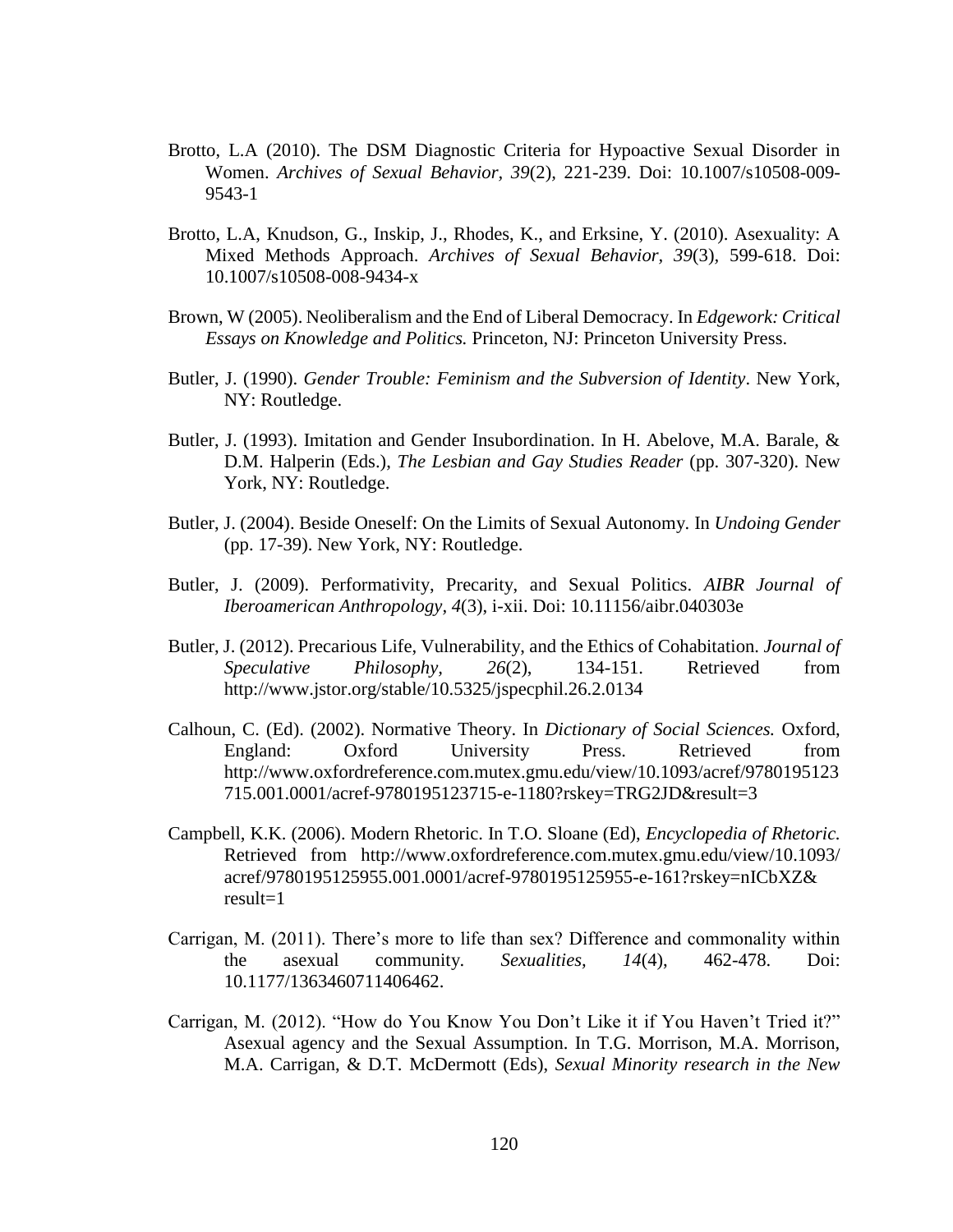*Millennium: Social Justice, Equality, and Empowerment* (pp. 3-20). New York, NY: Nova Science Publishers, Inc.

- Cerankowski, K.J., & Milks, M. (2010). New Orientation: Asexuality and Its Implications for Theory and Practice. *Feminist Studies, 36*(3), 650-664. Retrieved from http://www.jstor.org/stable/27919126
- Chasin, CJ.D. (2011). Theoretical issues in the Study of Asexuality. *Archives of Sexual Behavior, 40*(4)*,* p. 713-723. Doi: 10.1007/s10508-011-9757-x
- Chasin, CJ.D. (2013). Reconsidering Asexuality and its Radical Potential. *Feminist Studies, 39*(2), p. 405-426. Retrieved from<http://www.jstor.org/stable/23719054>
- Chu, E. (2014). Radical Identity Politics: Asexuality and Contemporary Articulations of Identity. In K.J. Cerankowski and M. Milks (Eds.), *Asexualities: Feminist and Queer Perspectives* (pp. 79-99). New York, NY: Routledge.
- Decena, C.U. (2008). Tacit Subjects. *GLQ, 14*(2-3), 339-360. Doi: 10.1215/10642684- 2007-036
- Decker, J.S. [swankivy]. (2008a, June 2). Asexuality: An Introduction [Video File]. Retrieved from https://www.youtube.com/watch?v=RBzGJIjAy4Y
- Decker, J.S. [swankivy]. (2008b, June 2). Asexuality Top 10: Number 10 [Video File]. Retrieved from https://www.youtube.com/watch?v=Y-eZTa1No6s
- Decker, J.S. [swankivy]. (2008c, June 3). Asexuality Top 10: Number 9 [Video File]. Retrieved from https://www.youtube.com/watch?v=z52sylotgNA
- Decker, J.S. [swankivy]. (2008d, June 4). Asexuality Top 10: Number 8 [Video File]. Retrieved from https://www.youtube.com/watch?v=agj0mDJqMX8
- Decker, J.S. [swankivy]. (2008e, June 5). Asexuality Top 10: Number 7 [Video File]. Retrieved from https://www.youtube.com/watch?v=tWOOIvuThTo
- Decker, J.S. [swankivy]. (2008f, June 6). Asexuality Top 10: Number 6 [Video File]. Retrieved from https://www.youtube.com/watch?v=TxmhNSiMGVY
- Decker, J.S. [swankivy]. (2008g, June 7). Asexuality Top 10: Number 5 [Video File]. Retrieved from https://www.youtube.com/watch?v=gP-o9Zs15qw
- Decker, J.S. [swankivy]. (2008h, June 8). Asexuality Top 10: Number 4 [Video File]. Retrieved from<https://www.youtube.com/watch?v=RQe55IEYMNg>
- Decker, J.S. [swankivy]. (2008i, June 10). Asexuality Top 10: Number 3 [Video File]. Retrieved from https://www.youtube.com/watch?v=\_uV1b3pmTxw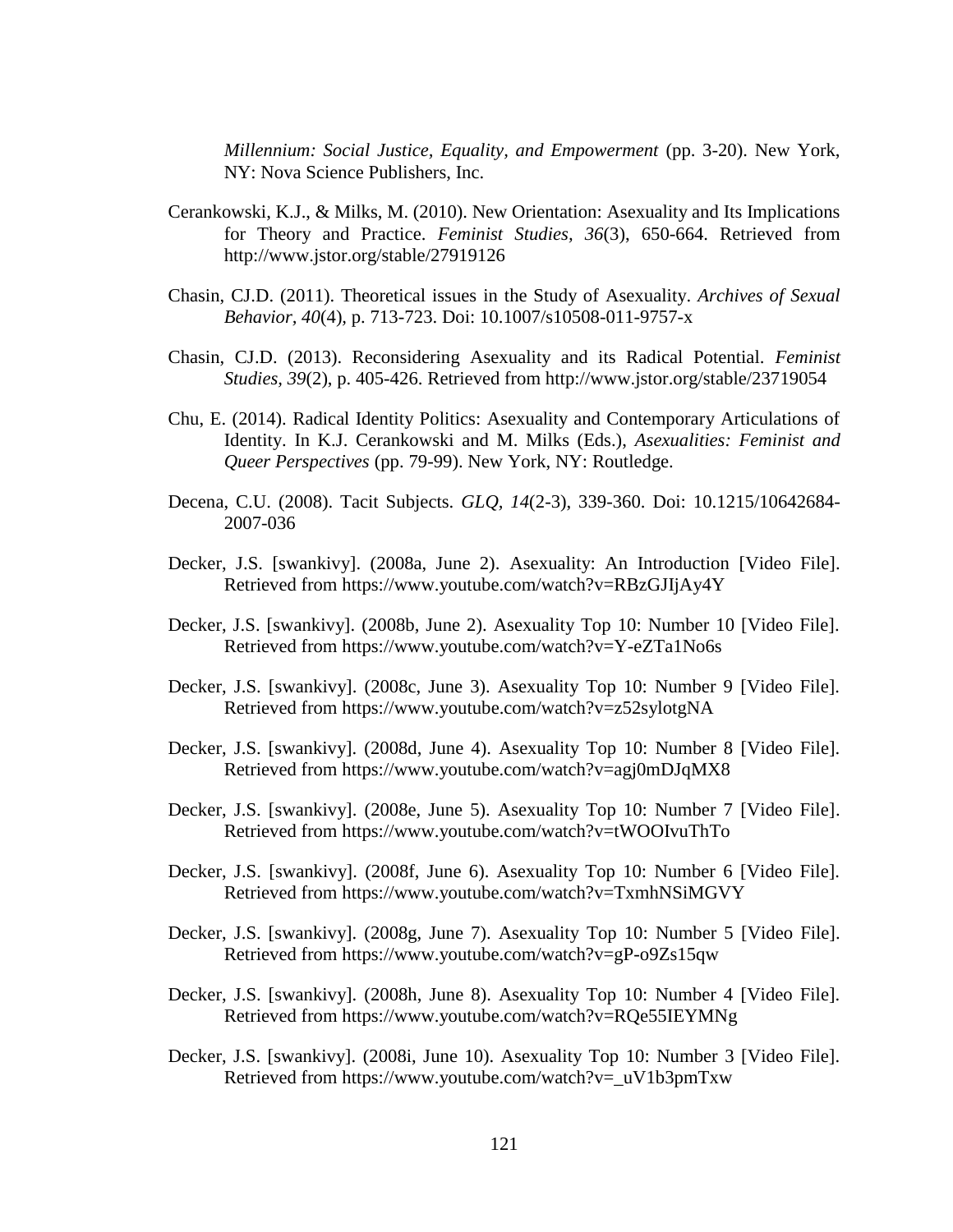- Decker, J.S [swankivy]. (2008j, June 10). Asexuality Top 10: Number 2 [Video File]. Retrieved from <https://www.youtube.com/watch?v=R--JBy18lmo>
- Decker, J.S [swankivy]. (2008k, June 12). Asexuality Top 10: Number 1 [Video File]. Retrieved from https://www.youtube.com/watch?v=gcBhYBxXx7A
- Decker, J.S [swankivy]. (2008l, June 13). Asexuality Top 10: Honorable Mentions [Video File]. Retrieved from https://www.youtube.com/watch?v=hQmu0j84gsY
- Decker, J.S. (2014). *The Invisible Orientation: An Introduction to Asexuality*. New York, NY: Carrel Books.
- Duggan, L. (2003). *The Twilight of Equality?: Neoliberalism, Cultural Politics, and the Attack on Democracy.* Boston, MA: Beacon Press.
- Emens, E.F. (2014). Compulsory Sexuality. *Stanford Law Review, 66*, pp 303-386. Retrieved from http://ssrn.com/abstract=2218783
- Epprecht, M. (2013). Sexuality and Social Justice in Africa: Rethinking Homophobia and Forging Resistance [Kindle version]. Retrieved from Amazon.com
- Failure [Def. 1a]. (n.d.). In *The Oxford English Dictionary Online.* Retrieved from http://www.oed.com/view/Entry/67663?redirectedFrom=Failure
- Failure [Def. 2]. (n.d.). *The Oxford English Dictionary Online.* Retrieved from http://www.oed.com/view/Entry/67663?redirectedFrom=Failure
- Fausto-Sterling, A. (2000). *Sexing the Body: Gender Politics and the Construction of Sexuality*. Jackson, TN: Basic Books.
- Flore, J. (2014). Mismeasures of Asexual Desires. In K.J. Cerankowski & M. Milks (Eds.), *Asexualities: Feminist and Queer Perspectives* (pp. 17-34). New York, NY: Routledge.
- Foucault, M. (1990). *The History of Sexuality Volume I: An Introduction* (R. Hurley, Trans.)*.* New York, NY: Vintage Books. (Original work published in 1978).
- Gazzola, S.B., and Morrison, M.A. (2012). Asexuality: An Emergent Sexual Orientation. In T.G Morrison, M.A. Morrison, M.A. Carrigan, & D.T. McDermott (Eds.), *Sexual Minority Research in the New Millennium* (pp. 21-44). New York: Nova Science Publishers, Inc.
- Glick, E. (2000). Sex Positive: Feminism, Queer Theory, and the Politics of Transgression. *Feminist Review, 64,* 19-45. Retrieved from http://www.jstor.org/stable/1395699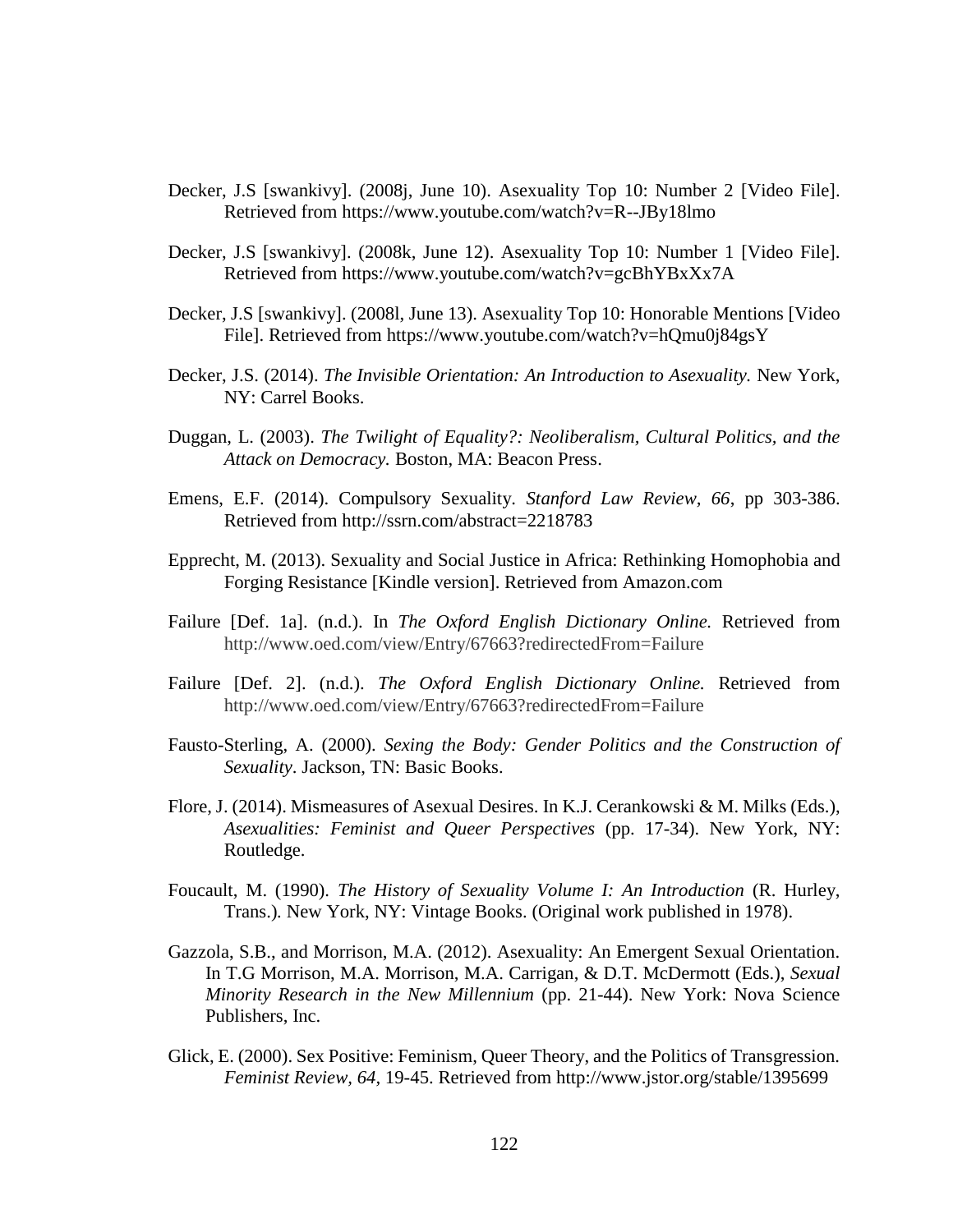- Gressgård, R. (2013). Asexuality: from pathology to identity and beyond. In M. Carrigan, K. Gupta, and T.G. Morrison (Eds.), *Asexuality and Sexual Normativity: An Anthology* (pp. 68-81). New York, NY: Routledge. (Reprinted from *Psychology and Sexuality, 4*(2), pp. 179-192, May 2013).
- Gupta, K. (2013). Picturing space for lesbian nonsexualities: Rethinking Sex-Normative Commitments through The Kids Are All Right (2010). *Journal of Lesbian Studies, 17*(1), pp. 103-118. Doi: 10.1080/10894160.2012.683381
- Gupta, K. (2014). Asexuality and Disability: Mutual Negation in *Adams v. Rice* and New Directions for Coalition Building. In K.J. Cerankowski and M. Milks (Eds.), *Asexualities: Feminist and Queer Perspectives* (pp. 283-301). New York, NY: Routledge.
- Halberstam, J. (2011). *The Queer Art of Failure.* Durham, NC: Duke University Press.
- Halperin, D.M. (2012). *How to Be Gay.* Cambridge, MA: The Belknap Press of Harvard University Press.
- Hardt, M. (2007). Foreword: What Affects are Good For. In P.T. Clough & J. Halley (Eds.), *The Affective Turn: Theorizing the Social* (pp. ix-xiii)*.* Durham, NC: Duke University Press.
- Hertel, S., & Libal, K. (2011). *Human Rights in the United States: Beyond Exceptionalism.*  New York, NY: Cambridge University Press.
- Hesford, W.S. (2011). *Spectacular Rhetorics: Human Rights Visions, Recognitions, Feminisms.* Durham, NC: Duke University press.
- Hesford, W.S. (2014). The Malala Effect. *JAC, 34*(1-2), 139-164. Retrieved from http://www.jaconlinejournal.com/archives/vol34.1.html
- Hinderliter, A. (2009). Methodological issues for studying asexuality. *Archives of Sexual Behavior, 38*(5)*,* p. 619-621. Doi: 10.1007/s10508-009-9502-x.
- Hinderliter, A. (2013). How is asexuality different from hypoactive sexual desire disorder? In M. Carrigan, K. Gupta, & T.G. Morrison (Eds), *Asexuality and Sexual Normativity: An Anthology* (pp. 56-67). New York, NY: Routledge. (Reprinted from *Psychology & Sexuality, 4*(2), pp. 167-178, May 2013).
- Horstman, J. (2012). *The Scientific American Book of Love, Sex, and the Brain* (pp. 81-85). San Francisco, CA: Josey-Bass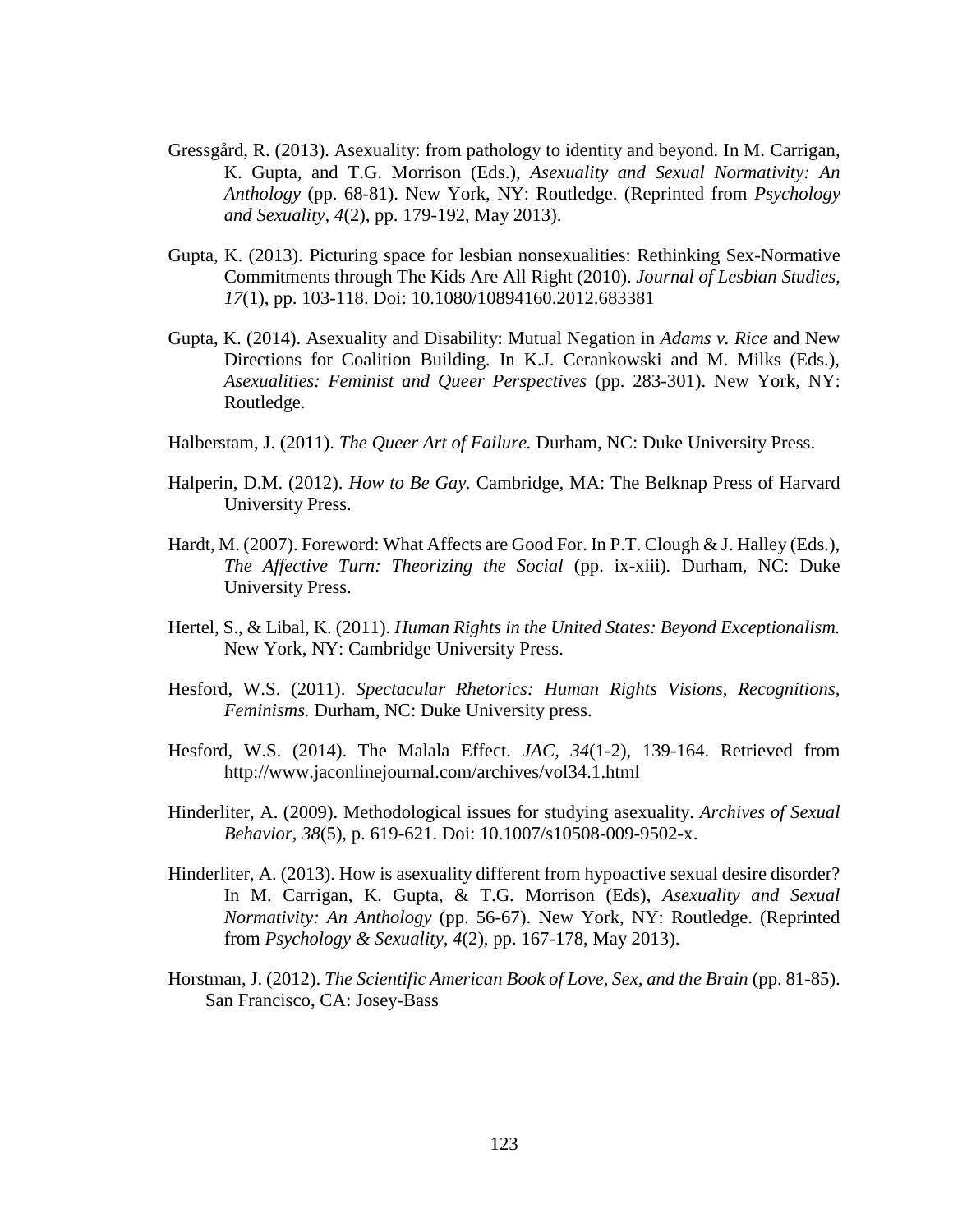- Kahan, B. (2013). *Celibacies: American Modernism & Sexual Life.* Durham, NC: Duke University Press.
- Kim, E. (2011). Asexuality in Disability Narratives. *Sexualities, 14*(4), p. 479-493. Doi: 10.1177/1363460711406463
- Kim, E. (2014). Asexualities and Disabilities in Constructed Sexual Normalcy. In K.J. Cerankowski and M. Milks (Eds.), *Asexualities: Feminist and Queer Perspectives*  (pp. 249-282). New York, NY: Routledge.
- Lewis, R. (2014). "Gay? Prove it": The politics of queer anti-deportation activism. *Sexualities, 17*(8), 958-975. Doi: 10.1177/1363460714552253
- Lind, A. (2010). Introduction: development, global governance, and sexual subjectivities. In A. Lind (Ed), *Development, Sexual Rights and Global Governance* (pp. 1-19). New York, NY: Routledge.
- MacInnis, C.C., & Hodson, G. (2012). Intergroup bias toward "Group X": Evidence of prejudice, dehumanization, avoidance, and discrimination against asexuals. *Group Processes Intergroup Relations, 15*(6), 725-743. Doi: 10.1177/1368430212442419
- Mackenzi, C., Rogers, W., & Dodds, S. (2014). Introduction: What is Vulnerability and Why Does it Matter for Moral Theory? In C. Mackenzi, W. Rogers, & S. Dodds (Eds.), *Vulnerability: New Essays in Ethics and Philosophy* (pp. 1-29). Oxford, England: Oxford University Press.
- Milks, M. (2014). Stunted Growth: Asexual Politics and the Rhetoric of Sexual Liberation. In K.J. Cerankowski and M. Milks (Eds.), *Asexualities: Feminist and Queer Perspectives* (pp. 100-118). New York, NY: Routledge.
- Miller, S.C. (2012). *The Ethics of Need: Agency, Dignity, and Obligation.* New York, NY: Routledge.
- Mohanty, C. (2003). *Feminism Without Borders: Decolonizing Theory, Practicing Solidarity.* Durham, NC: Duke University Press.
- Mosbergen, D. (2013, June 20). Battling Asexual Discrimination, Sexual Violence, And 'Corrective' Rape. *The Huffington Post.* Retrieved from www.huffingtonpost.com/2013/06/20/asexual-discrimination\_n\_3380551.html
- Munoz, J.E. (2009). *Cruising Utopia: The Then and There of Queer Futurity.* New York, NY: New York University Press.
- Najmabadi, A. (2014). *Professing Selves: Transsexuality and Same-Sex Desire in Contemporary Iran.* Durham, NC: Duke University Press.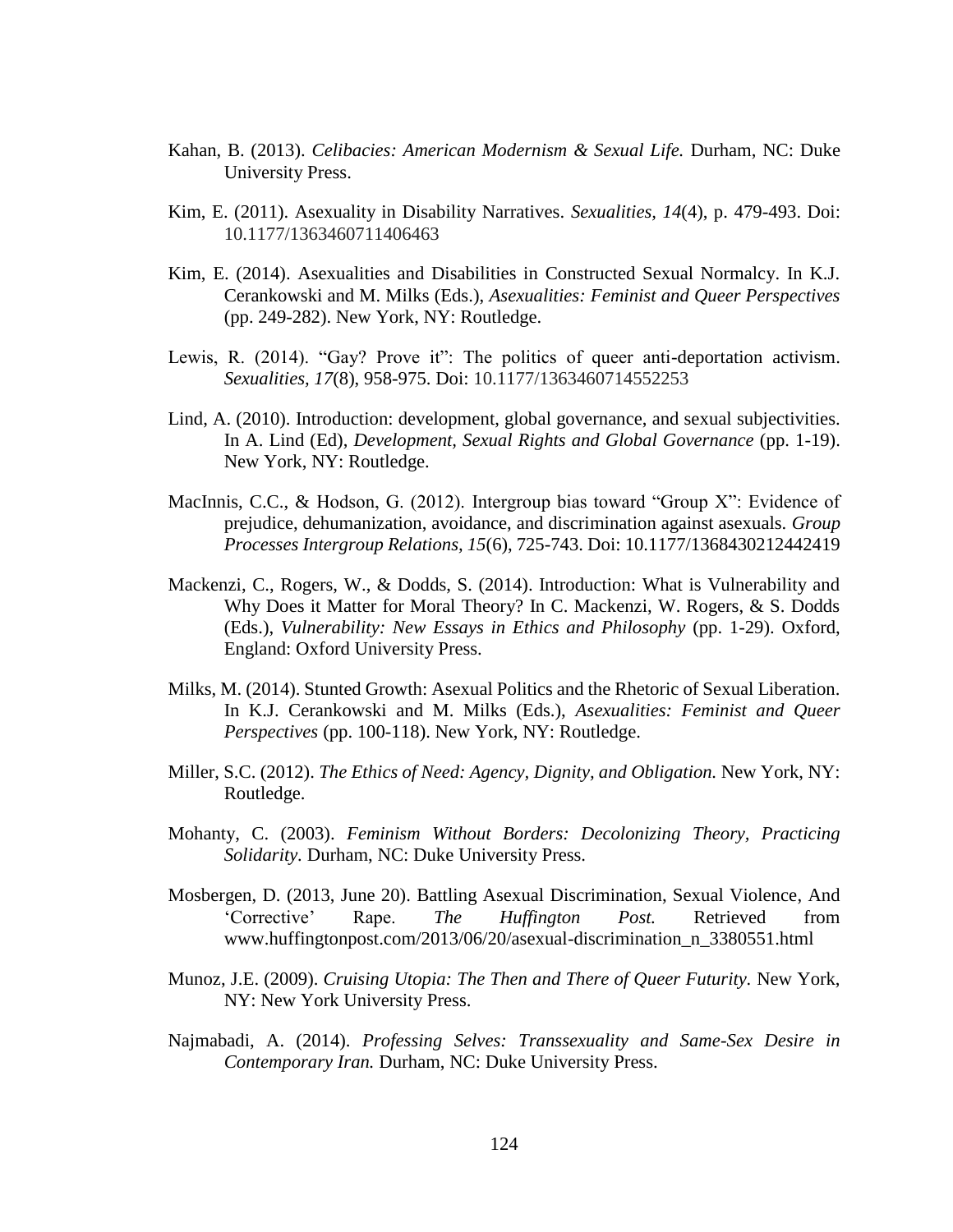- Nichols, B. (2010). *Introduction to Documentary* (2<sup>nd</sup> ed.). Bloomington, IN: Indiana University Press.
- Nussbaum, M.C. (2006). *Frontiers of Justice: Disability, Nationality, Species Membership.*  Cambridge, MA: Belknap Press.
- Owen, I.H. (2014). On the Racialization of Asexuality. In K.J. Cerankowski and M. Milks (Eds.), *Asexualities: Feminist and Queer Perspectives* (pp. 119-135). New York, NY: Routledge.
- Padilla, M. (2007). *Caribbean Pleasure Industry: Tourism, Sexuality, and AIDS in the Dominican Republic.* Chicago, IL: The University of Chicago Press.
- Prause, N. and Graham, C.A. (2007). Asexuality: Classification and Characterization. *Archives of Sexual Behavior, 36,* 341-356. Doi: 10.1007/s10508-006-9142-3
- Precarious [Def. 2b]. (2007). In *The Oxford English Dictionary Online.* Retrieved from http://www.oed.com/view/Entry/149548?redirectedFrom=precarious
- Przybylo, E. (2011). Crisis and Safety: The asexual in sexusociety. *Sexualities, 14*(4), 444- 461. Doi: 10.1177/1363460711406461
- Przybylo, E. (2012). Producing facts: Empirical asexuality and the scientific study of sex. *Feminism and Psychology,* online, 1-19. Doi: 10.1177/0959353512443668
- Przybylo, E. (2014a). Afterward: some thoughts on asexuality as an interdisciplinary method. In M. Carrigan, K. Gupta, & T.G. Morrison (Eds), *Asexuality and Sexual Normativity: An Anthology* (pp. 121-122). New York, NY: Routledge. (Reprinted from *Psychology and Sexuality, 4*(2), pp. 193-194, May 2013)
- Przybylo, E. (2014b). Masculine Doubt and Sexual Wonder: Asexually-Identified Men Talk About Their (A)sexualities. In K.J. Cerankowski and M. Milks (Eds.), *Asexualities: Feminist and Queer Perspectives* (pp. 225-246). New York, NY: Routledge.
- Puar, J. (2007). *Terrorist Assemblages: Homonationalism in Queer Times.* Durham, NC: Duke University Press.
- Puar, J. (2012). Precarity Talk: A Virtual Roundtable with Lauren Berlant, Judith Butler, Bojana Cvejić, Isabell Lorey, Jasbir Puar, and Ana Vujanović. *TDR: The Drama Review, 56*(4), 163-177. Retrieved from http://muse.jhu.edu/login?auth=0 &type=summary&url=/journals/the\_drama\_review/v056/56.4.puar.html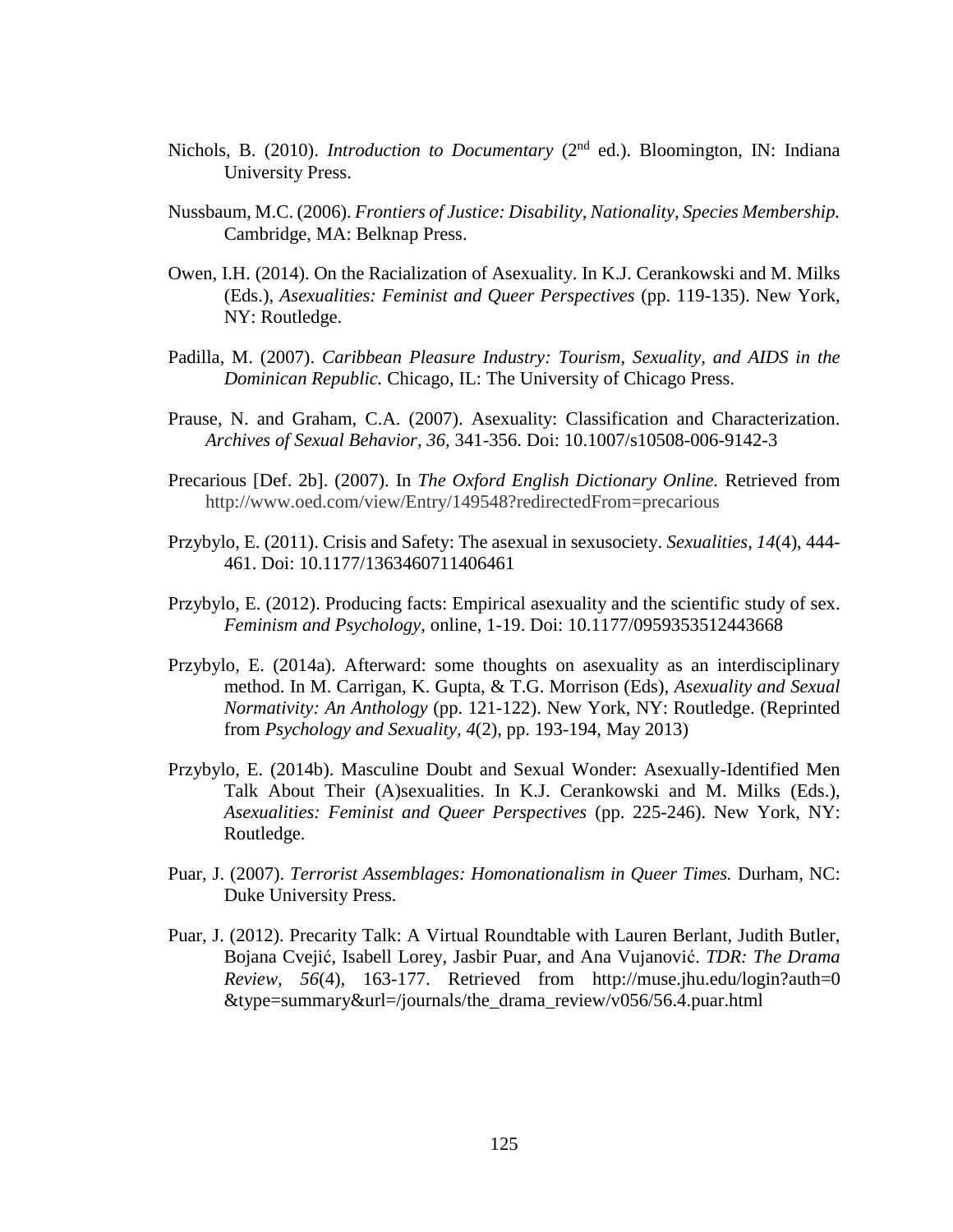- Rubin, G. (1997). The Traffic in Women. In L. Nicholson (Ed.), *The Second Wave Reader: A Reader in Feminist Theory* (pp. 27-62). New York, NY: Routledge. (Original work published in 1975).
- Scherrer, K.S. (2008). Coming to an Asexual Identity: Negotiating Identity, Negotiating Desire. *Sexualities, 11*(5), 621-642. Doi: 10.1177/1363460708094269
- Scherrer, K.S. (2010). What Asexuality Contributes to the Same-Sex Marriage Discussion. *Journal of Gay and Lesbian Social Services, 22*(1-2)*,* 56-73. Doi: 10.1080/10538720903332255
- Scott, S., & Dawson, M. (2015). Rethinking asexuality: A Symbolic Interactionist account. *Sexualities, 18*(1/2), 3-19. Doi: 10.1177/1363460714531273
- Sedgwick, E.K. (1990): *Epistemology of the Closet.* Berkley, CA: University of California Press.
- Sedgwick, E.K., & Frank, A. (2003). Shame in the Cybernetic Fold: Reading Silvan Tomkins. In E.K. Sedgwick, *Touching Feeling: Affect, Pedagogy, Performativity*  [Kindle version]. Retrieved from Amazon.com
- Sexual. (n.d.). Retrieved April 27, 2015 from the AVENwiki: http://www.asexuality.org/wiki/index.php?title=Allosexual
- Siggy. (2012). How can we respond to problems with AVEN?. Retrieved from [https://asexualagenda.wordpress.com/2012/10/31/how-can-we-respond-to](https://asexualagenda.wordpress.com/2012/10/31/how-can-we-respond-to-problems-with-aven/)[problems-with-aven/](https://asexualagenda.wordpress.com/2012/10/31/how-can-we-respond-to-problems-with-aven/)
- Siggy. (2015). An interview about allosexual aromantics. Retrieved from https://asexualagenda.wordpress.com/2015/02/02/an-interview-about-allosexualaromantics/
- Small, J.L. (2012). Trafficking the Truth: Media, Sexuality, and Human Rights Evidence. *Feminist Studies, 38*(2), 415-443. Retrieved from http://hdl.handle.net/2027/sp o.0499697.0038.206
- Speakeasynyc. (2012, Jul 15). *Lauren Zuniga's "Submissive."* Retrieved from https://www.youtube.com/watch?v=M\_gEtpmpYqY
- Standing, G. (2011). *The Precariat: The New Dangerous Class.* Huntingdon, GBR: Bloomsbury Academic. Retrieved from http://www.ebrary.com.
- Tascon, S. (2012). Considering Human Rights Films, Representations, and Ethics: Whose Face? *Human Rights Quarterly, 34*(3), 864-883. Retrieved from http://www.jstor.org/stable/23254649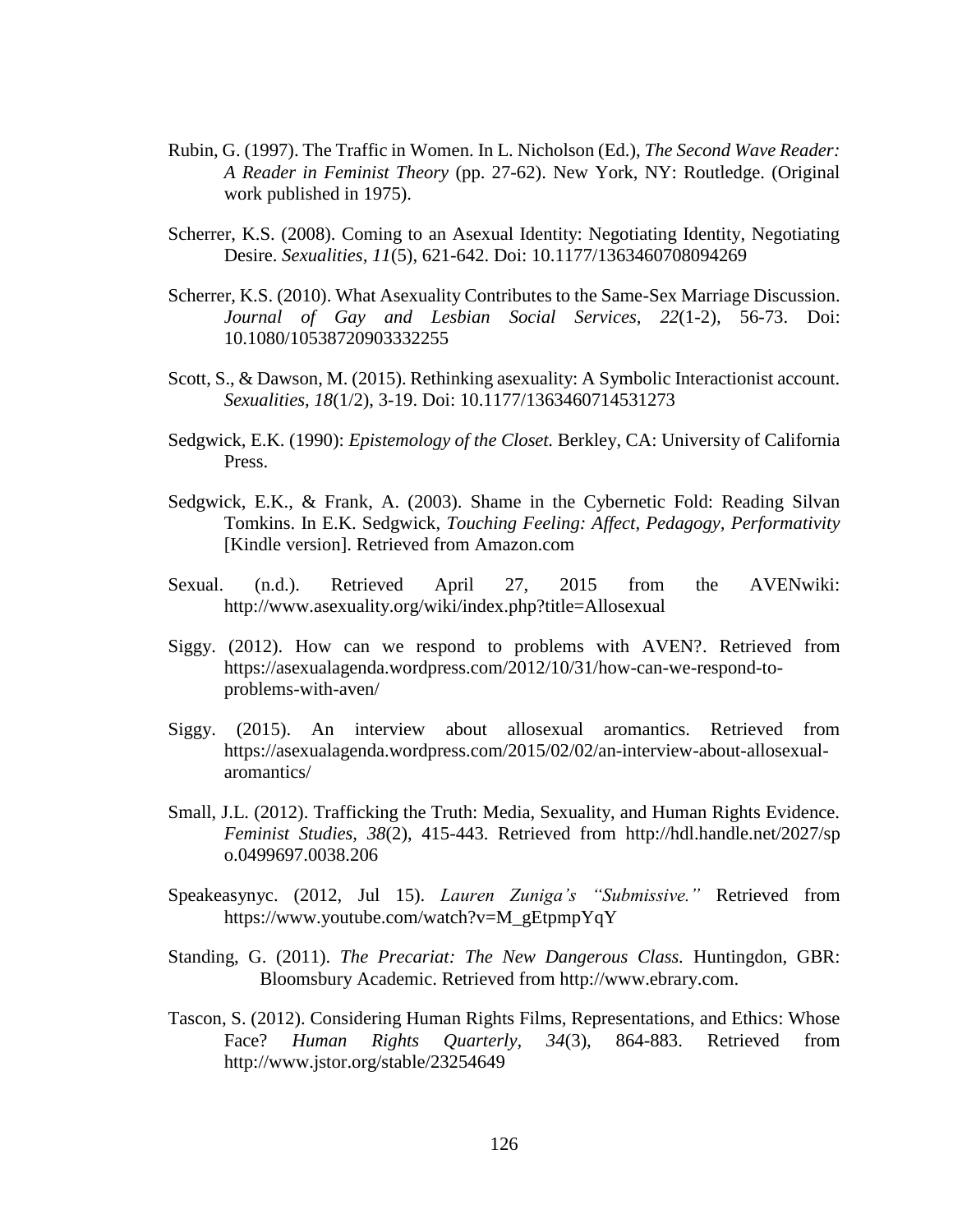- Tucker, A. (2010). About this project. Retrieved from https://www.kickstarter.com/projects/1600445431/help-us-edit-our-asexualitydocumentary/description
- Tucker, A. (Director). (2011). *(A)sexual* [Documentary]. USA: Arts Engine, Inc.
- Tucker, A. (n.d.). Director's Statement. Retrieved from http://www.artsengine.net/asexual
- Turner, B.S. (2006). *Vulnerability and Human Rights.* University Park, PA: The Pennsylvania State University Press.
- Warner, M. (2000). *The Trouble with Normal: Sex, Politics, and the Ethics of Queer Life.*  Cambridge, MA: Harvard University Press.
- Winston, B. (2000). *Lies, Damn Lies and Documentaries.* London, England: BFI Publishing.
- Winston, B. (2008). *Claiming the Real II: Documentary: Grierson and Beyond* (2<sup>nd</sup> ed.). London, England: Palgrave and MacMillan.